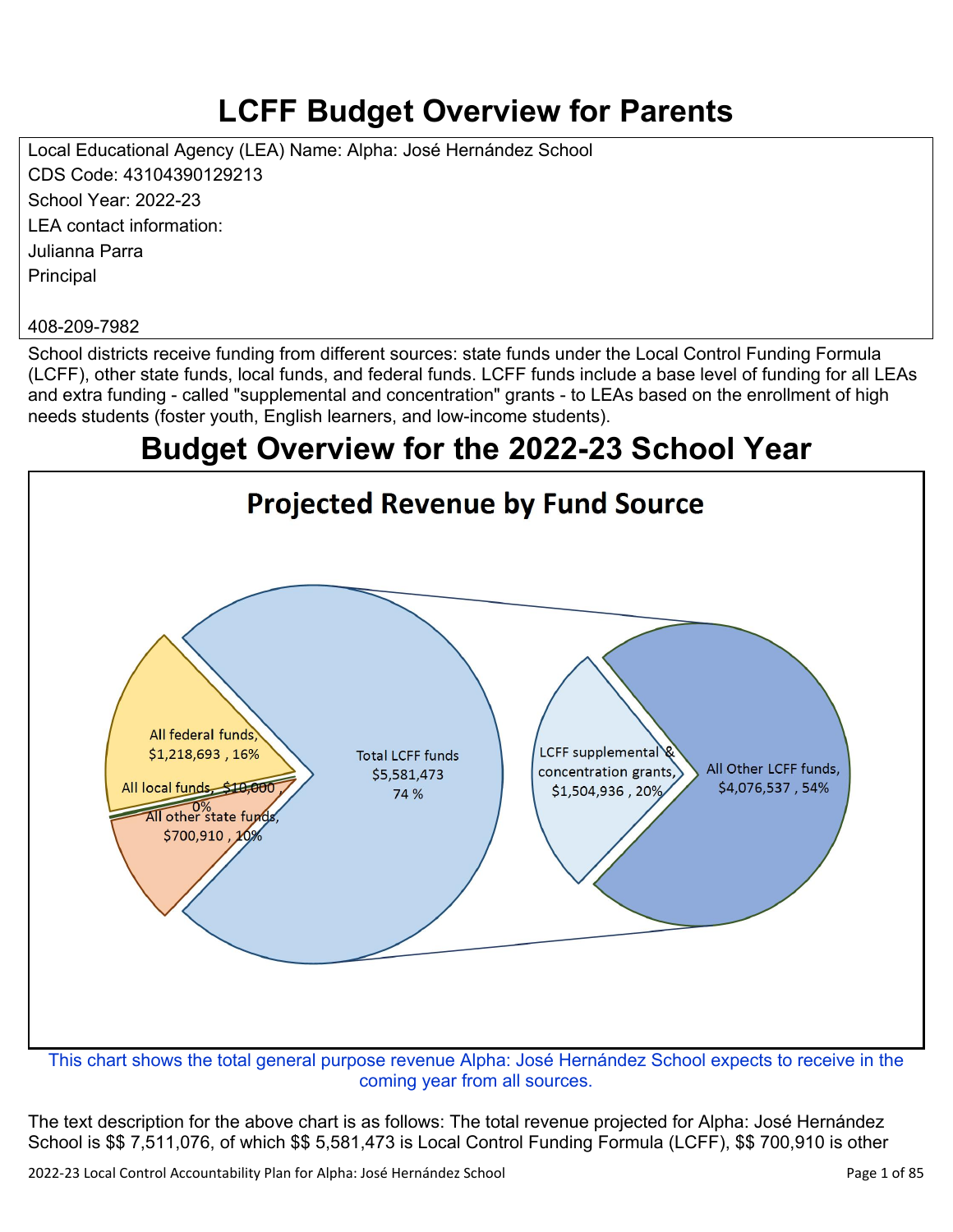state funds, \$\$ 10,000 is local funds, and \$\$ 1,218,693 is federal funds. Of the \$\$ 5,581,473 in LCFF Funds, \$\$ 1,504,936 is generated based on the enrollment of high needs students (foster youth, English learner, and lowincome students).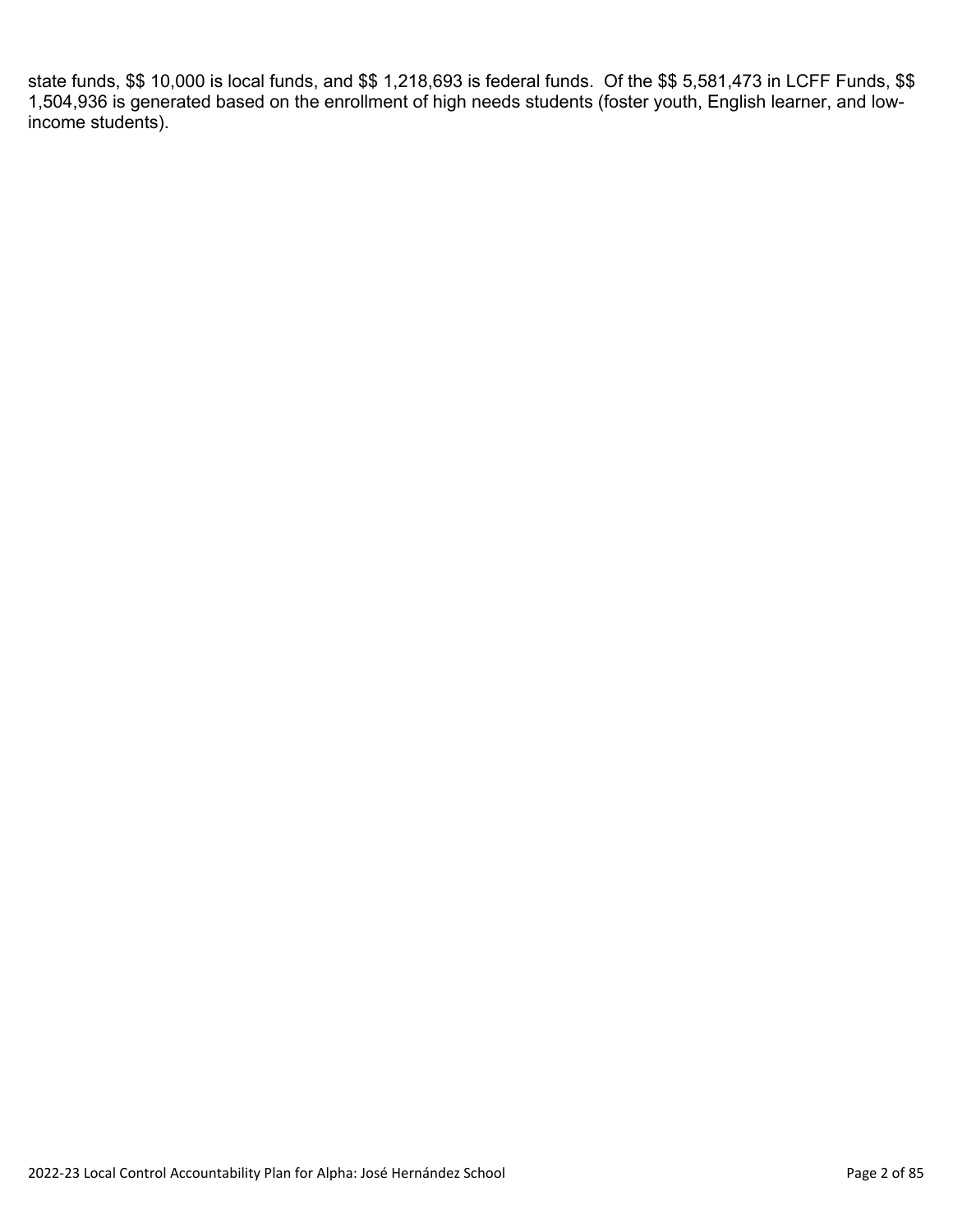## **LCFF Budget Overview for Parents**

The LCFF gives school districts more flexibility in deciding how to use state funds. In exchange, school districts must work with parents, educators, students, and the community to develop a Local Control and Accountability Plan (LCAP) that shows how they will use these funds to serve students.



This chart provides a quick summary of how much Alpha: José Hernández School plans to spend for 2022-23. It shows how much of the total is tied to planned actions and services in the LCAP.

The text description of the above chart is as follows: Alpha: José Hernández School plans to spend \$\$ 7,356,960 for the 2022-23 school year. Of that amount, \$\$ 4,462,727 is tied to actions/services in the LCAP and \$\$ 2,894,233 is not included in the LCAP. The budgeted expenditures that are not included in the LCAP will be used for the following:

Within the school's General Fund Budgeted Expenditures, there are some core services that are not included within the LCAP. This includes services such as Core Teachers and Administrators and operational expenses.

### **Increased or Improved Services for High Needs Students in the LCAP for the 2022-23 School Year**

In 2022-23, Alpha: José Hernández School is projecting it will receive \$\$ 1,504,936 based on the enrollment of foster youth, English learner, and low-income students. Alpha: José Hernández School must describe how it intends to increase or improve services for high needs students in the LCAP. Alpha: José Hernández School plans to spend \$\$ 1,532,251 towards meeting this requirement, as described in the LCAP.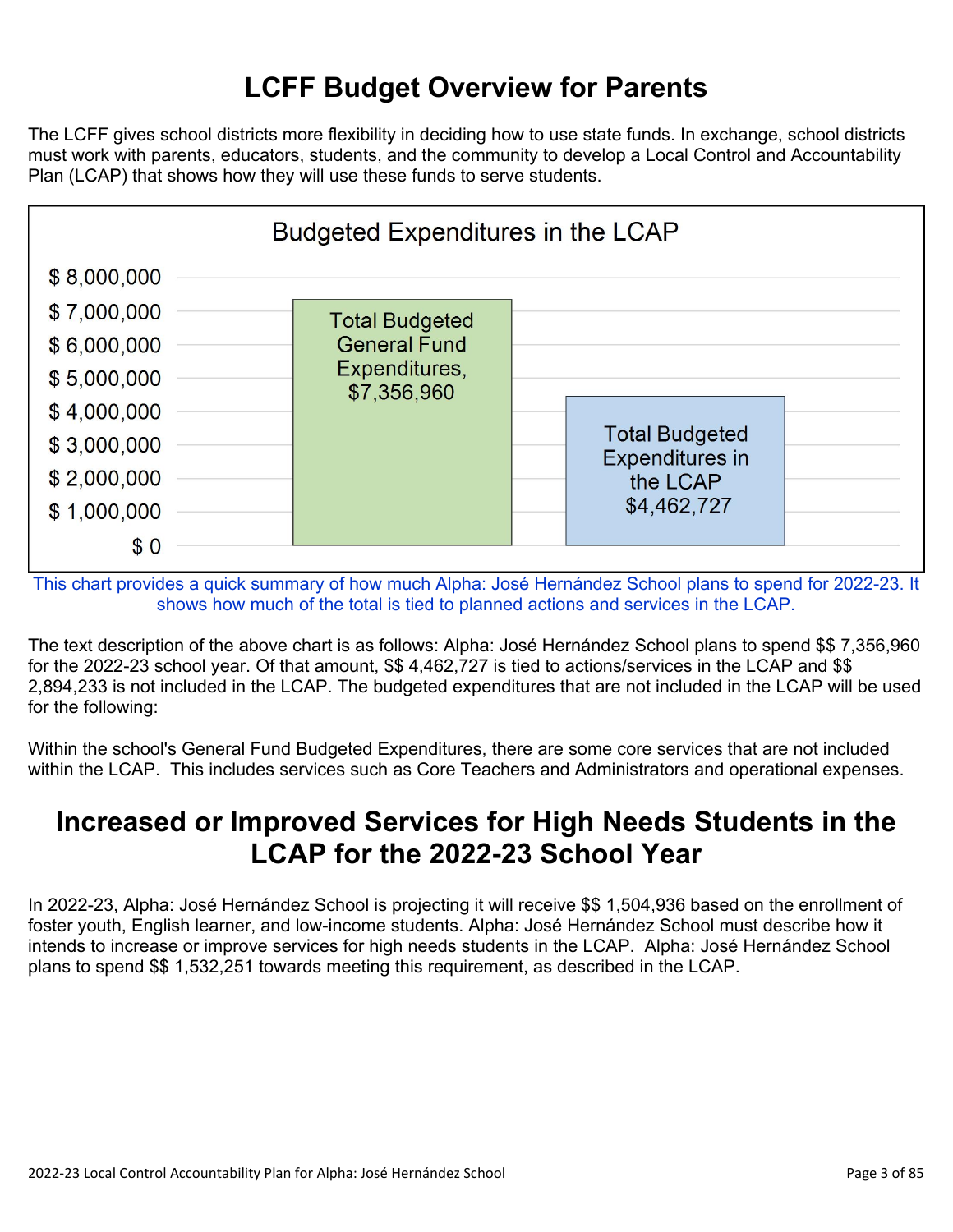## **LCFF Budget Overview for Parents**

## **Update on Increased or Improved Services for High Needs Students in 2021-22**



This chart compares what Alpha: José Hernández School budgeted last year in the LCAP for actions and services that contribute to increasing or improving services for high needs students with what Alpha: José Hernández School estimates it has spent on actions and services that contribute to increasing or improving services for high needs students in the current year.

The text description of the above chart is as follows: In 2021-22, Alpha: José Hernández School's LCAP budgeted \$\$ 1,314,236 for planned actions to increase or improve services for high needs students. Alpha: José Hernández School actually spent \$\$ 1,415,233 for actions to increase or improve services for high needs students in 2021-22.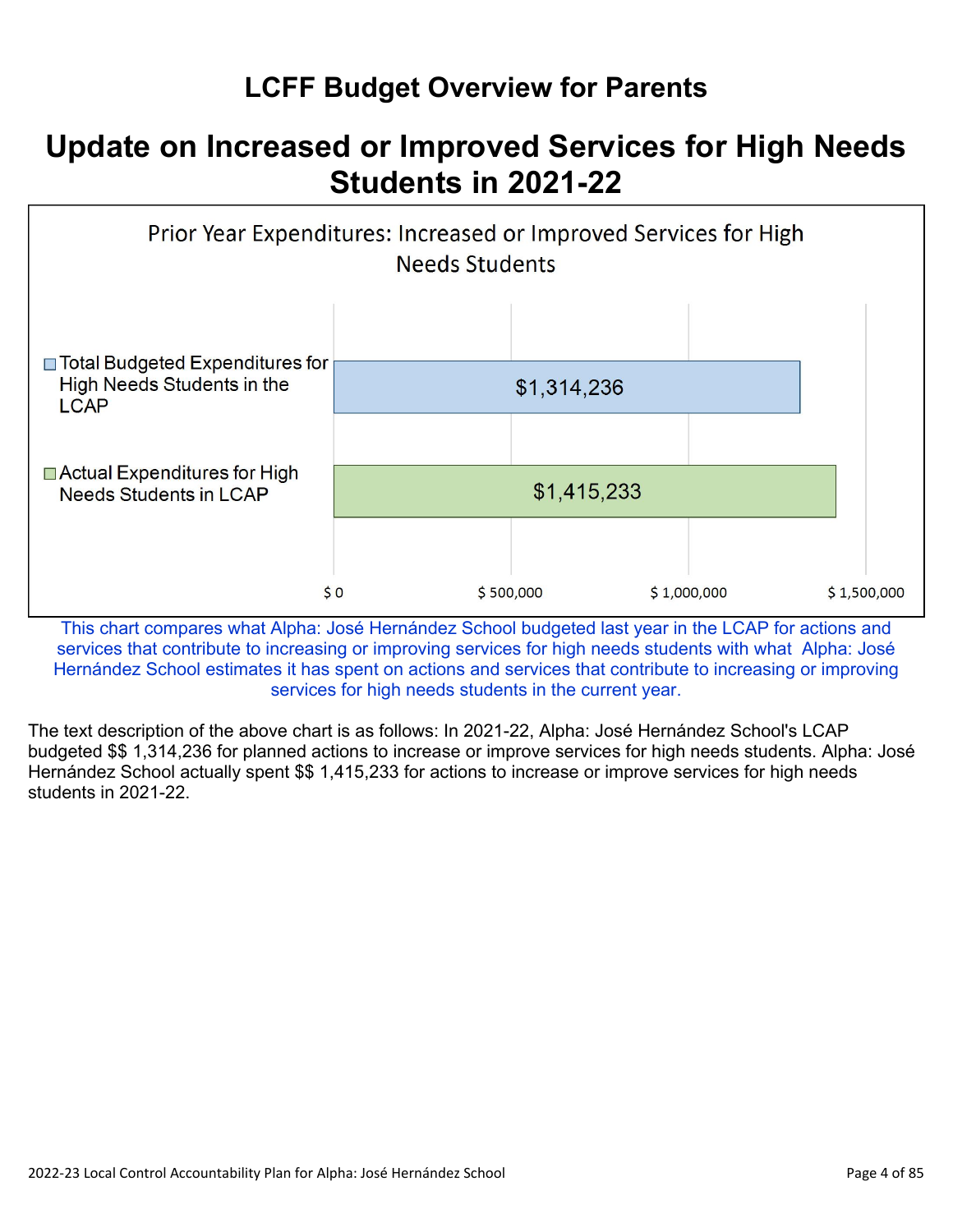# **Supplement to the Annual Update to the 2021–22 Local Control and Accountability Plan**

| <b>Local Educational Agency (LEA) Name</b> | <b>Contact Name and Title</b> | <b>Email and Phone</b>        |
|--------------------------------------------|-------------------------------|-------------------------------|
| Alpha: José Hernández School               | Julianna Parra                | jparra@alphapublicschools.org |
|                                            | Principal                     | 408-209-7982                  |

California's 2021–22 Budget Act, the federal American Rescue Plan Act of 2021, and other state and federal relief acts have provided local educational agencies (LEAs) with a significant increase in funding to support students, teachers, staff, and their communities in recovering from the COVID-19 pandemic and to address the impacts of distance learning on students. The following is a one-time mid-year report to the local governing board or body and educational partners related to engagement on, and implementation of, these Acts.

A description of how and when the LEA engaged, or plans to engage, its educational partners on the use of funds provided through the Budget Act of 2021 that were not included in the 2020–21 Local Control and Accountability Plan (LCAP).

Our 2021-22 LCAP identified important engagement structures, and established a framework for how we've continued to engage our educational partners given the changes in the Budget Act of 2021:

The school engaged a wide range of stakeholders in the LCAP creation process this year. The stakeholder groups included school leadership, Alpha network leadership, Alpha network staff, school staff (including teachers, support staff, and operations staff), students, families within school site council and English Language Advisory Committee, and the Alpha Board of Directors.

Input from school leadership, staff, and network leadership was collected through the overall annual initiative planning process, which took place between October 2020 and June 2021, during which the school followed the following process:

- · Review of student data (including achievement, growth, cultural measures)
- · Gap/SWOT Analysis with leadership team, Alpha Board, and SSC/ELAC;
- · Creation of first draft of priorities/LCAP goals by school teams;

· Input and Feedback process with school staff, SSC, and ELAC to refine first draft of priorities/LCAP goals; · Drafting of 2nd draft of priorities/LCAP goals and associated budget 1.0;

- · Creation of metrics, actions and strategies
- · Resource request process and procurement processes based on the draft priorities/LCAP goals;
- · Staffing plan for 2021-22 based on draft priorities/LCAP goals;
- · Input on budget, metrics, and actions/strategies through staff meetings and SSC and ELAC
- · Review by SELPA for additional input
- · Review and Approval of LCAP goals by SSC
- · Public hearing of proposed LCAP, Annual Update, Budget Overview for Parents on June 16;
- · Approval of local indicators, budget, Annual Update, Budget overview for parents, and LCAP by Alpha Board of Directors on June 24.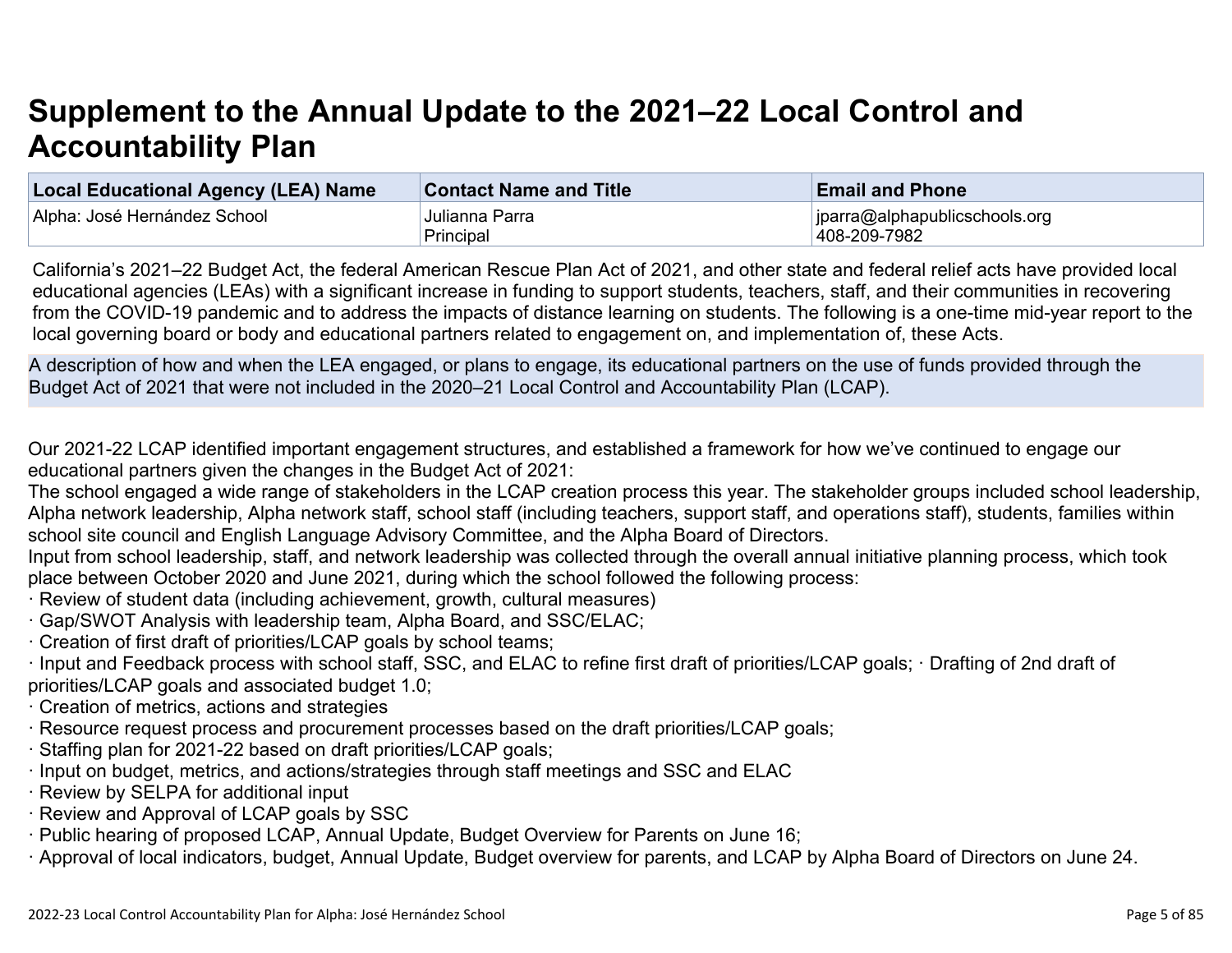In addition to the annual priority/goals-setting process above, there were two opportunities to get survey feedback on key performance from families. Overall and qualitative results fed into feedback that was incorporated in annual planning. Students and staff also participated in quarterly surveys throughout the year around related key measures.

In addition to the above opportunities for feedback, the school holds "cafecitos" with the principal monthly.

Upon passage of the Budget Act of 2021, the school used these similar structures to engage its educational partners further. In reviewing the annual priorities identified in its 21-22 LCAP, the school was able to fund additional positions for instructional support. These additions included roles that have been able to bolster our staffing, in response to pandemic-related needs that have arisen during the 21-22 school year.

We continue to meet regularly with our educational partners through several venues to monitor our efforts and gather feedback. Additionally, an update regarding the development of this Supplement was brought to our School Site Council in January 2022.

A description of how the LEA used, or plans to use, the additional concentration grant add-on funding it received to increase the number of staff who provide direct services to students on school campuses with an enrollment of students who are low-income, English learners, and/or foster youth that is greater than 55 percent.

As named above, the school was able to leverage increases associated with additional concentration grant funding to support its LCAP priorities:

Goal 1: We are committed to creating and implementing systems that include advanced tier interventions that are available for all students, regardless of eligibility for special education or other student support services.

Goal 2: We will create systems and structures for ongoing progress monitoring of student data that is collected and discussed in collaboration for stronger tiered supports.

Goal 3: We will focus on improving training, coaching, and supporting all teachers to know how to better differentiate instruction based on their students' literacy performance and instructional needs.

Goal 4: We will use a variety of means to increasingly engage all of our families by consistently providing them with the information and tools they need to be advocates. Our families will play an active role in further growing this engagement by building capacity among other families and their community so that all can act as strong advocates for their children.

Goal 5: Create a welcoming learning environment where students will feel safe, motivated, and challenged.

Goal 6: Hire, develop, sustain, and value a high quality faculty & staff.

With the additional concentration funding projected to be approximately \$142,934, we were able to fund additional positions for instructional support. These additions included roles that have been able to bolster our staffing, in response to pandemic-related needs that have arisen during the 21-22 school year.

2022-23 Local Control Accountability Plan for Alpha: José Hernández School Page 6 of 85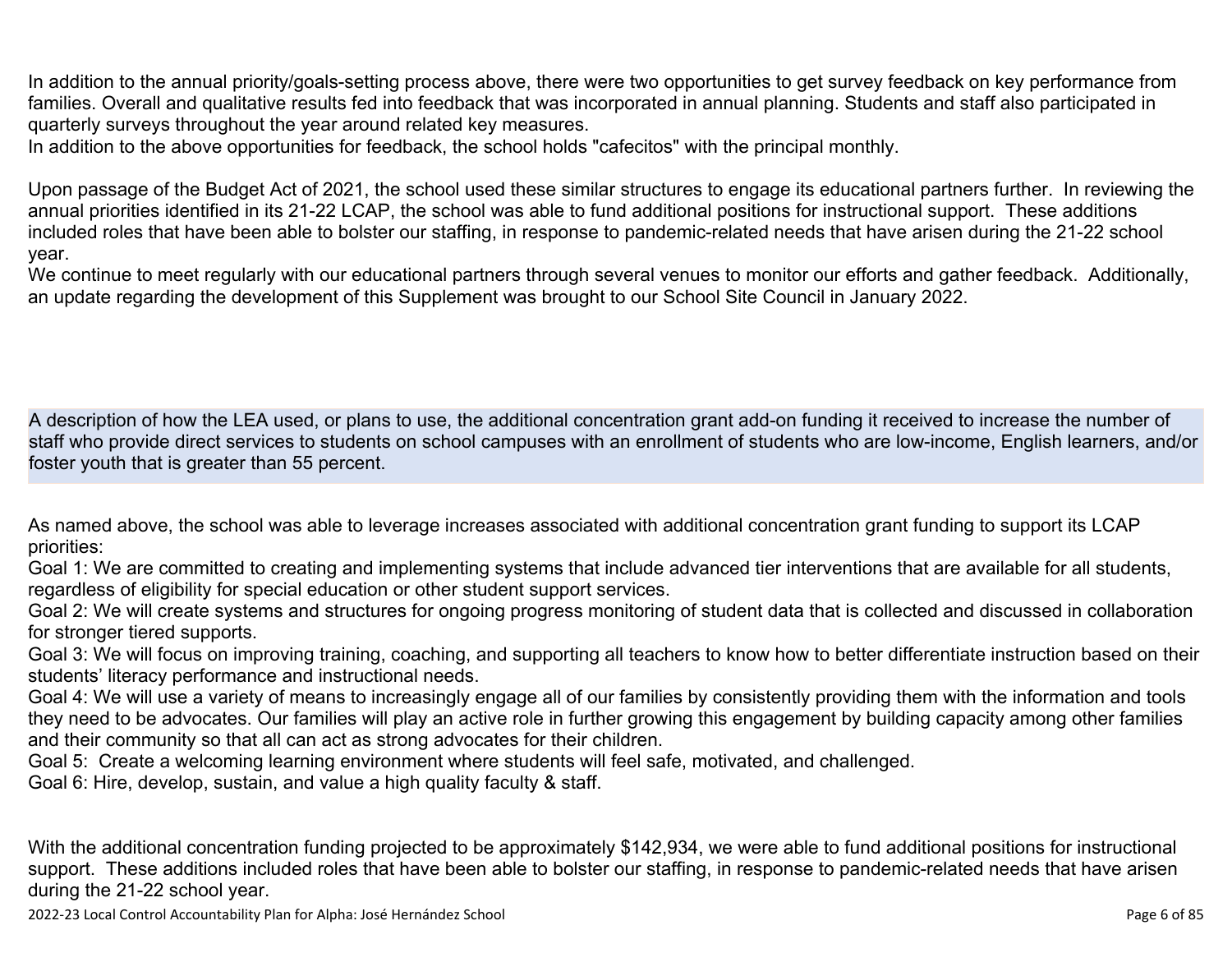A description of how and when the LEA engaged its educational partners on the use of one-time federal funds received that are intended to support recovery from the COVID-19 pandemic and the impacts of distance learning on pupils.

As described earlier, our school community engages our educational partners regularly. As part of those engagement opportunities, we have focused conversations on the safe return to in-person learning. As part of those engagement opportunities, feedback has focused on providing the resources for additional direct supports for our students. Specifically, this includes using one-time federal funds to increase the instructional support staff on our campus. Those additional roles include Mental Health counseling, academic intervention and Associate **Teachers** 

A description of how the LEA is implementing the federal American Rescue Plan Act and federal Elementary and Secondary School Emergency Relief expenditure plan, and the successes and challenges experienced during implementation.

During the 2020-21 school year, our school community was able to implement a quality distance learning program, leveraging funds made available through the American Rescue Plan Act and the Elementary and Secondary School Emergency Relief (ESSER) Program. This program focused on engaging students through robust synchronous opportunities and asynchronous learning to supplement. Our staff prioritized daily attendance and engagement, and implemented interventions for students experiencing attendance challenges. In spring 2021, we were able to provide opportunities to return to in-person instruction. This was done with safety as a top priority, and federal funds were utilized to usher in that return.

While the availability of this funding provided much needed support, we nevertheless experienced meaningful challenges. As has been publicized widely for all schools in California, staffing has been our primary challenge. Finding qualified personnel has been noticeably more difficult than pre-pandemic and individuals have remarked on their hesitancy to return to the in-person workforce. Furthermore, pandemicrelated absences have exacerbated the staffing needs on a day-to-day basis and accessing an adequate substitute pool is a noticeable challenge.

We have been able to mitigate these staffing concerns somewhat because of our deliberate use of federal funds on instructional support roles, providing a larger staff to withstand those challenges when possible.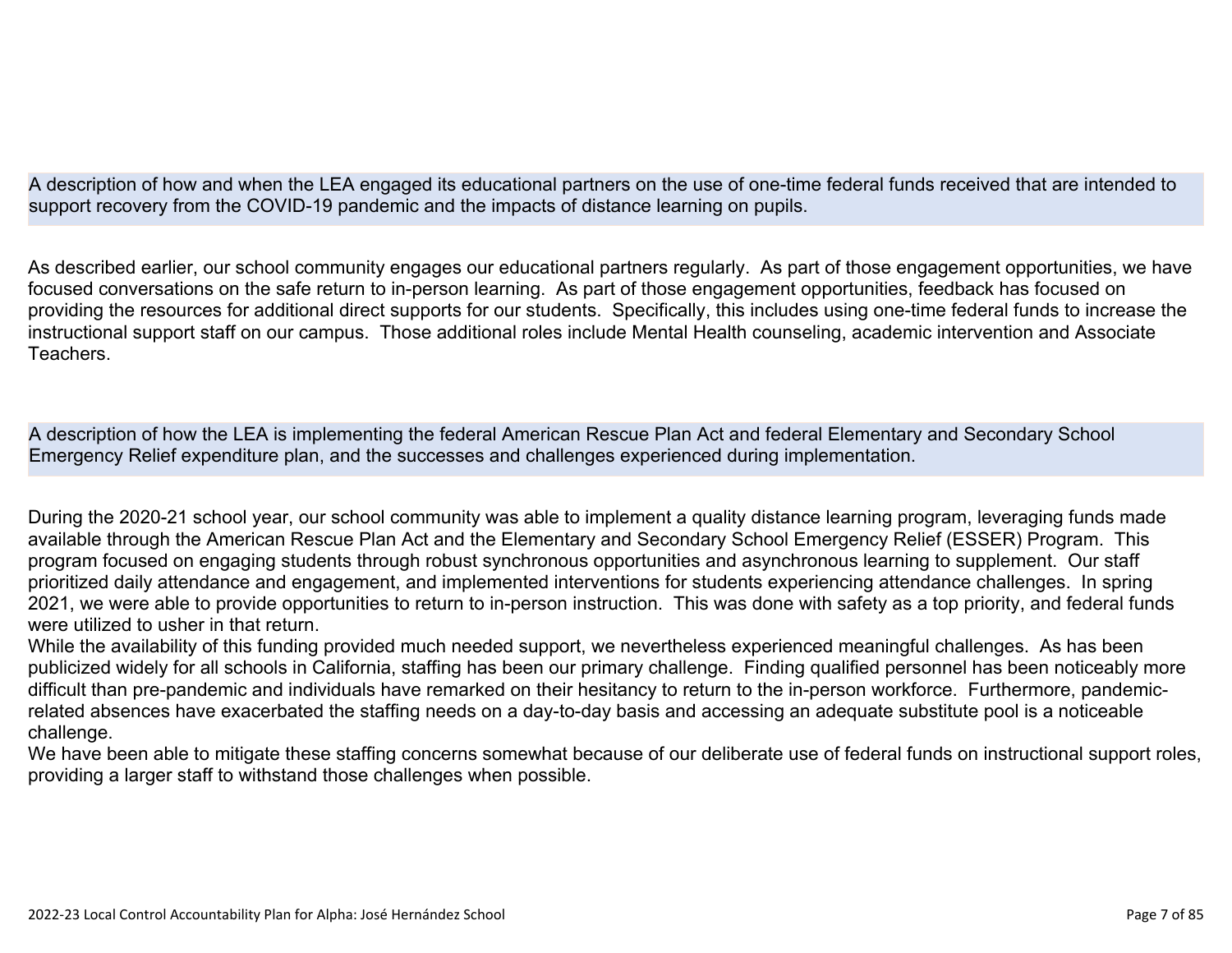A description of how the LEA is using its fiscal resources received for the 2021–22 school year in a manner that is consistent with the applicable plans and is aligned with the LEA's 2021–22 LCAP and Annual Update.

Despite some of the challenges noted in the prompt above, our school has largely been able to execute on the actions & priorities described in our collective plans, including:

1) 2021-22 LCAP

- 2) Safe Return to In-Person Instruction Plan
- 3) Learning continuity & Attendance Plan
- 4) ESSER Expenditure Plan

All of these plans can be found at:<https://www.alphapublicschools.org/school/jose-hernandez/>

# **Instructions for the Supplement to the Annual Update for the 2021–22 Local Control and Accountability Plan Year**

*For additional questions or technical assistance related to the completion of the Supplement to the Annual Update to the 2021–22 Local Control and Accountability Plan (LCAP), please contact the local county office of education (COE), or the California Department of Education's (CDE's) Local Agency Systems Support Office, by phone at 916-319-0809 or by email at <i>[lcff@cde.ca.gov](mailto:lcff@cde.ca.gov)*.

## **Introduction**

California's 2021–22 Budget Act, the federal American Rescue Plan Act of 2021, and other state and federal relief acts have provided local educational agencies (LEAs) with a significant increase in funding to support students, teachers, staff, and their communities in recovering from the COVID-19 pandemic and to address the impacts of distance learning on students. Section 124(e) of Assembly Bill 130 requires LEAs to present an update on the Annual Update to the 2021–22 LCAP and Budget Overview for Parents on or before February 28, 2022, at a regularly scheduled meeting of the governing board or body of the LEA. At this meeting, the LEA must include all of the following:

- The Supplement to the Annual Update for the 2021–22 LCAP (2021–22 Supplement);
- All available mid-year outcome data related to metrics identified in the 2021–22 LCAP; and
- Mid-year expenditure and implementation data on all actions identified in the 2021–22 LCAP.

When reporting available mid-year outcome, expenditure, and implementation data, LEAs have flexibility to provide this information as best suits the local context, provided that it is succinct and contains a level of detail that is meaningful and accessible for the LEA's educational partners.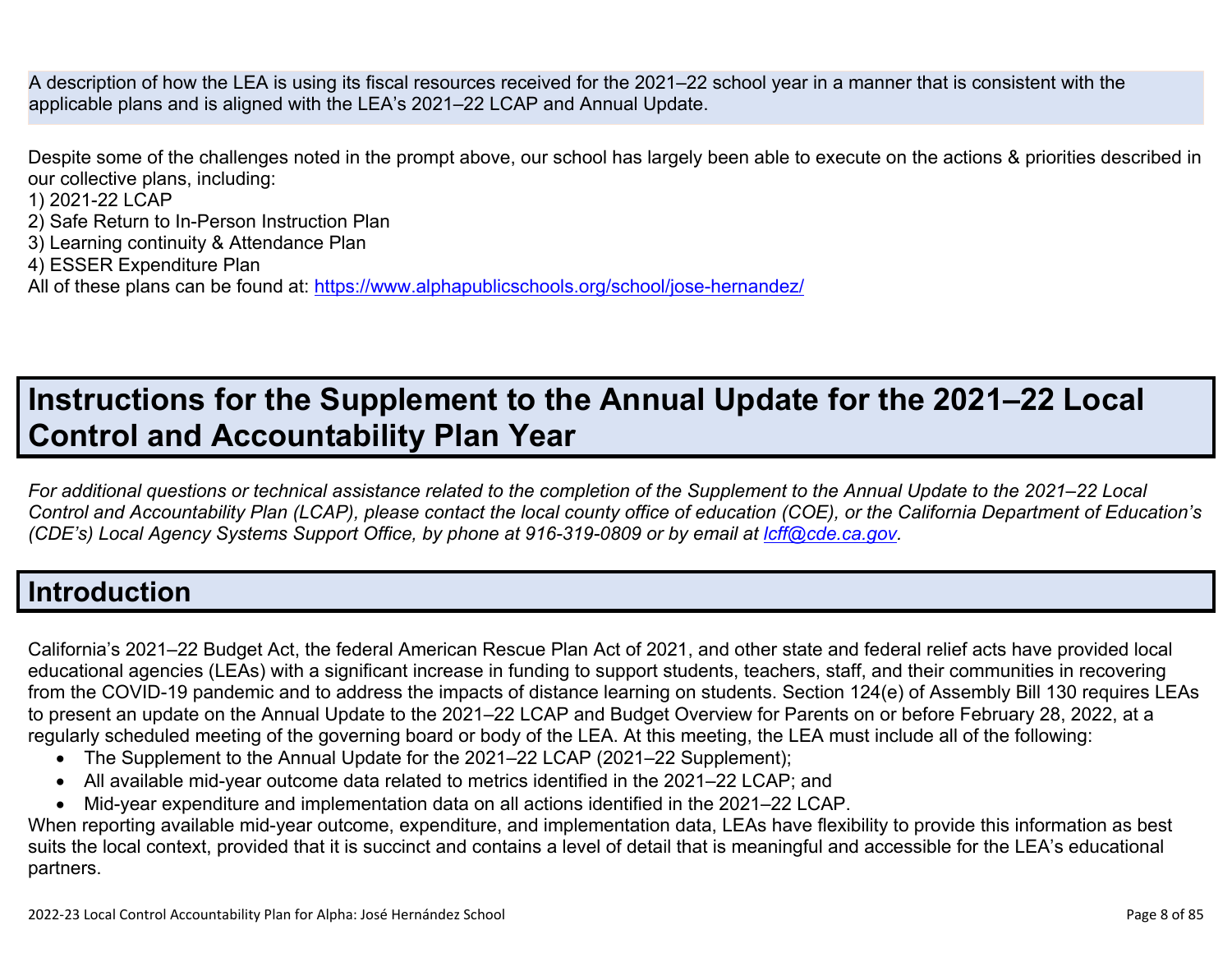The 2021–22 Supplement is considered part of the 2022–23 LCAP for the purposes of adoption, review, and approval, and must be included with the LCAP as follows:

- The 2022–23 Budget Overview for Parents
- The 2021–22 Supplement
- The 2022–23 LCAP
- The Action Tables for the 2022–23 LCAP
- The Instructions for the LCAP Template

As such, the 2021–22 Supplement will be submitted for review and approval as part of the LEA's 2022–23 LCAP.

### **Instructions**

Respond to the following prompts, as required. In responding to these prompts, LEAs must, to the greatest extent practicable, provide succinct responses that contain a level of detail that will be meaningful and accessible for the LEA's educational partners and the broader public and must, to the greatest extent practicable, use language that is understandable and accessible to parents.

In responding to these prompts, the LEA has flexibility to reference information provided in other planning documents. An LEA that chooses to reference information provided in other planning documents must identify the plan(s) being referenced, where the plan(s) are located (such as a link to a web page), and where in the plan the information being referenced may be found.

**Prompt 1:** "*A description of how and when the LEA engaged, or plans to engage, its* educational partners *on the use of funds provided through the Budget Act of 2021 that were not included in the 2020–21 Local Control and Accountability Plan (LCAP).*"

In general, LEAs have flexibility in deciding what funds are included in the LCAP and to what extent those funds are included. If the LEA received funding through the Budget Act of 2021 that it would have typically included within its LCAP, identify the funds provided in the Budget Act of 2021 that were not included in the LCAP and provide a description of how the LEA has engaged its educational partners on the use of funds. If an LEA included the applicable funds in its adopted 2021–22 LCAP, provide this explanation.

**Prompt 2:** "*A description of how LEA used, or plans to use, the concentration grant add-on funding it received to increase the number of staff who provide direct services to students on school campuses with an enrollment of students who are low-income, English learners, and/or foster youth that is greater than 55 percent.*"

If LEA does not receive a concentration grant or the concentration grant add-on, provide this explanation.

Describe how the LEA is using, or plans to use, the concentration grant add-on funds received consistent with California *Education Code* Section 42238.02, as amended, to increase the number of certificated staff, classified staff, or both, including custodial staff, who provide direct services to students on school campuses with greater than 55 percent unduplicated pupil enrollment, as compared to schools with an enrollment of unduplicated students that is equal to or less than 55 percent.

2022-23 Local Control Accountability Plan for Alpha: José Hernández School Page 9 of 85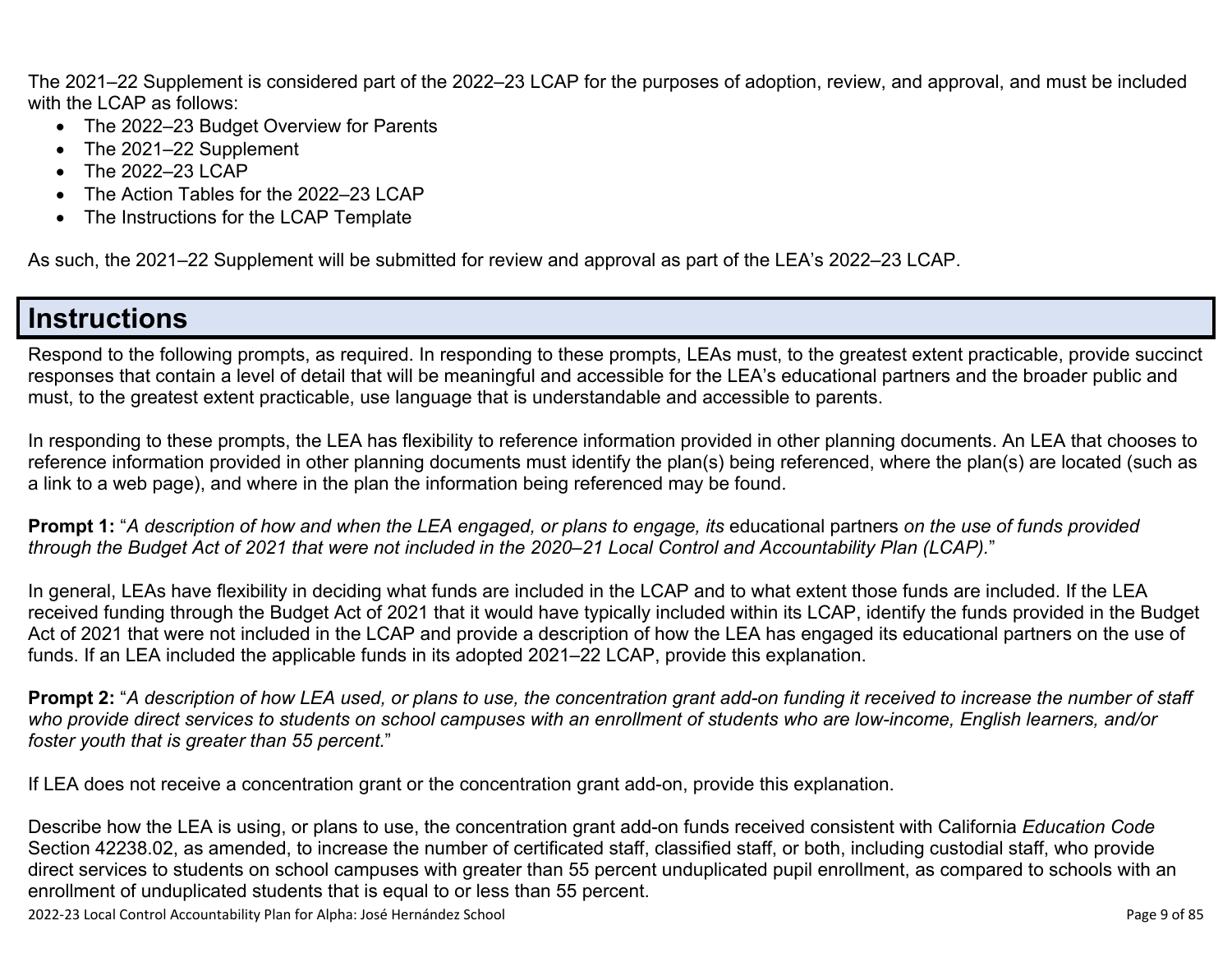In the event that the additional concentration grant add-on is not sufficient to increase the number of staff providing direct services to students at a school with an enrollment of unduplicated students that is greater than 55 percent, describe how the LEA is using the funds to retain staff providing direct services to students at a school with an enrollment of unduplicated students that is greater than 55 percent.

**Prompt 3:** "*A description of how and when the LEA engaged its educational partners on the use of one-time federal funds received that are intended to support recovery from the COVID-19 pandemic and the impacts of distance learning on pupils.*"

If the LEA did not receive one-time federal funding to support recovery from the COVID-19 pandemic and the impacts of distance learning on students, provide this explanation.

Describe how and when the LEA engaged its educational partners on the use of one-time federal funds it received that are intended to support recovery from the COVID-19 pandemic and the impacts of distance learning on students. See the COVID-19 Relief Funding Summary Sheet web page [\(https://www.cde.ca.gov/fg/cr/relieffunds.asp\)](https://www.cde.ca.gov/fg/cr/relieffunds.asp) for a listing of COVID-19 relief funding and the Federal Stimulus Funding web page (<https://www.cde.ca.gov/fg/cr/>) for additional information on these funds. The LEA is not required to describe engagement that has taken place related to state funds.

**Prompt 4:** "A description of how the LEA is implementing the federal American Rescue Plan Act and federal Elementary and Secondary School Emergency Relief expenditure plan, and the successes and challenges experienced during implementation."

If an LEA does not receive ESSER III funding, provide this explanation.

Describe the LEA's implementation of its efforts to maintain the health and safety of students, educators, and other staff and ensure the continuity of services, as required by the federal American Rescue Plan Act of 2021, and its implementation of the federal Elementary and Secondary School Emergency Relief (ESSER) expenditure plan to date, including successes and challenges.

**Prompt 5:** "A description of how the LEA is using its fiscal resources received for the 2021–22 school year in a manner that is consistent with the applicable plans and is aligned with the LEA's 2021–22 LCAP and Annual Update."

Summarize how the LEA is using its fiscal resources received for the 2021–22 school year to implement the requirements of applicable plans in a manner that is aligned with the LEA's 2021–22 LCAP. For purposes of responding to this prompt, "applicable plans" include the Safe Return to In-Person Instruction and Continuity of Services Plan and the ESSER III Expenditure Plan.

California Department of Education November 2021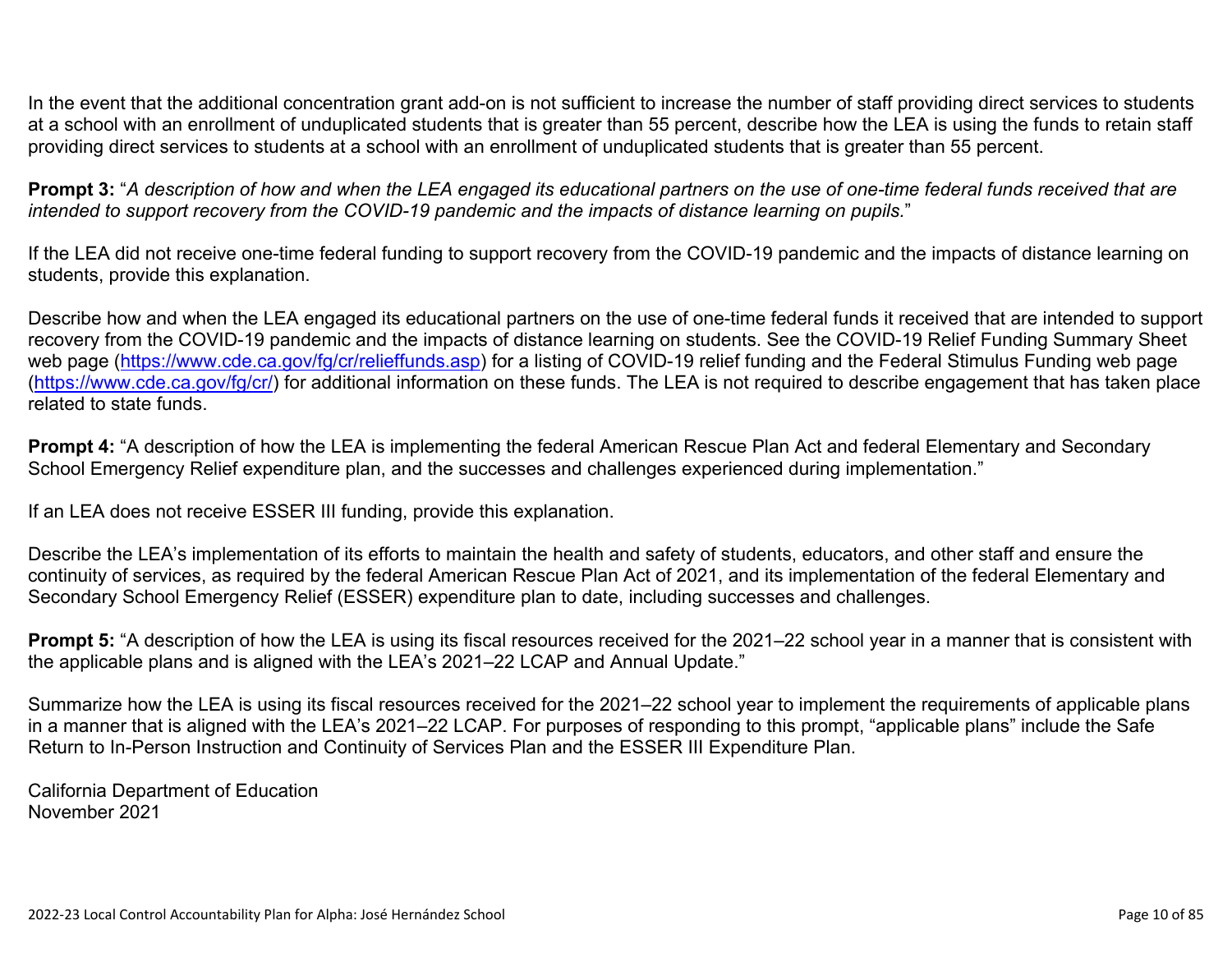# **Local Control Accountability Plan**

**The instructions for completing the Local Control and Accountability Plan (LCAP) follow the template.**

| Local Educational Agency (LEA) Name | <b>Contact Name and Title</b> | <b>Email and Phone</b>                              |  |
|-------------------------------------|-------------------------------|-----------------------------------------------------|--|
| Alpha: José Hernández School        | Julianna Parra<br>Principal   | $ i $ iparra@alphapublicschools.org<br>408-209-7982 |  |

# **[Plan Summary \[2022-23\]](http://www.doc-tracking.com/screenshots/22LCAP/Instructions/22LCAPInstructions.htm#PlanSummary)**

#### **[General Information](http://www.doc-tracking.com/screenshots/22LCAP/Instructions/22LCAPInstructions.htm#generalinformation)**

A description of the LEA, its schools, and its students in grades transitional kindergarten–12, as applicable to the LEA.

Alpha: José Hernández School (AJH) is part of the Alpha Public Schools network, whose mission is: We believe that all children have a fundamental right to an excellent education. Alpha Public Schools will ensure that all of our scholars develop the academic skills and leadership habits required to succeed in college and live with integrity.

Led by principal Julianna Parra and staffed by a talented and energetic staff, AJH is a safe and tuition-free community school serving students in grades TK-3 and 5-8. The school is co-located with Alpha: Blanca Alvarado School and is authorized by the Santa Clara County Office of Education. AJH develops students into lifelong learners who will enter high school with the academic skills, strength of character, and passion for learning to succeed in and graduate from college.

AJH serves approximately 378 students, 92% of which are low-income. The school's demographic profile is 90.5% Latino, 4% Asian, 2% Filipino, 2% White, and less than 1% Black and American Indian. We serve a student body that is 63.9% English Learner and 11% Students with Special Needs.

## **[Reflections: Successes](http://www.doc-tracking.com/screenshots/22LCAP/Instructions/22LCAPInstructions.htm#ReflectionsSuccesses)**

A description of successes and/or progress based on a review of the California School Dashboard (Dashboard) and local data.

After a year of distance learning, our students returned for the 21-22 school year this Fall with a broad range of both academic knowledge and social skills. At all grade levels, some of our students thrived and grew during virtual learning, and others did not, so we knew that we would need to focus on differentiating instruction and on building or rebuilding social skills using our SEL curriculum. At Alpha Jose Hernandez, we are proud of our community of students, staff, and families and our focus and dedication every day to ensure that all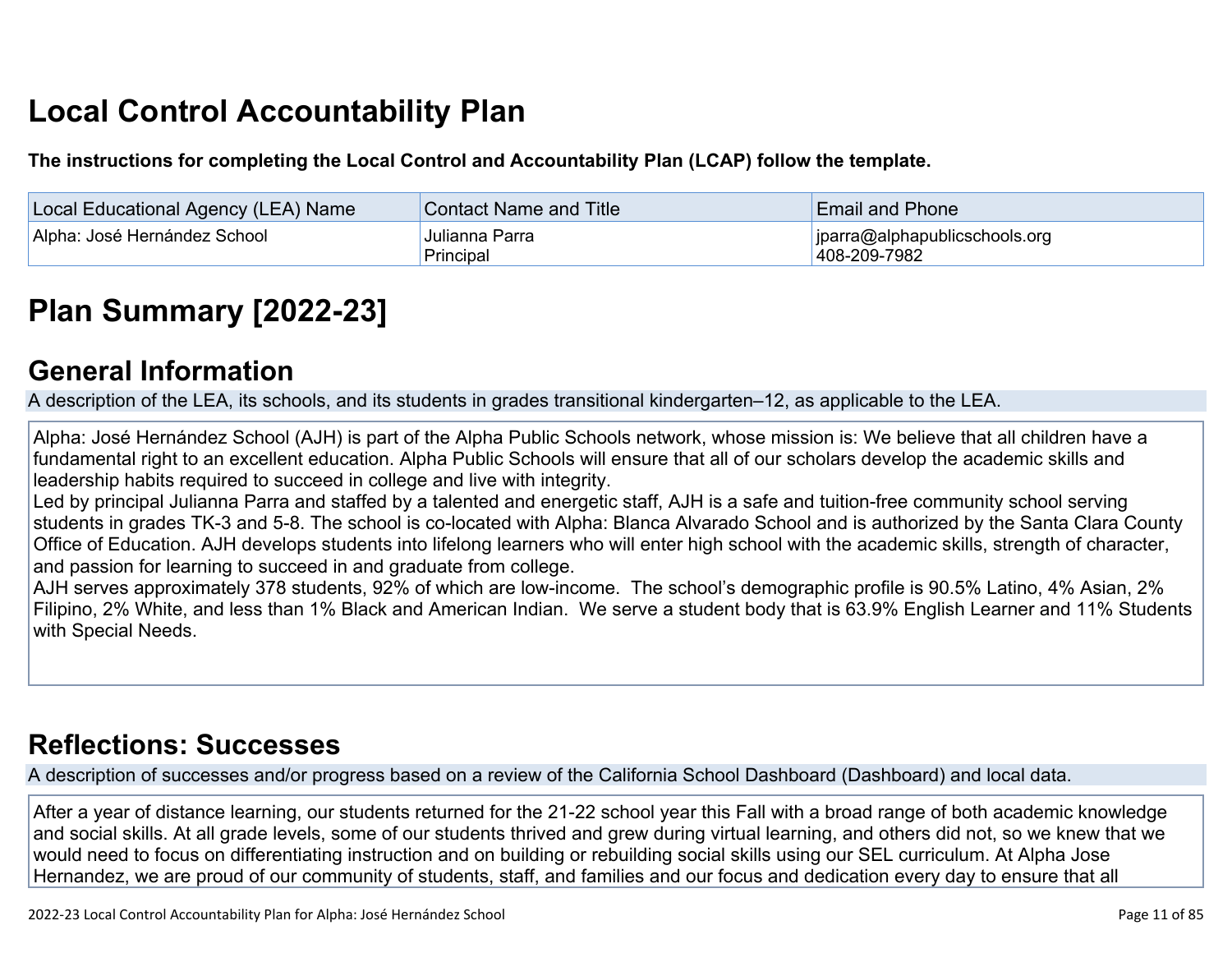members of our community grow and thrive. This school year, while we have faced challenges and continued interruptions as a result of COVID-19, we have a lot to be proud of and celebrate. Here are some of our successes in meeting our LCAP goals:

- 6.7% Reclassification Rates: While we didn't see significant growth, we did grow 3% from the previous year. To continue proficiency growth for our multi-language learners, we will further enhance our weekly professional development and coaching centered on the implementation of our ELAchieve curriculum, as well as the continued focus of our ELD specialist's work in supporting our multilanguage learners across all grade levels meet their literacy growth targets.
- 85% of our families feel welcome and heard by the school:
- Suspension Rate below 5% for all student groups: All: 4.3%, EL: 4.17%, SPED: 4.88%, Latino: 4.35%, Asian: 0%

We are also proud of many of the Actions we were able to implement this year and will continue next year as we build on the success from this year:

Goal 1: MTSS Implementation and Behavior Support: Our teaching staff participated in MTSS Tier I, II, and III meetings, setting interventions and tracking student progress using data to help our students grow. Our PBIS team participated in a PBIS training program and continued to implement tiered responses to behavior and restorative practices on campus this year and are planning for more in depth implementation in the upcoming school year.

Goal 4: Parent Engagement: We successfully rolled out a dedicated and committed parent leadership group. This parent leadership group involved reaching out to board members and other local officials to advocate for students and families

Goal 5: Learning Environment: We routinely reported to our students and families through DeansList, Infinite Campus, Konstella and other platforms provided a constant source of communication when the impacts of COVID would not allow for "in-person", regular check-ins, which led to 85% of families agreeing to the survey questions "The school staff listen to parents when they have questions, concerns, or ideas" and "I feel a sense of belonging and connectedness to the school community.".

### **[Reflections: Identified Need](http://www.doc-tracking.com/screenshots/22LCAP/Instructions/22LCAPInstructions.htm#ReflectionsIdentifiedNeed)**

A description of any areas that need significant improvement based on a review of Dashboard and local data, including any areas of low performance and significant performance gaps among student groups on Dashboard indicators, and any steps taken to address those areas.

As a result of SB 98 and AB 130, the state has suspended the reporting of performance indicators in the CA School Dashboard for 2020–21 and 2021–22, respectively, and therefore, Alpha Public Schools has focused our efforts on evaluating available state and local data to identify our LCAP areas of success and greatest areas of need. In analyzing our local data, we have identified the following areas of need that will require further attention in SY 22-23. Please see the LCAP Actions below for more detail in the strategies being incorporated for SY 22-23.

1. Chronic Absenteeism: As of May 16th, our chronic absenteeism breakdown is as follows: 34% for all students, 33% for our EL students, 33% for SPED students, 35% for latinx students, and 9% for Asian students. Attendance for both scholars and staff was a significant challenge this year as COVID cases continued to impact our communities and required students being on quarantine throughout the year resulting in higher than normal absences. While we anticipate fewer COVID disruptions in the school year 22-23, we will be strengthening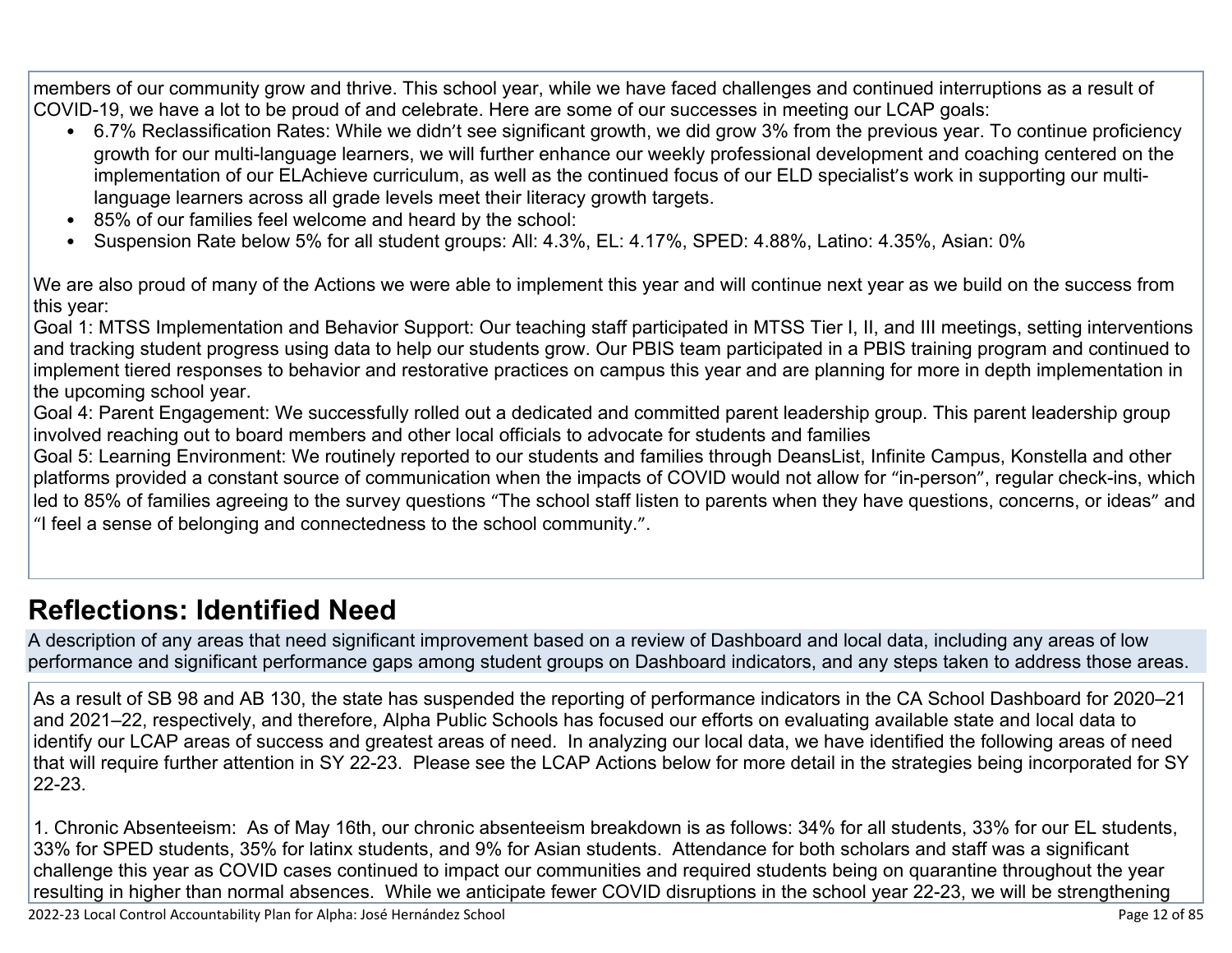our attendance monitoring supports for next year to closely monitor our chronic absenteeism. This will include improved communication procedures for absences and tardies, supportive conferences with students and family to problem solve truancy, and school and classwide incentives for high attendance. In addition, we will continue to partner with FACTR, our external provider, and our Dean of Students who support students and families access mental health counseling alongside equipping students and staff with strategies that will help students feel safe, motivated, and challenged in classrooms and around campus in order to increase attendance.

2. Teacher Retention: The pandemic has had an impact on teacher retention across the country and we are especially feeling those effects at Alpha Jose Hernandez with our current retention rate at 68%. We will continue our focused Goal 6 of "Hire, develop, sustain, and value a high quality faculty & staff" We will be incorporating new actions in an effort to retain our fantastic teachers and staff. This work will include aligning on a shared vision of leadership development at Alpha, with pathways that enable effective teachers and leaders to grow their careers at Alpha. Our approach will include a focus on elevating staff voices to enhance sustainability & work environment. We will also implement a range of strategies identified by TNTP as effective teacher retention strategies. In addition, we will introduce a new teacher evaluation rubric that is aligned with Alpha's Vision of Excellent Teaching along with a coaching evaluation rubric that is aligned with Alpha's Vision of Excellent Coaching. The coaching rubric will be used to support the development of all those at Alpha who coach teachers.

## **[LCAP Highlights](http://www.doc-tracking.com/screenshots/22LCAP/Instructions/22LCAPInstructions.htm#LCAPHighlights)**

A brief overview of the LCAP, including any key features that should be emphasized.

This year, Alpha Jose Hernandez went through a rigorous LCAP planning process that involved engaging with many school and community stakeholders. The process was inclusive of reflecting on our current school year practices, actions and strategies, and LCAP goals. Based on discussions with our school staff and input from families and students, we will continue with our LCAP Goal focus areas of:

Goal 1: We are committed to creating and implementing systems that include advanced tier interventions that are available for all students, regardless of eligibility for special education or other student support services.

Goal 2: We will create systems and structures for ongoing progress monitoring of student data that is collected and discussed in collaboration for stronger tiered supports.

Goal 3: We will focus on improving training, coaching, and supporting all teachers to know how to better differentiate instruction based on their students' literacy performance and instructional needs.

Goal 4: We will use a variety of means to increasingly engage all of our families by consistently providing them with the information and tools they need to be advocates. Our families will play an active role in further growing this engagement by building capacity among other families and their community so that all can act as strong advocates for their children.

Goal 5: Create a welcoming learning environment where students will feel safe, motivated, and challenged.

Goal 6: Hire, develop, sustain, and value a high quality faculty & staff.

Key features and changes emphasized throughout this year's LCAP which will be a focus for our school next year consist of the following:

• Goal 2: We will be adding a network-wide Data Specialist Role that we included in Goal 2, Action 5. This role will be pivotal in supporting our data step backs and overall data analysis. This role will lead professional development efforts to guide staff in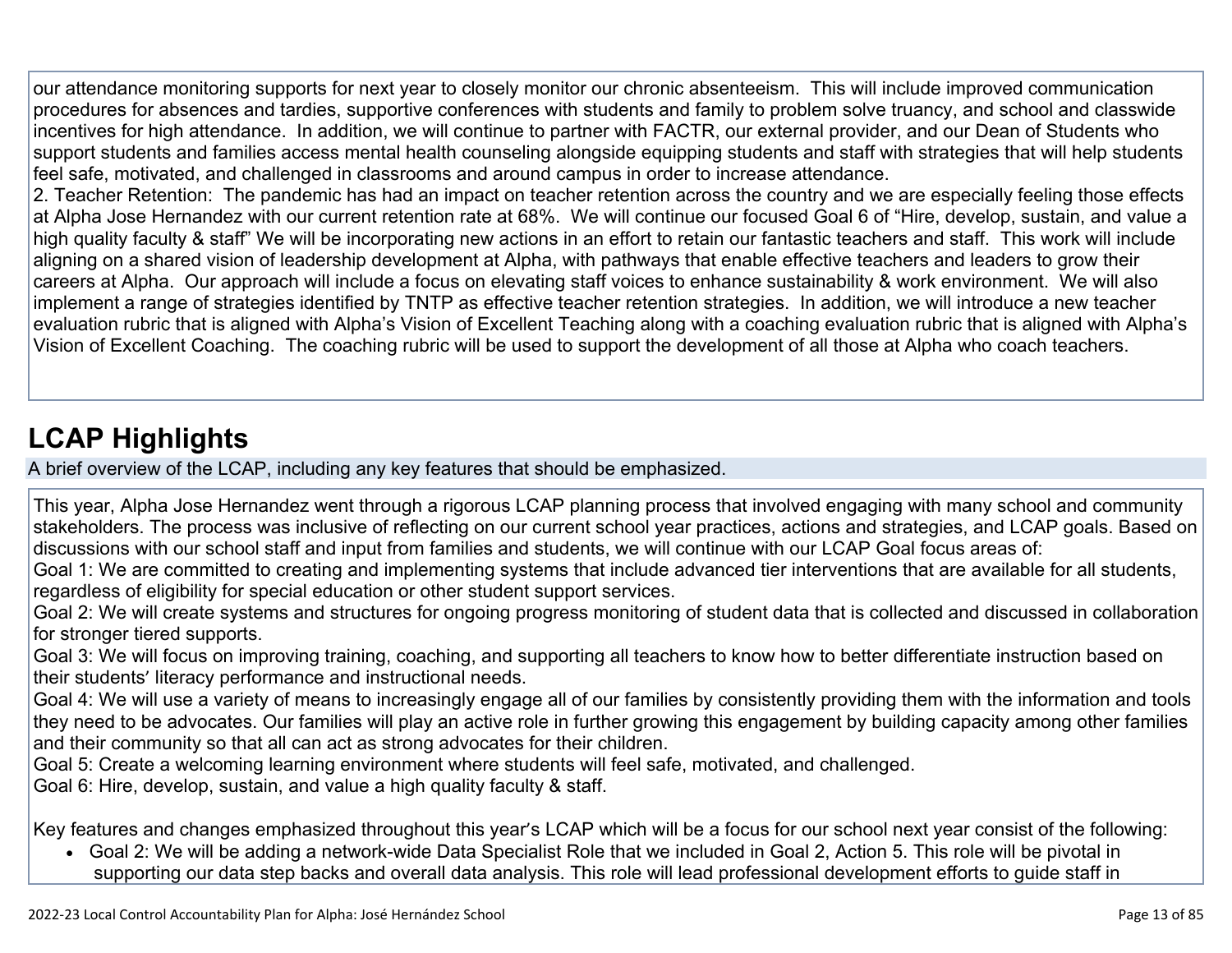facilitating academic and behavior data talks/analysis with an emphasis on improving outcomes for our unduplicated student populations. This position will also work closely with our site-based Academic Interventionists in identifying tier 2 and 3 intervention supports.

- Goal 4: In order to support our families and increase and improve our engagement efforts, we will hire a Senior Director of Advocacy and Community Engagement (Action 4.7). This position will lead the building of partnerships with external parties to bring additional services and resources to students and families, including our parent learning center. In addition, this role will help train parent leaders to develop skills in advocating for their students and fostering their leadership skills. We are also excited about adding a parent engagement coordinator at our school (Action 4.8), in order to improve our overall family engagement at school. This position will support with family meetings, volunteer opportunities, and ensuring our families have clear communication within our school with other key stakeholders.
- Goal 5: While we feel good about our operations and facilities, we will be focusing on a number of key improvements: Ensuring our facilities repair/maintenance management system has an improved response time to within 3 business days and Rolling out the use of shared project management software to manage the operations compliance calendar

Goal 6: We are adding two new Actions to support our efforts in teacher and staff retention and sustainability. We will align on a shared vision of leadership development at Alpha, with pathways that enable effective teachers and leaders to grow their careers at Alpha. Our approach will include a focus on elevating staff voices to enhance sustainability & work environment. We will also implement a range of strategies identified by TNTP as effective teacher retention strategies (Action 6.6). In addition, we will introduce new performance rubrics for teachers and for instructional coaches (Action 6.7). This will consist of finalizing, rolling out, and refining (As needed)a teacher evaluation rubric that is aligned with Alpha's Vision of Excellent Teaching. Finalize, roll out, and refine (as needed) a coaching evaluation rubric that is aligned with Alpha's Vision of Excellent Coaching. The coaching rubric will be used to support the development of all those at Alpha who coach teachers (primarily Assistant Principals, but also Principals, members of the network Academic Team, and potentially teacher leaders such as Mentors).

### **Comprehensive Support and Improvement**

An LEA with a school or schools eligible for comprehensive support and improvement must respond to the following prompts.

#### *[Schools Identified](http://www.doc-tracking.com/screenshots/22LCAP/Instructions/22LCAPInstructions.htm#SchoolsIdentified)*

A list of the schools in the LEA that are eligible for comprehensive support and improvement.

none

#### *[Support for Identified Schools](http://www.doc-tracking.com/screenshots/22LCAP/Instructions/22LCAPInstructions.htm#SupportforIdentifiedSchools)*

A description of how the LEA has or will support its eligible schools in developing comprehensive support and improvement plans.

n/a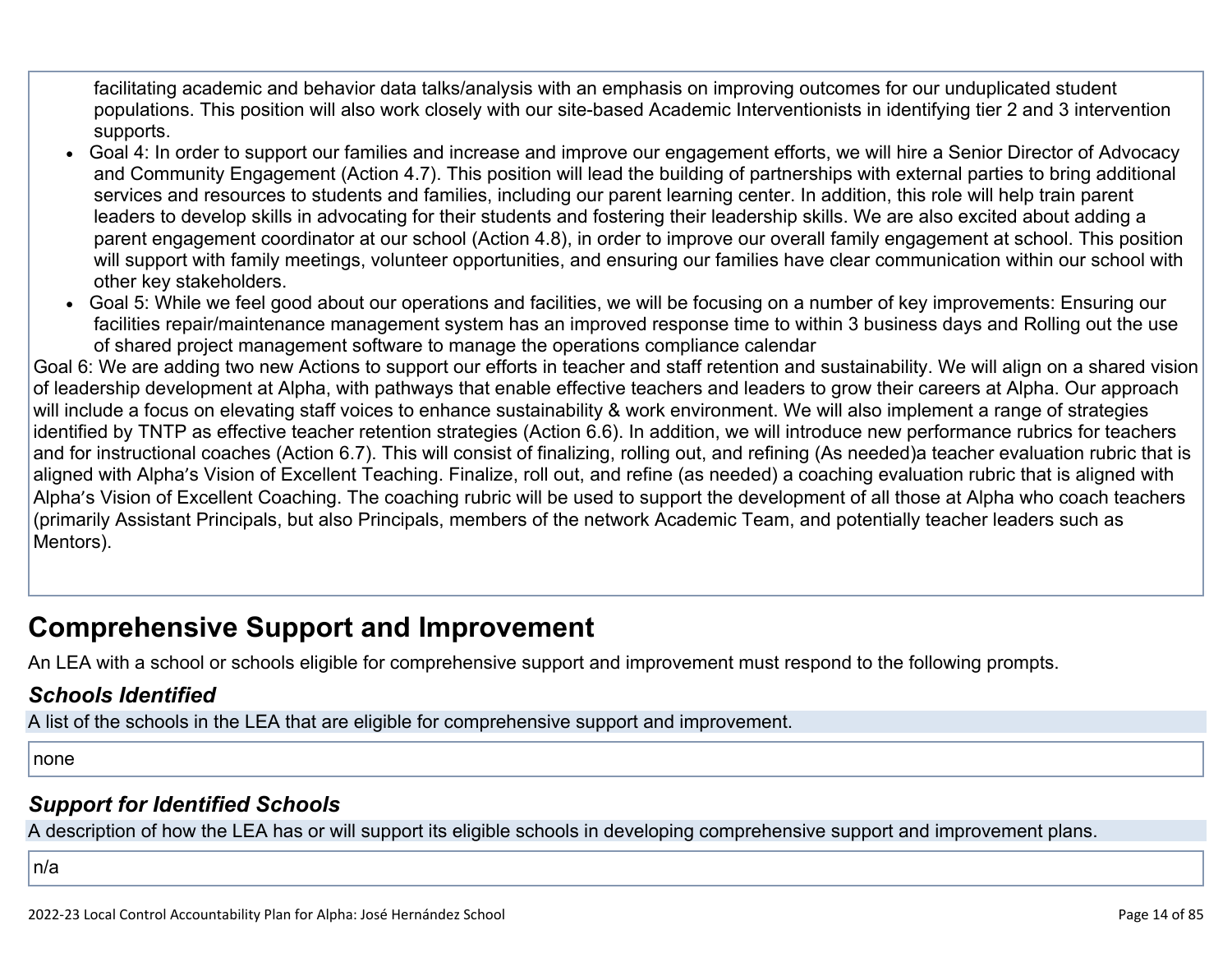#### *[Monitoring and Evaluating Effectiveness](http://www.doc-tracking.com/screenshots/22LCAP/Instructions/22LCAPInstructions.htm#MonitoringandEvaluatingEffectiveness)*

A description of how the LEA will monitor and evaluate the plan to support student and school improvement.

n/a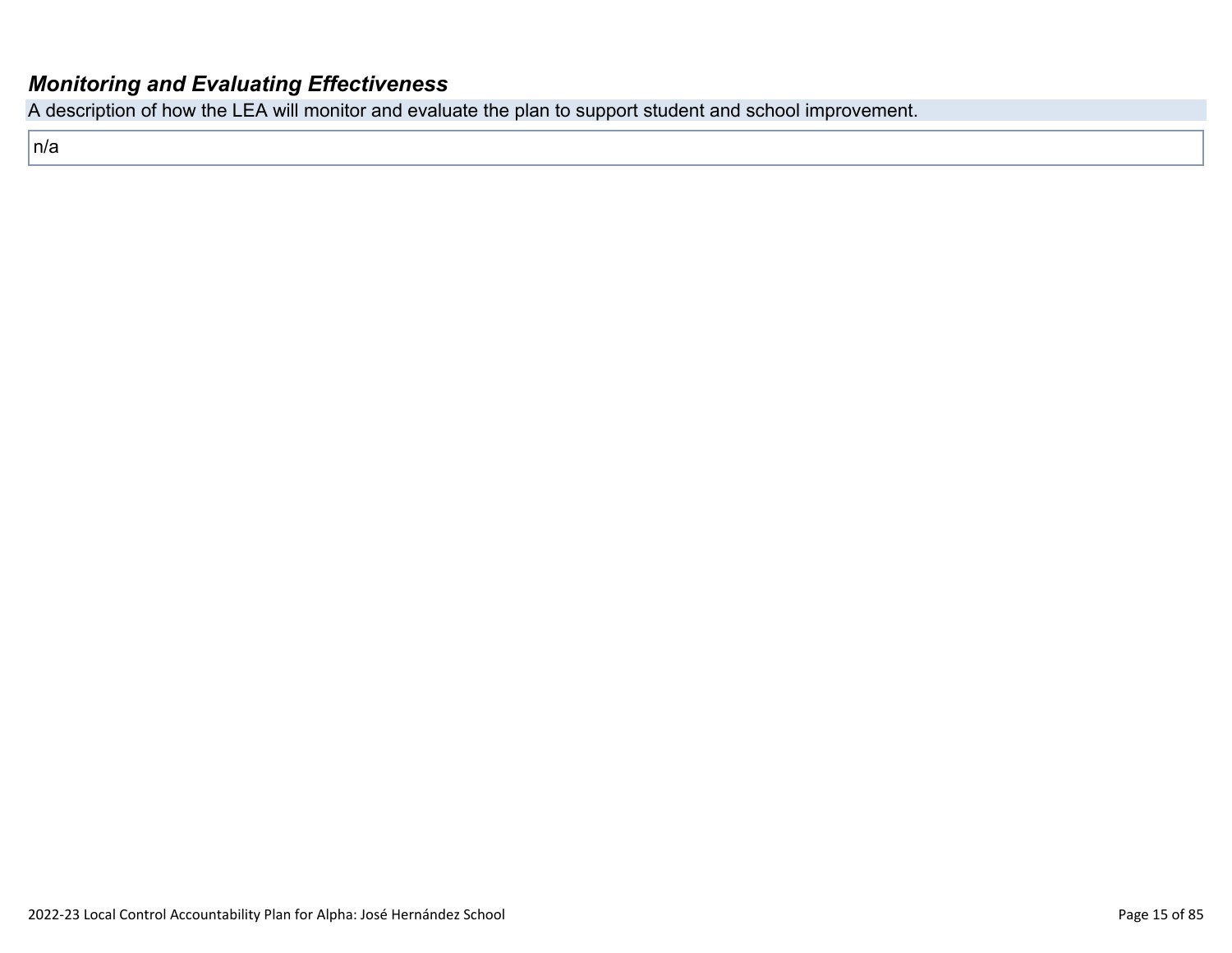## **Engaging Educational Partners**

A summary of the process used to engage educational partners and how this engagement was considered before finalizing the LCAP.

At Jose Hernandez, we believe that engagement from all educational partners is key to the successful implementation of our program. Throughout our LCAP development process, we consulted with the following educational partners: administrators, teachers, non-instructional staff members, students, SSC members, ELAC members, and other parents of our students. Please see below for the various ways in which stakeholders have been engaged:

- Annual Family Survey This survey was administered in April. The survey included statements for families to provide their input on the school's engagement efforts & their perspectives on student experience. Questions centered on school safety, belonging, efforts to include family voice in school decision making, and satisfaction with instruction and levels of preparedness for their students. In addition to the above focus areas, we also asked families to respond directly to our LCAP Actions giving them an opportunity to provide insight into the direction of our LCAP for SY 22-23.
- Annual Student Survey Student Culture Surveys were administered two times a year. Questions centered on school safety, belonging, student voice, classroom preparation, and teacher evaluation questions. In addition to the above focus areas, we also surveyed students in April asking them to respond directly to our LCAP Actions giving them an opportunity to provide insight into the direction of our LCAP for SY 22-23.
- Annual Teammate Survey This survey was administered to all staff members in April and asked staff members to consider our current LCAP Goals and Actions and gave them an opportunity to provide insight into the direction of our LCAP for SY 22-23.
- SSC and ELAC meetings Our SSC and ELAC met this past year on zoom and in person when applicable, and parents had the opportunity to discuss student growth, successes, and challenges. Parents shared what was and was not working about our program and Actions outlined in the LCAP and what supports their children needed. Our SSC serves as our LCAP Advisory Committee and spends additional meeting time providing LCAP input and reviewing draft and final LCAPs. Below are the dates that we conducted our SSC and ELAC meetings:

SSC: 9/23, 10/21, 11/18, 12/2, 1/20, 4/14

ELAC: 12/14, 4/5

- Coffee with the Principal These meetings took place monthly this past year, providing families with the opportunity to give input on the work happening at the school and our LCAP goals for the coming year.
- Staff Meetings Staff meetings took place weekly and staff members consistently analyzed data related to student academic success, attendance, and social-emotional supports and belonging.
- Lead Team Meetings—The leadership team met bi-monthly to plan for the leading of professional development for the entire staff, driving decisions around academic and social-emotional supports and needs.
- SELPA Our LCAP was sent to our SELPA for review and comment on 6/8/22
- Public Board Hearing we held a public hearing prior to the official approval of our LCAP to provide the public an opportunity to review and comment on our LCAP Draft on 6/15/22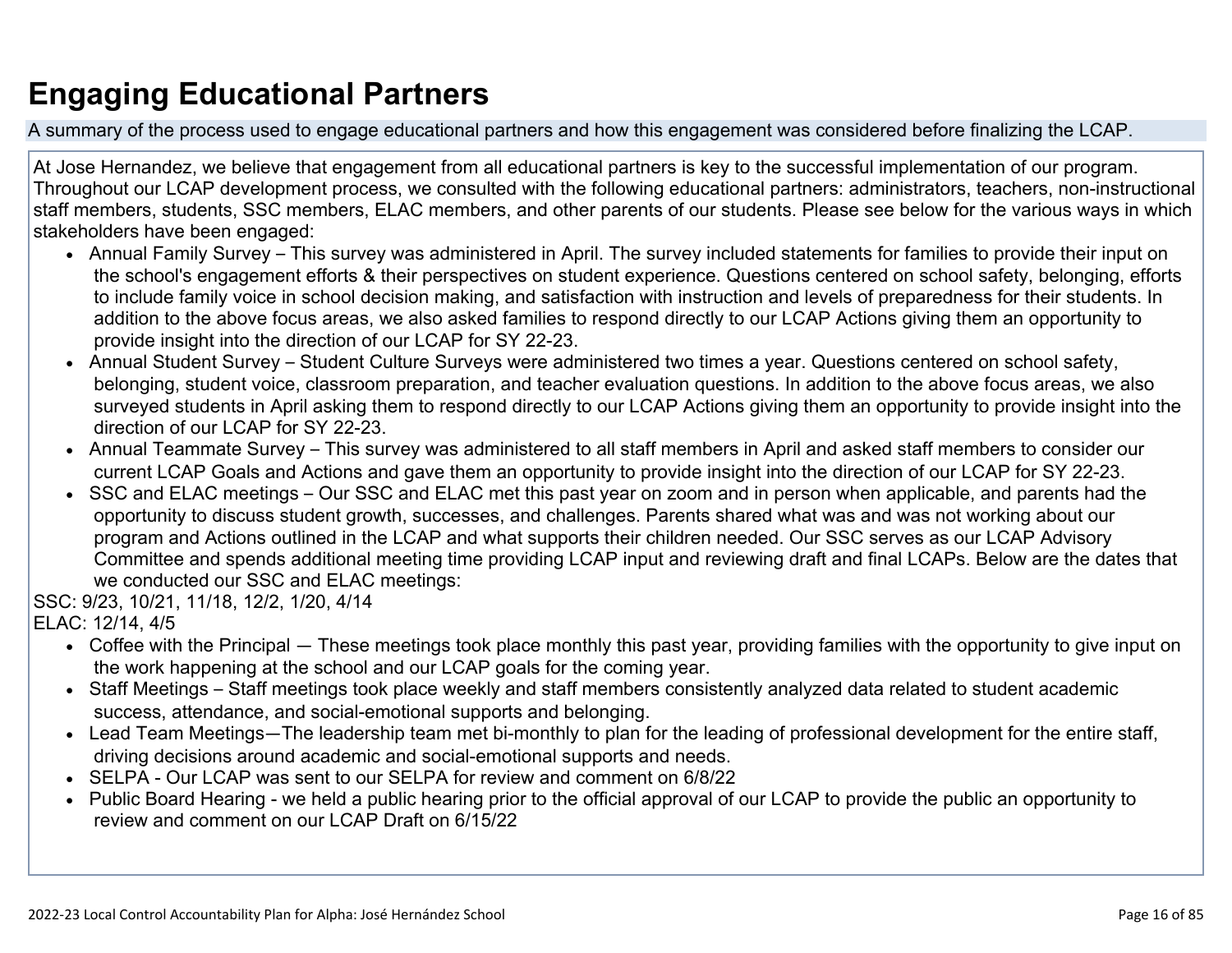#### A summary of the feedback provided by specific educational partners.

Throughout our engagement process, several themes emerged from the following educational partner groups:

#### Families:

- SSC and ELAC overwhelmingly support continuing with our current LCAP Goals and Actions
- Continue to hold family community events and welcome new families.
- Ensure all families are registered with Konstella before school
- Continue to support strong school-home communications, including translation as necessary.
- Have after school programs available during minimum days.
- Offer after school tutoring for more students (not just English Learners).
- Create more clubs and competitions sports, music, art, etc.

#### Staff:

- additional academic intervention supports
- More collaboration around PBIS and MTSS
- Current Actions should continue to be better built out so that they can continue to increase the effectiveness
- Be more strategic around data analysis
- Additional opportunities for teacher observation and more intentional around our differentiate PD opportunities

Students: Students were surveyed on how well the school has implemented the LCAP goals and actions and the responses are outlined below:

 LCAP Goal 1: I believe my school was successful in providing students with effective supports both academically and social and emotionally: 89% Strongly Agree and Agree

LCAP Goal 3: I believe I have improved my literacy skills this school year: 87% Strongly Agree and Agree

LCAP Goal 4: I believe my school does a good job of communicating and engaging with families: 92% Strongly Agree and Agree

LCAP Goal 5: I feel safe, motivated, and challenged at school: 79% Strongly Agree and Agree

LCAP Goal 6: I believe I have high quality teachers at my school: 91% Strongly agree and Agree

A description of the aspects of the LCAP that were influenced by specific input from educational partners.

We heard from our staff and families that they wanted to see our Actions stay the same for next year as they are seeing a lot of progress given the amount of challenges we faced this year due to the ongoing pandemic. Educational Partners also communicated the need to make some modifications and additions to the Actions for SY 22-23. Based on the themes outlined above from our educational partners, the feedback was incorporated into our LCAP in the following ways:

Goal 2 Action 5: We will be adding a network-wide Data Specialist Role to support our Goal 2. This role will be pivotal in supporting our data step backs and overall data analysis. This role will lead professional development efforts to guide staff in facilitating academic and behavior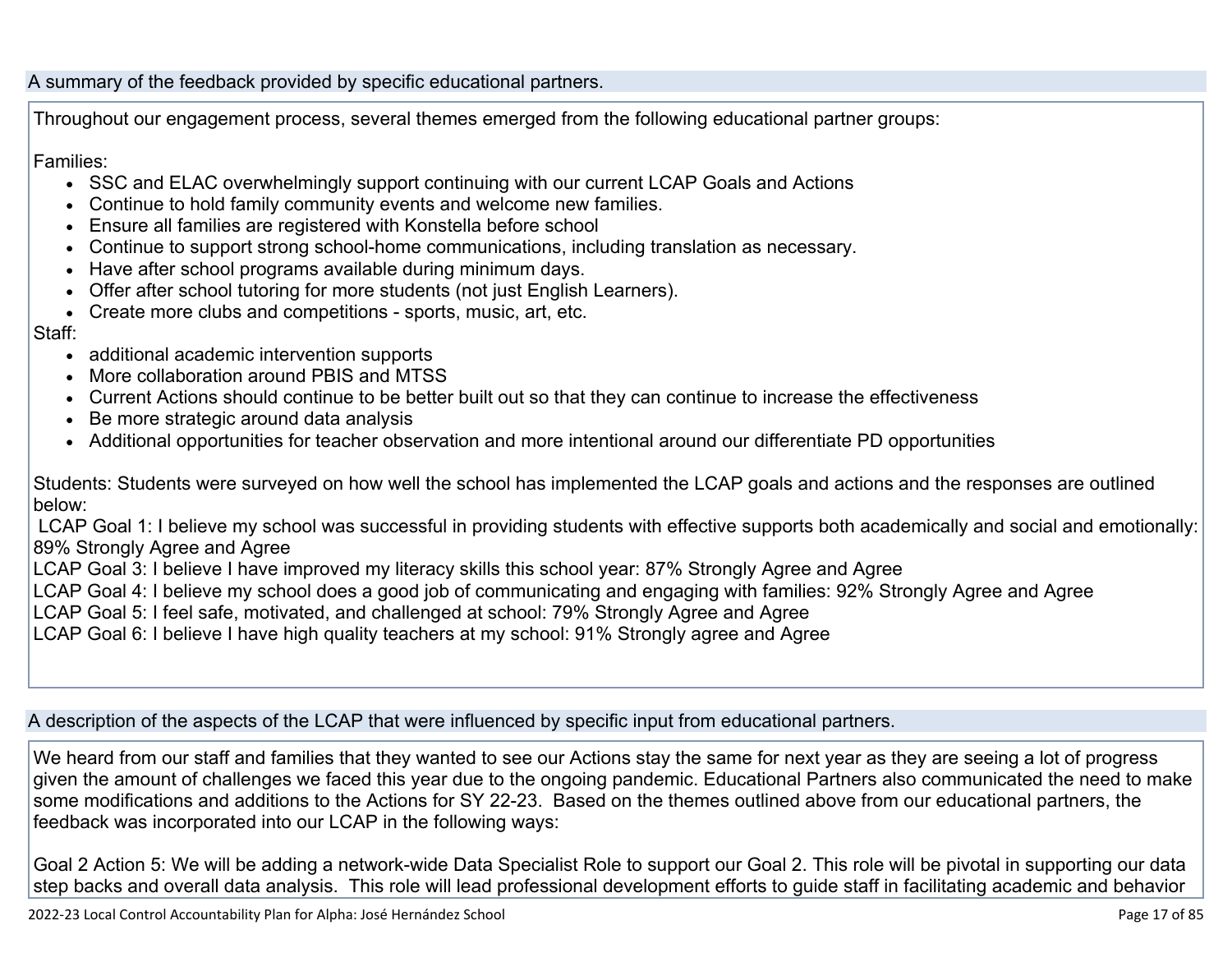data talks/analysis with an emphasis on improving outcomes for our unduplicated student populations. This position will also work closely with our site-based Academic Interventionists in identifying tier 2 and 3 intervention supports. The addition of this position was influenced by staff input for more intervention support and additional alignment on how we approach data analysis.

Goal 4 Action 7 and 8: We heard from both staff and families that we needed to improve opportunities for families, so we will be hiring a Senior Director of Advocacy and Community Engagement (SD of ACE). This position will lead the building of partnerships with external parties to bring additional services and resources to students and families, including our parent learning center. In addition, this role will help train parent leaders to develop skills in advocating for their students and fostering their leadership skills. To work alongside the Director of Advocacy and Community Engagement, we will also be adding a parent engagement coordinator at our school to focus on improving our overall family engagement at school. This position will lead the support with family meetings, volunteer opportunities, and ensuring our families have clear communication within our school with other key stakeholders.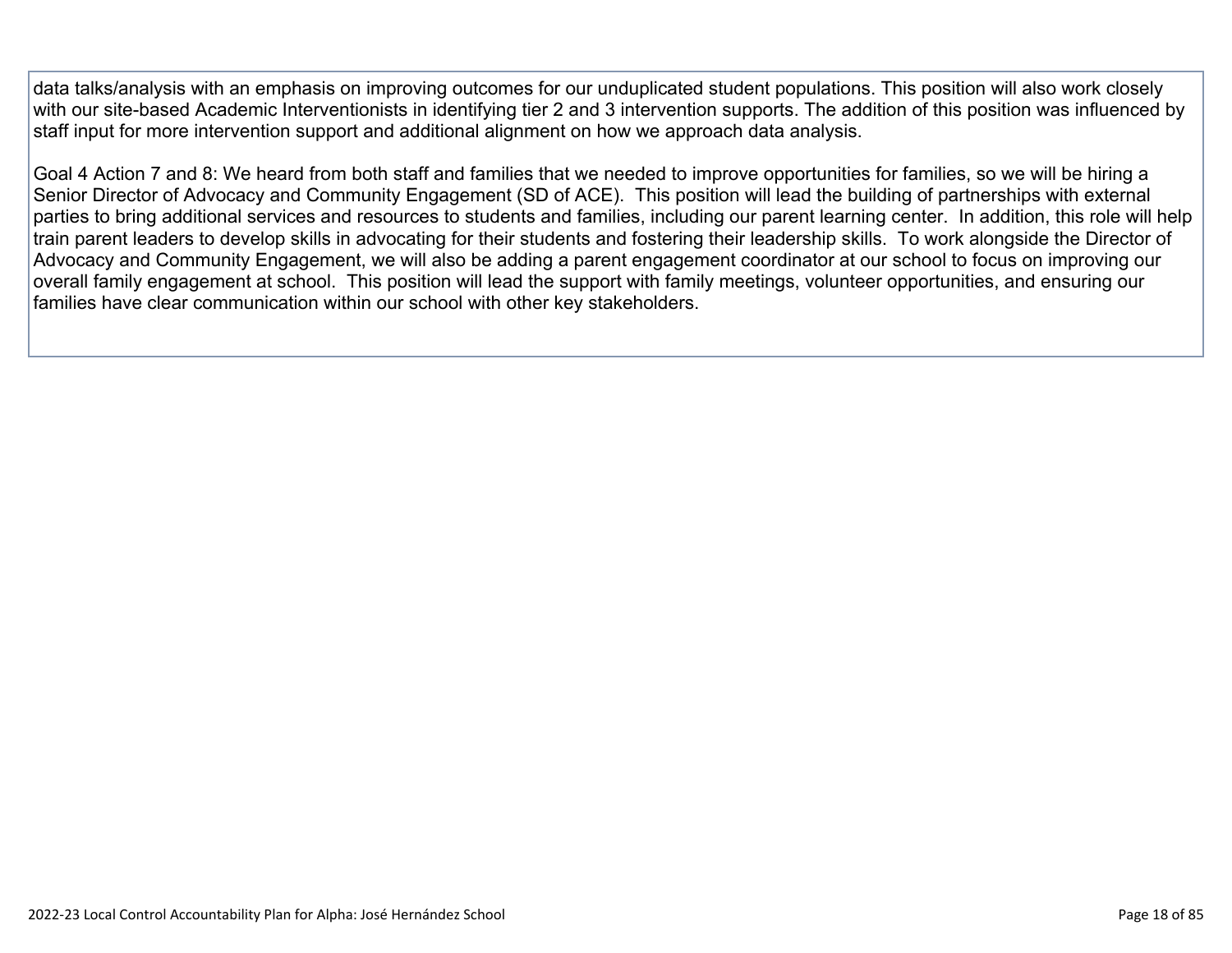# **[Goals and Actions](http://www.doc-tracking.com/screenshots/22LCAP/Instructions/22LCAPInstructions.htm#GoalsandActions)**

## **[Goal](http://www.doc-tracking.com/screenshots/22LCAP/Instructions/22LCAPInstructions.htm#goalDescription)**

| Goal # | <b>Description</b>                                                                                                                                                                                                        |
|--------|---------------------------------------------------------------------------------------------------------------------------------------------------------------------------------------------------------------------------|
|        | We are committed to creating and implementing systems that include advanced tier interventions that are available for all<br>students, regardless of eligibility for special education or other student support services. |

An explanation of why the LEA has developed this goal.

We will continue to define and improve the systems of tiered supports, based on our strategic use of a variety of data, that meets the needs of all students. This system will continue to support academic, behavioral, and social-emotional needs, and will continue to be available to all students, regardless of eligibility for special education or other student support services. We will continue to implement and improve the Student Support Team (SST) Meetings for all grade levels. This year we will formalize and teach staff how to clearly define and identify the parameters in which qualify a student for the different levels of interventions based on data gathered. This year we will focus more on supporting all staff members to ensure that they understand the systems and are able to respond appropriately and in a timely manner when needed. All staff members will receive quarterly professional developments on the MTSS umbrella and all systems under that umbrella. All staff members will understand and implement PBIS in order to establish a healthy and positive culture that can help improve social, emotional, behavioral, and academic outcome for all of our students. Staff will effectively use the variety of data gathered to make informed decisions to better support all students and identify when a student needs more targeted support or when supports can be faded out. This system of tiered supports and interventions will be maintained throughout the school year through grade level meetings, professional developments, and coaching meetings.

## **[Measuring and Reporting Results](http://www.doc-tracking.com/screenshots/22LCAP/Instructions/22LCAPInstructions.htm#MeasuringandReportingResults)**

| <b>Metric</b>                                                                                                                                         | <b>Baseline</b> | Year 1 Outcome   | Year 2 Outcome | Year 3 Outcome | Desired Outcome for<br>$2023 - 24$ |
|-------------------------------------------------------------------------------------------------------------------------------------------------------|-----------------|------------------|----------------|----------------|------------------------------------|
| % of Students who<br>make their tiered<br>goals on Spring MAP                                                                                         | 43%             | SY 21-22: 22%    |                |                | 70%                                |
| % of Students who<br>have access to<br>standards-aligned<br>instructional materials<br>and internet and<br>devices, for use at<br>school and at home. | 100%            | 21-22 data: 100% |                |                | 100%                               |

2022-23 Local Control Accountability Plan for Alpha: José Hernández School Page 19 of 85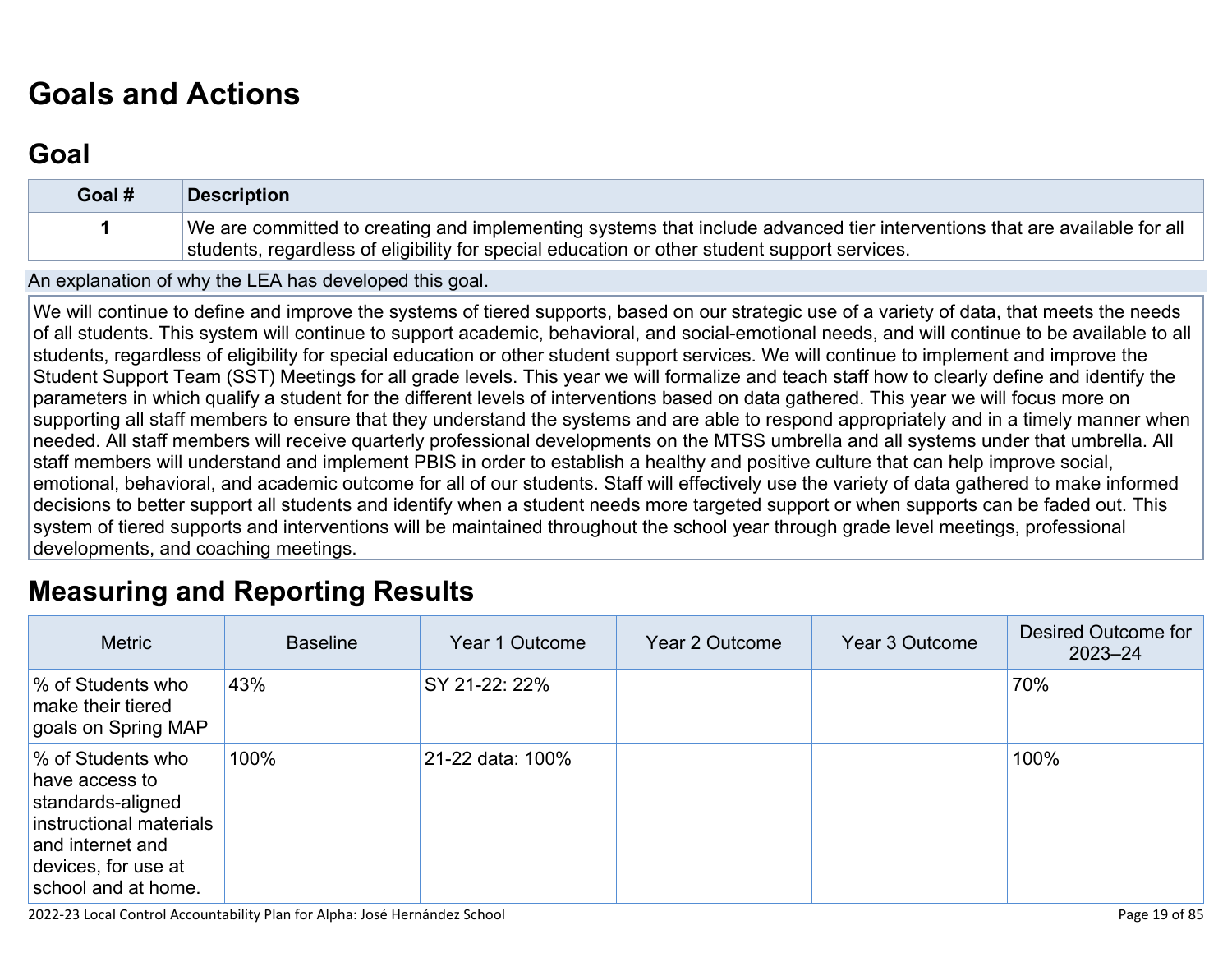| <b>Metric</b>                                                                                        | <b>Baseline</b> | Year 1 Outcome | Year 2 Outcome | Year 3 Outcome | Desired Outcome for<br>$2023 - 24$ |
|------------------------------------------------------------------------------------------------------|-----------------|----------------|----------------|----------------|------------------------------------|
| Average Score on the $ 2.8 $<br>Implementation of<br>State Standards Self-<br><b>Reflection Tool</b> |                 | SY 21-22: 3.2  |                |                | 3.8                                |

## **[Actions](http://www.doc-tracking.com/screenshots/22LCAP/Instructions/22LCAPInstructions.htm#actions)**

| Action # | Title                                                                  | <b>Description</b>                                                                                                                                                   | <b>Total Funds</b> | Contributing |
|----------|------------------------------------------------------------------------|----------------------------------------------------------------------------------------------------------------------------------------------------------------------|--------------------|--------------|
| 1.1      | Hire Academic<br>Interventionists                                      | Hiring Academic Interventionists to support instruction in the<br>classroom, and provide targeted support to small groups of students<br>and one to one support.     | \$404,582.00       | Yes          |
| 1.2      | Associate Teacher                                                      | Associate Teacher to provide additional classroom support, as well as<br>work with small groups of students to support tier 2 strategies.                            | \$80,669.00        | Yes          |
| 1.3      | Define the School<br><b>Study Team Process</b>                         | Clearly define the SST process (e.g. time tables), define point person<br>to plan and execute meetings, and define who must be in attendance                         | \$29,946.00        | <b>No</b>    |
| 1.4      | Define, Identify,<br><b>Enhance PBIS/MTSS</b><br><b>Strategies</b>     | Define and identify current PBIS/MTSS strategies within each tier, and<br>educate staff on PBIS/MTSS interventions through third-party<br>resources (e.g. Seneca/PD) | \$50,277.00        | Yes          |
| 1.5      | Home library of<br>Academic &<br><b>Behavioral</b><br><b>Resources</b> | Creating home library of academic and behavioral interventions and<br>resources                                                                                      | \$6,125.00         | Yes          |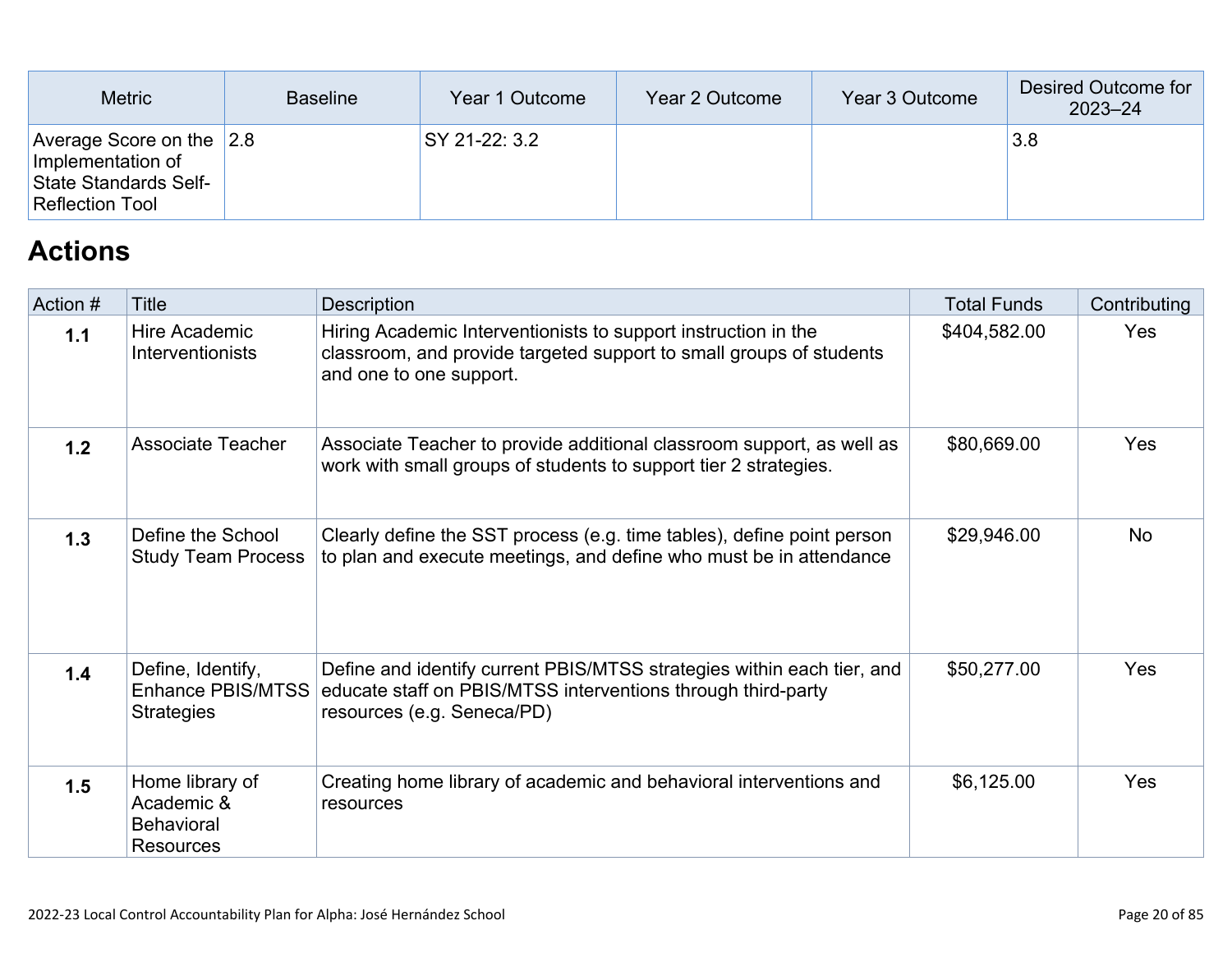| Action # | <b>Title</b>                                                    | <b>Description</b>                                                                                                                                                                                                                                     | <b>Total Funds</b> | Contributing |
|----------|-----------------------------------------------------------------|--------------------------------------------------------------------------------------------------------------------------------------------------------------------------------------------------------------------------------------------------------|--------------------|--------------|
| 1.6      | Provide a wide range<br>of blended program<br>supports          | School will provide a wide range of blended programming, accessible<br>to all students to scaffold class instruction and provide additional<br>learning and practice outside of class.                                                                 | \$36,752.00        | <b>No</b>    |
| 1.7      | Provide<br>Chromebooks &<br>Hotspots                            | School will provide chromebooks and hotspots in a 1:1 environment<br>for all students, in order to reinforce classroom instruction.                                                                                                                    | \$82,112.00        | <b>No</b>    |
| 1.8      | <b>Focused Students</b><br>with Disabilities<br><b>Supports</b> | Focus on Students with Disabilities include a focus on push in support<br>during rotational models, implementing common phonics curriculum<br>for struggling readers, and iterating on Resource Class model for our<br>most struggling students in ELA | \$660,723.00       | <b>No</b>    |

## **[Goal Analysis \[2021-22\]](http://www.doc-tracking.com/screenshots/22LCAP/Instructions/22LCAPInstructions.htm#GoalAnalysis)**

An analysis of how this goal was carried out in the previous year. A description of any substantive differences in planned actions and actual implementation of these actions.

While the majority of our Actions were implemented as we had intended, we were unable to fully implement the creating home library of academic and behavioral interventions and resources. Some of the factors that contributed to substantive differences in the implementation of our actions was due to a focus on application of existing curriculum libraries from online learning to the return of in person learning and MTSS. While our planned actions differed slightly, we shifted our attention and resources on MTSS and blended learning in order to best meet the needs of our staff, students, and families.

An explanation of material differences between Budgeted Expenditures and Estimated Actual Expenditures and/or Planned Percentages of Improved Services and Estimated Actual Percentages of Improved Services.

No material differences between Budgeted Expenditures and Estimated Actual Expenditures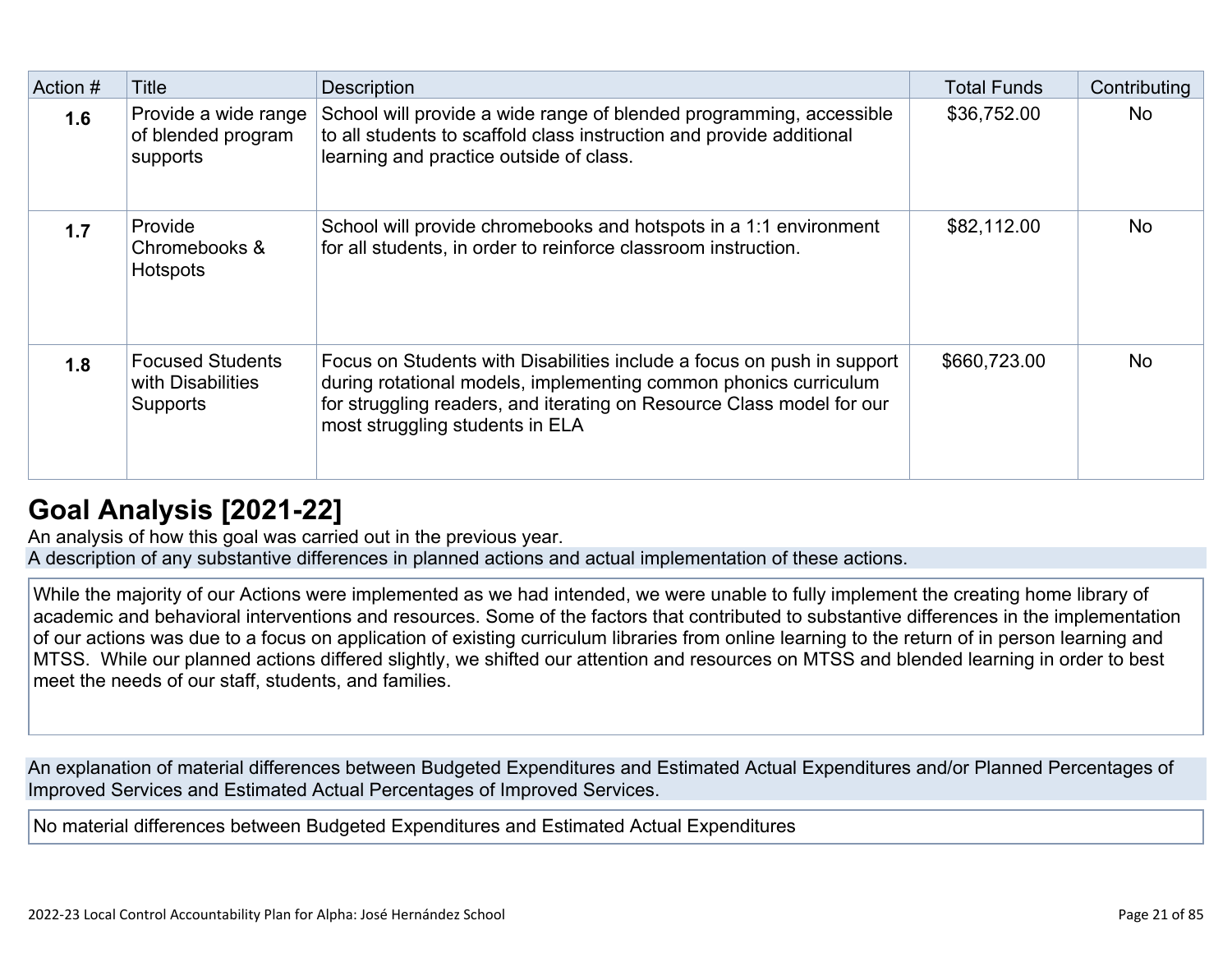#### An explanation of how effective the specific actions were in making progress toward the goal.

Our Actions, as implemented during the SY 21-22 were effective in making progress toward our goal. This is demonstrated by consistent weekly Tier 2 small group instruction, additional push in support for all students by our academic interventionist team and differentiation during rotations/centers for all students. In addition, as a result of the implementation of Tier 2 small group instruction we were able to successfully see students receiving this support meet their growth goals at the same rate as students who did not need Tier 2 support. While we are satisfied with our current progress, we did not see the amount of progress in the behavior and social emotional support part of our MTSS that we had hoped to see.

A description of any changes made to the planned goal, metrics, desired outcomes, or actions for the coming year that resulted from reflections on prior practice.

While we made progress toward our goal and were unable to fully implement all actions during a very difficult year, we believe the actions associated with this goal continue to be appropriate for school year 22-23. We will not be adding any new Actions, but given that we were unable to fully implement the creation of a home library of academic and behavioral interventions and resources we will make this a priority to ensure these resources are available. We also anticipate we will have to spend additional time and efforts in our MTSS program focusing on behavior and social emotional support as we continue to see students struggle with the effects of that pandemic.

**A report of the Total Estimated Actual Expenditures for last year's actions may be found in the Annual Update Table. A report of the Estimated Actual Percentages of Improved Services for last year's actions may be found in the Contributing Actions Annual Update Table.**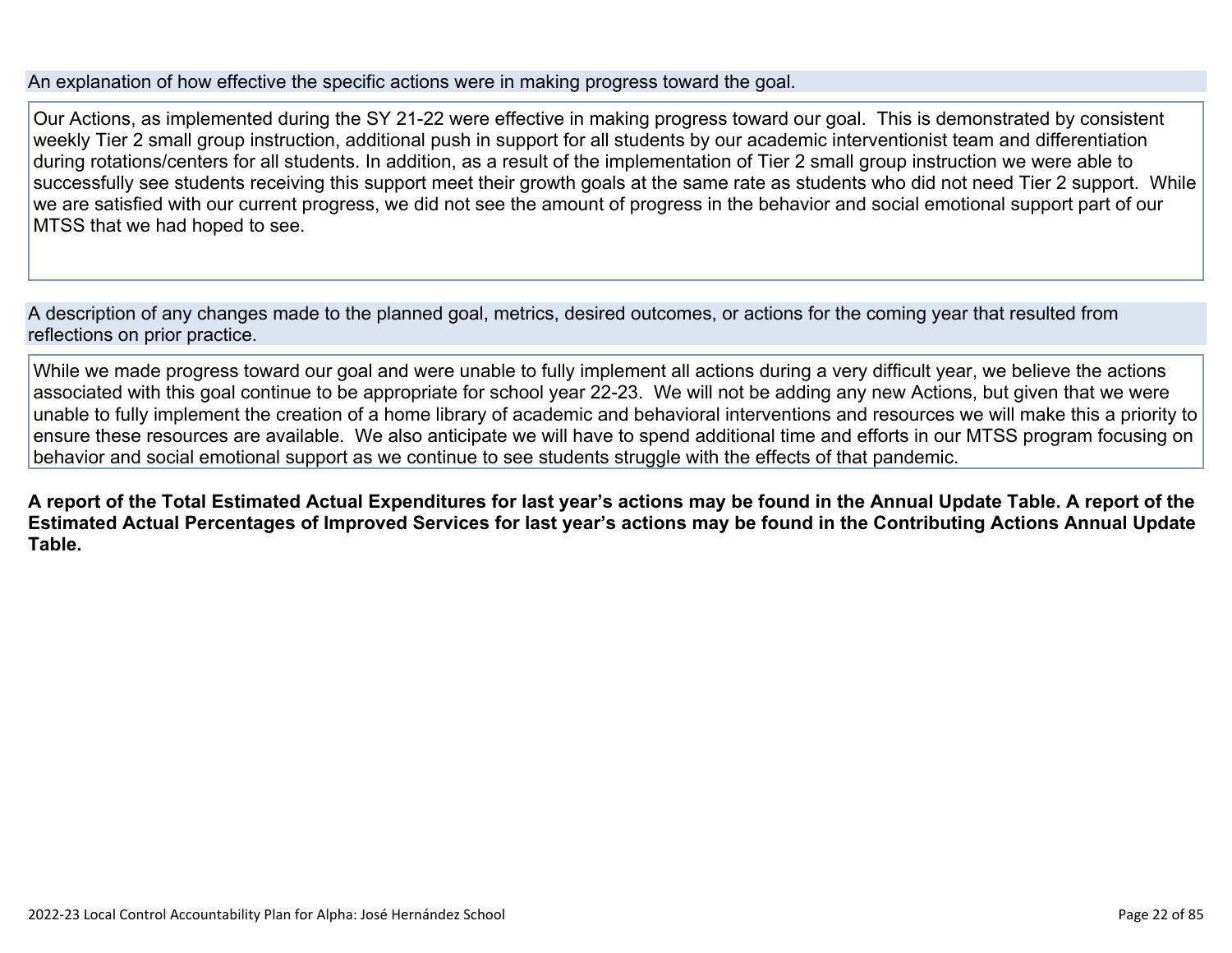## **[Goals and Actions](http://www.doc-tracking.com/screenshots/22LCAP/Instructions/22LCAPInstructions.htm#GoalsandActions)**

## **[Goal](http://www.doc-tracking.com/screenshots/22LCAP/Instructions/22LCAPInstructions.htm#goalDescription)**

| Goal # | Description                                                                                                                                                             |
|--------|-------------------------------------------------------------------------------------------------------------------------------------------------------------------------|
|        | We will create systems and structures for ongoing progress monitoring of student data that is collected and discussed in<br>collaboration for stronger tiered supports. |

An explanation of why the LEA has developed this goal.

At Alpha José Hernández, we understand that regular progress monitoring of student data allows us to see clearly how we can best support all of our students to grow academically and socially. By creating systems and structures to regularly monitor students' academic progress, behavior, and social-emotional needs, we can quickly meet these needs by implementing strong tiered interventions. A clear and consistent system for progress monitoring will allow all of our students to make significant growth that will prepare them for high school and beyond. Despite collecting a variety of high-level academic data, we currently do not have a clear system for identifying high-leverage data, nor for consistently implementing tiered interventions.

This goal will allow us to focus and track our efforts on creating the needed structures and systems for consistent progress monitoring that are embedded into our teachers' regular practices that help to enable the improved outcomes and experiences for students. We will continue our focus on the identification of our systems and structures for ongoing progress monitoring, clear triggers that identify when students should be elevated to receiving additional tiered support, and finally, we will ensure that the analysis becomes part of our teachers' regular practice by providing time and structures for teachers to do this work.

#### **[Measuring and Reporting Results](http://www.doc-tracking.com/screenshots/22LCAP/Instructions/22LCAPInstructions.htm#MeasuringandReportingResults)**

| <b>Metric</b>                                                                                                                                                              | <b>Baseline</b>                                                                                      | Year 1 Outcome                                                                                                | Year 2 Outcome | Year 3 Outcome | Desired Outcome for<br>$2023 - 24$    |
|----------------------------------------------------------------------------------------------------------------------------------------------------------------------------|------------------------------------------------------------------------------------------------------|---------------------------------------------------------------------------------------------------------------|----------------|----------------|---------------------------------------|
| % of all students who<br>will meet their Typical<br>Growth and<br><b>Exceeding Typical</b><br>Growth goal for the<br><b>Spring NWEA MAP</b><br>assessment: ELA and<br>Math | 21-22 Baseline Year:<br>ELA<br>All: 23%<br>EL: 26%<br>SPED: 28%<br>Latino: 22%<br>Asian: 35%<br>Math | School Year 21-22:<br>ELA:<br>All: 27%<br>EL: 27%<br><b>SPED: 29%</b><br>Latino: $22%$<br>Asian: 35%<br>Math: |                |                | ELA:<br>All: 40%<br>Math:<br>All: 40% |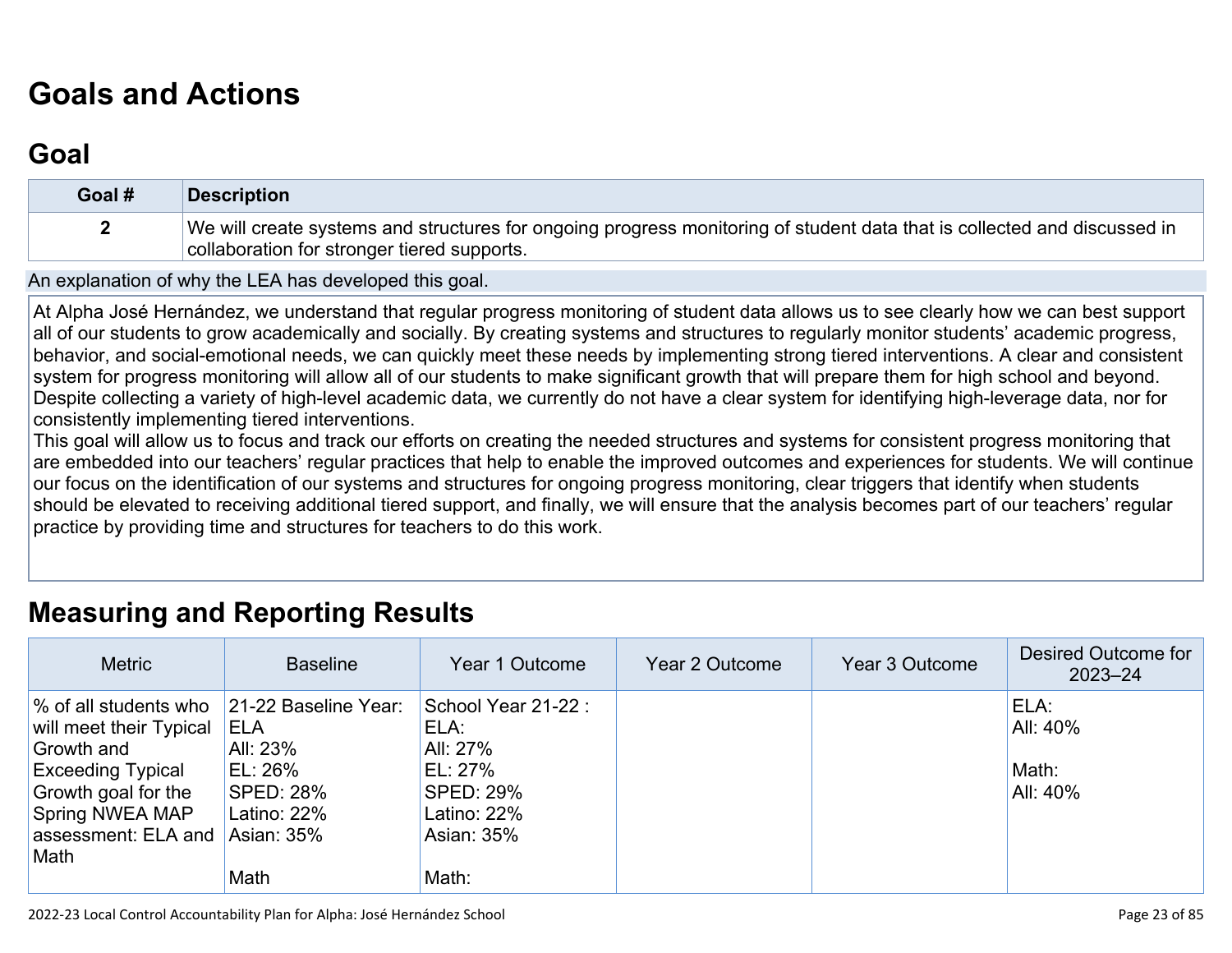| <b>Metric</b>                                                                         | <b>Baseline</b>                                                      | Year 1 Outcome                                                                                                                                       | Year 2 Outcome | Year 3 Outcome | Desired Outcome for<br>$2023 - 24$ |
|---------------------------------------------------------------------------------------|----------------------------------------------------------------------|------------------------------------------------------------------------------------------------------------------------------------------------------|----------------|----------------|------------------------------------|
|                                                                                       | All: 20%<br>EL: 17%<br><b>SPED: 13%</b><br>Latino: 19%<br>Asian: 32% | All: 23%<br>EL: 19%<br><b>SPED: 14%</b><br>Latino: 19%<br>Asian: 32%                                                                                 |                |                |                                    |
| <b>CA Dashboard Color</b><br><b>Tier for ELA</b><br>Performance for "All<br>Students" | Orange (2019)                                                        | As a result of SB 98<br>and AB 130, the state<br>has suspended the<br>reporting of<br>performance<br>indicators in the CA<br><b>School Dashboard</b> |                |                | Green                              |
| <b>CA Dashboard Color</b><br>Tier for Math<br>Performance for "All<br>Students"       | <b>Yellow (2019)</b>                                                 | As a result of SB 98<br>and AB 130, the state<br>has suspended the<br>reporting of<br>performance<br>indicators in the CA<br><b>School Dashboard</b> |                |                | Green                              |

# **[Actions](http://www.doc-tracking.com/screenshots/22LCAP/Instructions/22LCAPInstructions.htm#actions)**

| Action # | <b>Title</b>                            | Description                                                                                                                                                                                                                           | <b>Total Funds</b> | Contributing |
|----------|-----------------------------------------|---------------------------------------------------------------------------------------------------------------------------------------------------------------------------------------------------------------------------------------|--------------------|--------------|
| 2.1      | and Progress<br><b>Monitoring Tools</b> | Robust Data Analysis Use of data analysis tools, such as Educlimber, in order to effectively<br>progress monitor students and use the data during individual coaching<br>sessions, leadership team meetings, and department meetings. | \$274,294.00       | <b>No</b>    |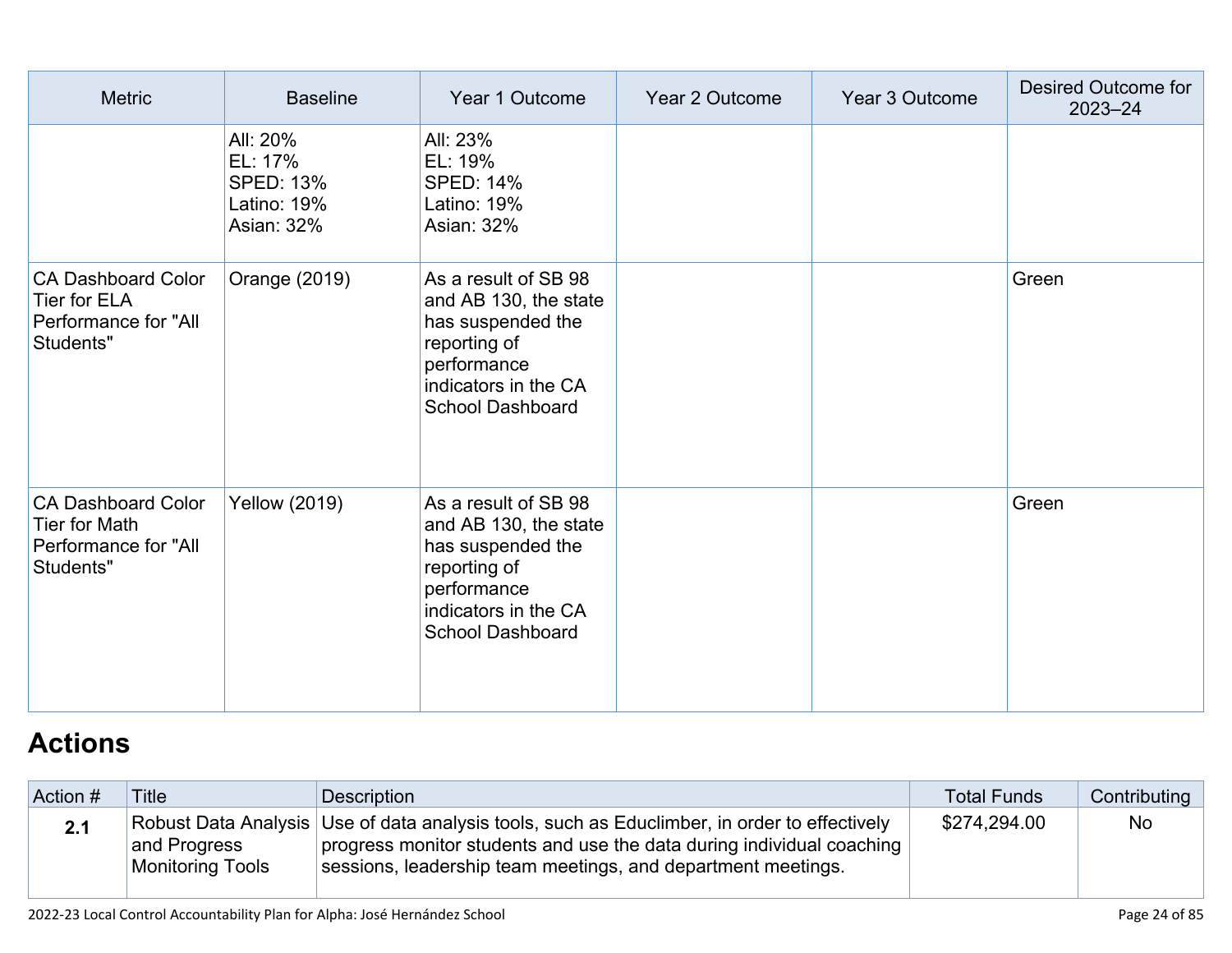| Action # | <b>Title</b>                                                      | Description                                                                                                                                                                                                                                                                                                                                                                                                                                     | <b>Total Funds</b> | Contributing |
|----------|-------------------------------------------------------------------|-------------------------------------------------------------------------------------------------------------------------------------------------------------------------------------------------------------------------------------------------------------------------------------------------------------------------------------------------------------------------------------------------------------------------------------------------|--------------------|--------------|
|          |                                                                   |                                                                                                                                                                                                                                                                                                                                                                                                                                                 |                    |              |
| 2.2      | Improve structures<br>for identifying needed<br>tiered supports   | Structures for identifying when students should be elevated to<br>receiving additional tiered support and ensure that all teachers can<br>identify them                                                                                                                                                                                                                                                                                         | \$7,050.00         | Yes          |
| 2.3      | Frequent, shared<br>data analysis time in<br>schedule             | Provide consistent time and structures for teachers to analyze data                                                                                                                                                                                                                                                                                                                                                                             | \$44,920.00        | <b>No</b>    |
| 2.4      | Standardized and<br>Intentional<br>Assessment<br><b>Structure</b> | Continue to execute on a standardized and intentional assessment<br>structure for all grades, which will help us identify, monitor, and adjust<br>supports/strategies to maximize student growth, including NWEA MAP<br>growth assessment; while not inducing burnout by over-assessing.                                                                                                                                                        | \$121,300.00       | <b>No</b>    |
| 2.5      | <b>Hire Data Specialist</b><br>Role                               | Alpha network will hire a Data Specialist to support school sites with<br>data analysis and data cycles. This role will lead professional<br>development efforts to guide staff in facilitating academic and behavior<br>data talks/analysis with an emphasis on data broken down by<br>significant student groups. This support will also work closely with<br>Academic Interventionists in identifying tier 2 and 3 intervention<br>supports. | \$27,203.00        | <b>No</b>    |

## **[Goal Analysis \[2021-22\]](http://www.doc-tracking.com/screenshots/22LCAP/Instructions/22LCAPInstructions.htm#GoalAnalysis)**

An analysis of how this goal was carried out in the previous year.

A description of any substantive differences in planned actions and actual implementation of these actions.

While the majority of our Actions were implemented as we had intended, we were unable to fully implement our plans for Quarterly Stepback Days. Due to the impacts of COVID, we had to focus our attention and resources on keeping our adults safe and focusing on mental health, compassion, and self care for our staff.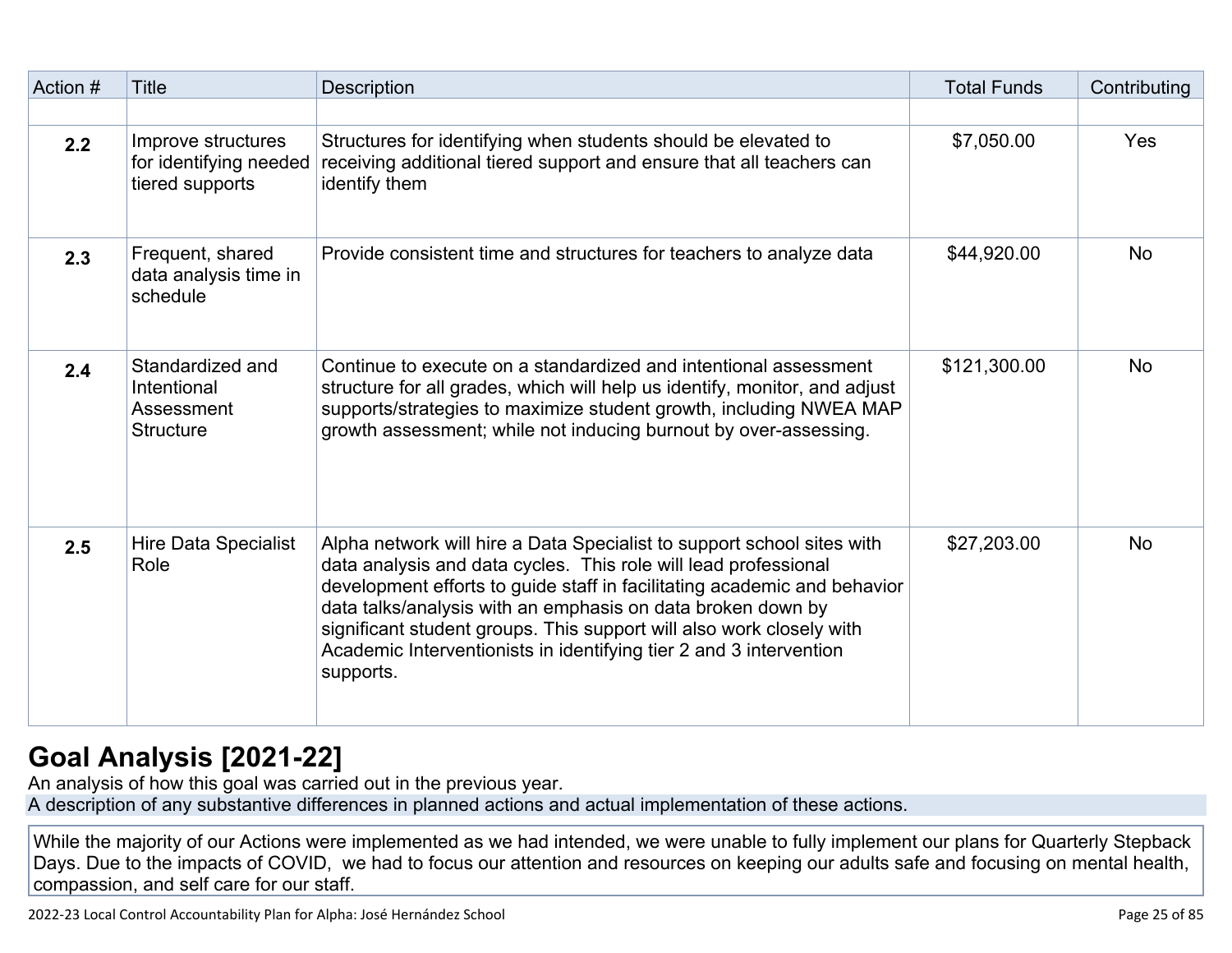An explanation of material differences between Budgeted Expenditures and Estimated Actual Expenditures and/or Planned Percentages of Improved Services and Estimated Actual Percentages of Improved Services.

No material differences between Budgeted Expenditures and Estimated Actual Expenditures

An explanation of how effective the specific actions were in making progress toward the goal.

The actions that we were able to take during the SY 21-22 were effective in supporting our goal. This is demonstrated by the data that our schools were able to collect through standardized assessments, coaching and data meetings with our teaching staff, and the procedures and intervention created through the MTSS process. Student data collected was used to address the needs of our students, as well as to develop the instructional skills of our teaching staff. In addition, students have access to multiple blended programs and software within our schools to reinforce skill practice and further address learning needs.

Additionally, ??All students were given access to the internet and a chromebook for home use, as well as blended software for home use as needed. This was impactful by allowing these additional curriculum resources to be accessible for home individual use, and also supportive of students who were unable to attend because of quarantine or isolation reasons.

While we are satisfied with our current progress, we were not able to hold Quarterly All-Staff Stepback Days to norm and implement organization-wide data analysis. With more of the baseline data coming from individual schools, our hopes are to increase alignment across the organization in order to develop major trends and address emerging needs through collaboration and innovation.

A description of any changes made to the planned goal, metrics, desired outcomes, or actions for the coming year that resulted from reflections on prior practice.

During the 22-23 school year, we will continue with our present Goal and Action Steps as outlined above. In addition to the current Actions and in response to our educational partners' feedback, we will add a new network Data Specialist (New Action 2.5) to create better systems for collecting and tracking student data, with an emphasis on our unduplicated pupils, and to provide professional development to staff regarding use of data analysis tools such as Educlimber. We have also made an adjustment to how we will measure our student progress as measured by the NWEA assessment. We previously measured academic progress by the % of students in the 65 Percentile or higher by the spring MAP administration as shown in our previous LCAP. However, in order to be aligned with the Alpha Public Schools network and a more equitable assessment of all student growth to determine the positive outcomes the school is having on student learning, we have changed the first metric to reflect the % of all students who will meet their Typical Growth and Exceeding Typical Growth goal for the Spring NWEA MAP assessment in both ELA and Math.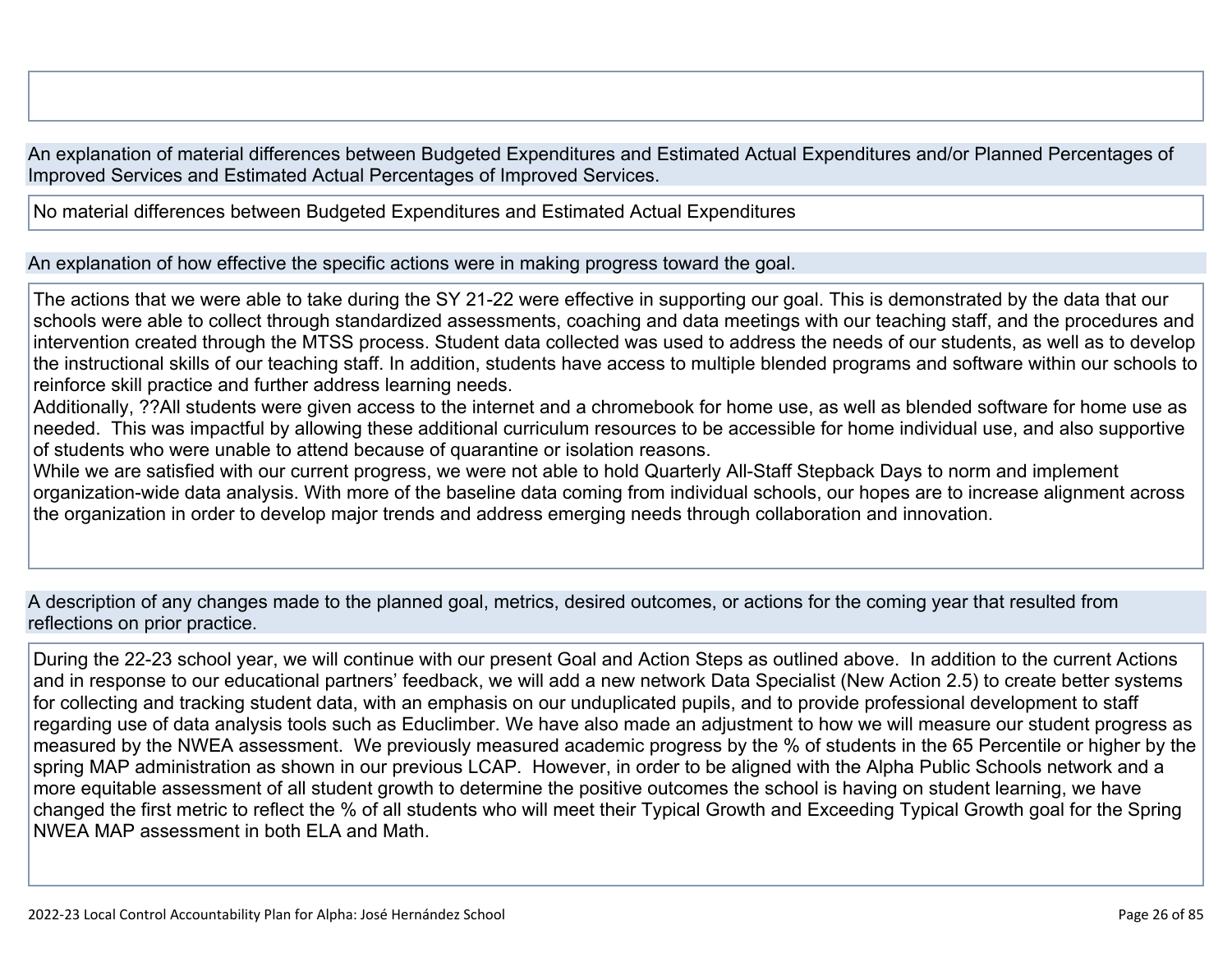**A report of the Total Estimated Actual Expenditures for last year's actions may be found in the Annual Update Table. A report of the Estimated Actual Percentages of Improved Services for last year's actions may be found in the Contributing Actions Annual Update Table.**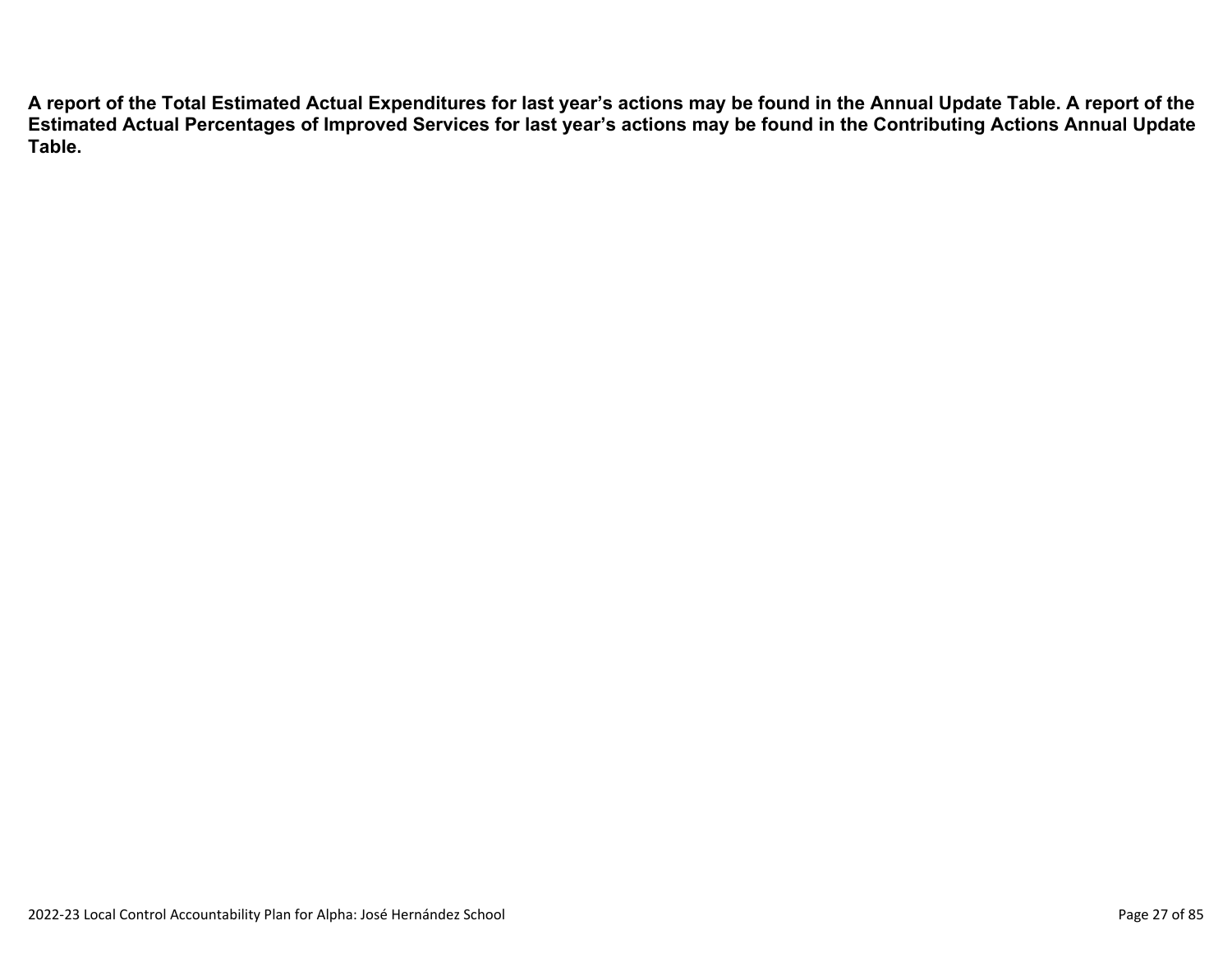# **[Goals and Actions](http://www.doc-tracking.com/screenshots/22LCAP/Instructions/22LCAPInstructions.htm#GoalsandActions)**

## **[Goal](http://www.doc-tracking.com/screenshots/22LCAP/Instructions/22LCAPInstructions.htm#goalDescription)**

| Goal # | Description                                                                                                                                                                                             |
|--------|---------------------------------------------------------------------------------------------------------------------------------------------------------------------------------------------------------|
|        | We will focusing on improving training, coaching, and supporting all teachers to know how to better differentiate instruction<br>based on their students' literacy performance and instructional needs. |

An explanation of why the LEA has developed this goal.

At Alpha José Hernández, we believe that literacy is the foundation of all content and instruction. To that end, all teachers are literacy teachers. We believe that in creating a strong literacy foundation, our students will be able to reach their full academic potential and this will also help support their social-emotional well-being. We want all students to thrive and grow as scholars and as citizens of the world, and we recognize that in order to serve our students effectively, we need literacy objectives present in all subject areas so that teachers can deeply understand our students' literacy needs and strengths. To achieve stronger literacy we will need to deepen our understanding of standards for both literacy and ELD, as well as creating a common understanding of literacy strategies across content areas. Through a collaborative model in which we closely monitor our students' literacy performance and instructional needs, we will also deepen our practices to better serve our students.

Through various local and state data points collected since Alpha José Hernández's founding in 2014, we have recognized the significant gaps that exist in our scholars' literacy knowledge and skills. To address our literacy gaps, respond to stakeholder feedback, and meet the needs of our diverse student body, we created this LCAP goal to dedicate resources, time, and development to our literacy initiatives. This goal and the associated metrics and actions capture how we will measure success in achieving increased literacy outcomes and experiences for our scholars and strengthen our teachers' literacy instruction.

#### **[Measuring and Reporting Results](http://www.doc-tracking.com/screenshots/22LCAP/Instructions/22LCAPInstructions.htm#MeasuringandReportingResults)**

| <b>Metric</b>                                                                 | <b>Baseline</b> | Year 1 Outcome      | Year 2 Outcome | Year 3 Outcome | Desired Outcome for<br>$2023 - 24$ |
|-------------------------------------------------------------------------------|-----------------|---------------------|----------------|----------------|------------------------------------|
| % of EL Students<br>reclassified this year                                    | 4.5%            | SY 21-22 RFEP: 6.7% |                |                | 15%                                |
| Staff perception on<br>the TNTP question<br>regarding academic<br>opportunity | 53%             | 21-22: 65%          |                |                | 73%                                |

2022-23 Local Control Accountability Plan for Alpha: José Hernández School Page 28 of 85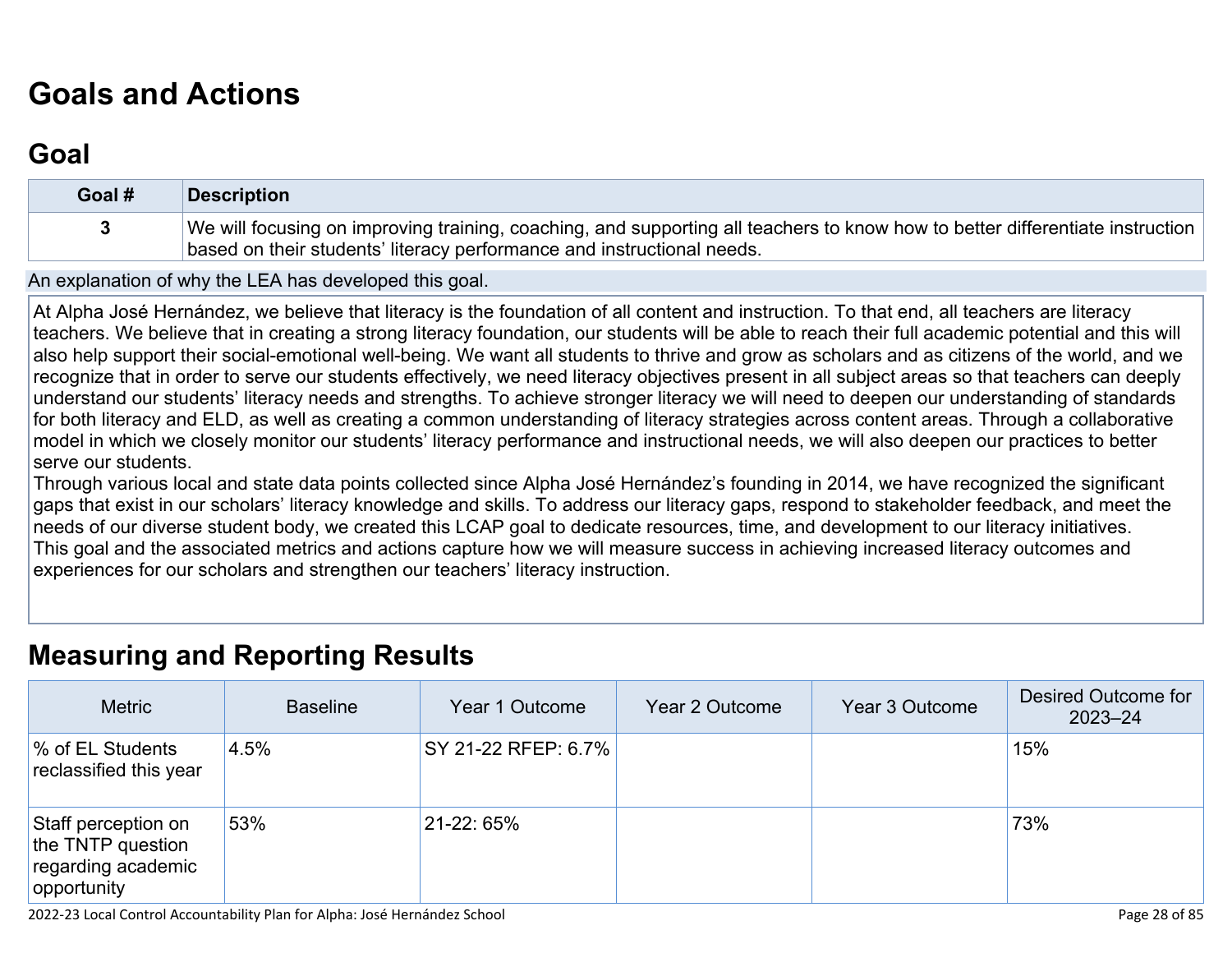| <b>Metric</b>                                                                                                                                   | <b>Baseline</b>                                                                             | Year 1 Outcome                                                                                 | Year 2 Outcome | Year 3 Outcome | Desired Outcome for<br>$2023 - 24$                                                     |
|-------------------------------------------------------------------------------------------------------------------------------------------------|---------------------------------------------------------------------------------------------|------------------------------------------------------------------------------------------------|----------------|----------------|----------------------------------------------------------------------------------------|
| Staff perception on<br>the TNTP question<br>regarding leadership:<br>My school has a clear<br>vision that drives<br>goals within the<br>school. | 84%                                                                                         | 21-22, 65%                                                                                     |                |                | 92%                                                                                    |
| % of EL students<br>making progress<br>toward proficiency<br>based on overall<br>summative ELPAC<br>assessments                                 | 20-21 Summative:<br>Level 1: 30.89%<br>Level 2: 34.55%<br>Level 3: 26.42%<br>Level 4: 8.13% | 21-22 Summative:<br>Data coming summer<br>2022<br>Level 1:<br>Level 2:<br>Level 3:<br>Level 4: |                |                | <b>ELPAC Summative:</b><br>Level 1: 14%<br>Level 2:30%<br>Level 3: 36%<br>Level 4: 20% |

## **[Actions](http://www.doc-tracking.com/screenshots/22LCAP/Instructions/22LCAPInstructions.htm#actions)**

| Action # | Title                                                       | Description                                                                                                                                                                                                                      | <b>Total Funds</b> | Contributing |
|----------|-------------------------------------------------------------|----------------------------------------------------------------------------------------------------------------------------------------------------------------------------------------------------------------------------------|--------------------|--------------|
| 3.1      | <b>Weekly Differentiated</b><br>Professional<br>Development | Teachers and staff will attend and engage in differentiated PD each<br>Wednesday, which may include lesson support, curriculum support,<br>cross-grade collaboration time, as well as a focus on implementing<br>ELD strategies. | \$437,152.00       | <b>No</b>    |
| 3.2      | <b>Teacher Weekly</b><br>Coaching &<br>Development          | All teachers will have a weekly observation and coaching meeting with<br>a school leadership team member, to continuously improve their<br>instructional practice.                                                               | \$196,237.00       | <b>No</b>    |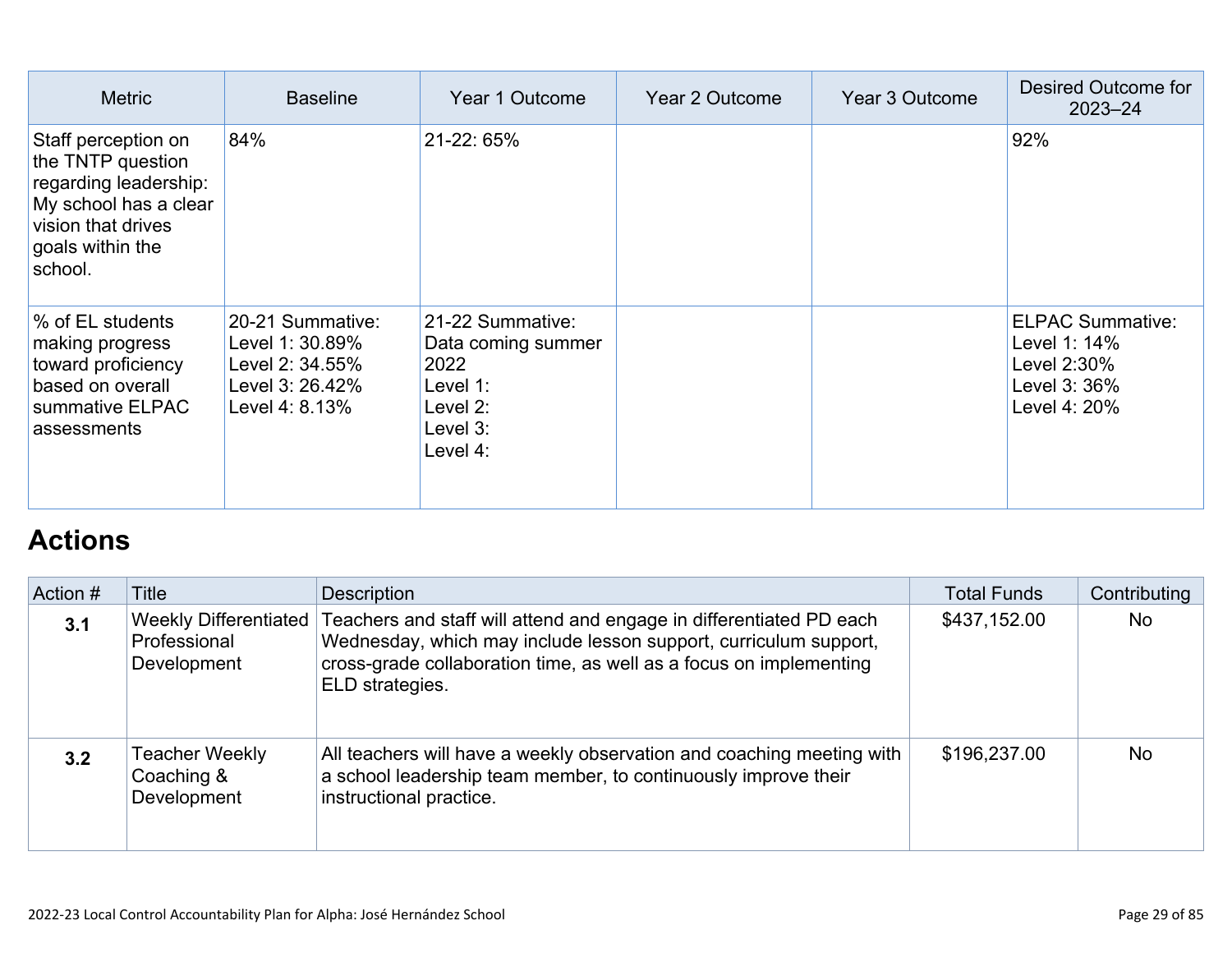| Action # | Title                                                                | <b>Description</b>                                                                                                                                                                                      | <b>Total Funds</b> | Contributing |
|----------|----------------------------------------------------------------------|---------------------------------------------------------------------------------------------------------------------------------------------------------------------------------------------------------|--------------------|--------------|
| 3.3      | Maintain English<br>Language<br>Development<br><b>Specialist</b>     | Continue to staff an English Language Development specialist at the<br>school to provide designated instruction and teacher support for<br>integrated ELD.                                              | \$74.00            | <b>Yes</b>   |
| 3.4      | Regular All-Staff<br>stepback days                                   | Quarterly All-Staff Stepback Days will be held to analyze and create<br>action/learning plans around NWEA, formative, and culture data<br>assessments.                                                  | \$74,464.00        | <b>No</b>    |
| 3.5      | Purchase & Provide<br>Training for High<br><b>Quality Curriculum</b> | School will purchase and provide training for high quality curriculum,<br>such as EL Achieve (ELD), Fountas & Pinnell (ELA), NatGeo (History),<br>Amplify (Science), Eureka (Math) and Studysync (ELA). | \$121,086.00       | <b>No</b>    |

## **[Goal Analysis \[2021-22\]](http://www.doc-tracking.com/screenshots/22LCAP/Instructions/22LCAPInstructions.htm#GoalAnalysis)**

An analysis of how this goal was carried out in the previous year. A description of any substantive differences in planned actions and actual implementation of these actions.

All Actions were implemented as planned.

An explanation of material differences between Budgeted Expenditures and Estimated Actual Expenditures and/or Planned Percentages of Improved Services and Estimated Actual Percentages of Improved Services.

No material differences between Budgeted Expenditures and Estimated Actual Expenditures

An explanation of how effective the specific actions were in making progress toward the goal.

Our Actions, as implemented during the SY 21-22 were effective in making progress toward our goal. This is demonstrated by a continued increase in reclassification rate — we saw a small increase of just over 2% to 6.7%. We continued to see strong standard aligned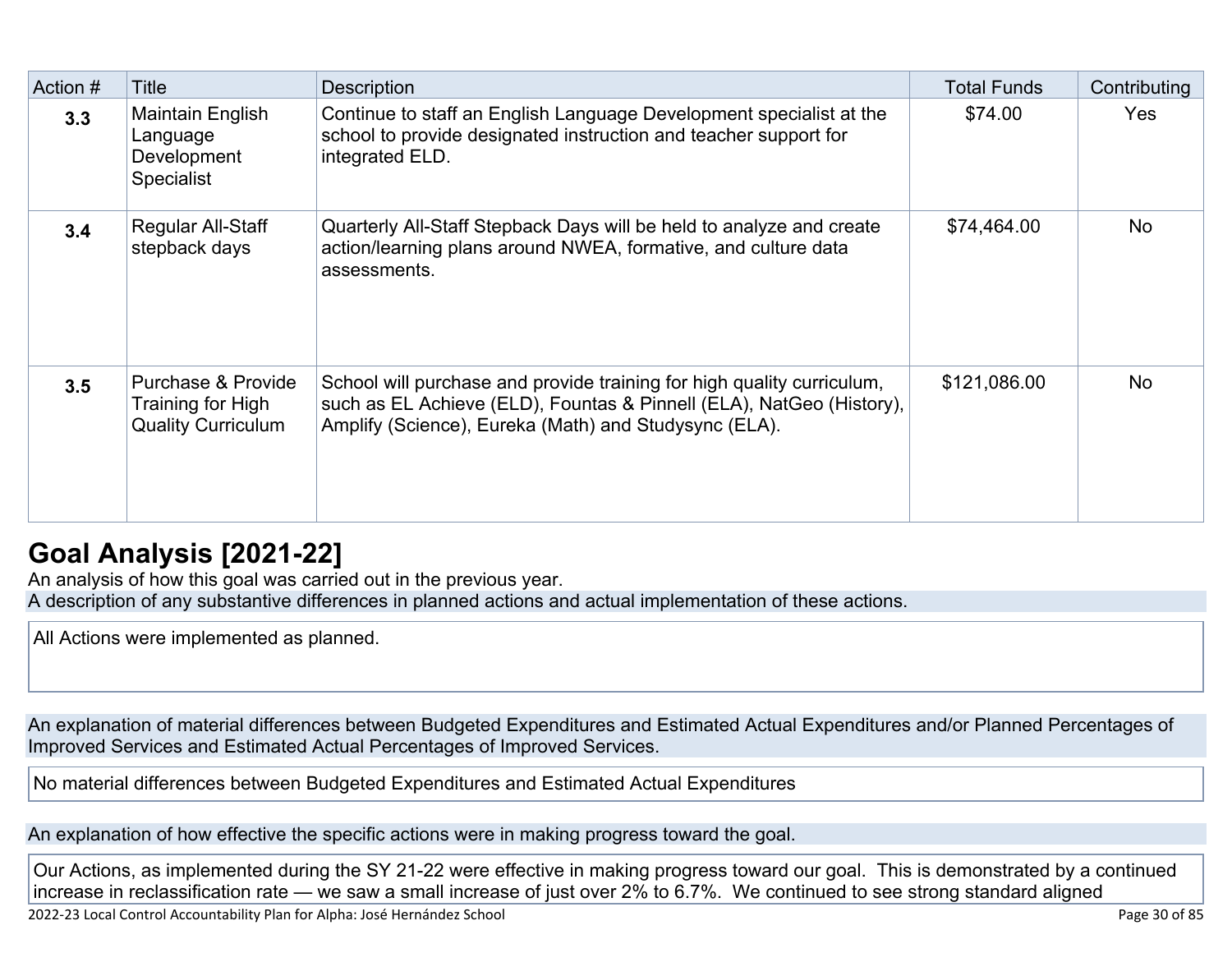designated ELD instruction across all grade levels and integrated ELD supports in core content classes. In addition, as a result of the implementation of weekly professional development, coaching, ELD specialist's work and our implementation of the ELAchieve curriculum we were able to successfully impact eligibility for reclassification across grade levels and literacy growth of our identified English Learners. More students have been able to access and show academic improvements in their core content classes. While we are satisfied with our current progress, language development is on a continuum and we would like to see integrated strategies implemented across all curriculum/classrooms in order to support further language development and academic progress.

A description of any changes made to the planned goal, metrics, desired outcomes, or actions for the coming year that resulted from reflections on prior practice.

During the 22-23 school year, we will continue with our present Goal and Action Steps as outlined above. While we are not adding any new Actions, we will leverage the new Data Specialist described in Goal 1 Action 5 to support with our quarterly data step backs with a focus on our English Learners. With small gains in our RFEP rates this year, we will continue to focus on the increased proficiency of our multilanguage learners.

**A report of the Total Estimated Actual Expenditures for last year's actions may be found in the Annual Update Table. A report of the Estimated Actual Percentages of Improved Services for last year's actions may be found in the Contributing Actions Annual Update Table.**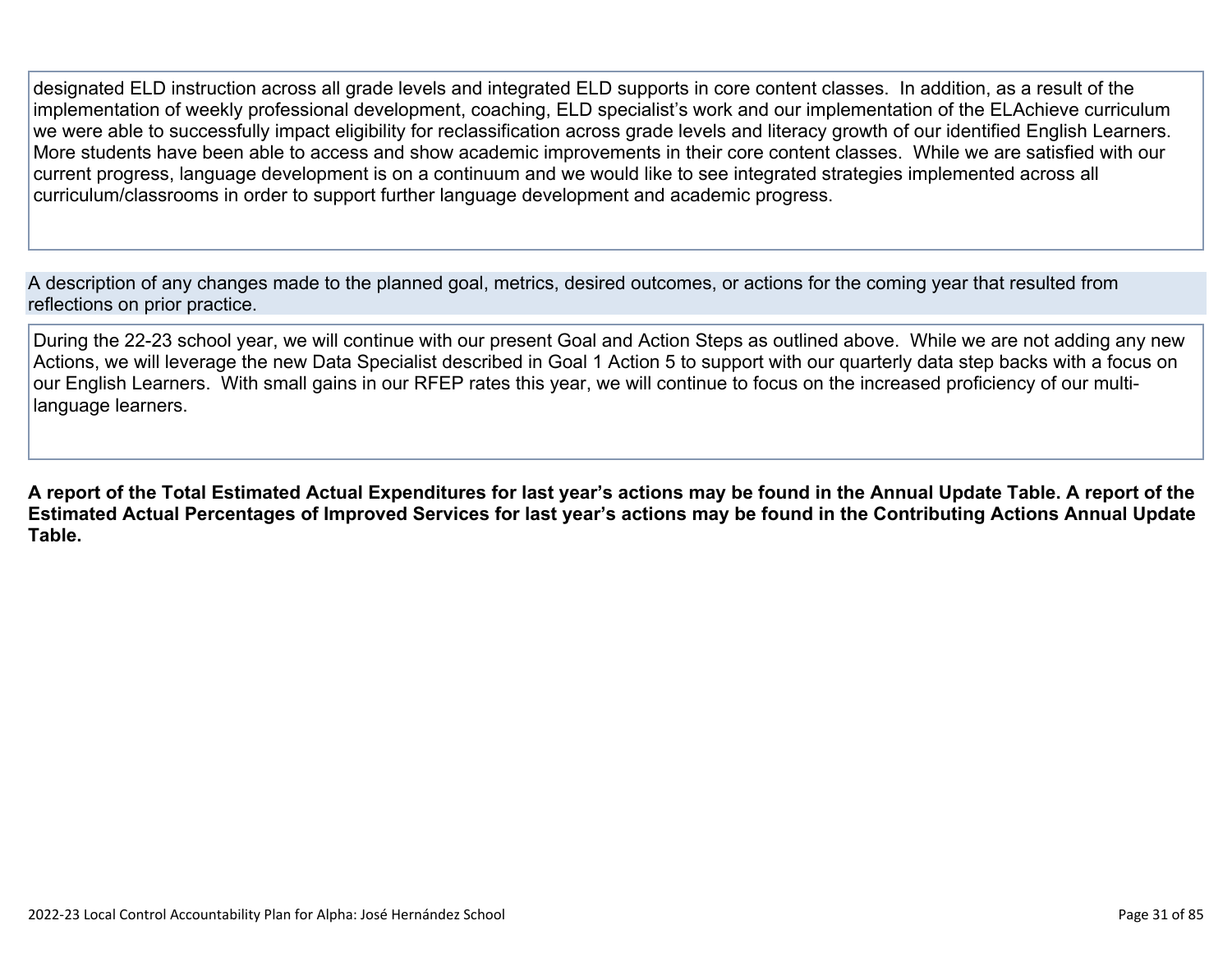## **[Goals and Actions](http://www.doc-tracking.com/screenshots/22LCAP/Instructions/22LCAPInstructions.htm#GoalsandActions)**

## **[Goal](http://www.doc-tracking.com/screenshots/22LCAP/Instructions/22LCAPInstructions.htm#goalDescription)**

| Goal # | Description                                                                                                                                                                                                                                                                                                                                                                 |
|--------|-----------------------------------------------------------------------------------------------------------------------------------------------------------------------------------------------------------------------------------------------------------------------------------------------------------------------------------------------------------------------------|
| 4      | We will use a variety of means to increasingly engage all of our families by consistently providing them with the information<br>and tools they need to be advocates. Our families will play an active role in further growing this engagement by building<br>capacity among other families and their community so that all can act as strong advocates for their children. |

An explanation of why the LEA has developed this goal.

Before our school existed, our families saw a need for school choice and ensuring their children had access to an education that puts them first at all times. This vision and the strong advocacy of our founding families is why we are here in the first place. It is our responsibility to continue to put our families and students first which is where the add-on of this fourth initiative comes in.

Our overall vision for this initiative has two parts: First, we will use a variety of communication tools (Konstella, Newsletters, Social Media pages) and community programming throughout the year to engage all of our families. Within this engagement we will provide all of our families with the information and tools they need to be advocates for their children and community. Second, we will set up systems in order to encourage and support families to play an active role in further growing this engagement by building capacity among other families and their community so that all can act as strong advocates for their children.

Our first goal will be for all staff to prioritize the use of Konstella for family communication and to have 100% of our families signed up on Konstella and participating by the end of the fourth week of school. We will meet this goal by providing all staff with training and support in becoming well versed in Konstella. Our team will then prioritize having times for families to sign up to Konstella and practice with using the different features of the application during all beginning of the year community programming. During this time, we will ask all families to complete specific actions via Konstella (i.e. chat their homeroom teacher, complete a sign up) and teachers will track completion in order to determine next steps in family support. Meeting this goal will ensure that we have a quick way to share updates, surveys, sign ups and any necessary school information with all of our families throughout the year.

Our second goal will be to create a community programming scope and sequence for the school that is accessible to all families. This scope and sequence will be accessible via the Konstella calendar and in physical copy on campus so that families have reminders of upcoming programming. Our committee will work with the operations team and family leaders to update this scope and sequence monthly. Within this scope and sequence, we will have the third goal of holding at least one community programming event per quarter.

## **[Measuring and Reporting Results](http://www.doc-tracking.com/screenshots/22LCAP/Instructions/22LCAPInstructions.htm#MeasuringandReportingResults)**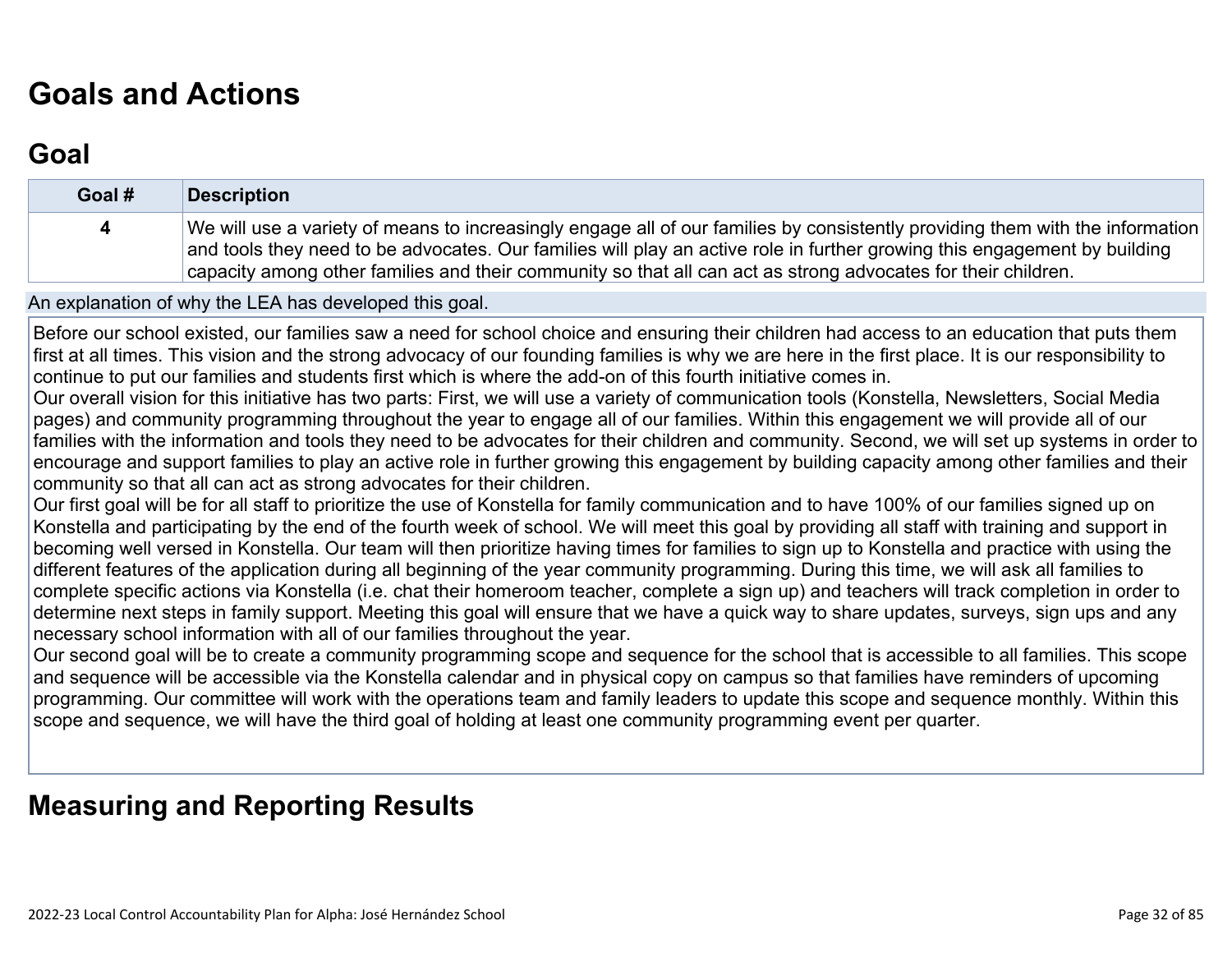| <b>Metric</b>                                                                                                                           | <b>Baseline</b> | Year 1 Outcome | Year 2 Outcome | Year 3 Outcome | Desired Outcome for<br>$2023 - 24$ |
|-----------------------------------------------------------------------------------------------------------------------------------------|-----------------|----------------|----------------|----------------|------------------------------------|
| Staff perception on<br>the TNTP question<br>regarding family and<br>community<br>engagement by the<br>spring administration.            | 63%             | 21-22: 71%     |                |                | 92%                                |
| % of Families who feel 89%<br>welcome and heard<br>by the school<br>(according to bi-<br>annual survey)                                 |                 | SY 21-22: 85%  |                |                | 90%                                |
| % of Families who feel 88%<br>the school does a<br>good job of family<br>engagement<br>(according to bi-<br>annual survey)              |                 | SY 21-22: 85%  |                |                | 90%                                |
| % of Families who<br>agree that school<br>listens to family voice<br>in input and decision<br>making (according to<br>bi-annual survey) | 94%             | SY 21-22: 71%  |                |                | 90%                                |
| Average Score on<br><b>Family Engagement</b><br><b>Self-Reflection Tool</b>                                                             | 3.2             | SY 21-22: 3.2  |                |                | $3.5+$                             |

## **[Actions](http://www.doc-tracking.com/screenshots/22LCAP/Instructions/22LCAPInstructions.htm#actions)**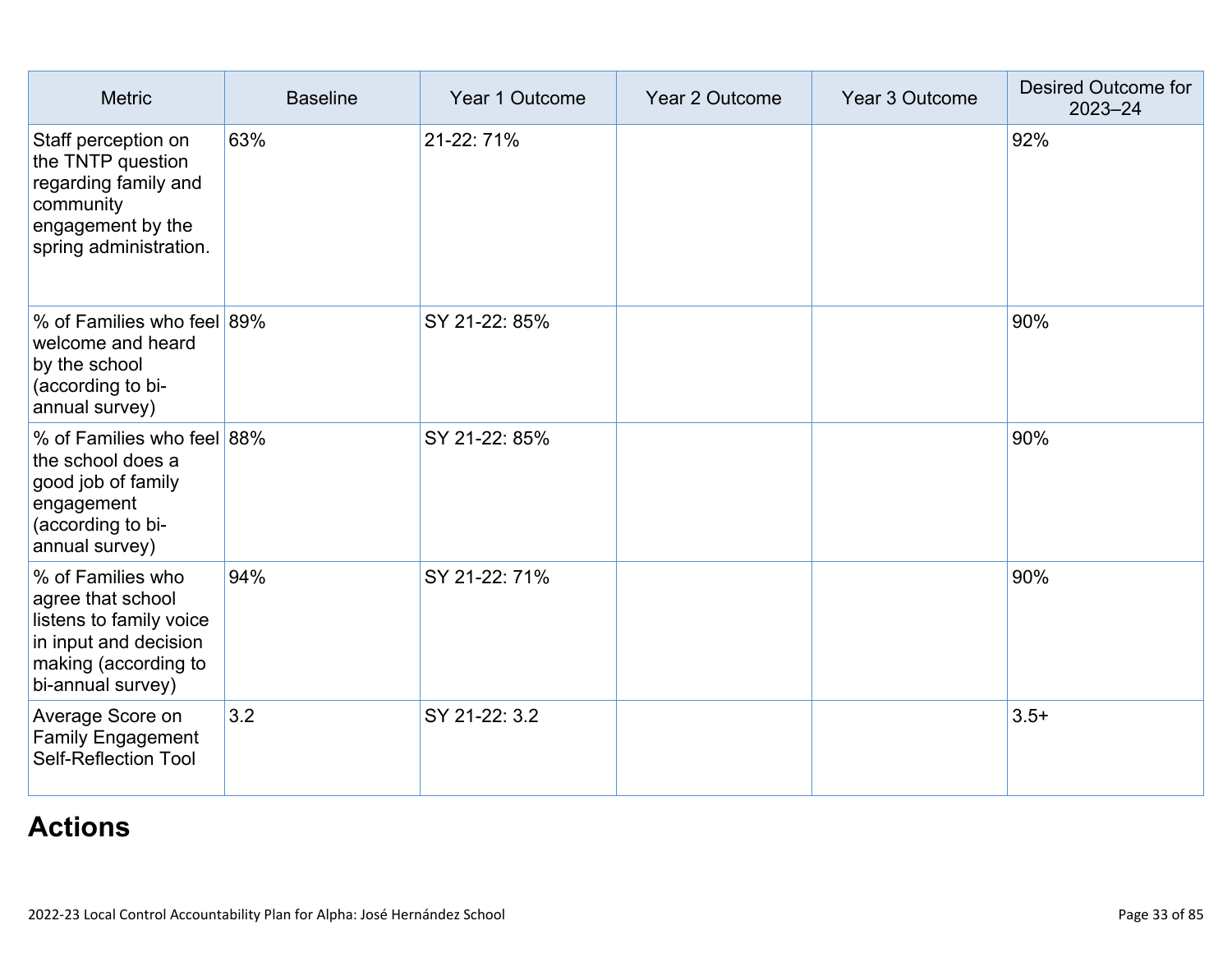| Action # | <b>Title</b>                                                         | <b>Description</b>                                                                                                                                                                                               | <b>Total Funds</b> | Contributing |
|----------|----------------------------------------------------------------------|------------------------------------------------------------------------------------------------------------------------------------------------------------------------------------------------------------------|--------------------|--------------|
| 4.1      | Comprehensive<br>Community<br><b>Programming Scope</b><br>& Sequence | Create a community programming scope and sequence for the school<br>year; update this monthly and share via Konstella and physical copy<br>posted on campus.                                                     | \$7,890.00         | <b>No</b>    |
| 4.2      | Additional high-<br>quality monthly family<br>events                 | We will hold at least one community programming event per quarter<br>(this does not include SSC, ELAC or Cafecito).                                                                                              | \$7,890.00         | <b>No</b>    |
| 4.3      | Use of Family<br>Communication<br>System                             | All staff will prioritize the use of Konstella for family communication.<br>We will have 100% of AJH families signed up on Konstella by the third<br>week of school and participating by the end of fourth week. | \$4,230.00         | <b>No</b>    |
| 4.4      | <b>Family-led Cafecito</b><br>Model                                  | We will begin the process of evolving Cafecito into a family member<br>led model.                                                                                                                                |                    | <b>No</b>    |
| 4.5      | <b>Parent Learning</b><br>Center Support &<br><b>Resources</b>       | Maintain services from Alpha Parent Learning Center & Parent<br>Learning Center Lead to provide resources and support for Alpha<br>families through education and connections to resources.                      | \$39,651.00        | <b>No</b>    |
| 4.6      | <b>Parent Leadership</b><br>Trainings                                | Maintain parent leadership training meetings to help families develop<br>the skills to advocate for their students.                                                                                              | \$1,973.00         | <b>No</b>    |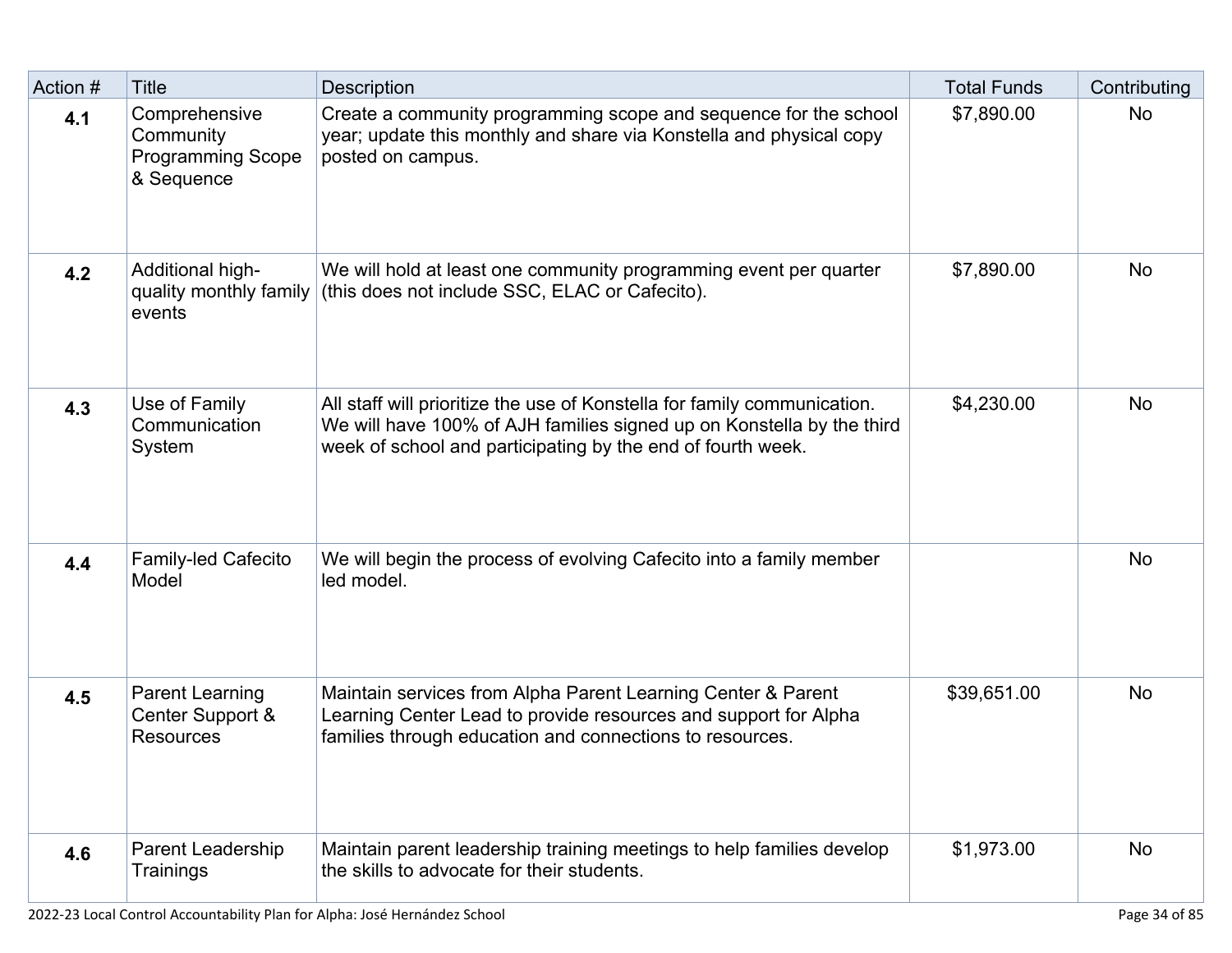| Action # | Title                                                                                    | <b>Description</b>                                                                                                                                                                                                                                                                                                                         | <b>Total Funds</b> | Contributing |
|----------|------------------------------------------------------------------------------------------|--------------------------------------------------------------------------------------------------------------------------------------------------------------------------------------------------------------------------------------------------------------------------------------------------------------------------------------------|--------------------|--------------|
|          |                                                                                          |                                                                                                                                                                                                                                                                                                                                            |                    |              |
| 4.7      | <b>Hire Senior Director</b><br>of Advocacy and<br>Community<br>Engagement (SD of<br>ACE) | We will hire a SD of ACE to form partnerships with external parties to<br>bring additional services and resources to students and families,<br>including our parent learning center. In addition, this role will help train<br>parent leaders to develop skills in advocating for their students and<br>fostering their leadership skills. | \$42,700.00        | <b>No</b>    |
| 4.8      | Add an Engagement<br>Coordinator                                                         | We will hire a parent engagement coordinator at our school, in order to<br>improve our overall family engagement at school. This position will<br>support with family meetings, volunteer opportunities, and ensuring<br>that families have clear communication within our school with other<br>stakeholders.                              | \$14,573.00        | <b>No</b>    |

## **[Goal Analysis \[2021-22\]](http://www.doc-tracking.com/screenshots/22LCAP/Instructions/22LCAPInstructions.htm#GoalAnalysis)**

An analysis of how this goal was carried out in the previous year.

A description of any substantive differences in planned actions and actual implementation of these actions.

All Actions were implemented as planned for SY 21-22

An explanation of material differences between Budgeted Expenditures and Estimated Actual Expenditures and/or Planned Percentages of Improved Services and Estimated Actual Percentages of Improved Services.

No material differences between Budgeted Expenditures and Estimated Actual Expenditures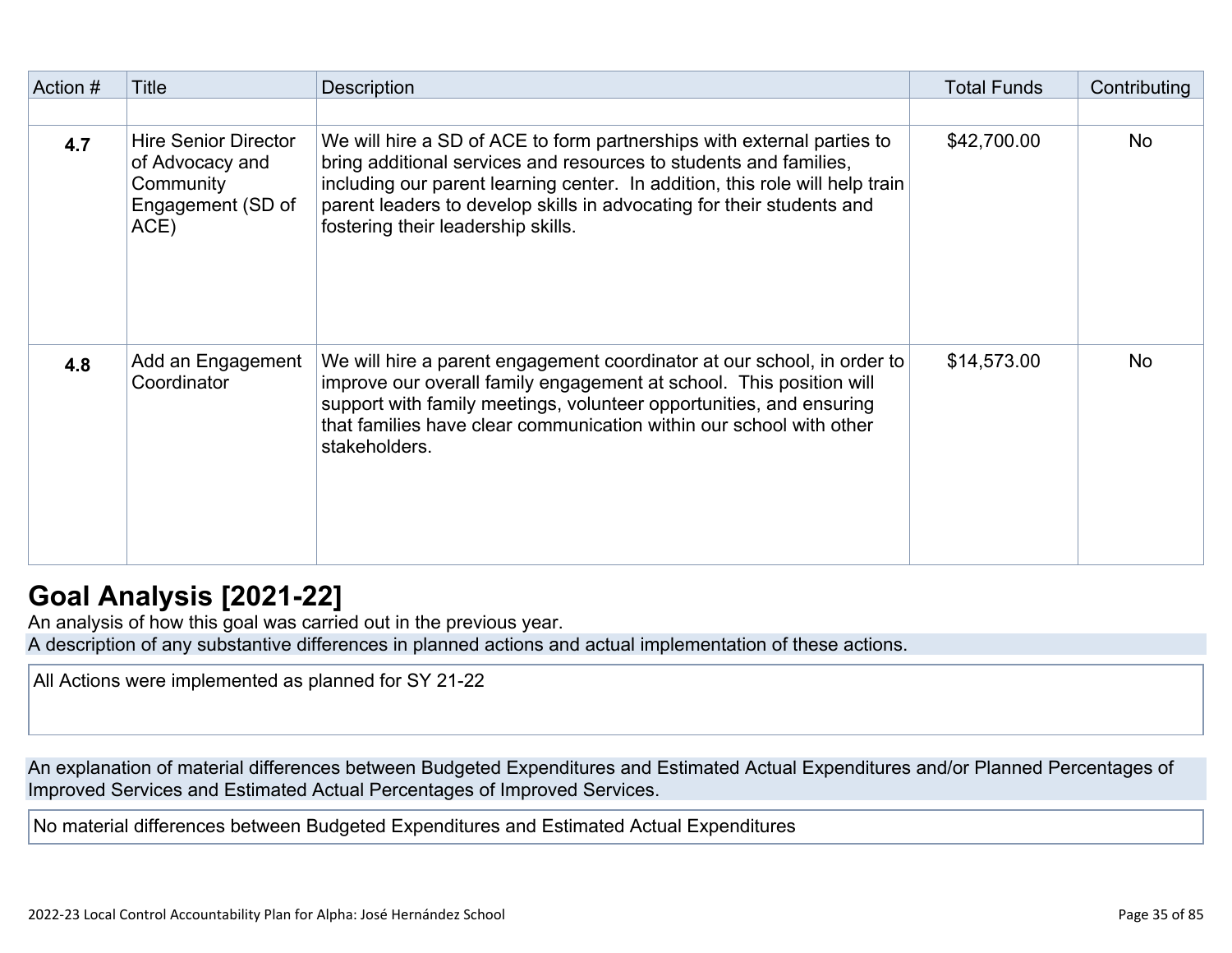#### An explanation of how effective the specific actions were in making progress toward the goal.

Our actions were mostly effective in supporting our goal toward engaging parents through communication, learning opportunities, and collaboration to promote student success. Some evidence included increased attendance and family events and meetings and family response on our survey. In addition, we were able to roll-out a dedicated and committed parent leadership group. This parent leadership group involved reaching out to board members and other local officials to advocate for students and families ensuring they all families continue to have a choice when selecting the best education possible for their students. While this year continued to see challenges brought by the ongoing pandemic, we were intentional about coming out of distance learning with a more robust and engaging school site council and cafecito (coffee chats) meeting schedule that gave families an opportunity to be involved with giving authentic input and being more deeply involved with school priority setting. While we saw a small decrease in our family survey percentages as shown below, we are hopeful with our current Actions and the implementation of new actions, we will see greater progress toward achieving our three-year family survey outcomes. Families responded to the following questions:

- 85% of Families feel welcomed and heard by the school.
- 85% of Families feel the school does a good job of family engagement.
- 71% of Families agree that school listens to family voice in input and decision making.

While we are satisfied with our progress here, we would like to improve on the number of regular parent volunteers and overall campus presence opportunities for our families. In addition, we see that we can have more opportunities for building community between parents and families. In order to support our efforts to increase opportunities for family presence on campus and continue to foster our relationships with the community and families, we will be adding a Senior Director of Advocacy and Community Engagement. This role will be vital in supporting the formation of external partnerships in support of Alpha students and families alongside strengthening existing relationships with families and community.

A description of any changes made to the planned goal, metrics, desired outcomes, or actions for the coming year that resulted from reflections on prior practice.

While we successfully implemented our actions as planned during a very difficult year, we realize there are changes to be made. We will maintain and strengthen all Actions currently in place and have added Action 4.7 Hire Senior Director of Advocacy and Community Engagement (SD of ACE) and Action 4.8 Hire an Engagement Coordinator. We are hopeful that these new Actions will add the resources, knowledge, and skills to help us to continue to improve our engagement with families in service of our students.

**A report of the Total Estimated Actual Expenditures for last year's actions may be found in the Annual Update Table. A report of the Estimated Actual Percentages of Improved Services for last year's actions may be found in the Contributing Actions Annual Update Table.**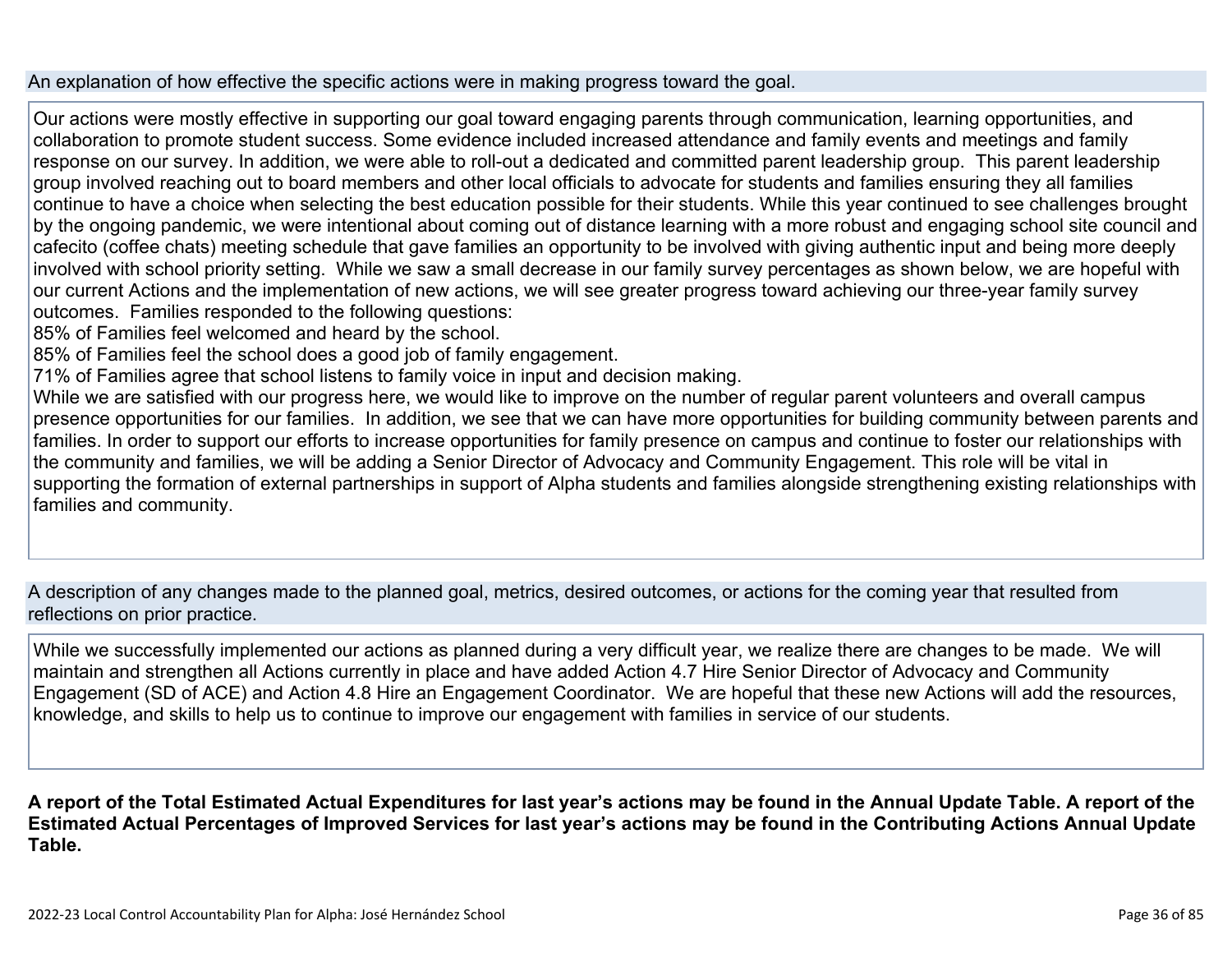# **[Goals and Actions](http://www.doc-tracking.com/screenshots/22LCAP/Instructions/22LCAPInstructions.htm#GoalsandActions)**

## **[Goal](http://www.doc-tracking.com/screenshots/22LCAP/Instructions/22LCAPInstructions.htm#goalDescription)**

| Goal # | <b>Description</b>                                                                                                         |
|--------|----------------------------------------------------------------------------------------------------------------------------|
|        | Create a welcoming learning environment where students will feel safe, motivated, and challenged. (State Priorities 1,5,6) |

An explanation of why the LEA has developed this goal.

JH is committed to fostering an environment that allows students to develop the leadership skills they will need to bring positivity and change to their communities. Our ability to foster this environment is dependent on creating classrooms where students feel safe, motivated, and challenged. Analysis of student attendance, engagement, suspension, and survey data show that students are engaged (96.6% attendance/engagement rate), and scored a 3.3 average (out of 4) on the student culture survey.

Based in stakeholder input through the LCAP / Initiative setting process, we hope to continue/maintain the positive and joyful school culture that we have been building, through supports such as the work of our Dean of Students, PD for teachers, and a focus on student leadership.

### **[Measuring and Reporting Results](http://www.doc-tracking.com/screenshots/22LCAP/Instructions/22LCAPInstructions.htm#MeasuringandReportingResults)**

| <b>Metric</b>                                                                            | <b>Baseline</b>          | Year 1 Outcome                                                      | Year 2 Outcome | Year 3 Outcome | Desired Outcome for<br>$2023 - 24$                 |
|------------------------------------------------------------------------------------------|--------------------------|---------------------------------------------------------------------|----------------|----------------|----------------------------------------------------|
| <b>ADA</b>                                                                               | 96.6%                    | SY 21-22: 90.8%                                                     |                |                | 95%                                                |
| <b>Annual Suspension</b><br>Rate                                                         | 5.4%                     | All: 4.3%<br>EL: 4.17%<br>SPED: 4.88%<br>Latino: 4.35%<br>Asian: 0% |                |                | ~5%                                                |
| Average rating (4<br>being the highest) for<br>the "belonging"<br>category on the spring | TK-1: 3.87<br>$5-8:3.35$ | 85% overall                                                         |                |                | Elementary: 3.8<br>Middle school: 3.2 or<br>higher |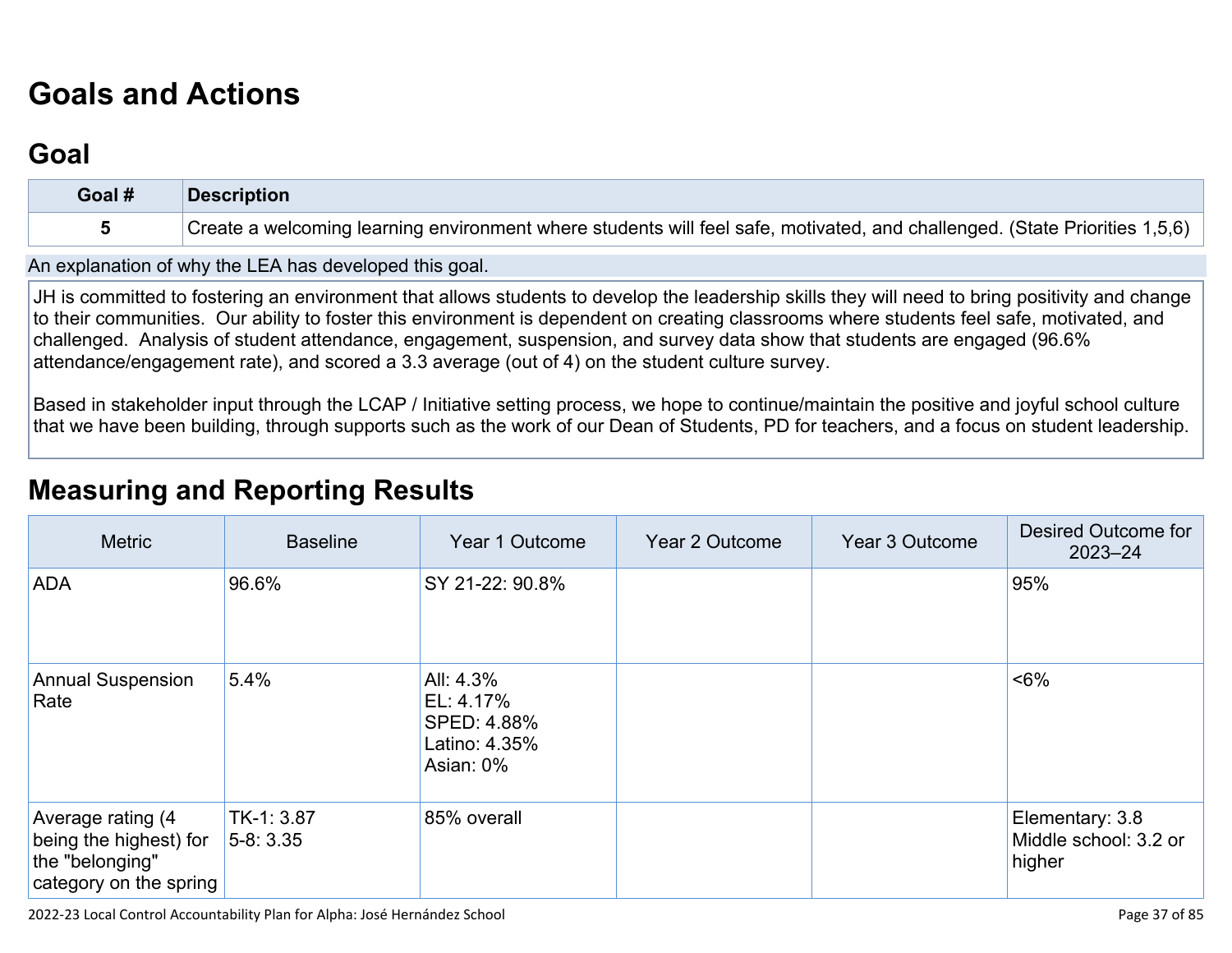| <b>Metric</b>                                                                          | <b>Baseline</b>                                                                    | Year 1 Outcome                                                                                               | Year 2 Outcome | Year 3 Outcome | Desired Outcome for<br>$2023 - 24$                                                                                    |
|----------------------------------------------------------------------------------------|------------------------------------------------------------------------------------|--------------------------------------------------------------------------------------------------------------|----------------|----------------|-----------------------------------------------------------------------------------------------------------------------|
| administration of the<br>school culture survey.                                        |                                                                                    |                                                                                                              |                |                |                                                                                                                       |
| <b>Expulsion Rate</b>                                                                  | SY 20-21<br>$0.00\%$                                                               | SY 21-22: 0%                                                                                                 |                |                | Maintain 0%                                                                                                           |
| % of Families who<br>agree that the<br>school's facilities are<br>clean and welcoming. | 92%                                                                                | SY 21-22: 85%                                                                                                |                |                | 95%                                                                                                                   |
| <b>Chronic Absenteeism</b><br>Rate                                                     | SY 20-21<br>All: 12.2%<br>Latino: 12.9%<br>Asian: 6.3%<br>EL: 12.9%<br>SPED: 13.6% | SY 21-22 as of May<br>$11$ th:<br>All: 34.17%<br>Latino: 35.47%<br>Asian: 8.7%<br>EL: 33.33%<br>SPED: 32.56% |                |                | All: Maintain 10% or<br>below<br>Latino: 10% or below<br>Asian: 4% or below<br>EL: 10% or below<br>SPED: 10% or below |
| <b>School Facilities in</b><br>good repair as<br>measured by the<br><b>SARC</b>        | 20-21 SARC: Good                                                                   | 20-21 SARC: Good                                                                                             |                |                | Maintain a status of<br>Good or better                                                                                |
| Middle School<br><b>Dropout Rate</b>                                                   | 21-22 Baseline: .44% 21-22 Baseline: .44%                                          |                                                                                                              |                |                | Maintain below 0%                                                                                                     |

## **[Actions](http://www.doc-tracking.com/screenshots/22LCAP/Instructions/22LCAPInstructions.htm#actions)**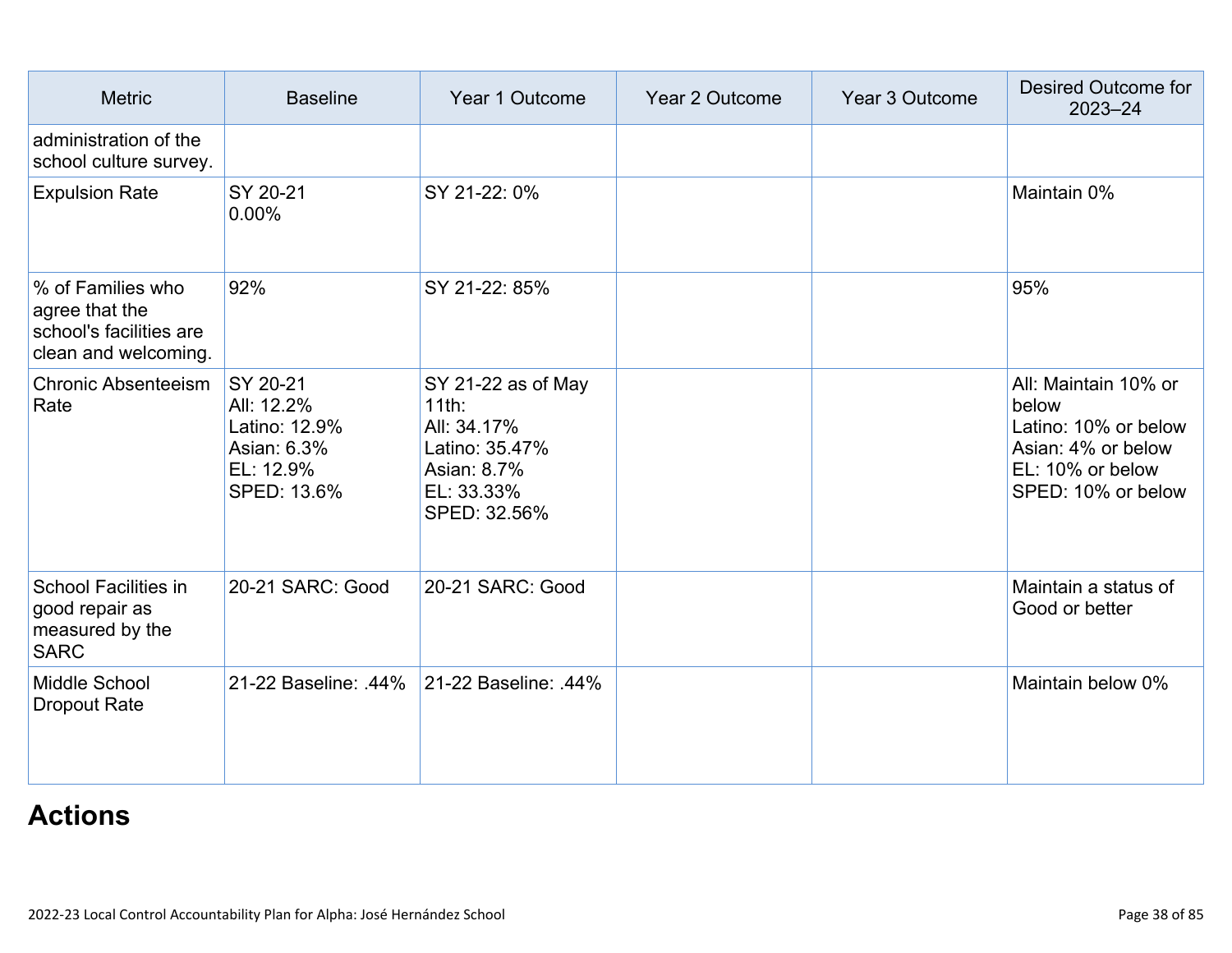| Action # | Title                                                                                         | <b>Description</b>                                                                                                                                                                                                                                                             | <b>Total Funds</b> | Contributing |
|----------|-----------------------------------------------------------------------------------------------|--------------------------------------------------------------------------------------------------------------------------------------------------------------------------------------------------------------------------------------------------------------------------------|--------------------|--------------|
| 5.1      | <b>Maintain Effective</b><br>Attendance<br><b>Procedures</b>                                  | Support and maintain high attendance through systems and<br>procedures including communication procedures for absences and<br>tardies, supportive conferences with student and family to problem<br>solve truancy, and school and classwide incentives for high<br>attendance. | \$203,484.00       | <b>No</b>    |
| 5.2      | <b>Student Behavior</b><br>Data via Deanslist                                                 | Use Dean's List or other systems to effectively track student behavior<br>and culture data, which supports analysis, problem solving for<br>strategies, and communication to families.                                                                                         | \$7,025.00         | <b>No</b>    |
| 5.3      | <b>Access to Mental</b><br><b>Health Counselors &amp;</b><br>Partnership with<br><b>FACTR</b> | Access to student and family mental health counseling through school-<br>based counselors and external providers (FACTR)                                                                                                                                                       | \$17,000.00        | <b>No</b>    |
| 5.4      | Comprehensive<br><b>Student</b><br><b>Activities/Events</b><br>Calendar                       | Increase the resources we put towards enhancing non-academic<br>student experiences (student events, field trips, etc)                                                                                                                                                         | \$47,000.00        | <b>No</b>    |
| 5.5      | Partnership with the<br><b>City Peace Project</b>                                             | Partnership with the City Peace Project to provide support services to<br>students through personal mentorship that emphasizes essential<br>disciplinary skills, fosters consistent accountability, and instills<br>character defining values in students                      | \$2,250.00         | Yes          |
| 5.6      | <b>School Operations</b><br>Accountability                                                    | Maintain schools operations accountability measures, through the<br>continued development of the school based operations team, Ops<br>Team specific PD, and monthly facilities walkthroughs.                                                                                   | \$72,634.00        | <b>No</b>    |
| 5.7      | Maintain Dean of<br><b>Students Role to</b><br>support the<br>implementation of               | School will maintain a Dean of Students to support the implementation<br>of our multi-tiered intervention strategies. The Dean of Students will<br>work directly with students, and will also support teachers and other                                                       | \$77,334.00        | Yes          |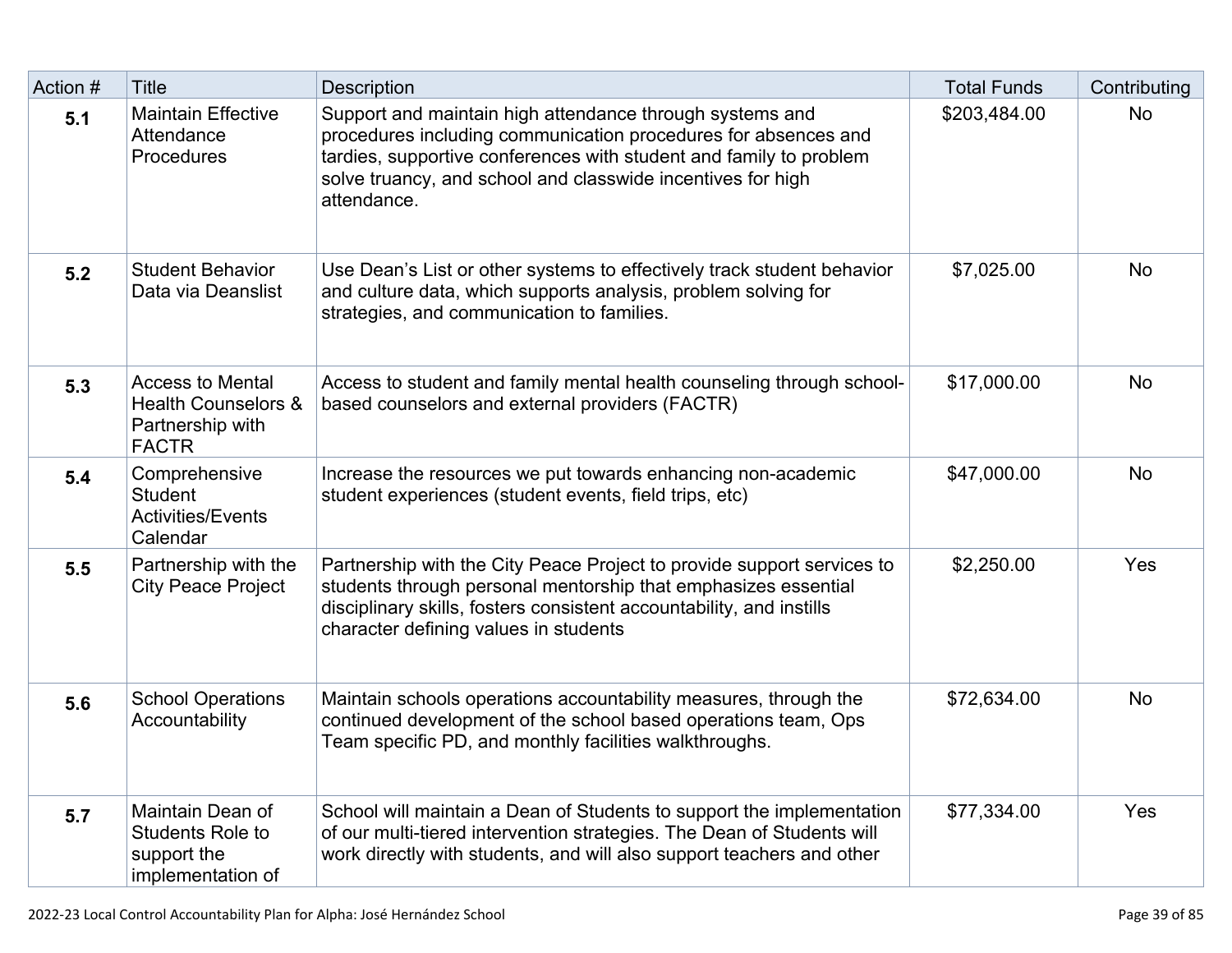| Action # | Title                                      | <b>Description</b>                                                                                                                                                                                                                   | <b>Total Funds</b> | Contributing |
|----------|--------------------------------------------|--------------------------------------------------------------------------------------------------------------------------------------------------------------------------------------------------------------------------------------|--------------------|--------------|
|          | multi-tiered<br>intervention<br>strategies | staff to equip them with strategies that will help students feel safe,<br>motivated, and challenged in classrooms and around campus.                                                                                                 |                    |              |
| 5.8      | Facility<br>Improvements                   | Ensuring our facilities repair/maintenance management system has an<br>improved response time to within 3 business days<br>Rolling out the use of shared project management software to manage<br>the operations compliance calendar | \$42,750.00        | <b>No</b>    |

## **[Goal Analysis \[2021-22\]](http://www.doc-tracking.com/screenshots/22LCAP/Instructions/22LCAPInstructions.htm#GoalAnalysis)**

An analysis of how this goal was carried out in the previous year.

A description of any substantive differences in planned actions and actual implementation of these actions.

All Actions were implemented as planned.

An explanation of material differences between Budgeted Expenditures and Estimated Actual Expenditures and/or Planned Percentages of Improved Services and Estimated Actual Percentages of Improved Services.

No material differences between Budgeted Expenditures and Estimated Actual Expenditures

An explanation of how effective the specific actions were in making progress toward the goal.

Our actions were effective in supporting our goal of creating a welcoming learning environment and supporting our student culture on campus. Routinely reporting to our students and families through DeansList, Infinite Campus, KConstella and other platforms provided a constant source of communication when the impacts of COVID would not allow for "in-person", regular check-ins. Student activities, targeted toward Social-Emotional Development, were planned and implemented across our campuses to provide students with non-academic experiences. These activities were planned according to the data and feedback from our students and families so that they would feel a direct connection to the implementation (voice and choice) and encouraged increased attendance. School Operation Teams worked diligently to check in with students and families around their health and wellness, as well as attendance, and to make sure that our families remained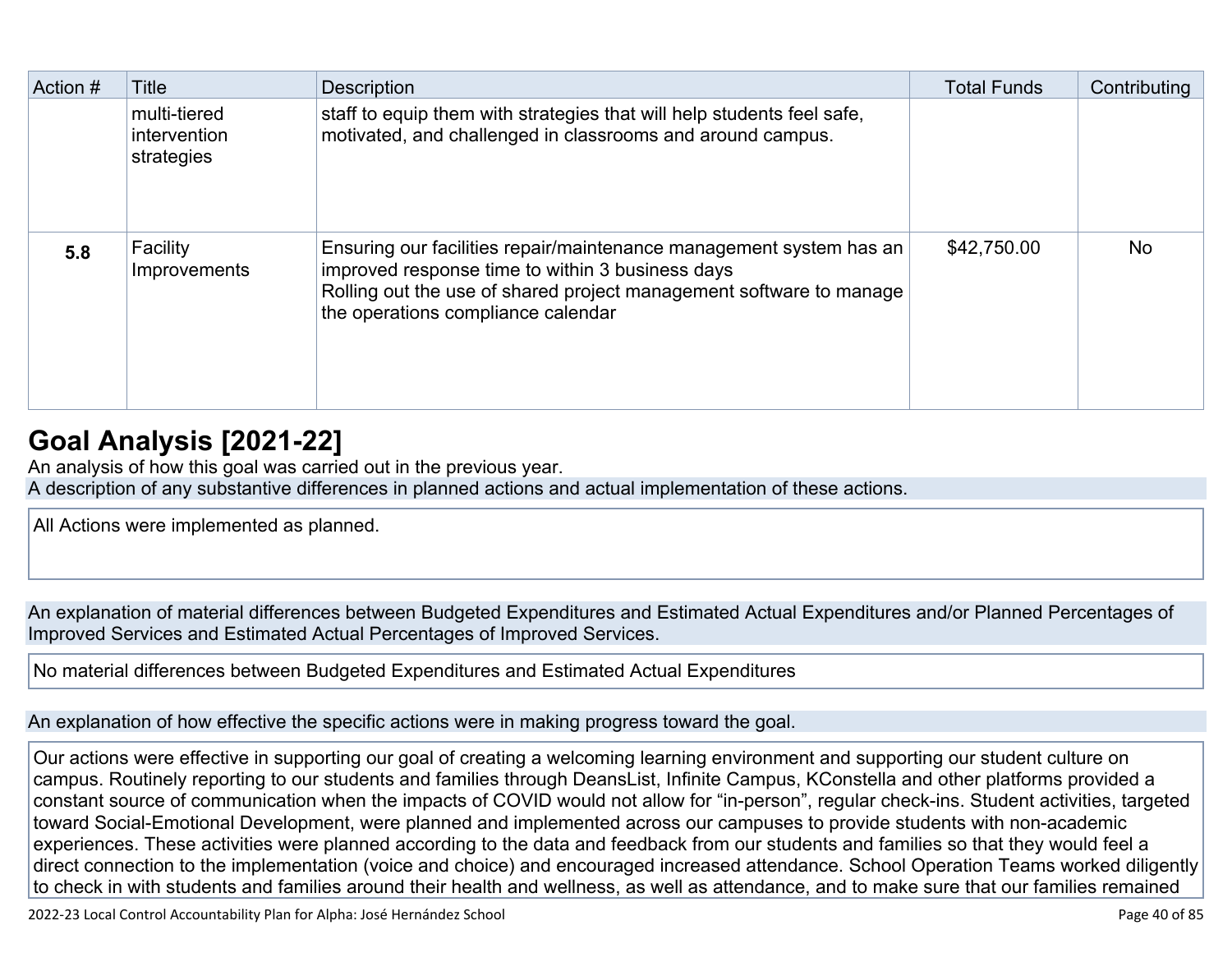informed of school and community events and services. While we saw a drop in our attendance, we are hopeful that by continuing our current Actions and less disruptions next school year, we will see our attendance rise to pre-pandemic levels. Our partnerships with the City Peace Project were vital to many of our students and our student culture.

We continued to set operations performance goals for the year, monitor a monthly compliance calendar, and performed operations walkthroughts that covered a range of school, finance, facilities, and data management procedures.

Evidence of our success around operations is from our family survey, which showed 85% of Families who agree that the school's facilities are clean and welcoming. Evidence of our success also shows in our staff operations survey, which shows, out of a scale of 5, overall operations effectiveness at 4.42.

A description of any changes made to the planned goal, metrics, desired outcomes, or actions for the coming year that resulted from reflections on prior practice.

While we feel good about our operations and facilities and will be maintaining our operations actions for SY 22-23, we will be focusing on a number of key improvements:

Ensuring our facilities repair/maintenance management system has an improved response time to within 3 business days and rolling out the use of shared project management software to manage the operations compliance calendar

Based on feedback from educational partners, our authorizer, and ensuring we are in alignment with the California 8 State Priorities, we've also added metrics of Chronic Absenteeism, Expulsion Rates, Middle School Drop Out Rates, and School Facilities in good repair as measured by the SARC.

**A report of the Total Estimated Actual Expenditures for last year's actions may be found in the Annual Update Table. A report of the Estimated Actual Percentages of Improved Services for last year's actions may be found in the Contributing Actions Annual Update Table.**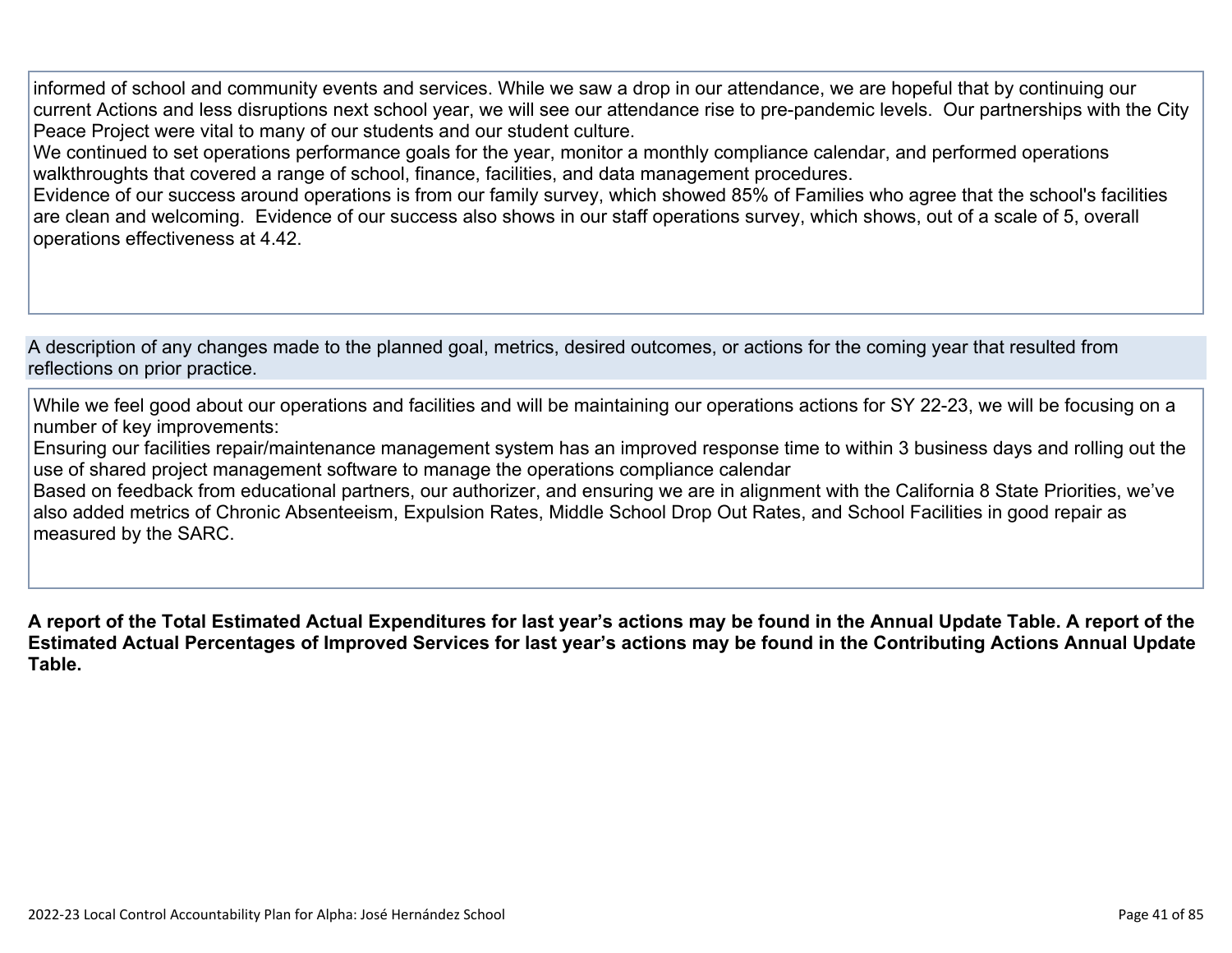# **[Goals and Actions](http://www.doc-tracking.com/screenshots/22LCAP/Instructions/22LCAPInstructions.htm#GoalsandActions)**

## **[Goal](http://www.doc-tracking.com/screenshots/22LCAP/Instructions/22LCAPInstructions.htm#goalDescription)**

| Goal # | <b>Description</b>                                                                   |
|--------|--------------------------------------------------------------------------------------|
|        | Hire, develop, sustain, and value a high quality faculty & staff (State Priority #1) |

An explanation of why the LEA has developed this goal.

More than ever, it is clear to us through our data that having fully credentialed, experienced, and talented teachers is a key enabler in our student success. Those teachers who have been with us the longest have shown to have higher success, both academically and in building strong, lasting relationships with students. This highlights the importance of investing greatly in ensuring the teachers we hire are highly and appropriately qualitifed, that there are many structures in place for development, and that our structures and compensation systems reflect this value to retain high quality teachers and staff.

All of stakeholder groups, through the LCAP / initiative setting process, have highlighted the importance of hiring, developing, and retaining high quality faculty and staff as a key enabler in our success in achieving all of our other goals.

## **[Measuring and Reporting Results](http://www.doc-tracking.com/screenshots/22LCAP/Instructions/22LCAPInstructions.htm#MeasuringandReportingResults)**

| <b>Metric</b>                                                                                                     | <b>Baseline</b> | Year 1 Outcome | Year 2 Outcome | Year 3 Outcome | Desired Outcome for<br>$2023 - 24$ |
|-------------------------------------------------------------------------------------------------------------------|-----------------|----------------|----------------|----------------|------------------------------------|
| % of core teachers<br>who have an<br>appropriate credential<br>or permit to teach.                                | 100%            | SY 21-22: 88%  |                |                | 100%                               |
| % of teachers who<br>receive regular,<br>weekly CCSS-aligned<br>professional<br>development,<br>including ELD PD. | 100%            | SY 21-22: 100% |                |                | 100%                               |
| Average learning<br>environment score on                                                                          | 6.3             | 21-22: 56%     |                |                | 6.3                                |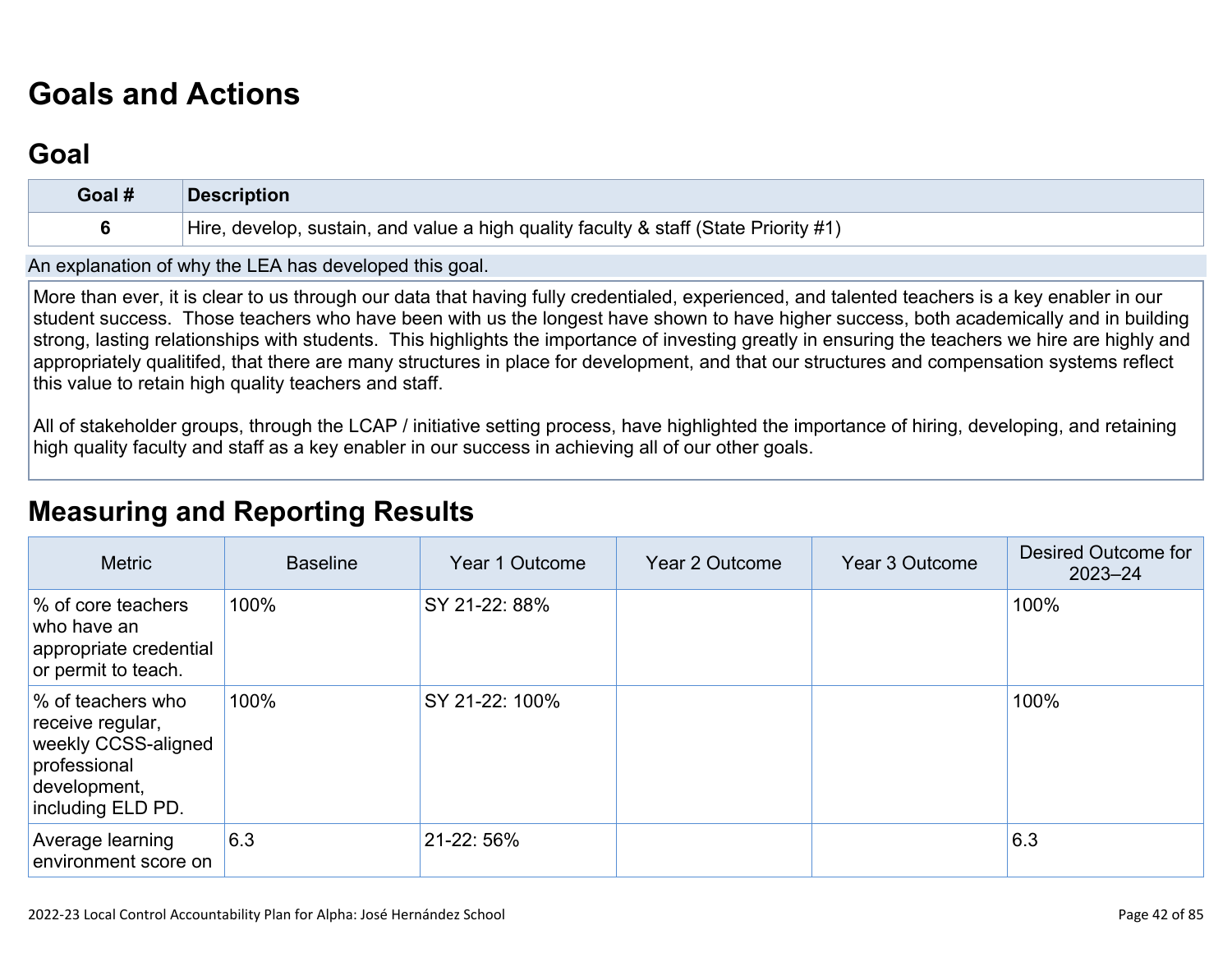| Metric                      | <b>Baseline</b> | Year 1 Outcome | Year 2 Outcome | Year 3 Outcome | Desired Outcome for<br>$2023 - 24$ |
|-----------------------------|-----------------|----------------|----------------|----------------|------------------------------------|
| the Staff Insight<br>Survey |                 |                |                |                |                                    |
| % Teacher Retention         | 85%             | SY 21-22: 68%  |                |                | 85%                                |
|                             |                 |                |                |                |                                    |

## **[Actions](http://www.doc-tracking.com/screenshots/22LCAP/Instructions/22LCAPInstructions.htm#actions)**

| Action # | Title                                                                                                                                                      | <b>Description</b>                                                                                                                                                                                                                                                                                                                                                                                                                                                                                   | <b>Total Funds</b> | Contributing |
|----------|------------------------------------------------------------------------------------------------------------------------------------------------------------|------------------------------------------------------------------------------------------------------------------------------------------------------------------------------------------------------------------------------------------------------------------------------------------------------------------------------------------------------------------------------------------------------------------------------------------------------------------------------------------------------|--------------------|--------------|
| 6.1      | School & Network will<br>use a variety of<br>strategies to hire a<br>diverse, highly-<br>qualified, and<br>appropriately<br>credentialed teaching<br>staff | School & Network will use a variety of strategies to hire a diverse,<br>highly-qualified, and appropriately credentialed teaching staff,<br>including:<br>• Network-based teacher recruitment team<br>• Partnership with Alder Graduate School to run an Alpha-<br>specific Teacher Residency program<br>• Family, staff, and student inclusion within interview/hiring<br>process for key roles<br>• Transparent teacher salary scale, with differentiated pay<br>depending on certification status | \$68,008.00        | <b>No</b>    |
| 6.2      | All teachers provided<br>with<br>certification/credential<br>support                                                                                       | All teachers will be provided with certification/credential support with a<br>bi-annual review around assignment and credential status.                                                                                                                                                                                                                                                                                                                                                              | \$9,715.00         | <b>No</b>    |
| 6.3      | Leadership Pathway<br>for Teachers                                                                                                                         | Providing teachers with leadership opportunities, including being<br>mentor to teacher residents and others and being a department or<br>teacher lead with additional responsibilities.                                                                                                                                                                                                                                                                                                              | \$49,966.00        | <b>No</b>    |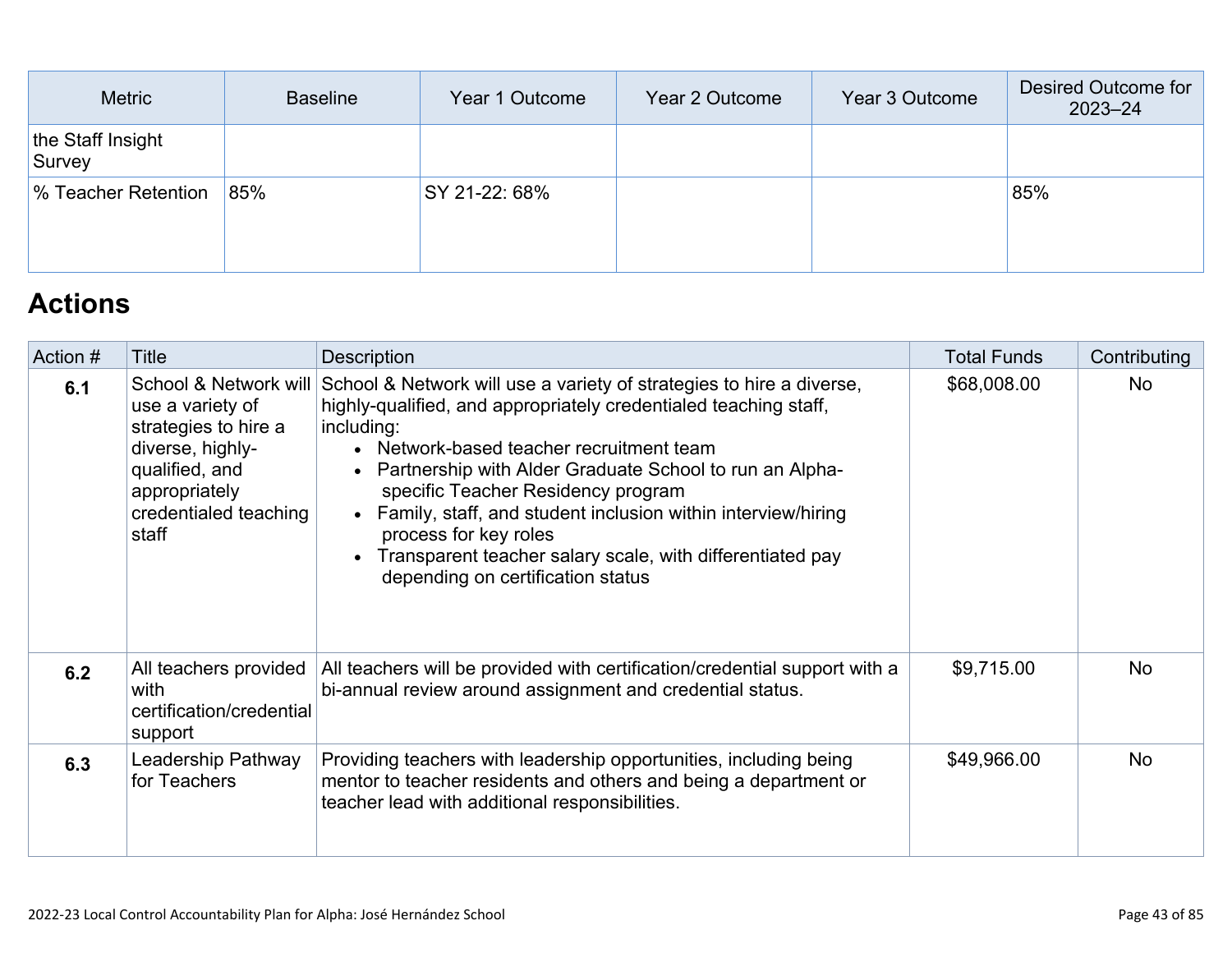| Action # | <b>Title</b>                                                                          | <b>Description</b>                                                                                                                                                                                                                                                                                                                                                                                                                                                                                                                           | <b>Total Funds</b> | Contributing |
|----------|---------------------------------------------------------------------------------------|----------------------------------------------------------------------------------------------------------------------------------------------------------------------------------------------------------------------------------------------------------------------------------------------------------------------------------------------------------------------------------------------------------------------------------------------------------------------------------------------------------------------------------------------|--------------------|--------------|
| 6.4      | Teacher access to<br>Professional<br>Development                                      | In addition to internal Professional Development, Teachers have the<br>resources to choose external Professional development according<br>their own development goals, which is largely targeted towards ELD<br>and MTSS tier 2 intervention supports.                                                                                                                                                                                                                                                                                       | \$59,833.00        | Yes          |
| 6.5      | <b>Healthy Teacher</b><br>Compensation &<br><b>Benefits</b>                           | Implementing additional teacher salary and benefit compensation,<br>such as providing additional mental health and wellness days, and<br>regularly revaluating our teacher salary scale and other compensation<br>opportunities to ensure our teachers are compensated fairly relative to<br>similar opportunities.                                                                                                                                                                                                                          | \$121,311.00       | <b>No</b>    |
| 6.6      | Faculty and staff<br>retention and<br>sustainability                                  | This work includes aligning on a shared vision of leadership<br>development at Alpha, with pathways that enable effective teachers<br>and leaders to grow their careers at Alpha. Our approach will include<br>a focus on elevating staff voices to enhance sustainability & work<br>environment. We will also implement a range of strategies identified<br>by TNTP as effective teacher retention strategies.                                                                                                                              | \$38,862.00        | <b>No</b>    |
| 6.7      | Introduce new<br>performance rubrics<br>for teachers and for<br>instructional coaches | Finalize, roll out, and refine (as needed) a teacher evaluation rubric<br>that is aligned with Alpha's Vision of Excellent Teaching. Finalize, roll<br>out, and refine (as needed) a coaching evaluation rubric that is aligned<br>with Alpha's Vision of Excellent Coaching. The coaching rubric will be<br>used to support the development of all those at Alpha who coach<br>teachers (primarily Assistant Principals, but also Principals, members<br>of the network Academic Team, and potentially teacher leaders such<br>as Mentors). | \$29,146.00        | <b>No</b>    |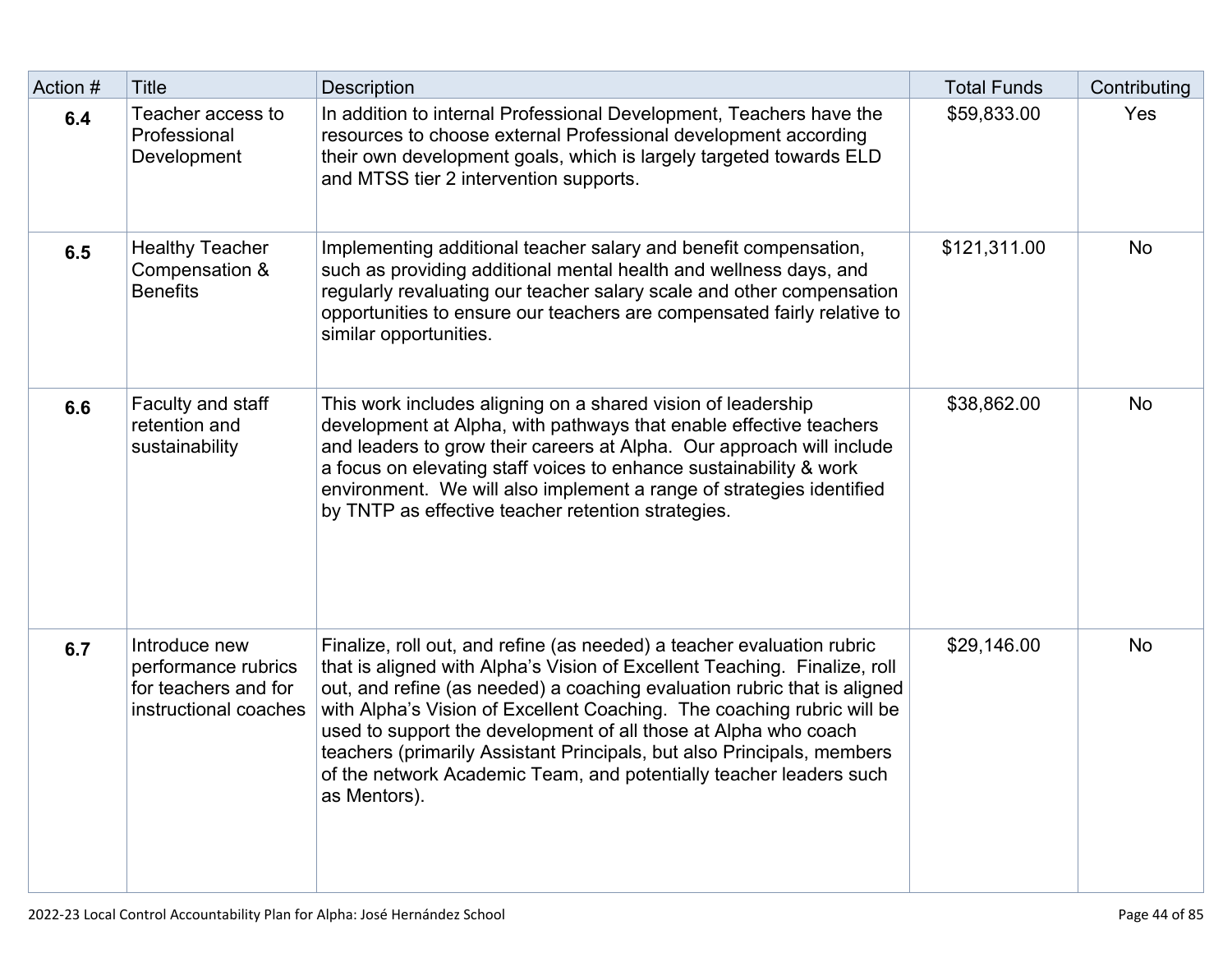| $\sim$<br>Action | <b>Title</b> | scription<br>De | ∙unds<br>otal | .<br>UTII<br>''u |
|------------------|--------------|-----------------|---------------|------------------|
|                  |              |                 |               |                  |

### **[Goal Analysis \[2021-22\]](http://www.doc-tracking.com/screenshots/22LCAP/Instructions/22LCAPInstructions.htm#GoalAnalysis)**

An analysis of how this goal was carried out in the previous year. A description of any substantive differences in planned actions and actual implementation of these actions.

Most of our actions were implemented as planned. We experienced regular changes from California Commission on Teacher Credentialing (CTC), which created additional credential status questions and steps. Additional, and unexpected, time was needed to support credentialing efforts. Teachers choosing external PD was not implemented consistently as we had planned due to the large number of staff out as a result of COVID and navigating the difficulties of finding coverage for teachers that were out.

An explanation of material differences between Budgeted Expenditures and Estimated Actual Expenditures and/or Planned Percentages of Improved Services and Estimated Actual Percentages of Improved Services.

No material differences between Budgeted Expenditures and Estimated Actual Expenditures

An explanation of how effective the specific actions were in making progress toward the goal.

While our TNTP survey results demonstrate improved leadership opportunities and retention efforts along with the development of our lead team scope, we still are not seeing the retention numbers (68%) that we want and are not meeting our annually set retention goal of 80%. We are going to continue our efforts to hit our 3 year target of 85%. Our career pathway initiatives have been successful as we've seen multiple teachers being transitioned into roles of Senior Leadership as well as SLTs transitioning to the Network team and support staff transitioning to teachers of record

A description of any changes made to the planned goal, metrics, desired outcomes, or actions for the coming year that resulted from reflections on prior practice.

We are hoping for less teacher and staff disruptions due to COVID-19 in the 22-23 school year and therefore will continue with our Actions outlined in Goal 6. As part of our engagement process with staff and families, we have modified Action 6.5 to ??implement additional benefits for retention efforts, such as reassessing school year calendar and time-off, tuition benefits, and other non-direct compensation benefits along with adding two new Actions in support of faculty and staff retention and sustainability efforts. Action 6.6, Faculty and Staff Retention and Sustainability, will focus on the implementation of a range of strategies identified by TNTP as effective teacher retention strategies. Action 6.7, Introducing new performance rubrics for teachers and for instructional coaches, will be used to support the development of all those at Alpha who coach teachers.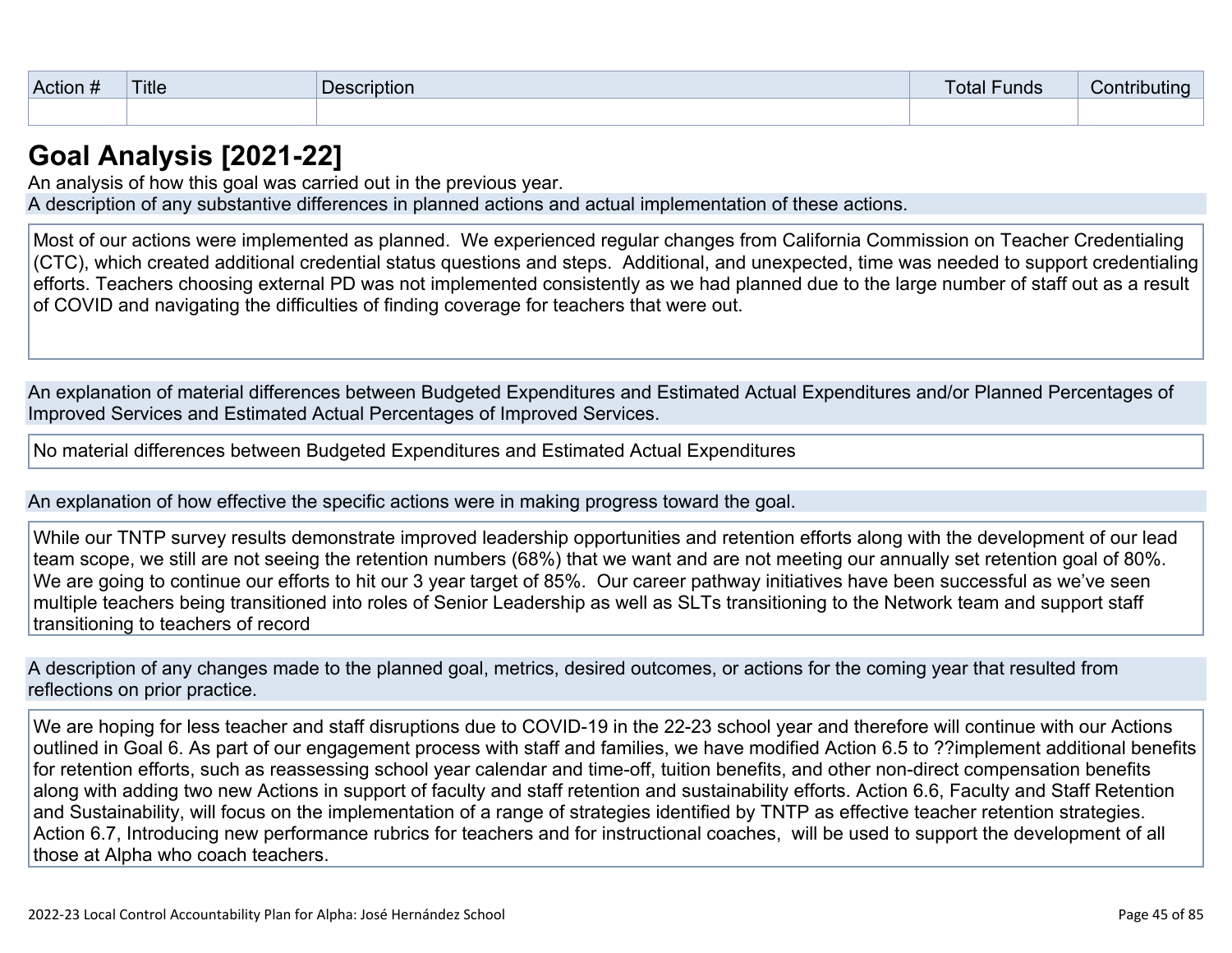**A report of the Total Estimated Actual Expenditures for last year's actions may be found in the Annual Update Table. A report of the Estimated Actual Percentages of Improved Services for last year's actions may be found in the Contributing Actions Annual Update Table.**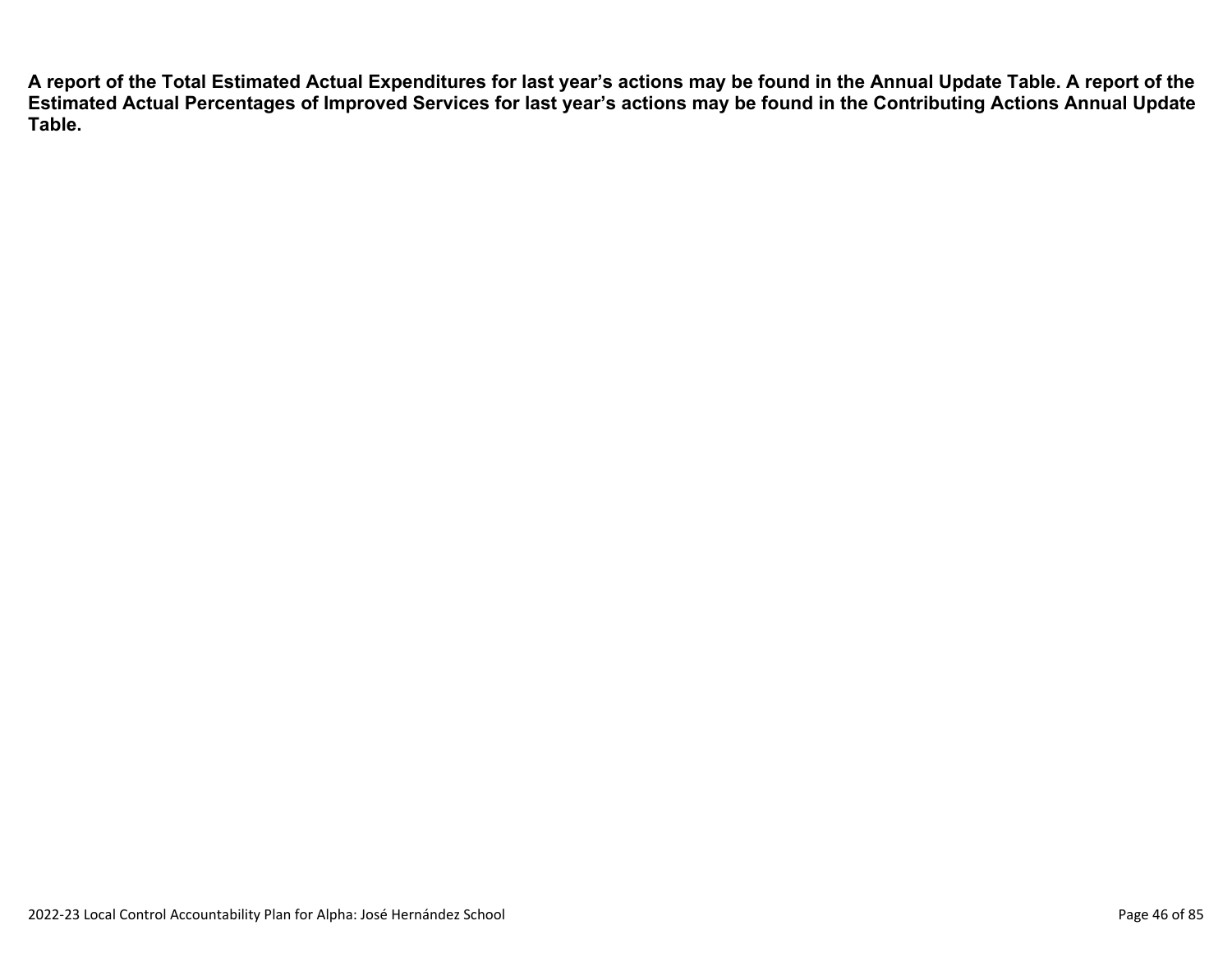# **[Increased or Improved Services for Foster Youth, English Learners, and Low-](http://www.doc-tracking.com/screenshots/22LCAP/Instructions/22LCAPInstructions.htm#IncreasedImprovedServices)[Income Students \[2022-23\]](http://www.doc-tracking.com/screenshots/22LCAP/Instructions/22LCAPInstructions.htm#IncreasedImprovedServices)**

| Projected LCFF Supplemental and/or Concentration Grants | Projected Additional LCFF Concentration Grant (15 percent) |
|---------------------------------------------------------|------------------------------------------------------------|
| \$1,504,936                                             | 164488                                                     |

#### **Required Percentage to Increase or Improve Services for the LCAP Year**

| Projected Percentage to Increase<br>or Improve Services for the<br>Coming School Year | <b>LCFF Carryover — Percentage</b> | <b>LCFF Carryover — Dollar</b> | Total Percentage to Increase or<br>Improve Services for the Coming<br>School Year |
|---------------------------------------------------------------------------------------|------------------------------------|--------------------------------|-----------------------------------------------------------------------------------|
| 36.92%                                                                                | 0.0%                               | \$0.00                         | 36.92%                                                                            |

**The Budgeted Expenditures for Actions identified as Contributing may be found in the Contributing Actions Table.**

## **[Required Descriptions](http://www.doc-tracking.com/screenshots/22LCAP/Instructions/22LCAPInstructions.htm#RequiredDescriptions)**

For each action being provided to an entire school, or across the entire school district or county office of education (COE), an explanation of (1) how the needs of foster youth, English learners, and low-income students were considered first, and (2) how these actions are effective in meeting the goals for these students.

When reviewing our data, and based on input and feedback from our teachers, staff, and students, we identified that through an instructional lens, the performance of our low-income students and our English Learners lags behind that of our overall population. In order to address this growth area related to our support of low-income students and english learners, we have chosen to primarily focus on a number of actions and strategies around building aspects of our MTSS framework and literacy supports (ELA and English Language

Development), that we believe will be especially effective for our unduplicated students. The actions and strategies are:

- Academic Interventionists to support instruction in the classroom, and provide targeted support to small groups of students and one to one support, including executing on ELA intervention strategies during the REACH block.
- Associate Teacher to provide additional classroom support, as well as work with small groups of students to support tier 2 strategies. This will allow for additional focused intervention small group time for students who need it the most.
- Define and identify current PBIS/MTSS strategies within each tier, and educate staff on PBIS/MTSS interventions through third-party resources.
- School will continue to staff an English Language Development specialist to provide designated instruction and teacher support for integrated ELD. This strategy will support our English Learners through direct support and through the work that the ELD specialist does through PD and coaching of teachers.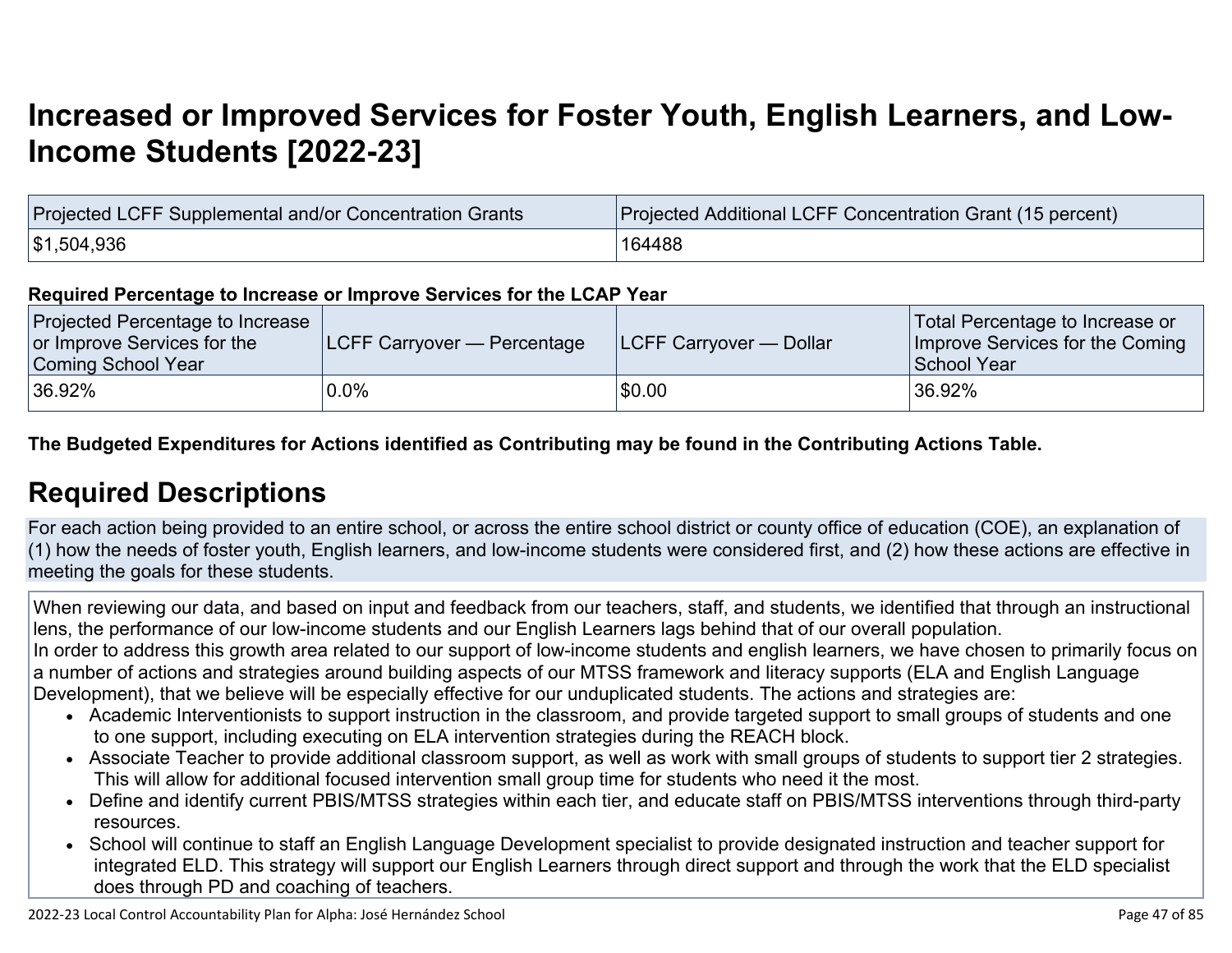- Creating home library of academic and behavioral interventions and resources. This will supplement classroom/in-person learning and will be targeted as tier 2/3 supports for specified students.
- Structures for identifying when students should be elevated to receiving additional tiered support and ensure that all teachers can identify them.
- Teachers and staff will attend and engage in differentiated PD each Wednesday, which may include lesson support, curriculum support, cross-grade collaboration time, as well as a focus on implementing ELD strategies. In addition to internal Professional Development, Teachers have the resources to choose external Professional development according their own development goals, which is largely targeted towards ELD and MTSS tier 2 intervention supports.

These actions and strategies above are provided on a school-wide basis, and we expect that our more effective MTSS framework and related strategies will benefit all students at our school. Still, based on the data and our stakeholder input, we know these strategies will more significantly directed towards and will impact our low income and english learner students.

From a student culture perspective, while our 2021 data also showed that our suspension rate decreased, the majority of our suspensions were given to our unduplicated low income students. In addition, our leaders, staff, and families highlighted the importance of a well rounded, positive, and targeted response to behaviors.

In order to address this growth area related to our support of low-income students, we have chosen to primarily focus on a number of actions and strategies around behavior and positive student culture supports. The actions and strategies are:

- School will hire and train a Dean of Students to support the implementation of our multi-tiered intervention strategies. The Dean of Studentswill work directly with students, and will also support teachers and other staff to equip them with strategies that will help students feel safe, motivated, and challenged in classrooms and around campus.
- Partnership with the City Peace Project to provide support services to students through personal mentorship that emphasizes essential disciplinary skills, fosters consistent accountability, and instills character defining values in students.

Each of these actions and strategies will provide additional human resources that will enhance our MTSS and overall student culture strategies by providing direct support to students, PD support for teachers, as well as culture data analysis (culture surveys, attendance, referrals) that will more quickly identify trends, needed interventions, and action plans based on these data. These actions and strategies will be provided on a school-wide basis, and we expect that this will benefit all students at our school, with a more significant impact on our lowincome students.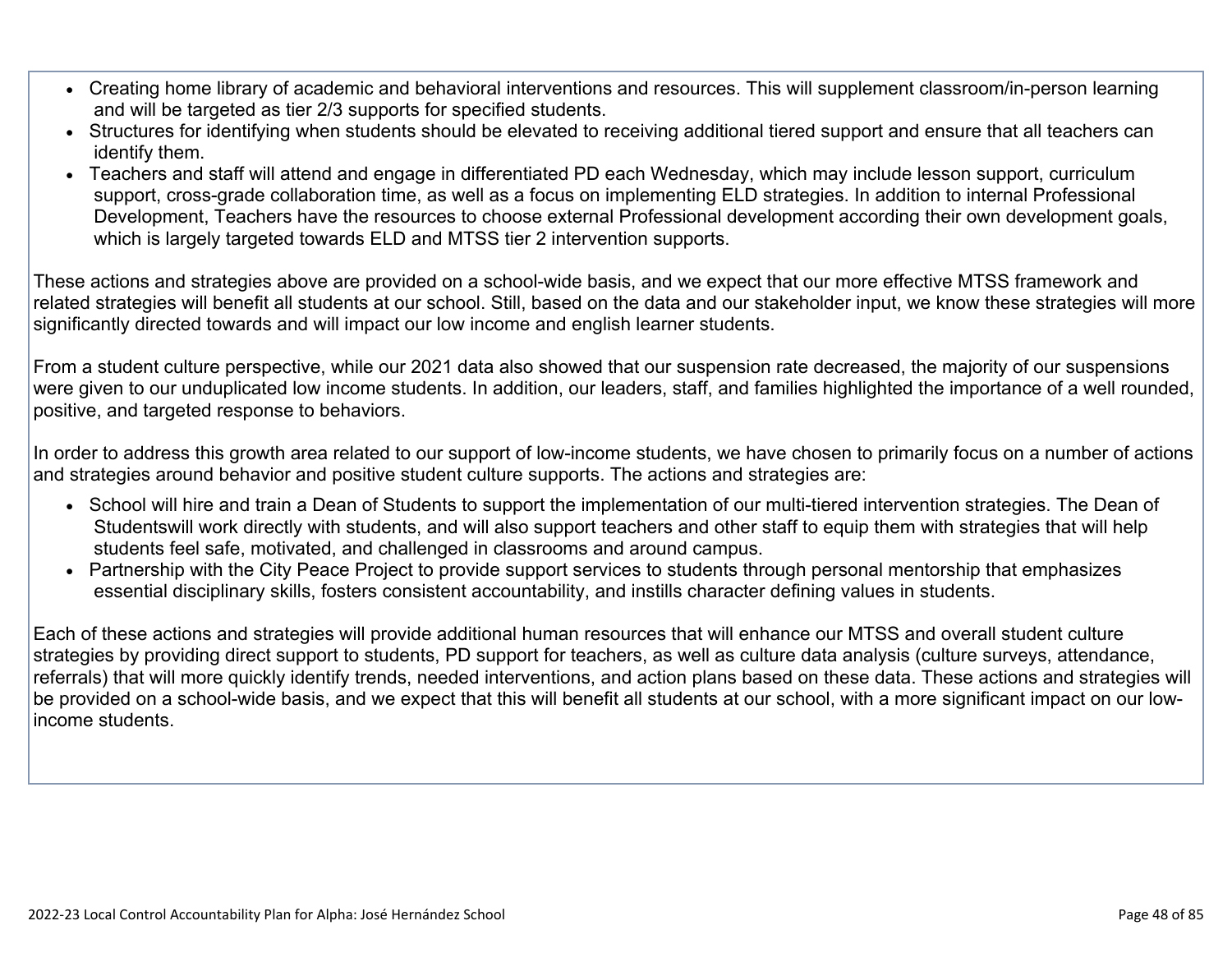A description of how services for foster youth, English learners, and low-income students are being increased or improved by the percentage required.

As share above, we have identified actions and strategies that address our primary goals around enhancing our MTSS framework, ELA/ELD programming, and positive student culture. These actions and strategies were developed with our low-income and english learner students in mind, as they are meant to increase and/or improve services towards these groups. Below is a description of how we will do so:

- Academic Interventionists to support instruction in the classroom, and provide targeted support to small groups of students and one to one support, including executing on ELA intervention strategies during the REACH block. These are additional FTE relative to previous years in order to support the execution of our MTSS framework, and their work with low income and english learners will be prioritized. In addition, the amount of time spent in direct support and the strategies used that will be targeted towards individual students, will improve and increase services.
- Associate Teacher to provide additional classroom support, as well as work with small groups of students to support tier 2 strategies. Similarly to the academic interventionists, the associate teacher will target their work primarily to our unduplicated students, an similarly support tier 2 interventions.
- School will continue to staff an English Language Development specialist to provide designated instruction and teacher support for integrated ELD. This strategy will support our English Learners through direct support and through the work that the ELD specialist does through PD and coaching of teachers.
- Creating home library of academic and behavioral interventions and resources. This will supplement classroom/in-person learning and will be targeted as tier 2/3 supports for specified students. The wider range of home resources we provide will significantly impact our low income and english learner subgroups, and will improve the access these students have to additional supports.
- Structures for identifying when students should be elevated to receiving additional tiered support and ensure that all teachers can identify them. The focus on building out our MTSS framework will improve our services to our unduplicated students, through the identification and implementation of interventions for these student groups.
- Define and identify current PBIS/MTSS strategies within each tier, and educate staff on PBIS/MTSS interventions through third-party resources. Similar to the above, many of the interventions identified through our MTSS framework will focus support on low income and english learner students.
- Teachers and staff will attend and engage in differentiated PD each Wednesday, which may include lesson support, curriculum support, cross-grade collaboration time, as well as a focus on implementing ELD strategies. This focus on ELD strategies is meant to support building instructional skills for all of our teachers to support english learners and those RFEP who have transitioned recently. This is an added focus relative to previous years. In addition to internal Professional Development, Teachers have the resources to choose external Professional development according their own development goals, which is largely targeted towards ELD and MTSS tier 2 intervention supports.
- School will hire and train a Dean of Students to support the implementation of our multi-tiered intervention strategies. The Dean of Students will work directly with students, and will also support teachers and other staff to equip them with strategies that will help students feel safe, motivated, and challenged in classrooms and around campus. This action will increase both the capacity/FTE directed towards this work, and also more efficiently direct the time and strategies used by these roles within the context of an MTSS framework (team, shared interventions, action plan). Our low income students will be a primary focus given the data that shows higher suspension and referral rates.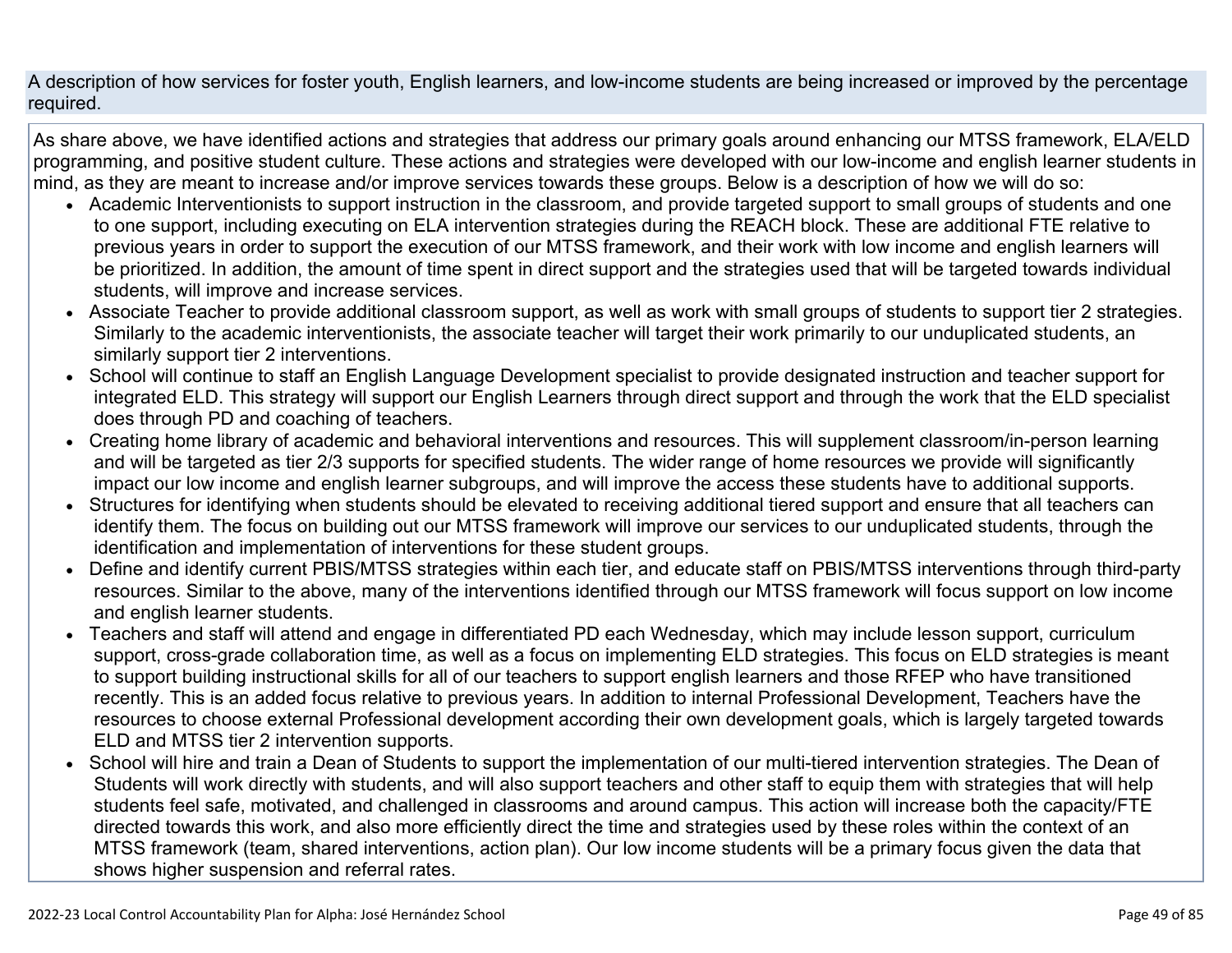• Partnership with the City Peace Project to provide support services to students through personal mentorship that emphasizes essential disciplinary skills, fosters consistent accountability, and instills character defining values in students. This is a resource that similar to the previous action, will be principally directed towards our low income students given our data. It will be an additional resource to provide positive coaching support for our students, many of which are from the subgroups mentioned.

A description of the plan for how the additional concentration grant add-on funding identified above will be used to increase the number of staff providing direct services to students at schools that have a high concentration (above 55 percent) of foster youth, English learners, and lowincome students, as applicable.

As named above, the school was able to leverage increases associated with additional concentration grant funding to support its LCAP priorities:

Goal 1: We are committed to creating and implementing systems that include advanced tier interventions that are available for all students, regardless of eligibility for special education or other student support services.

Goal 2: We will create systems and structures for ongoing progress monitoring of student data that is collected and discussed in collaboration for stronger tiered supports.

Goal 3: We will focus on improving training, coaching, and supporting all teachers to know how to better differentiate instruction based on their students' literacy performance and instructional needs.

Goal 4: We will use a variety of means to increasingly engage all of our families by consistently providing them with the information and tools they need to be advocates. Our families will play an active role in further growing this engagement by building capacity among other families and their community so that all can act as strong advocates for their children.

Goal 5: Create a welcoming learning environment where students will feel safe, motivated, and challenged.

Goal 6: Hire, develop, sustain, and value a high quality faculty & staff.

With the additional concentration funding projected to be approximately \$142,934, we were able to fund additional positions for instructional support. These additions included roles that have been able to bolster our staffing, in response to pandemic-related needs that have arisen during the 21-22 school year.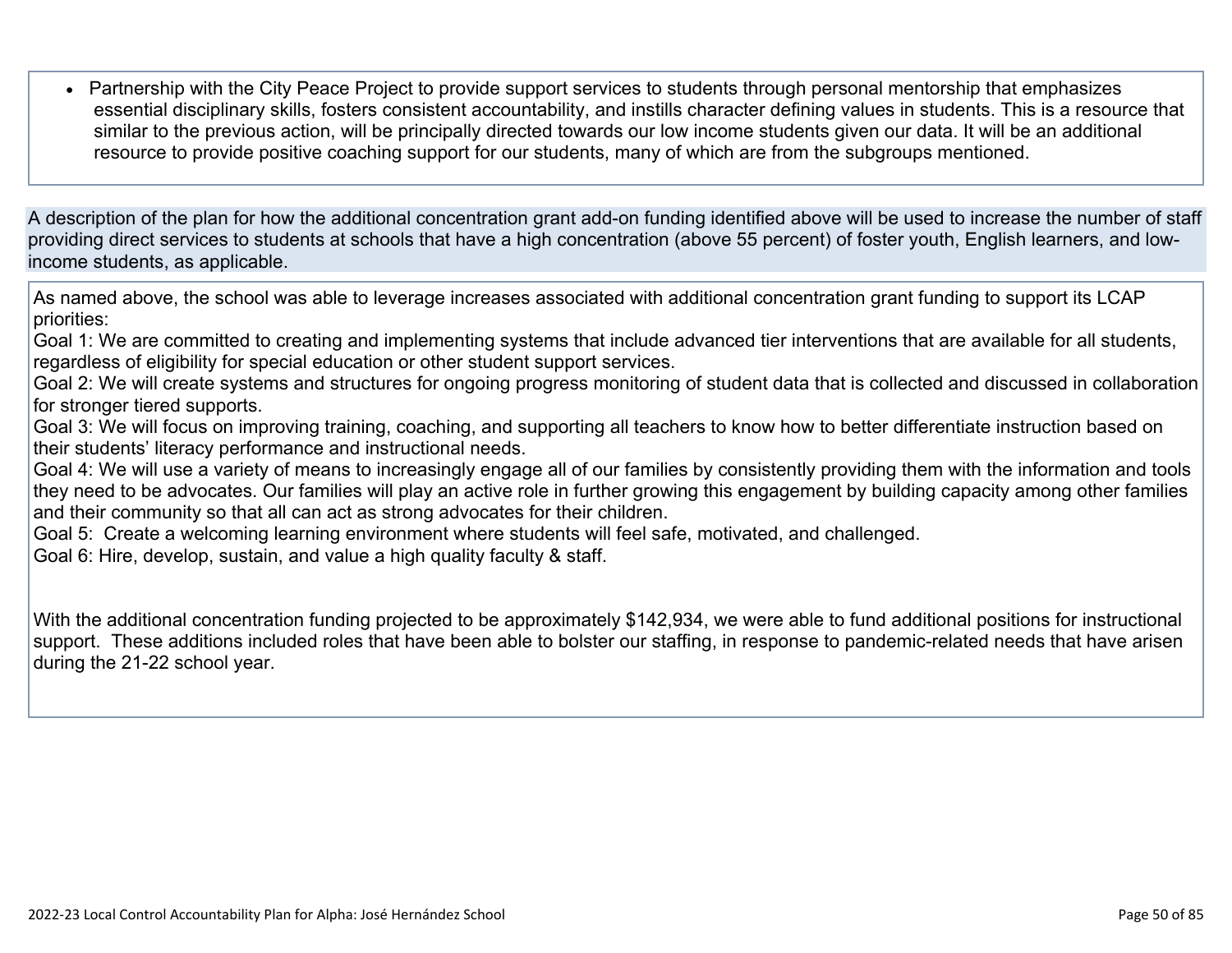| Staff-to-student ratios by<br>type of school and<br>concentration of<br>unduplicated students | Schools with a student concentration of 55 percent or<br>less | Schools with a student concentration of greater than 55<br>percent |
|-----------------------------------------------------------------------------------------------|---------------------------------------------------------------|--------------------------------------------------------------------|
| Staff-to-student ratio of                                                                     | NA Alpha Jose Hernandez is a Single school LEA and            | NA Alpha Jose Hernandez is a Single school LEA and                 |
| classified staff providing                                                                    | is not required to complete the table for Prompt 3            | is not required to complete the table for Prompt 3                 |
| direct services to students                                                                   | because we do not have comparison schools.                    | because we do not have comparison schools.                         |
| Staff-to-student ratio of                                                                     | NA Alpha Jose Hernandez is a Single school LEA and            | NA Alpha Jose Hernandez is a Single school LEA and                 |
| certificated staff providing                                                                  | is not required to complete the table for Prompt 3            | is not required to complete the table for Prompt 3                 |
| direct services to students                                                                   | because we do not have comparison schools.                    | because we do not have comparison schools.                         |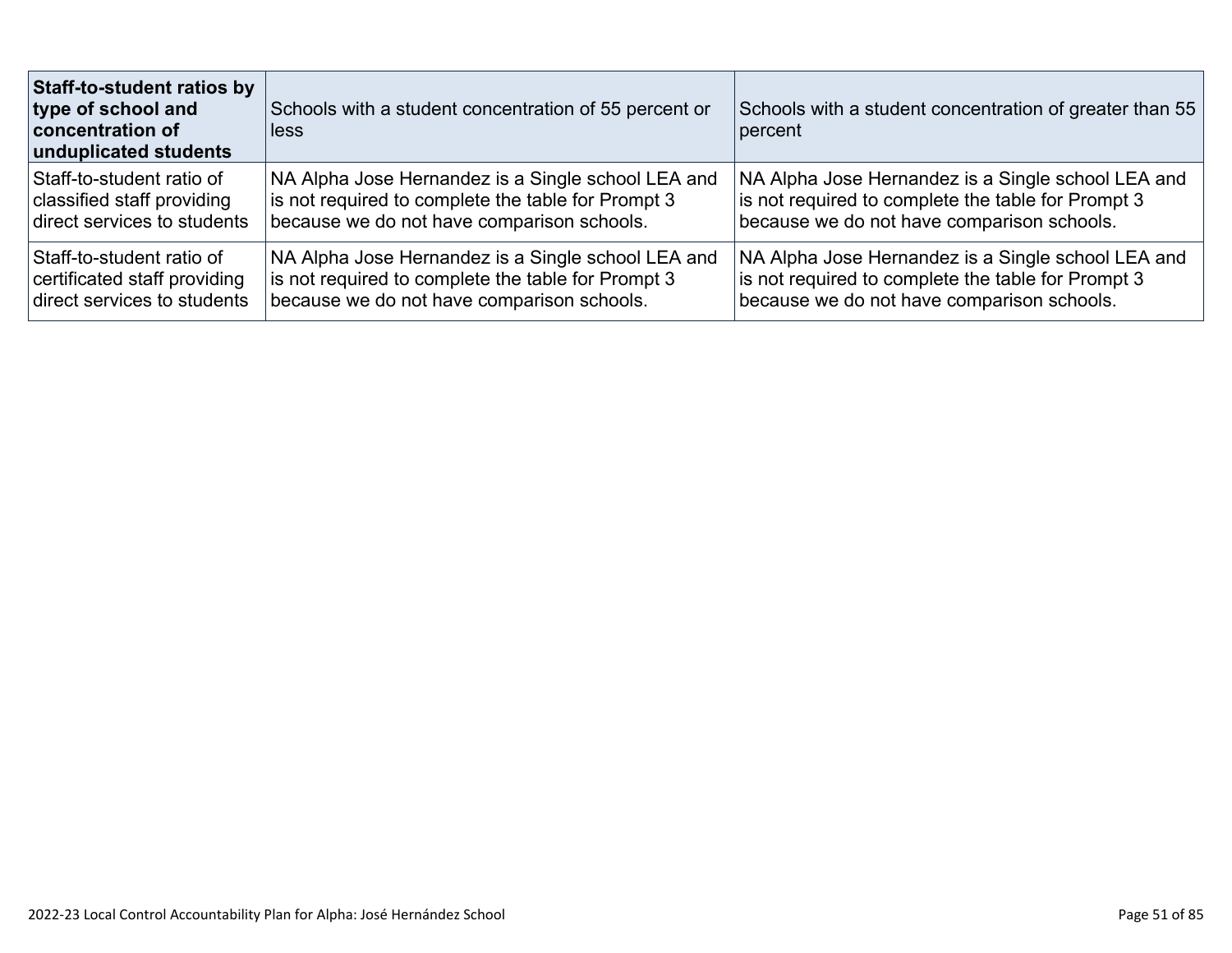#### **2022-23 Total Expenditures Table**

| <b>Totals</b>  |                 | <b>LCFF Funds</b>                                               | <b>Other State</b><br><b>Funds</b> |                                      | <b>Local Funds</b>      | <b>Federal Funds</b> | <b>Total Funds</b>       | <b>Total Personnel</b> | <b>Total Non-</b><br>personnel |                    |
|----------------|-----------------|-----------------------------------------------------------------|------------------------------------|--------------------------------------|-------------------------|----------------------|--------------------------|------------------------|--------------------------------|--------------------|
| <b>Totals</b>  |                 | \$3,620,191.00                                                  |                                    |                                      |                         |                      | \$3,620,191.00           | \$2,730,539.00         | \$889,652.00                   |                    |
|                |                 |                                                                 |                                    |                                      |                         |                      |                          |                        |                                |                    |
| Goal           | <b>Action #</b> | <b>Action Title</b>                                             |                                    |                                      | <b>Student Group(s)</b> | <b>LCFF Funds</b>    | <b>Other State Funds</b> | <b>Local Funds</b>     | <b>Federal Funds</b>           | <b>Total Funds</b> |
| $\mathbf{1}$   | $1.1$           | <b>Hire Academic</b><br>Interventionists                        |                                    | Low Income                           | <b>English Learners</b> | \$404,582.00         |                          |                        |                                | \$404,582.00       |
| $\mathbf 1$    | $1.2$           | Associate Teacher                                               |                                    | Low Income                           | <b>English Learners</b> | \$80,669.00          |                          |                        |                                | \$80,669.00        |
| $\mathbf 1$    | $1.3$           | Define the School<br><b>Study Team Process</b>                  |                                    | All                                  |                         | \$29,946.00          |                          |                        |                                | \$29,946.00        |
| $\mathbf 1$    | $1.4$           | Define, Identify,<br>Enhance PBIS/MTSS<br><b>Strategies</b>     |                                    | Low Income                           | <b>English Learners</b> | \$50,277.00          |                          |                        |                                | \$50,277.00        |
| $\mathbf 1$    | $1.5$           | Home library of<br>Academic &<br><b>Behavioral Resources</b>    |                                    | Low Income                           | <b>English Learners</b> | \$6,125.00           |                          |                        |                                | \$6,125.00         |
| $\mathbf 1$    | 1.6             | Provide a wide range<br>of blended program<br>supports          |                                    | All                                  |                         | \$36,752.00          |                          |                        |                                | \$36,752.00        |
| $\mathbf 1$    | $1.7$           | Provide<br>Chromebooks &<br>Hotspots                            |                                    | All                                  |                         | \$82,112.00          |                          |                        |                                | \$82,112.00        |
| $\mathbf 1$    | 1.8             | <b>Focused Students</b><br>with Disabilities<br>Supports        |                                    | Students with<br><b>Disabilities</b> |                         | \$660,723.00         |                          |                        |                                | \$660,723.00       |
| $\overline{2}$ | 2.1             | Robust Data Analysis<br>and Progress<br><b>Monitoring Tools</b> |                                    | All                                  |                         | \$274,294.00         |                          |                        |                                | \$274,294.00       |
| $\mathbf{2}$   | 2.2             | Improve structures for<br>identifying needed<br>tiered supports |                                    | Low Income                           |                         | \$7,050.00           |                          |                        |                                | \$7,050.00         |
| 2 <sub>2</sub> | 2.3             | Frequent, shared<br>data analysis time in<br>schedule           |                                    | All                                  |                         | \$44,920.00          |                          |                        |                                | \$44,920.00        |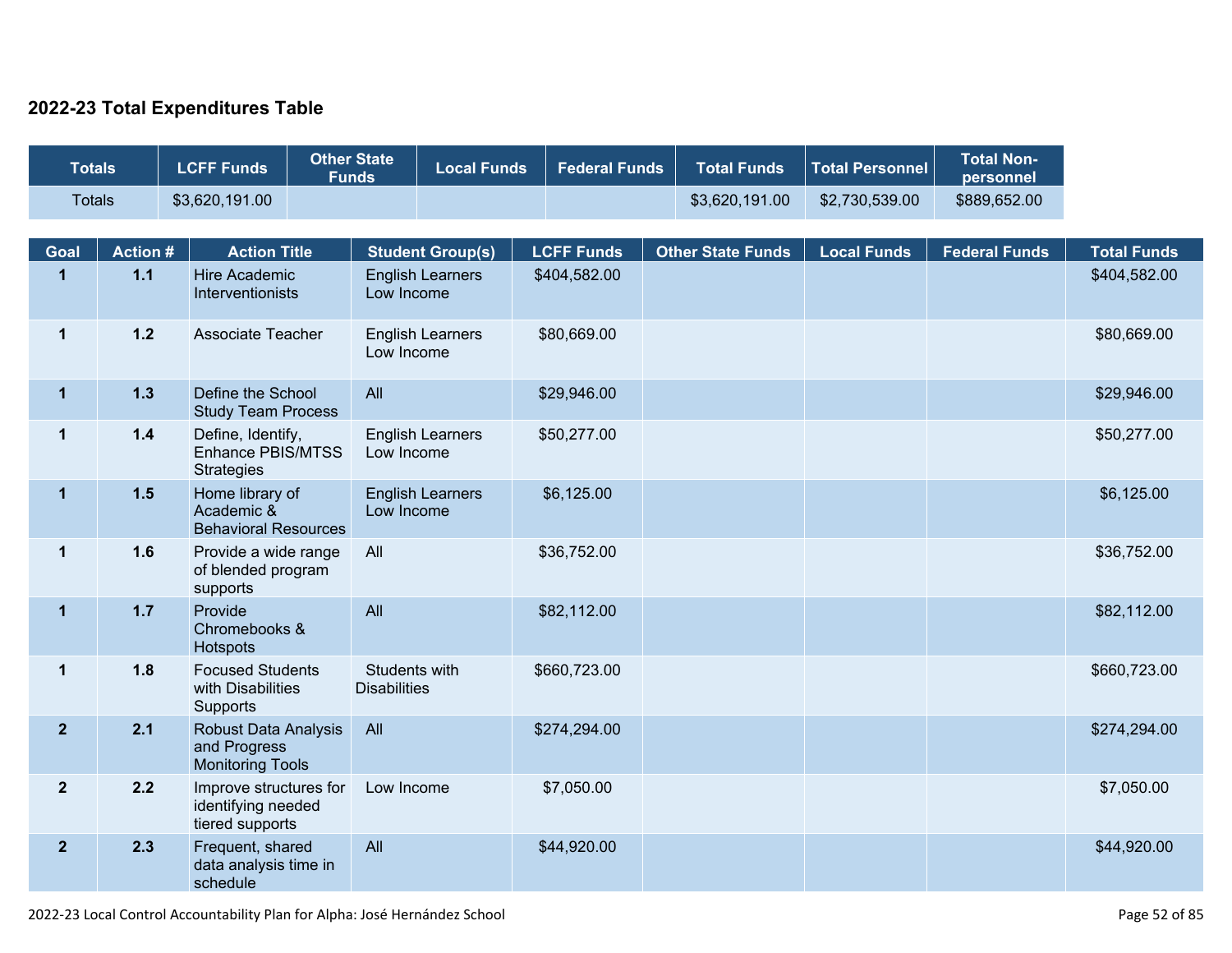| Goal                    | <b>Action #</b> | <b>Action Title</b>                                                  | <b>Student Group(s)</b> | <b>LCFF Funds</b> | <b>Other State Funds</b> | <b>Local Funds</b> | <b>Federal Funds</b> | <b>Total Funds</b> |
|-------------------------|-----------------|----------------------------------------------------------------------|-------------------------|-------------------|--------------------------|--------------------|----------------------|--------------------|
| $\mathbf{2}$            | 2.4             | Standardized and<br>Intentional<br><b>Assessment Structure</b>       | All                     | \$121,300.00      |                          |                    |                      | \$121,300.00       |
| 2 <sub>2</sub>          | 2.5             | Hire Data Specialist<br>Role                                         | All                     | \$27,203.00       |                          |                    |                      | \$27,203.00        |
| 3 <sup>5</sup>          | 3.1             | <b>Weekly Differentiated</b><br>Professional<br>Development          | All                     | \$437,152.00      |                          |                    |                      | \$437,152.00       |
| $3\phantom{a}$          | 3.2             | <b>Teacher Weekly</b><br>Coaching &<br>Development                   | All                     | \$196,237.00      |                          |                    |                      | \$196,237.00       |
| 3 <sup>5</sup>          | 3.3             | Maintain English<br>Language<br>Development<br>Specialist            | <b>English Learners</b> | \$74.00           |                          |                    |                      | \$74.00            |
| $3\phantom{a}$          | 3.4             | Regular All-Staff<br>stepback days                                   | All                     | \$74,464.00       |                          |                    |                      | \$74,464.00        |
| 3 <sup>5</sup>          | 3.5             | Purchase & Provide<br>Training for High<br><b>Quality Curriculum</b> | All                     | \$121,086.00      |                          |                    |                      | \$121,086.00       |
| $\overline{\mathbf{4}}$ | 4.1             | Comprehensive<br>Community<br><b>Programming Scope</b><br>& Sequence | All                     | \$7,890.00        |                          |                    |                      | \$7,890.00         |
| $\overline{\mathbf{4}}$ | 4.2             | Additional high-quality<br>monthly family events                     | All                     | \$7,890.00        |                          |                    |                      | \$7,890.00         |
| $\overline{\mathbf{4}}$ | 4.3             | Use of Family<br>Communication<br>System                             | All                     | \$4,230.00        |                          |                    |                      | \$4,230.00         |
| $\overline{\mathbf{4}}$ | 4.4             | Family-led Cafecito<br>Model                                         | All                     |                   |                          |                    |                      |                    |
| $\overline{\mathbf{4}}$ | 4.5             | <b>Parent Learning</b><br>Center Support &<br><b>Resources</b>       | All                     | \$39,651.00       |                          |                    |                      | \$39,651.00        |
| $\overline{\mathbf{4}}$ | 4.6             | Parent Leadership<br>Trainings                                       | All                     | \$1,973.00        |                          |                    |                      | \$1,973.00         |
| $\overline{\mathbf{4}}$ | 4.7             | <b>Hire Senior Director</b><br>of Advocacy and                       | All                     | \$42,700.00       |                          |                    |                      | \$42,700.00        |

2022-23 Local Control Accountability Plan for Alpha: José Hernández School Page 53 of 85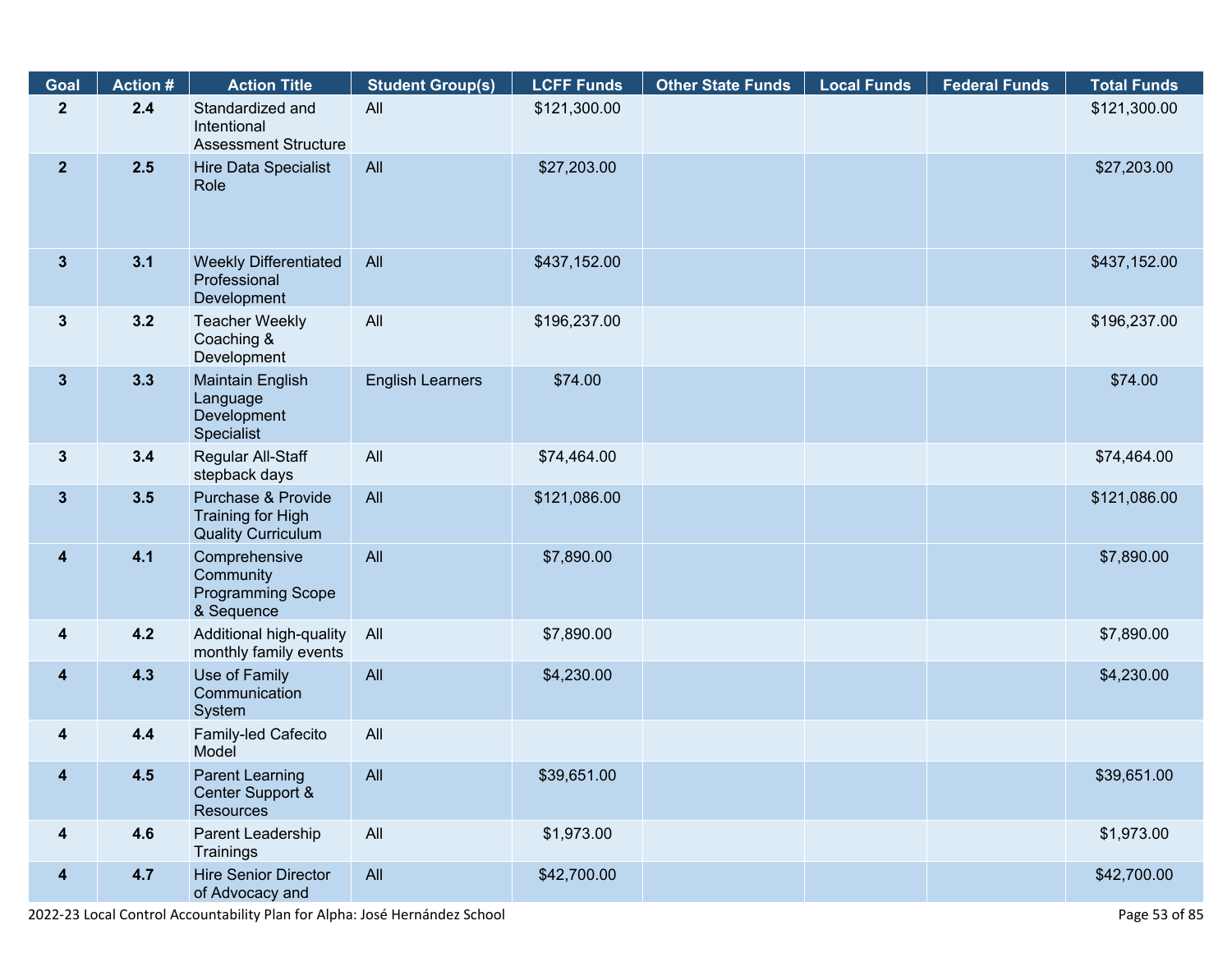| Goal            | <b>Action#</b> | <b>Action Title</b>                                                                                                        | <b>Student Group(s)</b> | <b>LCFF Funds</b> | <b>Other State Funds</b> | <b>Local Funds</b> | <b>Federal Funds</b> | <b>Total Funds</b> |
|-----------------|----------------|----------------------------------------------------------------------------------------------------------------------------|-------------------------|-------------------|--------------------------|--------------------|----------------------|--------------------|
|                 |                | Community<br>Engagement (SD of<br>ACE)                                                                                     |                         |                   |                          |                    |                      |                    |
| 4               | 4.8            | Add an Engagement<br>Coordinator                                                                                           | All                     | \$14,573.00       |                          |                    |                      | \$14,573.00        |
| $5\phantom{.0}$ | 5.1            | <b>Maintain Effective</b><br>Attendance<br>Procedures                                                                      | All                     | \$203,484.00      |                          |                    |                      | \$203,484.00       |
| 5               | $5.2$          | <b>Student Behavior</b><br>Data via Deanslist                                                                              | All                     | \$7,025.00        |                          |                    |                      | \$7,025.00         |
| $5\phantom{.}$  | 5.3            | <b>Access to Mental</b><br><b>Health Counselors &amp;</b><br>Partnership with<br><b>FACTR</b>                              | All                     | \$17,000.00       |                          |                    |                      | \$17,000.00        |
| 5               | 5.4            | Comprehensive<br><b>Student</b><br>Activities/Events<br>Calendar                                                           | All                     | \$47,000.00       |                          |                    |                      | \$47,000.00        |
| $5\phantom{.0}$ | 5.5            | Partnership with the<br><b>City Peace Project</b>                                                                          | Low Income              | \$2,250.00        |                          |                    |                      | \$2,250.00         |
| 5               | 5.6            | <b>School Operations</b><br>Accountability                                                                                 | All                     | \$72,634.00       |                          |                    |                      | \$72,634.00        |
| $5\phantom{.0}$ | 5.7            | Maintain Dean of<br><b>Students Role to</b><br>support the<br>implementation of<br>multi-tiered<br>intervention strategies | Low Income              | \$77,334.00       |                          |                    |                      | \$77,334.00        |
| 5               | 5.8            | <b>Facility Improvements</b>                                                                                               | All                     | \$42,750.00       |                          |                    |                      | \$42,750.00        |
| $6\phantom{1}6$ | 6.1            | School & Network will<br>use a variety of<br>strategies to hire a<br>diverse, highly-<br>qualified, and                    | All                     | \$68,008.00       |                          |                    |                      | \$68,008.00        |

2022-23 Local Control Accountability Plan for Alpha: José Hernández School Page 54 of 85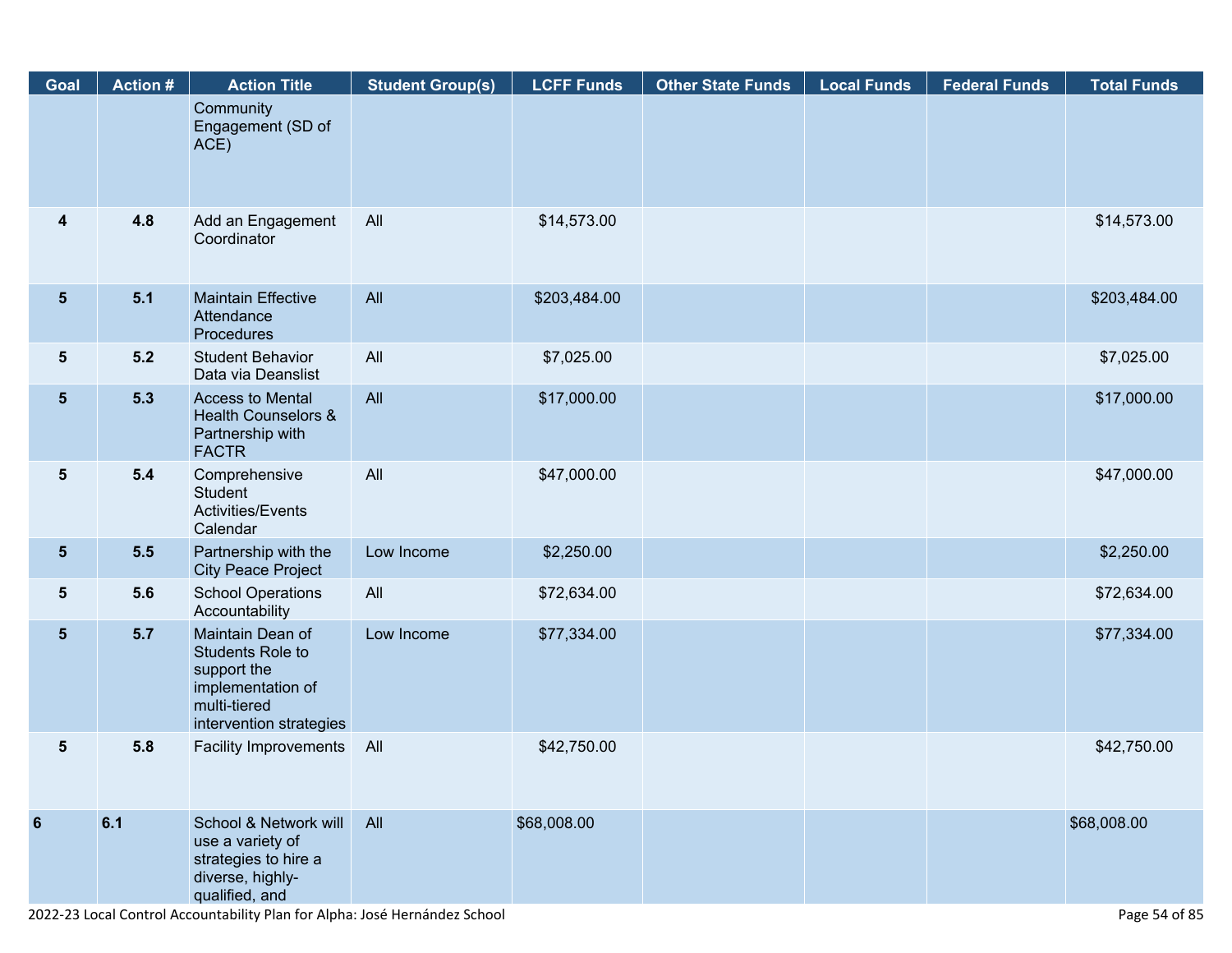| Goal            | <b>Action #</b> | <b>Action Title</b>                                                                   | <b>Student Group(s)</b>               | <b>LCFF Funds</b> | <b>Other State Funds</b> | <b>Local Funds</b> | <b>Federal Funds</b> | <b>Total Funds</b> |
|-----------------|-----------------|---------------------------------------------------------------------------------------|---------------------------------------|-------------------|--------------------------|--------------------|----------------------|--------------------|
|                 |                 | appropriately<br>credentialed teaching<br>staff                                       |                                       |                   |                          |                    |                      |                    |
| $6\phantom{1}6$ | 6.2             | All teachers provided<br>with<br>certification/credential<br>support                  | <b>All</b>                            | \$9,715.00        |                          |                    |                      | \$9,715.00         |
| $6\phantom{1}6$ | 6.3             | Leadership Pathway<br>for Teachers                                                    | All                                   | \$49,966.00       |                          |                    |                      | \$49,966.00        |
| $6\phantom{1}6$ | 6.4             | Teacher access to<br>Professional<br>Development                                      | <b>English Learners</b><br>Low Income | \$59,833.00       |                          |                    |                      | \$59,833.00        |
| $6\phantom{1}6$ | 6.5             | <b>Healthy Teacher</b><br>Compensation &<br><b>Benefits</b>                           | All                                   | \$121,311.00      |                          |                    |                      | \$121,311.00       |
| 6               | 6.6             | Faculty and staff<br>retention and<br>sustainability                                  | <b>All</b>                            | \$38,862.00       |                          |                    |                      | \$38,862.00        |
| 6               | 6.7             | Introduce new<br>performance rubrics<br>for teachers and for<br>instructional coaches | All                                   | \$29,146.00       |                          |                    |                      | \$29,146.00        |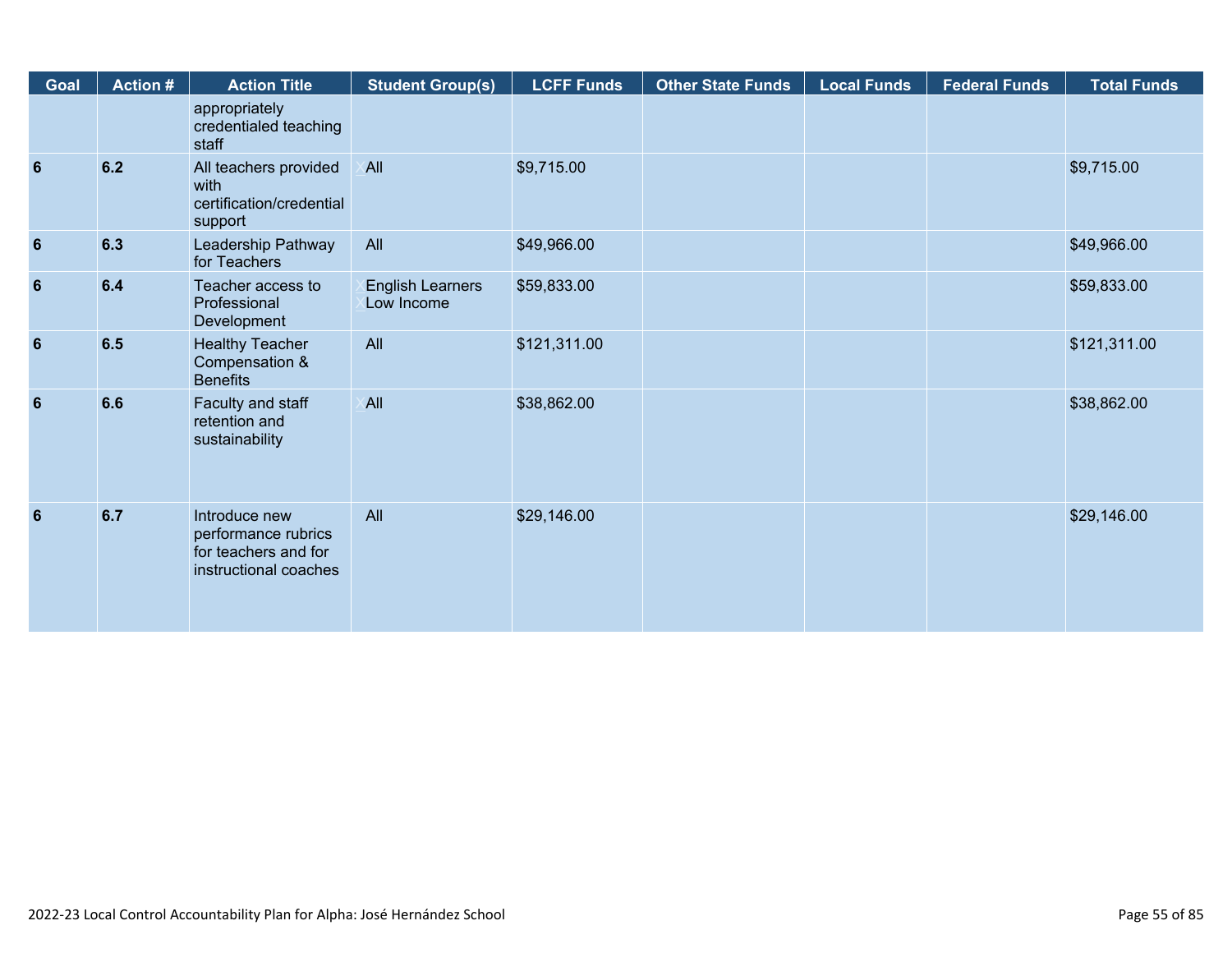### **2022-23 Contributing Actions Table**

| 1. Projected<br><b>LCFF Base</b><br><b>Grant</b> | 2. Projected<br><b>LCFF</b><br><b>Supplemental</b><br>and/or<br><b>Concentration</b><br>Grants | 3. Projected<br><b>Percentage to</b><br>Increase or<br><b>Improve</b><br><b>Services for</b><br>the Coming<br><b>School Year</b><br>(2 divided by | <b>LCFF</b><br>Carryover -<br><b>Percentage</b><br>(Percentage<br>from Prior<br>Year) | <b>Total</b><br><b>Percentage to</b><br>Increase or<br><b>Improve</b><br><b>Services for</b><br>the Coming<br><b>School Year</b><br>(3 + Carryover<br>%) | 4. Total<br><b>Planned</b><br><b>Contributing</b><br><b>Expenditures</b><br>(LCFF Funds) | 5. Total<br><b>Planned</b><br><b>Percentage of</b><br><b>Improved</b><br><b>Services</b><br>(%) | <b>Planned</b><br><b>Percentage to</b><br>Increase or<br><b>Improve</b><br><b>Services for</b><br>the Coming<br><b>School Year</b><br>(4 divided by<br>$1$ , plus $5$ ) | <b>Totals by</b><br><b>Type</b> | <b>Total LCFF</b><br><b>Funds</b> |
|--------------------------------------------------|------------------------------------------------------------------------------------------------|---------------------------------------------------------------------------------------------------------------------------------------------------|---------------------------------------------------------------------------------------|----------------------------------------------------------------------------------------------------------------------------------------------------------|------------------------------------------------------------------------------------------|-------------------------------------------------------------------------------------------------|-------------------------------------------------------------------------------------------------------------------------------------------------------------------------|---------------------------------|-----------------------------------|
| \$4,076,537                                      | \$1,504,936                                                                                    | 36.92%                                                                                                                                            | 0.0%                                                                                  | 36.92%                                                                                                                                                   | \$688,194.00                                                                             | $0.00\%$                                                                                        | 16.88 %                                                                                                                                                                 | Total:                          | \$688,194.00                      |
|                                                  |                                                                                                |                                                                                                                                                   |                                                                                       |                                                                                                                                                          |                                                                                          |                                                                                                 |                                                                                                                                                                         | <b>LEA-wide</b><br>Total:       | \$0.00                            |
|                                                  |                                                                                                |                                                                                                                                                   |                                                                                       |                                                                                                                                                          |                                                                                          |                                                                                                 |                                                                                                                                                                         | <b>Limited Total:</b>           | \$74.00                           |
|                                                  |                                                                                                |                                                                                                                                                   |                                                                                       |                                                                                                                                                          |                                                                                          |                                                                                                 |                                                                                                                                                                         | <b>Schoolwide</b><br>Total:     | \$688,120.00                      |

| Goal           | <b>Action #</b> | <b>Action Title</b>                                             | <b>Contributing to</b><br>Increased or<br><b>Improved</b><br>Services? | <b>Scope</b>                                   | <b>Unduplicated</b><br><b>Student Group(s)</b> | <b>Location</b>    | <b>Planned</b><br><b>Expenditures for</b><br><b>Contributing</b><br><b>Actions (LCFF</b><br>Funds) | <b>Planned</b><br>Percentage of<br><b>Improved</b><br>Services (%) |
|----------------|-----------------|-----------------------------------------------------------------|------------------------------------------------------------------------|------------------------------------------------|------------------------------------------------|--------------------|----------------------------------------------------------------------------------------------------|--------------------------------------------------------------------|
| 1              | 1.1             | Hire Academic<br>Interventionists                               | <b>Yes</b>                                                             | Schoolwide                                     | <b>English Learners</b><br>Low Income          | <b>All Schools</b> | \$404,582.00                                                                                       |                                                                    |
|                | 1.2             | <b>Associate Teacher</b>                                        | <b>Yes</b>                                                             | Schoolwide                                     | <b>English Learners</b><br>Low Income          | All Schools        | \$80,669.00                                                                                        |                                                                    |
| 1              | 1.4             | Define, Identify, Enhance<br><b>PBIS/MTSS Strategies</b>        | Yes                                                                    | Schoolwide                                     | <b>English Learners</b><br>Low Income          | All Schools        | \$50,277.00                                                                                        |                                                                    |
| 1              | 1.5             | Home library of Academic &<br><b>Behavioral Resources</b>       | <b>Yes</b>                                                             | Schoolwide                                     | <b>English Learners</b><br>Low Income          | <b>All Schools</b> | \$6,125.00                                                                                         |                                                                    |
| $\overline{2}$ | 2.2             | Improve structures for<br>identifying needed tiered<br>supports | Yes                                                                    | Schoolwide                                     | Low Income                                     | <b>All Schools</b> | \$7,050.00                                                                                         |                                                                    |
| $\mathbf{3}$   | 3.3             | Maintain English Language<br><b>Development Specialist</b>      | Yes                                                                    | Limited to<br>Unduplicated<br>Student Group(s) | <b>English Learners</b>                        | <b>All Schools</b> | \$74.00                                                                                            |                                                                    |
| 5 <sub>5</sub> | 5.5             | Partnership with the City<br>Peace Project                      | <b>Yes</b>                                                             | Schoolwide                                     | Low Income                                     | <b>All Schools</b> | \$2,250.00                                                                                         |                                                                    |
| 5 <sup>5</sup> | 5.7             | <b>Maintain Dean of Students</b><br>Role to support the         | <b>Yes</b>                                                             | Schoolwide                                     | Low Income                                     | <b>All Schools</b> | \$77,334.00                                                                                        |                                                                    |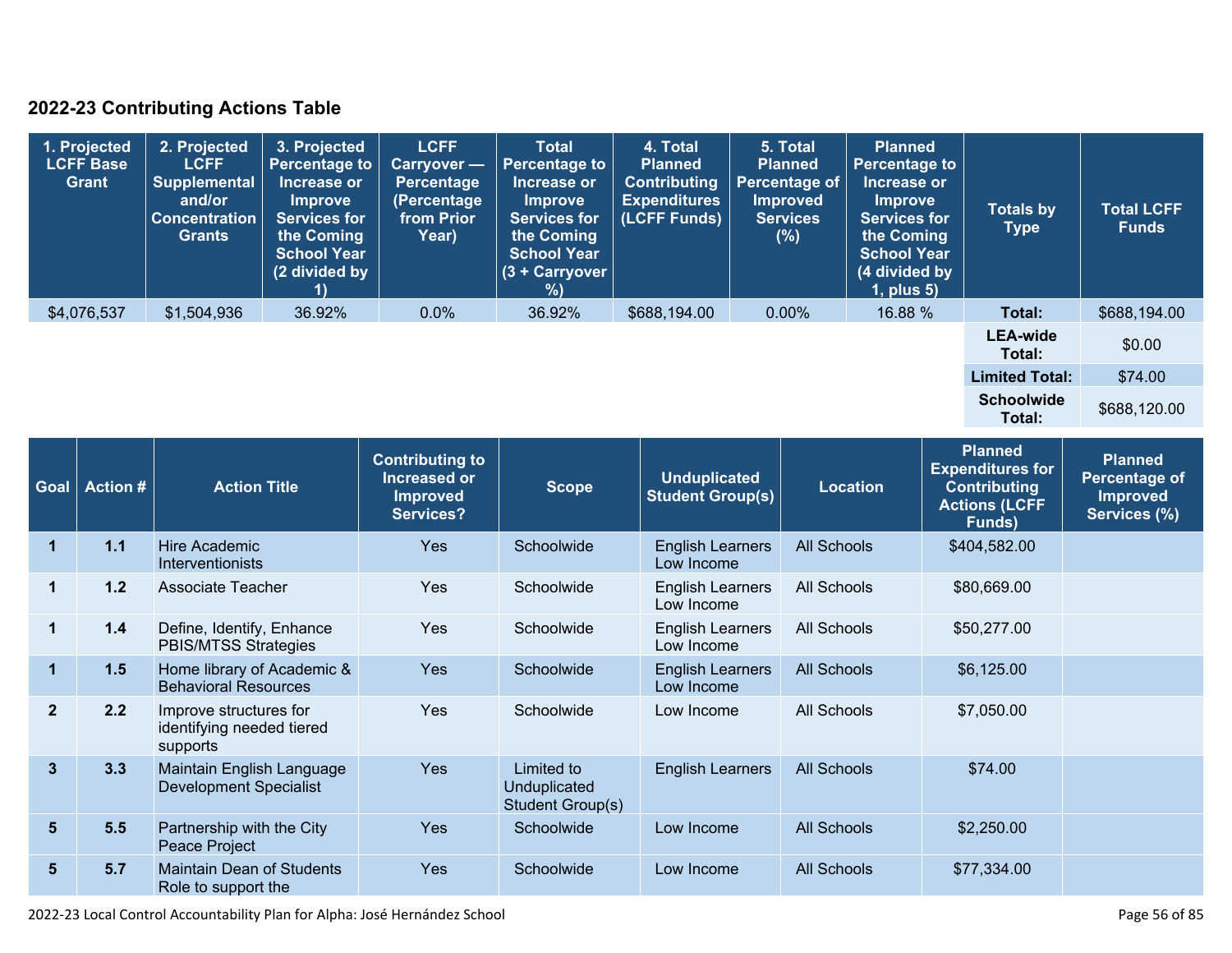| Goal | $\blacksquare$ Action # $\blacksquare$ | <b>Action Title</b>                                        | <b>Contributing to</b><br>Increased or<br><b>Improved</b><br>Services? | <b>Scope</b> | <b>Unduplicated</b><br><b>Student Group(s)</b> | <b>Location</b>    | <b>Planned</b><br><b>Expenditures for</b><br><b>Contributing</b><br><b>Actions (LCFF</b><br>Funds) | <b>Planned</b><br>Percentage of<br><b>Improved</b><br>Services (%) |
|------|----------------------------------------|------------------------------------------------------------|------------------------------------------------------------------------|--------------|------------------------------------------------|--------------------|----------------------------------------------------------------------------------------------------|--------------------------------------------------------------------|
|      |                                        | implementation of multi-<br>tiered intervention strategies |                                                                        |              |                                                |                    |                                                                                                    |                                                                    |
|      | 6.4                                    | Teacher access to<br><b>Professional Development</b>       | Yes                                                                    | Schoolwide   | <b>English Learners</b><br>Low Income          | <b>All Schools</b> | \$59,833.00                                                                                        |                                                                    |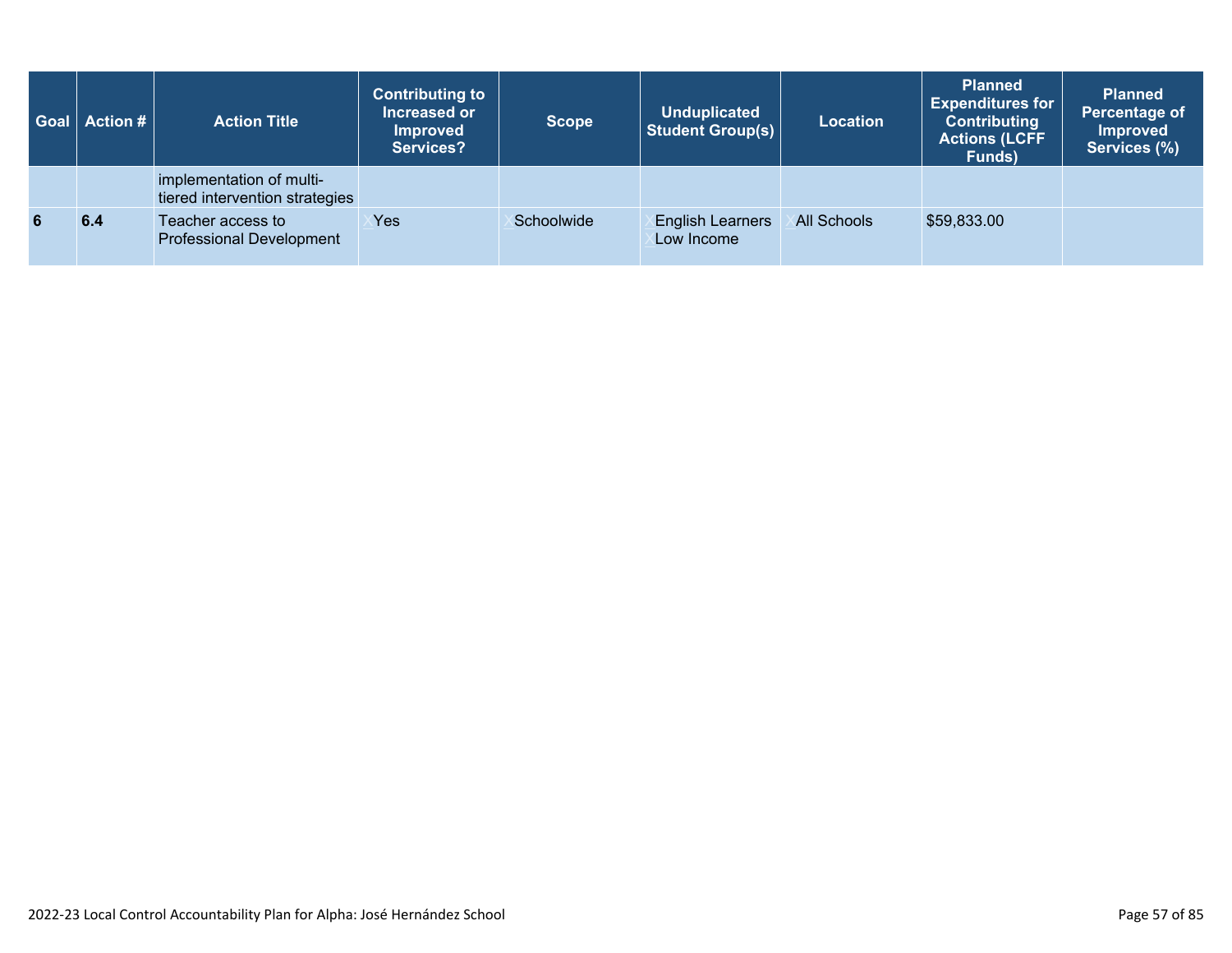### **2021-22 Annual Update Table**

| <b>Totals</b> | <b>Last Year's</b><br><b>Total Planned</b><br><b>Expenditures</b><br>(Total Funds) | <b>Total Estimated</b><br><b>Expenditures</b><br>(Total Funds) |
|---------------|------------------------------------------------------------------------------------|----------------------------------------------------------------|
| <b>Totals</b> | \$3,545,371.00                                                                     | \$3,545,114.54                                                 |

| <b>Last Year's</b><br>Goal # | <b>Last Year's Action</b><br># | <b>Prior Action/Service Title</b>                            | <b>Contributed to Increased</b><br>or Improved Services? | <b>Last Year's Planned</b><br><b>Expenditures</b><br>(Total Funds) | <b>Estimated Actual</b><br><b>Expenditures</b><br>(Input Total Funds) |
|------------------------------|--------------------------------|--------------------------------------------------------------|----------------------------------------------------------|--------------------------------------------------------------------|-----------------------------------------------------------------------|
| $\mathbf{1}$                 | $1.1$                          | Hire Academic Interventionists                               | Yes                                                      | \$335,909.00                                                       | \$451,749                                                             |
| 1                            | $1.2$                          | Hire an Associate Teacher                                    | Yes                                                      | \$75,496.00                                                        | \$60,494                                                              |
| $\mathbf{1}$                 | $1.3$                          | Define the School Study Team<br><b>Process</b>               | <b>No</b>                                                | \$12,813.00                                                        | \$12,813.00                                                           |
| $\blacktriangleleft$         | $1.4$                          | Define, Identify, Enhance<br><b>PBIS/MTSS Strategies</b>     | Yes                                                      | \$85,218.00                                                        | \$85,218.00                                                           |
| $\mathbf{1}$                 | 1.5                            | Home library of Academic &<br><b>Behavioral Resources</b>    | Yes                                                      | \$5,125.00                                                         | \$5,284.23                                                            |
| $\blacktriangleleft$         | 1.6                            | Provide a wide range of blended<br>program supports          | <b>No</b>                                                | \$32,092.00                                                        | \$23,847.07                                                           |
| $\mathbf{1}$                 | $1.7$                          | Provide Chromebooks & Hotspots                               | <b>No</b>                                                | \$140,549.00                                                       | \$96,724.94                                                           |
| $\blacktriangleleft$         | 1.8                            | <b>Focused Students with Disabilities</b><br>Supports        | <b>No</b>                                                | \$594,422.00                                                       | \$589,044.00                                                          |
| $\overline{2}$               | 2.1                            | Robust Data Analysis and Progress<br><b>Monitoring Tools</b> | <b>No</b>                                                | \$217,325.00                                                       | \$230,700                                                             |
| $\overline{2}$               | 2.2                            | Improve structures for identifying<br>needed tiered supports | Yes                                                      | \$58,044.00                                                        | \$58,044.00                                                           |

2022-23 Local Control Accountability Plan for Alpha: José Hernández School Page 58 of 85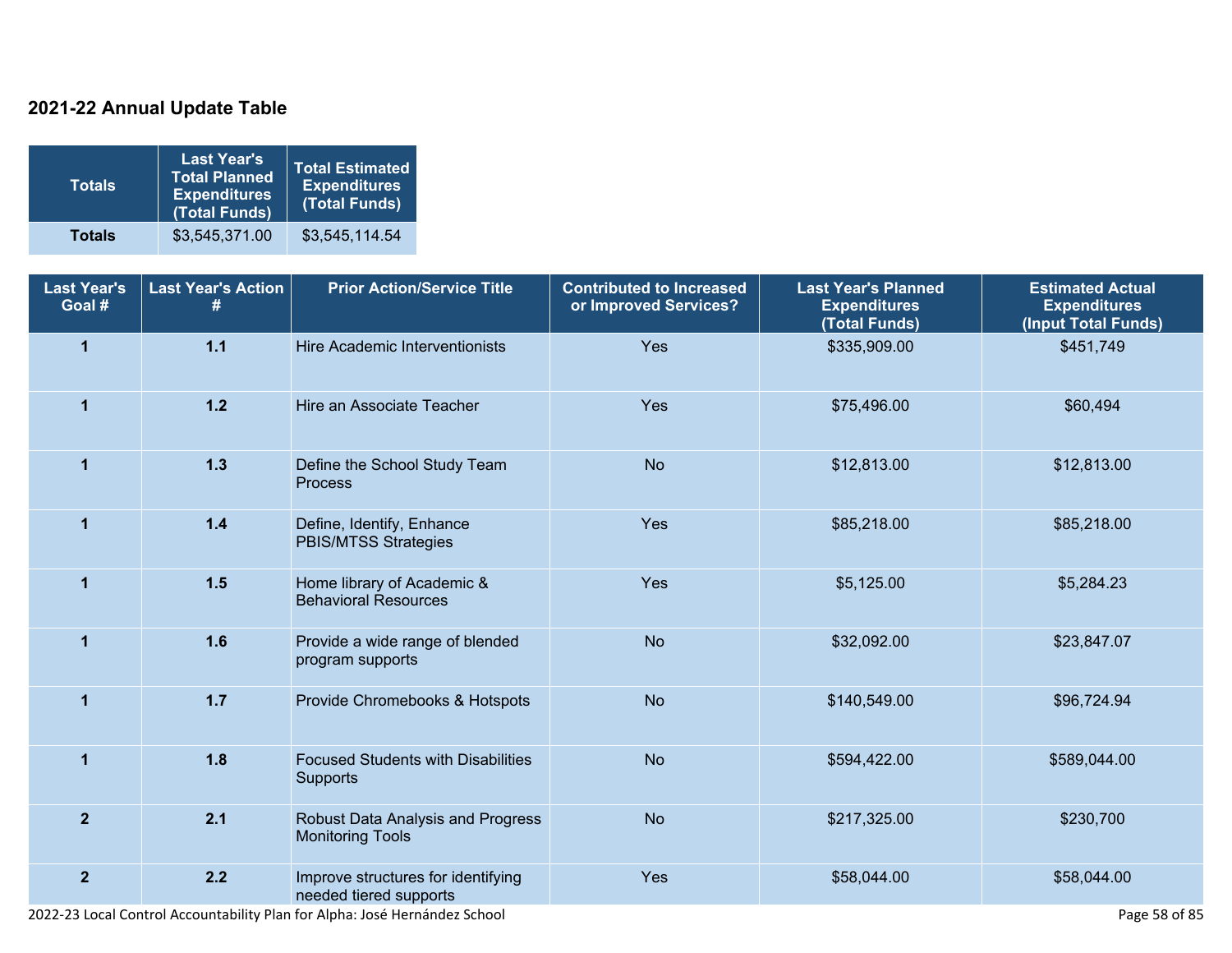| <b>Last Year's</b><br>Goal # | <b>Last Year's Action</b> | <b>Prior Action/Service Title</b>                                 | <b>Contributed to Increased</b><br>or Improved Services? | <b>Last Year's Planned</b><br><b>Expenditures</b><br>(Total Funds) | <b>Estimated Actual</b><br><b>Expenditures</b><br>(Input Total Funds) |
|------------------------------|---------------------------|-------------------------------------------------------------------|----------------------------------------------------------|--------------------------------------------------------------------|-----------------------------------------------------------------------|
|                              |                           |                                                                   |                                                          |                                                                    |                                                                       |
| $\overline{2}$               | 2.3                       | Frequent, shared data analysis time<br>in schedule                | <b>No</b>                                                | \$33,967.00                                                        | \$33,967.00                                                           |
| $\overline{2}$               | 2.4                       | Standardized and Intentional<br><b>Assessment Structure</b>       | <b>No</b>                                                | \$180,528.00                                                       | \$180,528.00                                                          |
| $\mathbf{3}$                 | 3.1                       | Weekly Differentiated Professional<br>Development                 | Yes                                                      | \$446,193.00                                                       | \$446,193.00                                                          |
| $\mathbf{3}$                 | 3.2                       | Teacher Weekly Coaching &<br>Development                          | <b>No</b>                                                | \$199,236.00                                                       | \$264,211.74                                                          |
| $\mathbf{3}$                 | 3.3                       | Maintain English Language<br><b>Development Specialist</b>        | Yes                                                      | \$93,959.00                                                        | \$93,959.00                                                           |
| $\mathbf{3}$                 | 3.4                       | Regular All-Staff stepback days                                   | <b>No</b>                                                | \$90,697.00                                                        | \$90,697.00                                                           |
| $\mathbf{3}$                 | 3.5                       | Purchase & Provide Training for<br><b>High Quality Curriculum</b> | <b>No</b>                                                | \$128,370.00                                                       | \$58,871.09                                                           |
| $\overline{\mathbf{4}}$      | 4.1                       | <b>Comprehensive Community</b><br>Programming Scope & Sequence    | <b>No</b>                                                | \$5,125.00                                                         | \$5,125.00                                                            |
| $\overline{\bf{4}}$          | 4.2                       | Additional high-quality monthly<br>family events                  | <b>No</b>                                                | \$7,600.00                                                         | \$7,600.00                                                            |
| 4                            | 4.3                       | Use of Family Communication<br>System                             | <b>No</b>                                                | \$599.00                                                           | \$1,140.58                                                            |
| 4                            | 4.4                       | Family-led Cafecito Model                                         | <b>No</b>                                                | \$300.00                                                           | \$300.00                                                              |
| 4                            | 4.5                       | Parent Learning Center Support &<br><b>Resources</b>              | <b>No</b>                                                | \$31,255.00                                                        | \$14,051.93                                                           |
| $\overline{\mathbf{4}}$      | 4.6                       | Parent Leadership Trainings                                       | No                                                       | \$4,018.00                                                         | \$5,667.61                                                            |

2022-23 Local Control Accountability Plan for Alpha: José Hernández School Page 59 of 85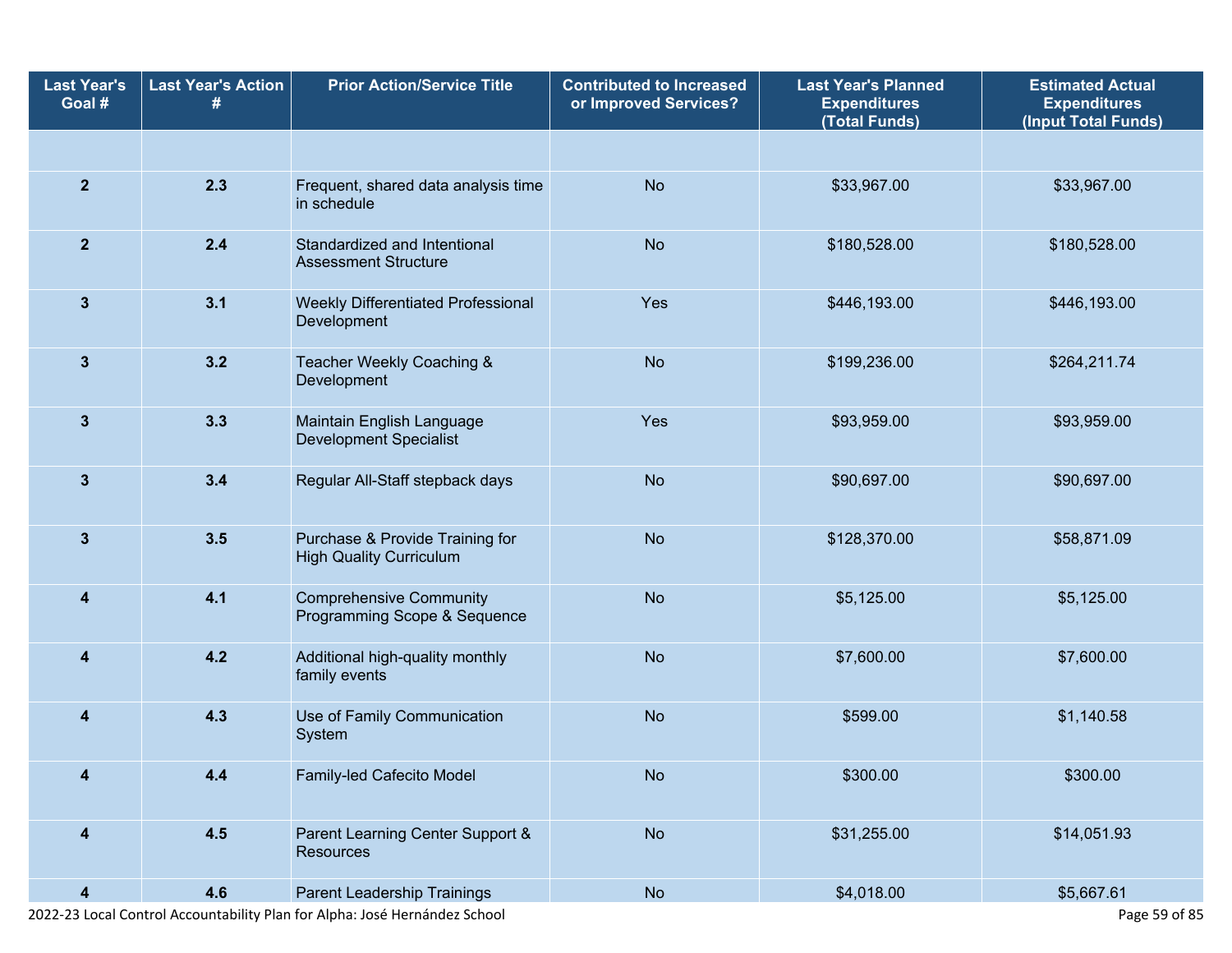| <b>Last Year's</b><br>Goal # | <b>Last Year's Action</b> | <b>Prior Action/Service Title</b>                                                                                                             | <b>Contributed to Increased</b><br>or Improved Services? | <b>Last Year's Planned</b><br><b>Expenditures</b><br>(Total Funds) | <b>Estimated Actual</b><br><b>Expenditures</b><br>(Input Total Funds) |  |
|------------------------------|---------------------------|-----------------------------------------------------------------------------------------------------------------------------------------------|----------------------------------------------------------|--------------------------------------------------------------------|-----------------------------------------------------------------------|--|
|                              |                           |                                                                                                                                               |                                                          |                                                                    |                                                                       |  |
| $5\phantom{1}$               | 5.1                       | <b>Maintain Effective Attendance</b><br>Procedures                                                                                            | <b>No</b>                                                | \$186,009.00                                                       | \$186,009.00                                                          |  |
| 5                            | 5.2                       | Student Behavior Data via Deanslist                                                                                                           | <b>No</b>                                                | \$7,525.00                                                         | \$7,525.00                                                            |  |
| $5\phantom{1}$               | 5.3                       | <b>Access to Mental Health</b><br>Counselors & Partnership with<br><b>FACTR</b>                                                               | <b>No</b>                                                | \$101,417.00                                                       | \$101,417.00                                                          |  |
| $5\phantom{.0}$              | 5.4                       | <b>Comprehensive Student</b><br>Activities/Events Calendar                                                                                    | <b>No</b>                                                | \$106,860.00                                                       | \$61,860.00                                                           |  |
| 5                            | 5.5                       | Partnership with the City Peace<br>Project                                                                                                    | Yes<br>\$2,250.00                                        |                                                                    | \$2,250.00                                                            |  |
| $5\phantom{1}$               | 5.6                       | <b>School Operations Accountability</b>                                                                                                       | <b>No</b>                                                | \$25,333.00                                                        | \$32,686.35                                                           |  |
| $5\phantom{1}$               | 5.7                       | Maintain Dean of Students Role to<br>support the implementation of multi-<br>tiered intervention strategies                                   | Yes                                                      | \$79,852.00                                                        | \$79,852.00                                                           |  |
| 6                            | 6.1                       | School & Network will use a variety<br>of strategies to hire a diverse,<br>highly-qualified, and appropriately<br>credentialed teaching staff | <b>No</b>                                                | \$61,216.00                                                        | \$61,216.00                                                           |  |
| 6                            | 6.2                       | All teachers provided with<br>certification/credential support                                                                                | <b>No</b>                                                | \$8,745.00                                                         | \$8,745.00                                                            |  |
| $6\phantom{1}6$              | 6.3                       | Leadership Pathway for Teachers                                                                                                               | <b>No</b>                                                | \$33,271.00                                                        | \$33,271.00                                                           |  |
| $6\phantom{1}6$              | 6.4                       | Teacher access to Professional<br>Development                                                                                                 | Yes                                                      | \$132,190.00                                                       | \$132,190.00                                                          |  |
| $6\phantom{1}6$              | 6.5                       | Healthy Teacher Compensation &<br><b>Benefits</b>                                                                                             | <b>No</b>                                                | \$21,863.00                                                        | \$21,863.00                                                           |  |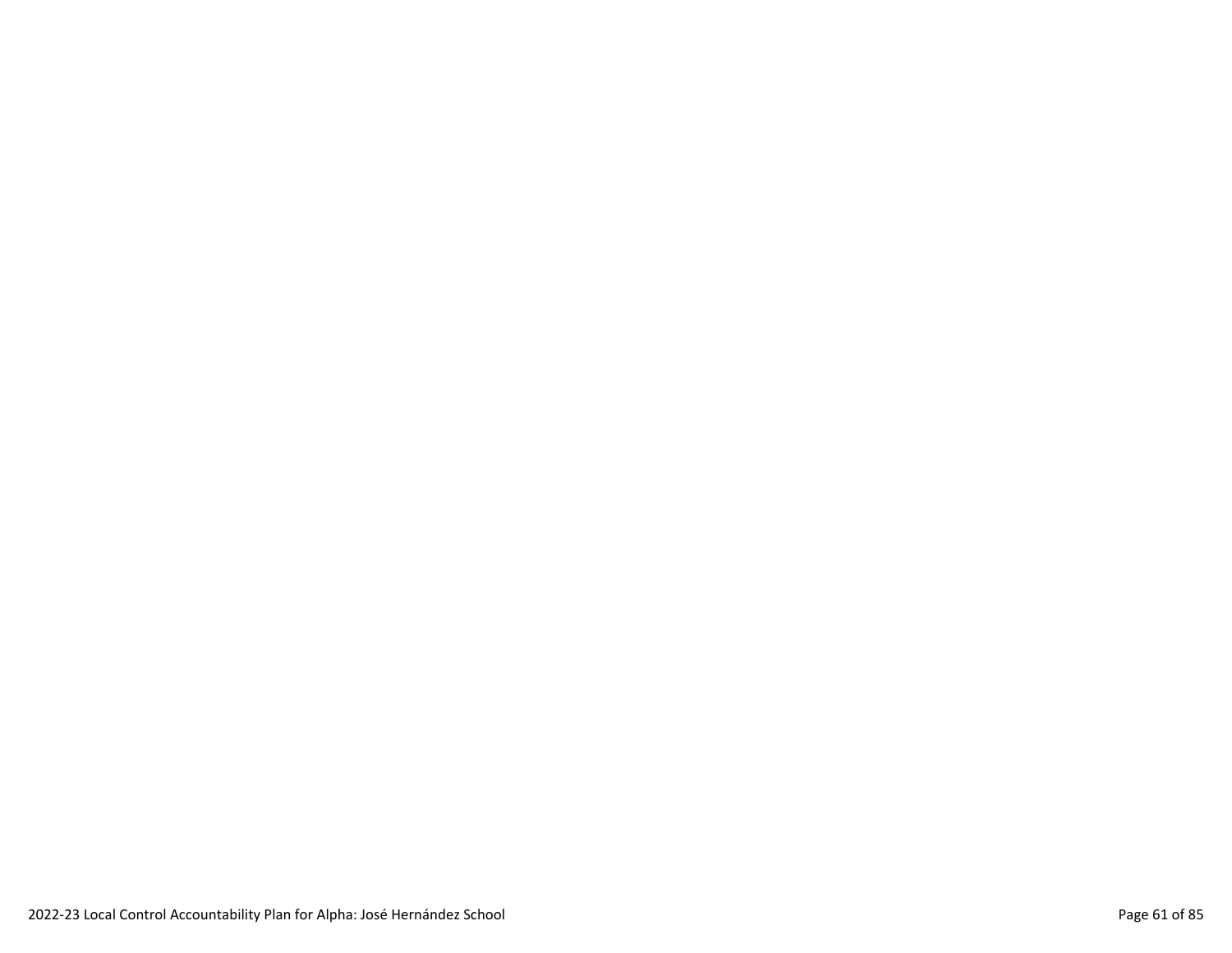### **2021-22 Contributing Actions Annual Update Table**

| <b>6. Estimated</b><br><b>LCFF</b><br><b>Supplemental</b><br>and/or<br><b>Concentration</b><br><b>Grants</b><br>(Input Dollar<br>Amount) |                                  | 4. Total Planned<br><b>Contributing</b><br><b>Expenditures</b><br>(LCFF Funds)                                       | 7. Total Estimated<br><b>Expenditures for</b><br><b>Contributing</b><br><b>Actions</b><br>(LCFF Funds) |     | <b>Difference</b><br><b>Between Planned</b><br>and Estimated<br><b>Expenditures for</b><br><b>Contributing</b><br><b>Actions</b><br>(Subtract 7 from<br>4) |                                                                                                                | <b>5. Total Planned</b><br>Percentage of<br><b>Improved</b><br>Services (%) |                                                                                                                   | 8. Total Estimated<br><b>Percentage of</b><br><b>Improved</b><br><b>Services</b><br>(%) | <b>Difference</b><br><b>Between Planned</b><br>and Estimated<br>Percentage of<br><b>Improved</b><br><b>Services</b><br>(Subtract 5 from<br>8) |                                                                                                   |
|------------------------------------------------------------------------------------------------------------------------------------------|----------------------------------|----------------------------------------------------------------------------------------------------------------------|--------------------------------------------------------------------------------------------------------|-----|------------------------------------------------------------------------------------------------------------------------------------------------------------|----------------------------------------------------------------------------------------------------------------|-----------------------------------------------------------------------------|-------------------------------------------------------------------------------------------------------------------|-----------------------------------------------------------------------------------------|-----------------------------------------------------------------------------------------------------------------------------------------------|---------------------------------------------------------------------------------------------------|
| 1,246,980<br>\$1,314,236.00                                                                                                              |                                  | \$1,415,233.23                                                                                                       | (\$100,997.23)                                                                                         |     |                                                                                                                                                            | 0.00%                                                                                                          |                                                                             | 0.00%                                                                                                             | 0.00%                                                                                   |                                                                                                                                               |                                                                                                   |
| Last<br>Year's<br>Goal #                                                                                                                 | Last<br>Year's<br><b>Action#</b> | <b>Prior Action/Service Title</b>                                                                                    |                                                                                                        |     | <b>Contributing to</b><br><b>Increased or</b><br><b>Improved Services?</b>                                                                                 | <b>Last Year's Planned</b><br><b>Expenditures for</b><br><b>Contributing</b><br><b>Actions (LCFF</b><br>Funds) |                                                                             | <b>Estimated Actual</b><br><b>Expenditures for</b><br><b>Contributing</b><br><b>Actions</b><br>(Input LCFF Funds) |                                                                                         | <b>Planned Percentage</b><br>of Improved<br><b>Services</b>                                                                                   | <b>Estimated Actual</b><br><b>Percentage of</b><br><b>Improved Services</b><br>(Input Percentage) |
| $\mathbf{1}$                                                                                                                             | $1.1$                            | <b>Hire Academic Interventionists</b>                                                                                |                                                                                                        |     | Yes                                                                                                                                                        |                                                                                                                | \$335,909.00                                                                |                                                                                                                   | \$451,749                                                                               |                                                                                                                                               |                                                                                                   |
| $\mathbf{1}$                                                                                                                             | $1.2$                            | Hire an Associate Teacher                                                                                            |                                                                                                        | Yes |                                                                                                                                                            | \$75,496.00                                                                                                    |                                                                             |                                                                                                                   | \$60,494                                                                                |                                                                                                                                               |                                                                                                   |
| $\mathbf{1}$                                                                                                                             | $1.4$                            | Define, Identify, Enhance<br>PBIS/MTSS Strategies                                                                    |                                                                                                        |     | Yes                                                                                                                                                        |                                                                                                                | \$85,218.00                                                                 |                                                                                                                   | \$85,218.00                                                                             |                                                                                                                                               |                                                                                                   |
| $\mathbf{1}$                                                                                                                             | 1.5                              | Home library of Academic &<br><b>Behavioral Resources</b>                                                            |                                                                                                        |     | Yes                                                                                                                                                        |                                                                                                                | \$5,125.00                                                                  |                                                                                                                   | \$5,284.23                                                                              |                                                                                                                                               |                                                                                                   |
| $\mathbf{2}$                                                                                                                             | 2.2                              | Improve structures for<br>identifying needed tiered<br>supports                                                      |                                                                                                        |     | Yes                                                                                                                                                        |                                                                                                                | \$58,044.00                                                                 |                                                                                                                   | \$58,044.00                                                                             |                                                                                                                                               |                                                                                                   |
| $\mathbf{3}$                                                                                                                             | 3.1                              | <b>Weekly Differentiated</b><br><b>Professional Development</b>                                                      |                                                                                                        |     | Yes                                                                                                                                                        |                                                                                                                | \$446,193.00                                                                |                                                                                                                   | \$446,193.00                                                                            |                                                                                                                                               |                                                                                                   |
| $\mathbf{3}$                                                                                                                             | 3.3                              | Maintain English Language<br><b>Development Specialist</b>                                                           |                                                                                                        |     | Yes                                                                                                                                                        |                                                                                                                | \$93,959.00                                                                 |                                                                                                                   | \$93,959.00                                                                             |                                                                                                                                               |                                                                                                   |
| $5\phantom{1}$                                                                                                                           | 5.5                              | Partnership with the City<br>Peace Project                                                                           |                                                                                                        |     | Yes                                                                                                                                                        |                                                                                                                | \$2,250.00                                                                  |                                                                                                                   | \$2,250.00                                                                              |                                                                                                                                               |                                                                                                   |
| $5\phantom{1}$                                                                                                                           | 5.7                              | <b>Maintain Dean of Students</b><br>Role to support the<br>implementation of multi-tiered<br>intervention strategies |                                                                                                        |     | Yes                                                                                                                                                        |                                                                                                                | \$79,852.00                                                                 |                                                                                                                   | \$79,852.00                                                                             |                                                                                                                                               |                                                                                                   |
| 6                                                                                                                                        | 6.4                              | Teacher access to<br><b>Professional Development</b>                                                                 |                                                                                                        | Yes |                                                                                                                                                            | \$132,190.00                                                                                                   |                                                                             |                                                                                                                   | \$132,190.00                                                                            |                                                                                                                                               |                                                                                                   |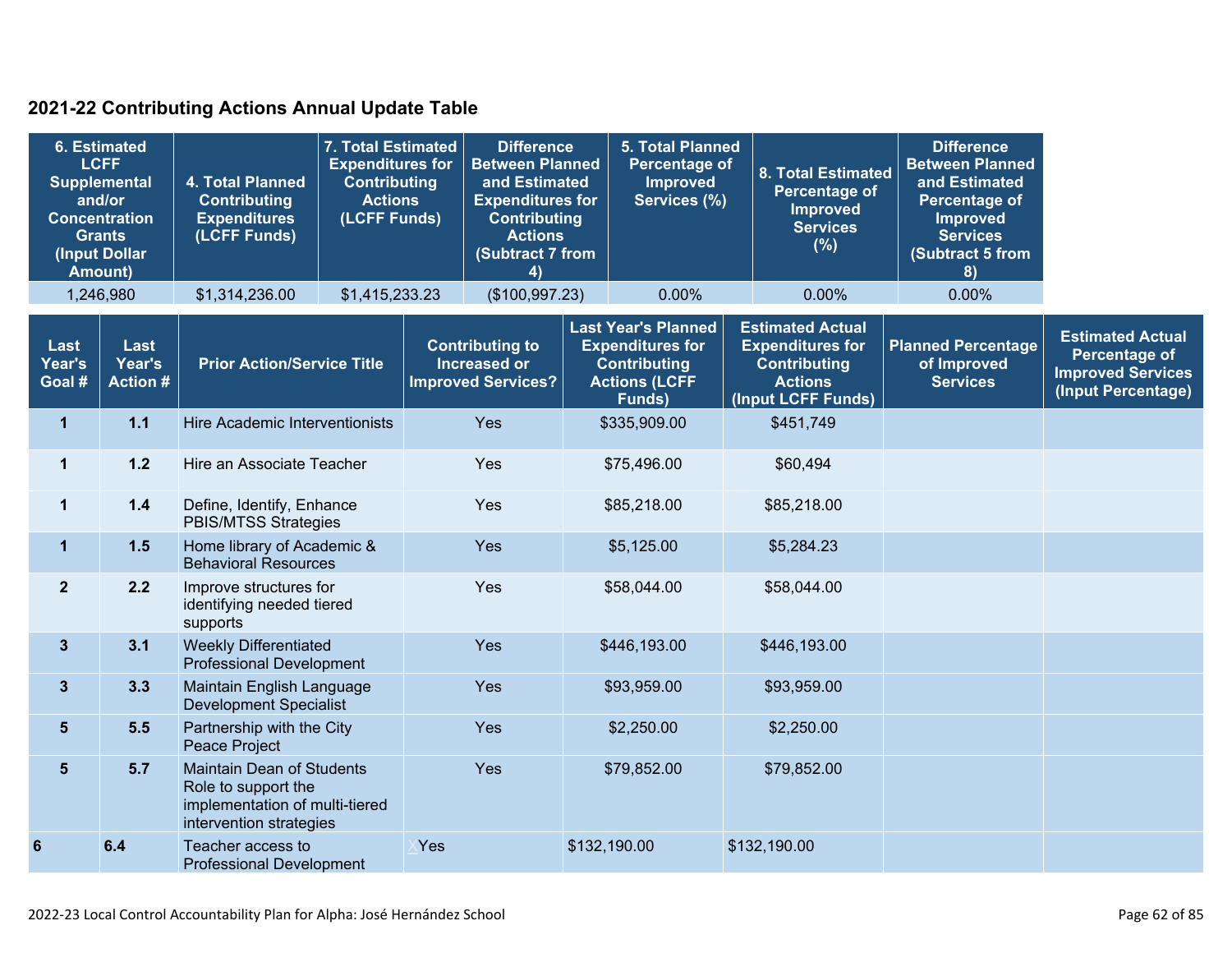### **2021-22 LCFF Carryover Table**

| 9. Estimated<br><b>Actual LCFF</b><br><b>Base Grant</b><br>(Input Dollar<br>Amount) | 6. Estimated<br><b>Actual LCFF</b><br><b>Supplemental</b><br>and/or<br><b>Concentration</b><br><b>Grants</b> | <b>LCFF</b><br><b>Carryover</b> —<br>Percentage<br>(Percentage<br>from Prior<br>Year) | 10. Total<br><b>Percentage to</b><br>Increase or<br><b>Improve</b><br><b>Services for</b><br>the Current<br><b>School Year</b><br>(6 divided by $9$ $ $<br>+ Carryover<br>%) | 7. Total<br><b>Estimated</b><br><b>Actual</b><br><b>Expenditures</b><br>for<br><b>Contributing</b><br><b>Actions</b><br>(LCFF Funds) | 8. Total<br><b>Estimated</b><br><b>Actual</b><br>Percentage of<br><b>Improved</b><br><b>Services</b><br>$(\%)$ | 11. Estimated<br><b>Actual</b><br>Percentage of<br>Increased or<br><b>Improved</b><br><b>Services</b><br>(7 divided by<br><b>9, plus 8)</b> | <b>12. LCFF</b><br>$Carryover -$<br>Dollar Amount<br>(Subtract 11<br>from 10 and<br>multiply by 9) | <b>13. LCFF</b><br>Carryover —<br>Percentage<br>(12 divided by<br>9) |
|-------------------------------------------------------------------------------------|--------------------------------------------------------------------------------------------------------------|---------------------------------------------------------------------------------------|------------------------------------------------------------------------------------------------------------------------------------------------------------------------------|--------------------------------------------------------------------------------------------------------------------------------------|----------------------------------------------------------------------------------------------------------------|---------------------------------------------------------------------------------------------------------------------------------------------|----------------------------------------------------------------------------------------------------|----------------------------------------------------------------------|
| 3,337,653                                                                           | 1,246,980                                                                                                    | 0.0%                                                                                  | 37.36%                                                                                                                                                                       | \$1,415,233.23                                                                                                                       | $0.00\%$                                                                                                       | 42.40%                                                                                                                                      | \$0.00                                                                                             | 0.00%                                                                |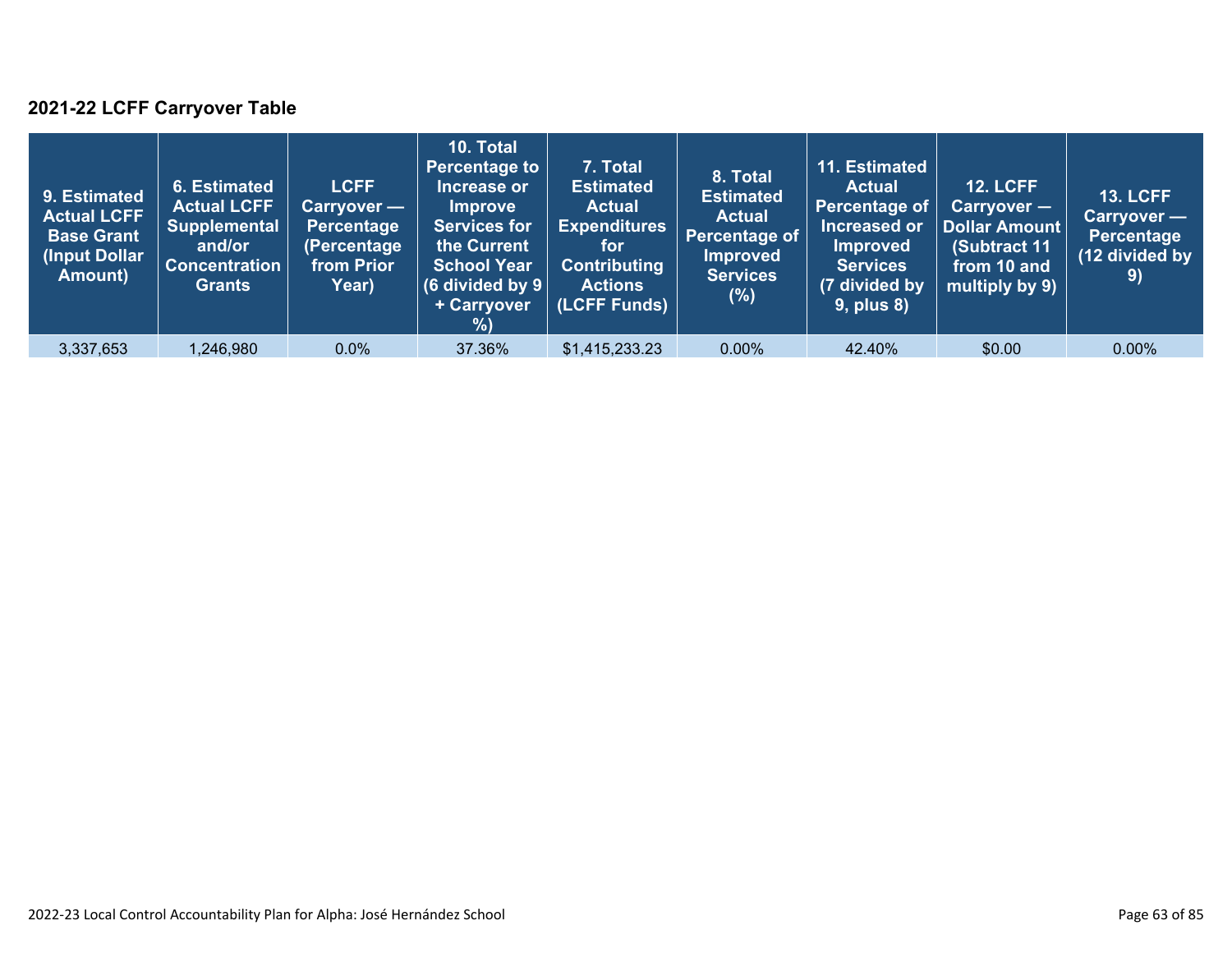# **Instructions**

Plan Summary

Engaging Educational Partners

Goals and Actions

Increased or Improved Services for Foster Youth, English Learners, and Low-Income Students

*For additional questions or technical assistance related to the completion of the Local Control and Accountability Plan (LCAP) template, please contact the local county office of education (COE), or the California Department of Education's (CDE's) Local Agency Systems Support Office, by phone at 916-319-0809 or by email at [lcff@cde.ca.gov](mailto:lcff@cde.ca.gov).*

# **Introduction and Instructions**

The Local Control Funding Formula (LCFF) requires local educational agencies (LEAs) to engage their local educational partners in an annual planning process to evaluate their progress within eight state priority areas encompassing all statutory metrics (COEs have 10 state priorities). LEAs document the results of this planning process in the LCAP using the template adopted by the State Board of Education.

The LCAP development process serves three distinct, but related functions:

- **Comprehensive Strategic Planning:** The process of developing and annually updating the LCAP supports comprehensive strategic planning (California *Education Code* [*EC*] Section 52064[e][1]). Strategic planning that is comprehensive connects budgetary decisions to teaching and learning performance data. LEAs should continually evaluate the hard choices they make about the use of limited resources to meet student and community needs to ensure opportunities and outcomes are improved for all students.
- **Meaningful Engagement of Educational Partners:** The LCAP development process should result in an LCAP that reflects decisions made through meaningful engagement (*EC* Section 52064[e][1]). Local educational partners possess valuable perspectives and insights about an LEA's programs and services. Effective strategic planning will incorporate these perspectives and insights in order to identify potential goals and actions to be included in the LCAP.
- **Accountability and Compliance:** The LCAP serves an important accountability function because aspects of the LCAP template require LEAs to show that they have complied with various requirements specified in the LCFF statutes and regulations, most notably:
	- o Demonstrating that LEAs are increasing or improving services for foster youth, English learners, and low-income students in proportion to the amount of additional funding those students generate under LCFF (*EC* Section 52064[b][4-6]).
	- o Establishing goals, supported by actions and related expenditures, that address the statutory priority areas and statutory metrics (*EC* sections 52064[b][1] and [2]).
	- o Annually reviewing and updating the LCAP to reflect progress toward the goals (*EC* Section 52064[b][7]).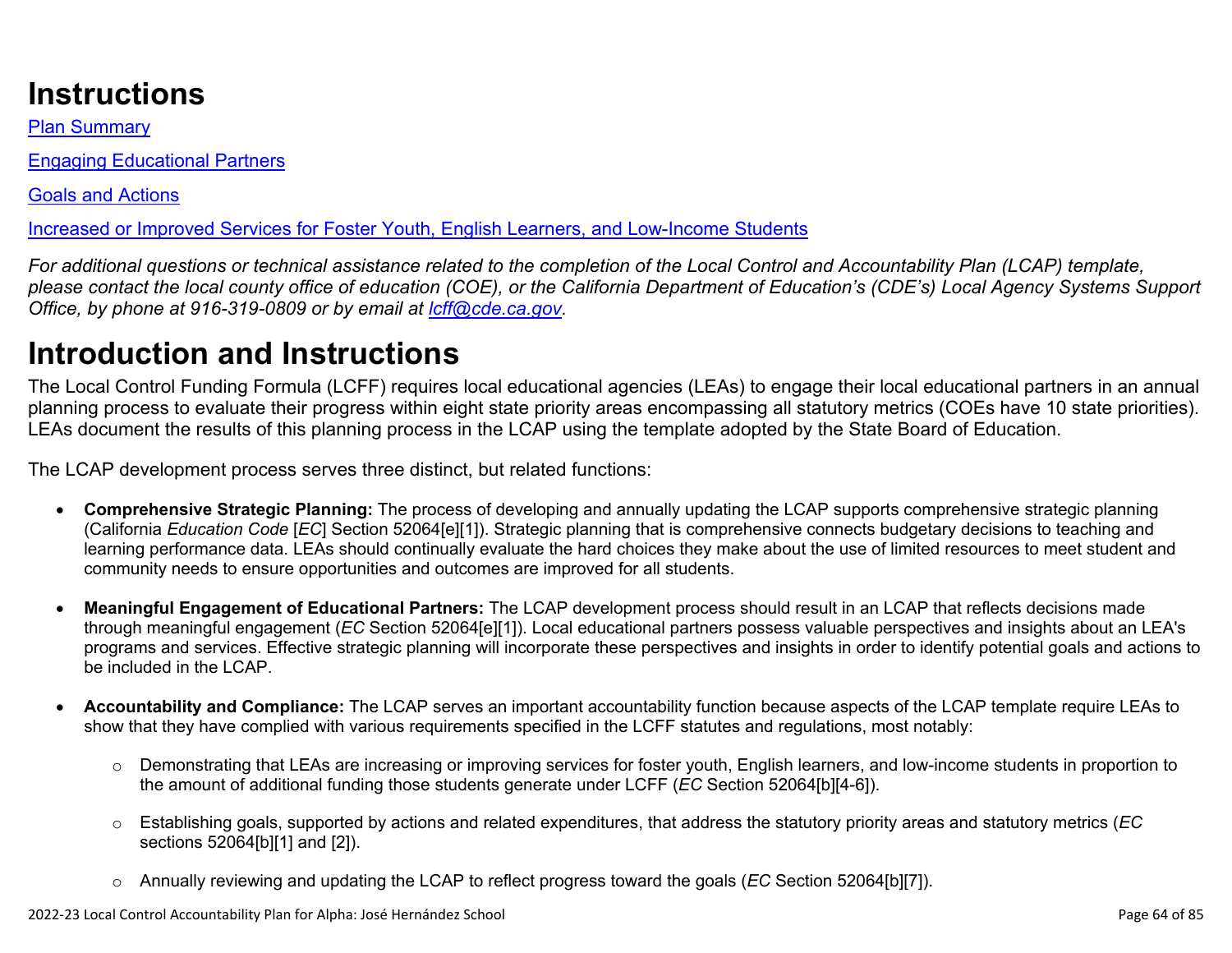The LCAP template, like each LEA's final adopted LCAP, is a document, not a process. LEAs must use the template to memorialize the outcome of their LCAP development process, which should: (a) reflect comprehensive strategic planning (b) through meaningful engagement with educational partners that (c) meets legal requirements, as reflected in the final adopted LCAP. The sections included within the LCAP template do not and cannot reflect the full development process, just as the LCAP template itself is not intended as a tool for engaging educational partners.

If a county superintendent of schools has jurisdiction over a single school district, the county board of education and the governing board of the school district may adopt and file for review and approval a single LCAP consistent with the requirements in *EC* sections 52060, 52062, 52066, 52068, and 52070. The LCAP must clearly articulate to which entity's budget (school district or county superintendent of schools) all budgeted and actual expenditures are aligned.

The revised LCAP template for the 2021–22, 2022–23, and 2023–24 school years reflects statutory changes made through Assembly Bill 1840 (Committee on Budget), Chapter 243, Statutes of 2018. These statutory changes enhance transparency regarding expenditures on actions included in the LCAP, including actions that contribute to meeting the requirement to increase or improve services for foster youth, English learners, and low-income students, and to streamline the information presented within the LCAP to make adopted LCAPs more accessible for educational partners and the public.

At its most basic, the adopted LCAP should attempt to distill not just what the LEA is doing for students in transitional kindergarten through grade twelve (TK–12), but also allow educational partners to understand why, and whether those strategies are leading to improved opportunities and outcomes for students. LEAs are strongly encouraged to use language and a level of detail in their adopted LCAPs intended to be meaningful and accessible for the LEA's diverse educational partners and the broader public.

In developing and finalizing the LCAP for adoption, LEAs are encouraged to keep the following overarching frame at the forefront of the strategic planning and educational partner engagement functions:

Given present performance across the state priorities and on indicators in the California School Dashboard (Dashboard), how is the LEA using its budgetary resources to respond to TK–12 student and community needs, and address any performance gaps, including by meeting its obligation to increase or improve services for foster youth, English learners, and low-income students?

LEAs are encouraged to focus on a set of metrics and actions that the LEA believes, based on input gathered from educational partners, research, and experience, will have the biggest impact on behalf of its TK–12 students.

These instructions address the requirements for each section of the LCAP, but may include information about effective practices when developing the LCAP and completing the LCAP itself. Additionally, information is included at the beginning of each section emphasizing the purpose that each section serves.

# **Plan Summary Purpose**

2022-23 Local Control Accountability Plan for Alpha: José Hernández School Page 65 of 85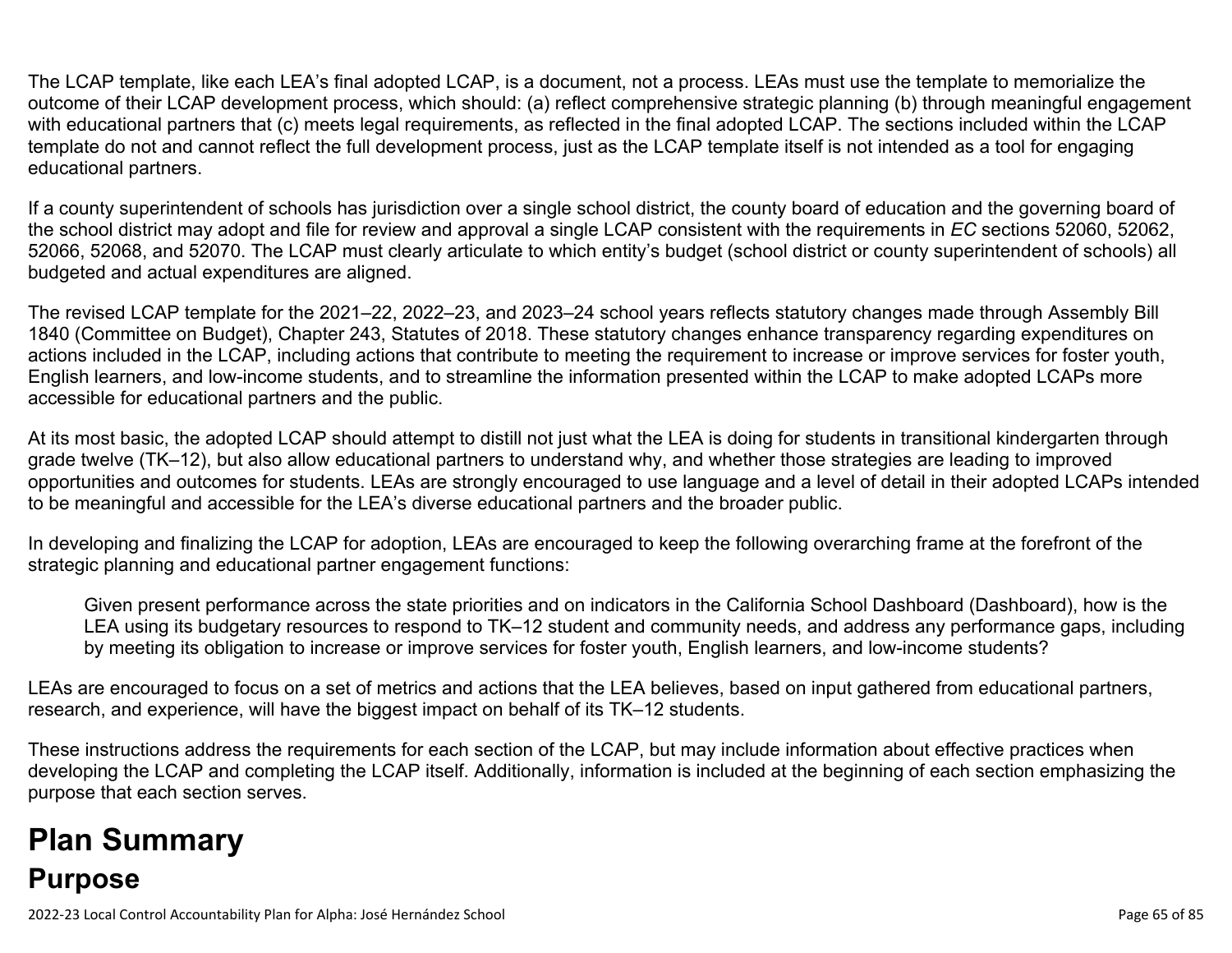A well-developed Plan Summary section provides a meaningful context for the LCAP. This section provides information about an LEA's community as well as relevant information about student needs and performance. In order to provide a meaningful context for the rest of the LCAP, the content of this section should be clearly and meaningfully related to the content included in the subsequent sections of the LCAP.

## **Requirements and Instructions**

*General Information* – Briefly describe the LEA, its schools, and its students in grades TK–12, as applicable to the LEA. For example, information about an LEA in terms of geography, enrollment, or employment, the number and size of specific schools, recent community challenges, and other such information as an LEA wishes to include can enable a reader to more fully understand an LEA's LCAP.

*Reflections: Successes* – Based on a review of performance on the state indicators and local performance indicators included in the Dashboard, progress toward LCAP goals, local self-assessment tools, input from educational partners, and any other information, what progress is the LEA most proud of and how does the LEA plan to maintain or build upon that success? This may include identifying specific examples of how past increases or improvements in services for foster youth, English learners, and low-income students have led to improved performance for these students.

*Reflections: Identified Need* – Referring to the Dashboard, identify: (a) any state indicator for which overall performance was in the "Red" or "Orange" performance category or any local indicator where the LEA received a "Not Met" or "Not Met for Two or More Years" rating AND (b) any state indicator for which performance for any student group was two or more performance levels below the "all student*"* performance. What steps is the LEA planning to take to address these areas of low performance and performance gaps? An LEA that is required to include a goal to address one or more consistently low-performing student groups or low-performing schools must identify that it is required to include this goal and must also identify the applicable student group(s) and/or school(s). Other needs may be identified using locally collected data including data collected to inform the self-reflection tools and reporting local indicators on the Dashboard.

*LCAP Highlights* – Identify and briefly summarize the key features of this year's LCAP.

*Comprehensive Support and Improvement* – An LEA with a school or schools identified for comprehensive support and improvement (CSI) under the Every Student Succeeds Act must respond to the following prompts:

- **Schools Identified**: Identify the schools within the LEA that have been identified for CSI.
- **Support for Identified Schools**: Describe how the LEA has or will support the identified schools in developing CSI plans that included a school-level needs assessment, evidence-based interventions, and the identification of any resource inequities to be addressed through the implementation of the CSI plan.
- **Monitoring and Evaluating Effectiveness**: Describe how the LEA will monitor and evaluate the implementation and effectiveness of the CSI plan to support student and school improvement.

# **Engaging Educational Partners**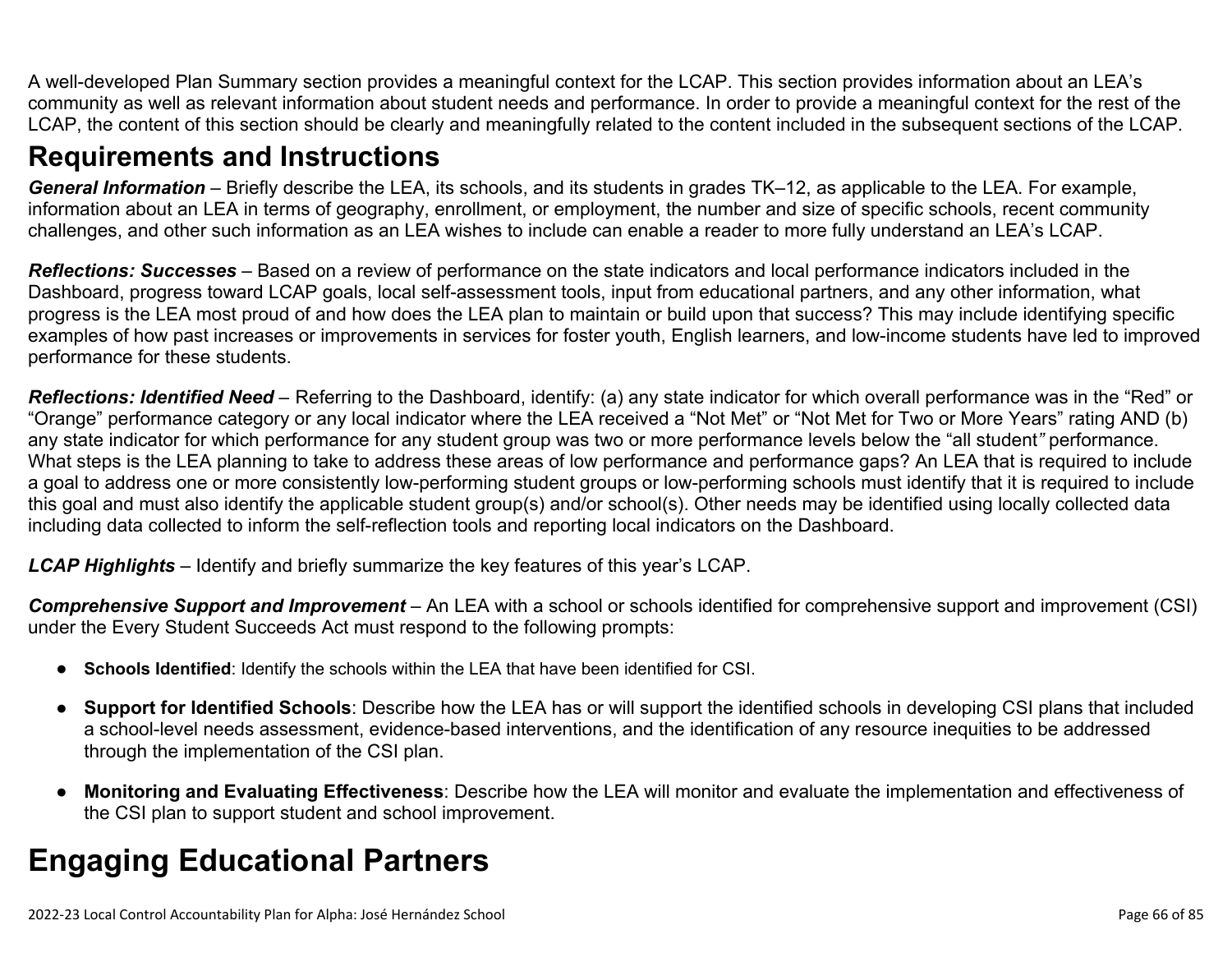## **Purpose**

Significant and purposeful engagement of parents, students, educators, and other educational partners, including those representing the student groups identified by LCFF, is critical to the development of the LCAP and the budget process. Consistent with statute, such engagement should support comprehensive strategic planning, accountability, and improvement across the state priorities and locally identified priorities (*EC* Section 52064[e][1]). Engagement of educational partners is an ongoing, annual process.

This section is designed to reflect how the engagement of educational partners influenced the decisions reflected in the adopted LCAP. The goal is to allow educational partners that participated in the LCAP development process and the broader public understand how the LEA engaged educational partners and the impact of that engagement. LEAs are encouraged to keep this goal in the forefront when completing this section.

Statute and regulations specify the educational partners that school districts and COEs must consult when developing the LCAP: teachers, principals, administrators, other school personnel, local bargaining units of the LEA, parents, and students. Before adopting the LCAP, school districts and COEs must share it with the Parent Advisory Committee and, if applicable, to its English Learner Parent Advisory Committee. The superintendent is required by statute to respond in writing to the comments received from these committees. School districts and COEs must also consult with the special education local plan area administrator(s) when developing the LCAP.

Statute requires charter schools to consult with teachers, principals, administrators, other school personnel, parents, and students in developing the LCAP. The LCAP should also be shared with, and LEAs should request input from, schoolsite-level advisory groups, as applicable (e.g., schoolsite councils, English Learner Advisory Councils, student advisory groups, etc.), to facilitate alignment between schoolsite and district-level goals and actions.

Information and resources that support effective engagement, define student consultation, and provide the requirements for advisory group composition, can be found under Resources on the following web page of the CDE's website: <https://www.cde.ca.gov/re/lc/>.

### **Requirements and Instructions**

Below is an excerpt from the 2018–19 *Guide for Annual Audits of K–12 Local Education Agencies and State Compliance Reporting*, which is provided to highlight the legal requirements for engagement of educational partners in the LCAP development process:

#### **Local Control and Accountability Plan:**

For county offices of education and school districts only, verify the LEA:

- a) Presented the local control and accountability plan to the parent advisory committee in accordance with Education Code section 52062(a)(1) or 52068(a)(1), as appropriate.
- b) If applicable, presented the local control and accountability plan to the English learner parent advisory committee, in accordance with Education Code section 52062(a)(2) or 52068(a)(2), as appropriate.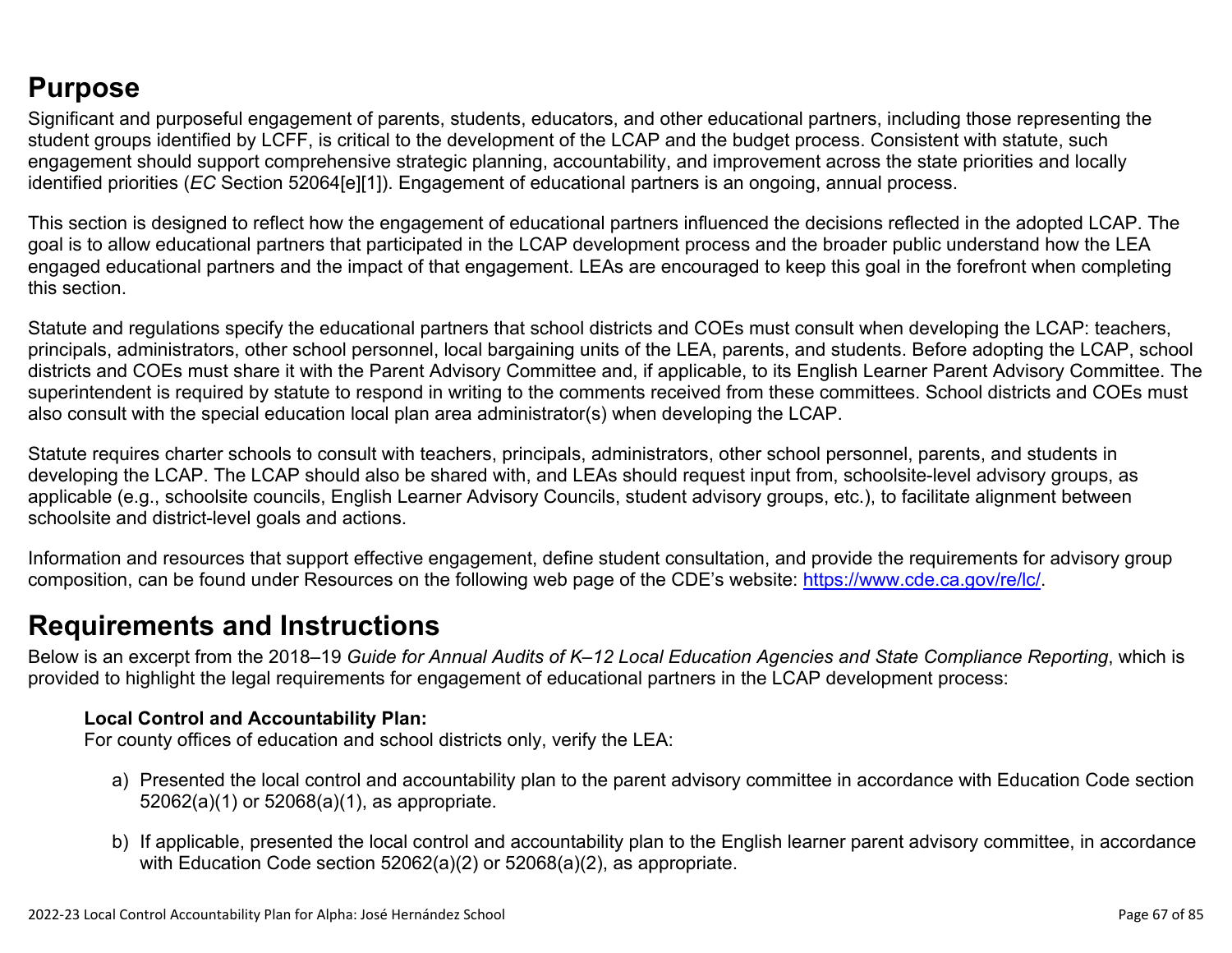- c) Notified members of the public of the opportunity to submit comments regarding specific actions and expenditures proposed to be included in the local control and accountability plan in accordance with Education Code section 52062(a)(3) or 52068(a)(3), as appropriate.
- d) Held at least one public hearing in accordance with Education Code section 52062(b)(1) or 52068(b)(1), as appropriate.
- e) Adopted the local control and accountability plan in a public meeting in accordance with Education Code section 52062(b)(2) or 52068(b)(2), as appropriate.

**Prompt 1**: "A summary of the process used to engage educational partners and how this engagement was considered before finalizing the LCAP."

Describe the engagement process used by the LEA to involve educational partners in the development of the LCAP, including, at a minimum, describing how the LEA met its obligation to consult with all statutorily required educational partners as applicable to the type of LEA. A sufficient response to this prompt must include general information about the timeline of the process and meetings or other engagement strategies with educational partners. A response may also include information about an LEA's philosophical approach to engaging its educational partners.

**Prompt 2:** "A summary of the feedback provided by specific educational partners."

Describe and summarize the feedback provided by specific educational partners. A sufficient response to this prompt will indicate ideas, trends, or inputs that emerged from an analysis of the feedback received from educational partners.

**Prompt 3**: "A description of the aspects of the LCAP that were influenced by specific input from educational partners."

A sufficient response to this prompt will provide educational partners and the public with clear, specific information about how the engagement process influenced the development of the LCAP. The response must describe aspects of the LCAP that were influenced by or developed in response to the educational partner feedback described in response to Prompt 2. This may include a description of how the LEA prioritized requests of educational partners within the context of the budgetary resources available or otherwise prioritized areas of focus within the LCAP. For the purposes of this prompt, "aspects" of an LCAP that may have been influenced by educational partner input can include, but are not necessarily limited to:

- Inclusion of a goal or decision to pursue a Focus Goal (as described below)
- Inclusion of metrics other than the statutorily required metrics
- Determination of the desired outcome on one or more metrics
- Inclusion of performance by one or more student groups in the Measuring and Reporting Results subsection
- Inclusion of action(s) or a group of actions
- Elimination of action(s) or group of actions
- Changes to the level of proposed expenditures for one or more actions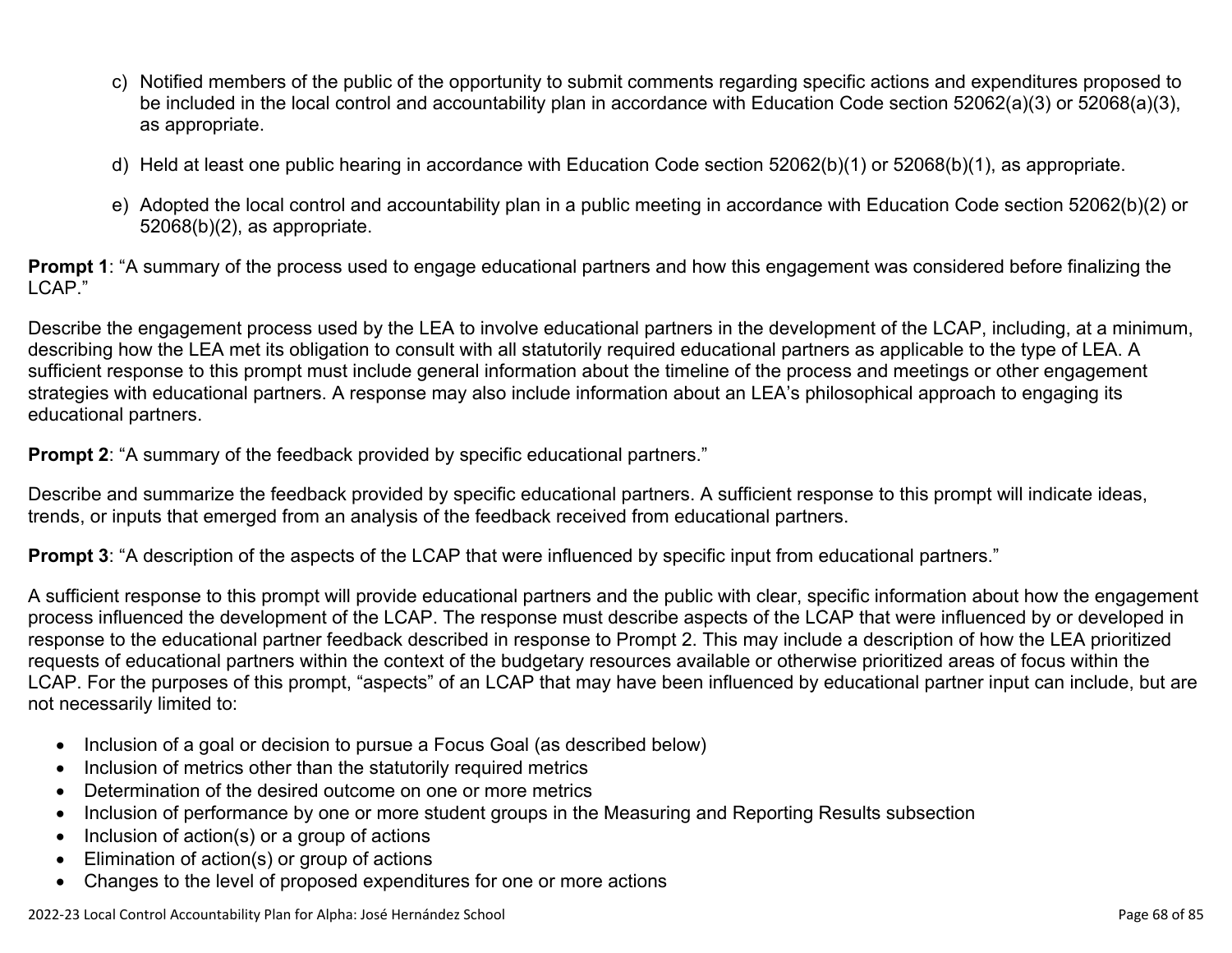- Inclusion of action(s) as contributing to increased or improved services for unduplicated services
- Determination of effectiveness of the specific actions to achieve the goal
- Determination of material differences in expenditures
- Determination of changes made to a goal for the ensuing LCAP year based on the annual update process
- Determination of challenges or successes in the implementation of actions

# **Goals and Actions**

## **Purpose**

Well-developed goals will clearly communicate to educational partners what the LEA plans to accomplish, what the LEA plans to do in order to accomplish the goal, and how the LEA will know when it has accomplished the goal. A goal statement, associated metrics and expected outcomes, and the actions included in the goal should be in alignment. The explanation for why the LEA included a goal is an opportunity for LEAs to clearly communicate to educational partners and the public why, among the various strengths and areas for improvement highlighted by performance data and strategies and actions that could be pursued, the LEA decided to pursue this goal, and the related metrics, expected outcomes, actions, and expenditures.

A well-developed goal can be focused on the performance relative to a metric or metrics for all students, a specific student group(s), narrowing performance gaps, or implementing programs or strategies expected to impact outcomes. LEAs should assess the performance of their student groups when developing goals and the related actions to achieve such goals.

## **Requirements and Instructions**

LEAs should prioritize the goals, specific actions, and related expenditures included within the LCAP within one or more state priorities. LEAs should consider performance on the state and local indicators, including their locally collected and reported data for the local indicators that are included in the Dashboard in determining whether and how to prioritize its goals within the LCAP.

In order to support prioritization of goals, the LCAP template provides LEAs with the option of developing three different kinds of goals:

- Focus Goal: A Focus Goal is relatively more concentrated in scope and may focus on a fewer number of metrics to measure improvement. A Focus Goal statement will be time bound and make clear how the goal is to be measured.
- Broad Goal: A Broad Goal is relatively less concentrated in its scope and may focus on improving performance across a wide range of metrics.
- Maintenance of Progress Goal: A Maintenance of Progress Goal includes actions that may be ongoing without significant changes and allows an LEA to track performance on any metrics not addressed in the other goals of the LCAP.

At a minimum, the LCAP must address all LCFF priorities and associated metrics.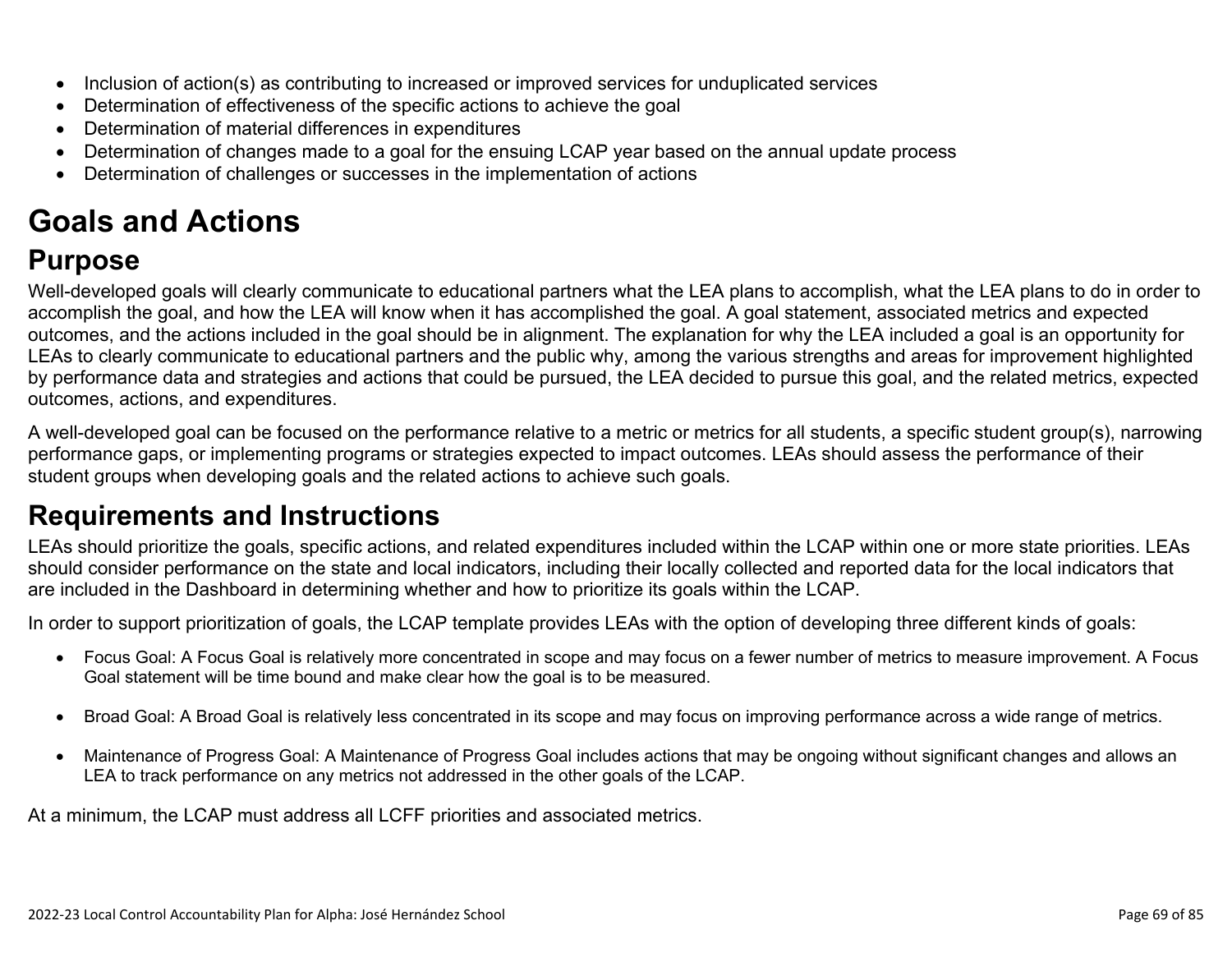#### **Focus Goal(s)**

**Goal Description:** The description provided for a Focus Goal must be specific, measurable, and time bound. An LEA develops a Focus Goal to address areas of need that may require or benefit from a more specific and data intensive approach. The Focus Goal can explicitly reference the metric(s) by which achievement of the goal will be measured and the time frame according to which the LEA expects to achieve the goal.

**Explanation of why the LEA has developed this goal:** Explain why the LEA has chosen to prioritize this goal. An explanation must be based on Dashboard data or other locally collected data. LEAs must describe how the LEA identified this goal for focused attention, including relevant consultation with educational partners. LEAs are encouraged to promote transparency and understanding around the decision to pursue a focus goal.

#### **Broad Goal**

Goal Description: Describe what the LEA plans to achieve through the actions included in the goal. The description of a broad goal will be clearly aligned with the expected measurable outcomes included for the goal. The goal description organizes the actions and expected outcomes in a cohesive and consistent manner. A goal description is specific enough to be measurable in either quantitative or qualitative terms. A broad goal is not as specific as a focus goal. While it is specific enough to be measurable, there are many different metrics for measuring progress toward the goal.

**Explanation of why the LEA has developed this goal:** Explain why the LEA developed this goal and how the actions and metrics grouped together will help achieve the goal.

#### **Maintenance of Progress Goal**

**Goal Description:** Describe how the LEA intends to maintain the progress made in the LCFF State Priorities not addressed by the other goals in the LCAP. Use this type of goal to address the state priorities and applicable metrics not addressed within the other goals in the LCAP. The state priorities and metrics to be addressed in this section are those for which the LEA, in consultation with educational partners, has determined to maintain actions and monitor progress while focusing implementation efforts on the actions covered by other goals in the LCAP.

**Explanation of why the LEA has developed this goal**: Explain how the actions will sustain the progress exemplified by the related metrics.

#### **Required Goals**

In general, LEAs have flexibility in determining what goals to include in the LCAP and what those goals will address; however, beginning with the development of the 2022–23 LCAP, LEAs that meet certain criteria are required to include a specific goal in their LCAP.

**Consistently low-performing student group(s) criteria:** An LEA is eligible for Differentiated Assistance for three or more consecutive years based on the performance of the same student group or groups in the Dashboard. A list of the LEAs required to include a goal in the LCAP based on student group performance, and the student group(s) that lead to identification, may be found on the CDE's Local Control Funding Formula web page at [https://www.cde.ca.gov/fg/aa/lc/.](https://www.cde.ca.gov/fg/aa/lc/)

2022-23 Local Control Accountability Plan for Alpha: José Hernández School Page 70 of 85 • **Consistently low-performing student group(s) goal requirement:** An LEA meeting the consistently low-performing student group(s) criteria must include a goal in its LCAP focused on improving the performance of the student group or groups that led to the LEA's eligibility for Differentiated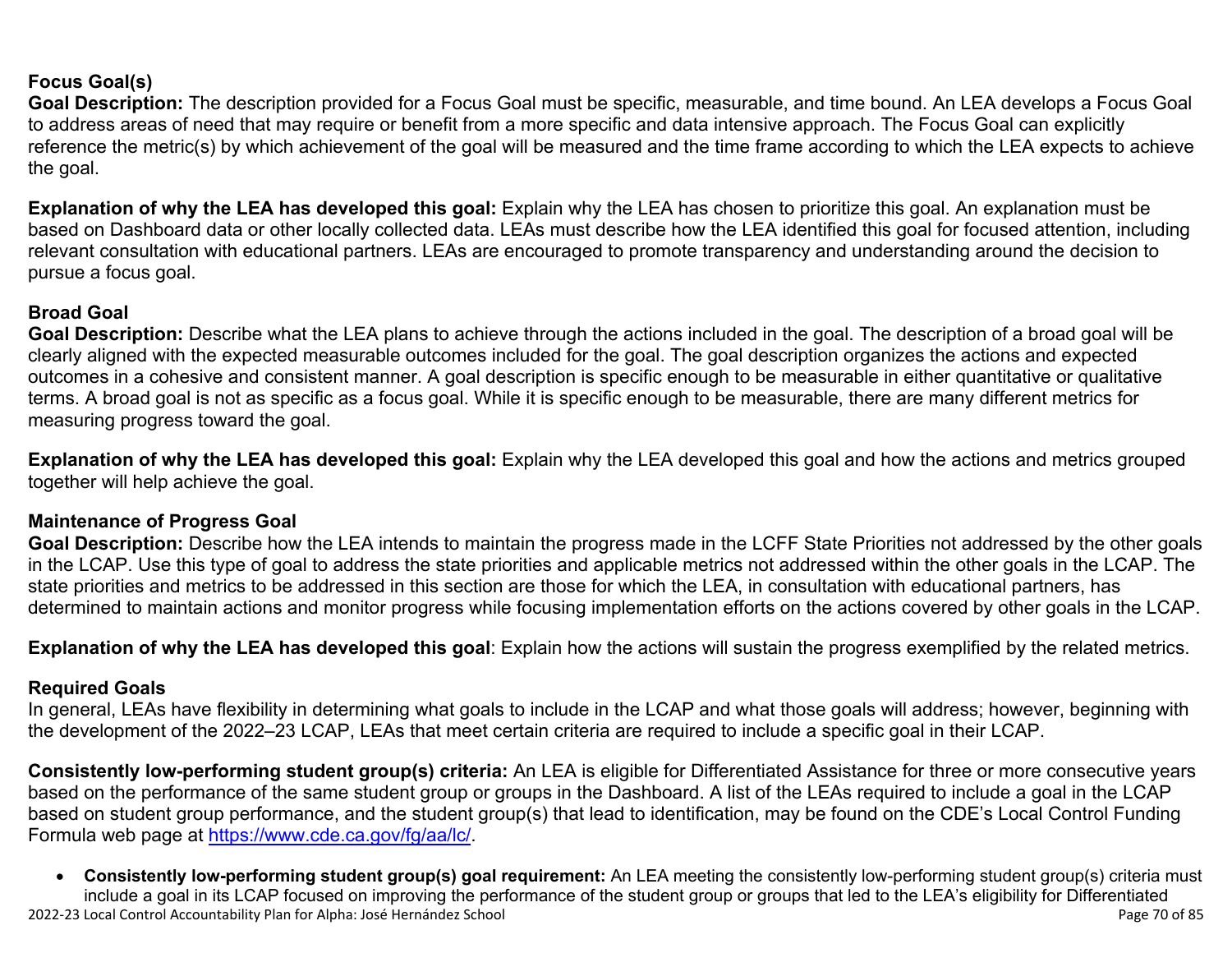Assistance. This goal must include metrics, outcomes, actions, and expenditures specific to addressing the needs of, and improving outcomes for, this student group or groups. An LEA required to address multiple student groups is not required to have a goal to address each student group; however, each student group must be specifically addressed in the goal. This requirement may not be met by combining this required goal with another goal.

- **Goal Description:** Describe the outcomes the LEA plans to achieve to address the needs of, and improve outcomes for, the student group or groups that led to the LEA's eligibility for Differentiated Assistance.
- **Explanation of why the LEA has developed this goal**: Explain why the LEA is required to develop this goal, including identifying the student group(s) that lead to the LEA being required to develop this goal, how the actions and associated metrics included in this goal differ from previous efforts to improve outcomes for the student group(s), and why the LEA believes the actions, metrics, and expenditures included in this goal will help achieve the outcomes identified in the goal description.

**Low-performing school(s) criteria:** The following criteria only applies to a school district or COE with two or more schools; it does not apply to a single-school district. A school district or COE has one or more schools that, for two consecutive years, received the two lowest performance levels on all but one of the state indicators for which the school(s) receive performance levels in the Dashboard and the performance of the "All Students" student group for the LEA is at least one performance level higher in all of those indicators. A list of the LEAs required to include a goal in the LCAP based on school performance, and the school(s) that lead to identification, may be found on the CDE's Local Control Funding Formula web page at [https://www.cde.ca.gov/fg/aa/lc/.](https://www.cde.ca.gov/fg/aa/lc/)

- **Low-performing school(s) goal requirement:** A school district or COE meeting the low-performing school(s) criteria must include a goal in its LCAP focusing on addressing the disparities in performance between the school(s) and the LEA as a whole. This goal must include metrics, outcomes, actions, and expenditures specific to addressing the needs of, and improving outcomes for, the students enrolled at the low-performing school or schools. An LEA required to address multiple schools is not required to have a goal to address each school; however, each school must be specifically addressed in the goal. This requirement may not be met by combining this goal with another goal.
- **Goal Description:** Describe what outcomes the LEA plans to achieve to address the disparities in performance between the students enrolled at the low-performing school(s) and the students enrolled at the LEA as a whole.
- **Explanation of why the LEA has developed this goal**: Explain why the LEA is required to develop this goal, including identifying the schools(s) that lead to the LEA being required to develop this goal; how the actions and associated metrics included in this goal differ from previous efforts to improve outcomes for the school(s); and why the LEA believes the actions, metrics, and expenditures included in this goal will help achieve the outcomes for students enrolled at the low-performing school or schools identified in the goal description.

#### **Measuring and Reporting Results:**

For each LCAP year, identify the metric(s) that the LEA will use to track progress toward the expected outcomes. LEAs are encouraged to identify metrics for specific student groups, as appropriate, including expected outcomes that would reflect narrowing of any existing performance gaps.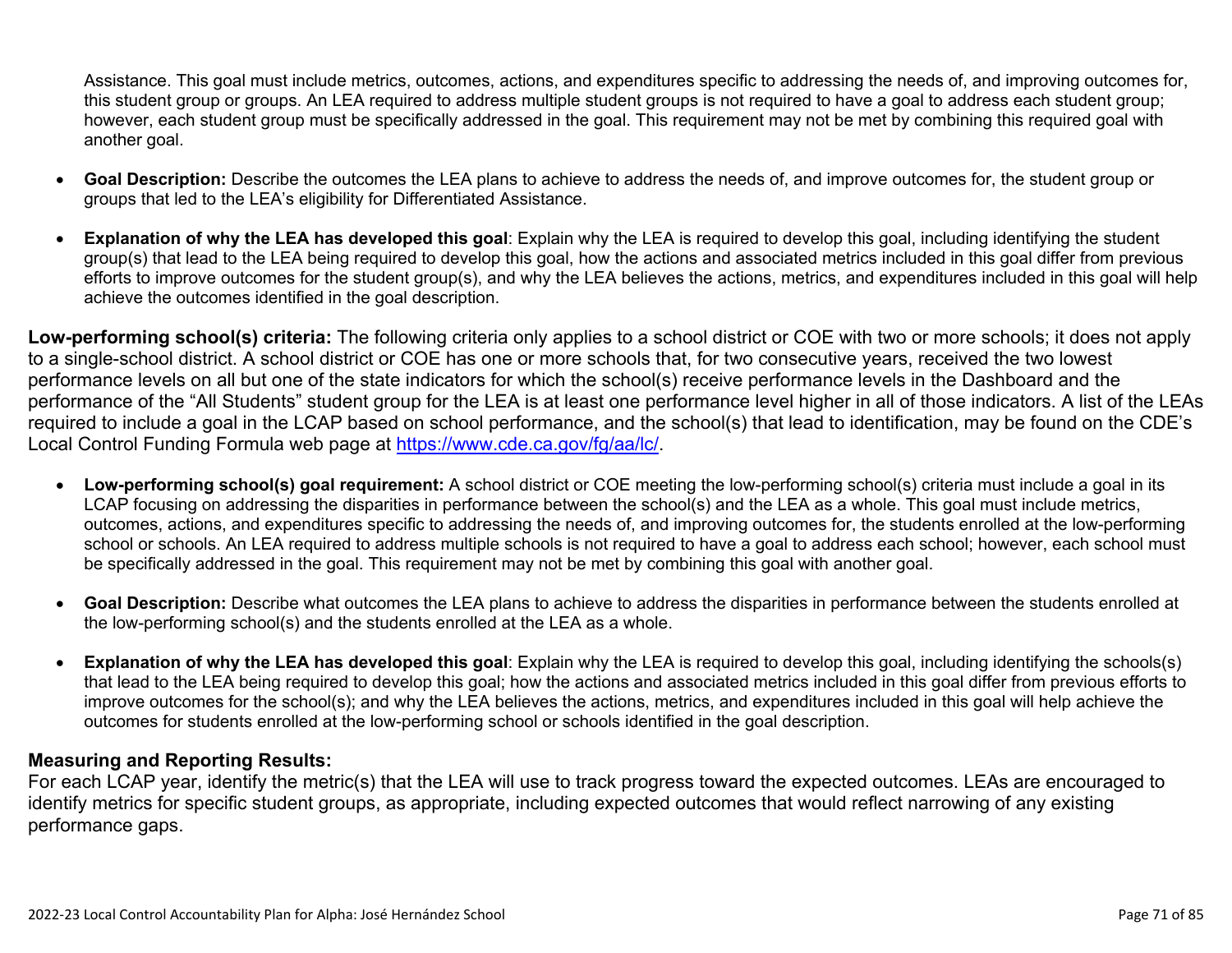Include in the baseline column the most recent data associated with this metric available at the time of adoption of the LCAP for the first year of the three-year plan. LEAs may use data as reported on the 2019 Dashboard for the baseline of a metric only if that data represents the most recent available (e.g., high school graduation rate).

Using the most recent data available may involve reviewing data the LEA is preparing for submission to the California Longitudinal Pupil Achievement Data System (CALPADS) or data that the LEA has recently submitted to CALPADS. Because final 2020–21 outcomes on some metrics may not be computable at the time the 2021–24 LCAP is adopted (e.g., graduation rate, suspension rate), the most recent data available may include a point in time calculation taken each year on the same date for comparability purposes.

The baseline data shall remain unchanged throughout the three-year LCAP.

Complete the table as follows:

- **Metric**: Indicate how progress is being measured using a metric.
- **Baseline**: Enter the baseline when completing the LCAP for 2021–22. As described above, the baseline is the most recent data associated with a metric. Indicate the school year to which the data applies, consistent with the instructions above.
- **Year 1 Outcome**: When completing the LCAP for 2022–23, enter the most recent data available. Indicate the school year to which the data applies, consistent with the instructions above.
- **Year 2 Outcome**: When completing the LCAP for 2023–24, enter the most recent data available. Indicate the school year to which the data applies, consistent with the instructions above.
- **Year 3 Outcome**: When completing the LCAP for 2024–25, enter the most recent data available. Indicate the school year to which the data applies, consistent with the instructions above. The 2024–25 LCAP will be the first year in the next three-year cycle. Completing this column will be part of the Annual Update for that year.
- **Desired Outcome for 2023**–**24**: When completing the first year of the LCAP, enter the desired outcome for the relevant metric the LEA expects to achieve by the end of the 2023–24 LCAP year.

Timeline for completing the "**Measuring and Reporting Results**" part of the Goal.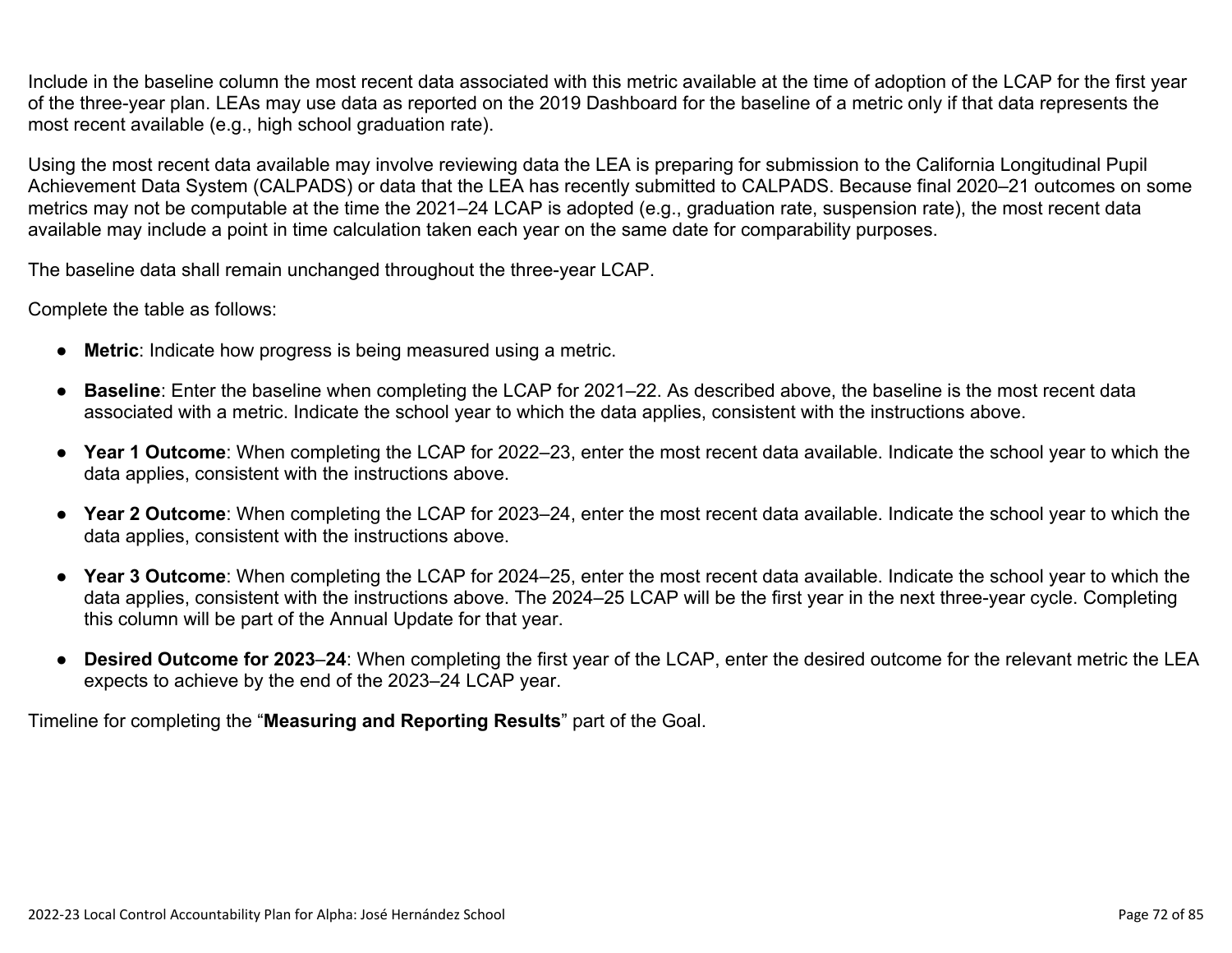| <b>Metric</b>                                                                    | <b>Baseline</b>                                                                  | Year 1 Outcome                                                                                              | Year 2 Outcome                                                                                              | Year 3 Outcome                                                                                              | <b>Desired Outcome</b><br>for Year 3<br>$(2023 - 24)$                                                              |
|----------------------------------------------------------------------------------|----------------------------------------------------------------------------------|-------------------------------------------------------------------------------------------------------------|-------------------------------------------------------------------------------------------------------------|-------------------------------------------------------------------------------------------------------------|--------------------------------------------------------------------------------------------------------------------|
| Enter information<br>in this box when<br>completing the<br>LCAP for 2021-<br>22. | Enter information<br>in this box when<br>completing the<br>LCAP for 2021-<br>22. | Enter information<br>in this box when<br>completing the<br>LCAP for 2022-<br>23. Leave blank<br>until then. | Enter information<br>in this box when<br>completing the<br>LCAP for 2023-<br>24. Leave blank<br>until then. | Enter information<br>in this box when<br>completing the<br>LCAP for 2024-<br>25. Leave blank<br>until then. | Enter information<br>in this box when<br>completing the<br>LCAP for 2021-<br>22 or when<br>adding a new<br>metric. |

The metrics may be quantitative or qualitative; but at minimum, an LEA's LCAP must include goals that are measured using all of the applicable metrics for the related state priorities, in each LCAP year as applicable to the type of LEA. To the extent a state priority does not specify one or more metrics (e.g., implementation of state academic content and performance standards), the LEA must identify a metric to use within the LCAP. For these state priorities, LEAs are encouraged to use metrics based on or reported through the relevant self-reflection tool for local indicators within the Dashboard.

*Actions*: Enter the action number. Provide a short title for the action. This title will also appear in the action tables. Provide a description of the action. Enter the total amount of expenditures associated with this action. Budgeted expenditures from specific fund sources will be provided in the summary tables. Indicate whether the action contributes to meeting the increase or improved services requirement as described in the Increased or Improved Services section using a "Y" for Yes or an "N" for No. (**Note:** for each such action offered on an LEA-wide or schoolwide basis, the LEA will need to provide additional information in the Increased or Improved Summary Section to address the requirements in *California Code of Regulations*, Title 5 [5 *CCR*] Section 15496(b) in the Increased or Improved Services Section of the LCAP).

*Actions for English Learners:* School districts, COEs, and charter schools that have a numerically significant English learner student subgroup must include specific actions in the LCAP related to, at a minimum, the language acquisition programs, as defined in *EC* Section 306, provided to students and professional development activities specific to English learners.

*Actions for Foster Youth*: School districts, COEs, and charter schools that have a numerically significant Foster Youth student subgroup are encouraged to include specific actions in the LCAP designed to meet needs specific to Foster Youth students.

#### **Goal Analysis:**

Enter the LCAP Year.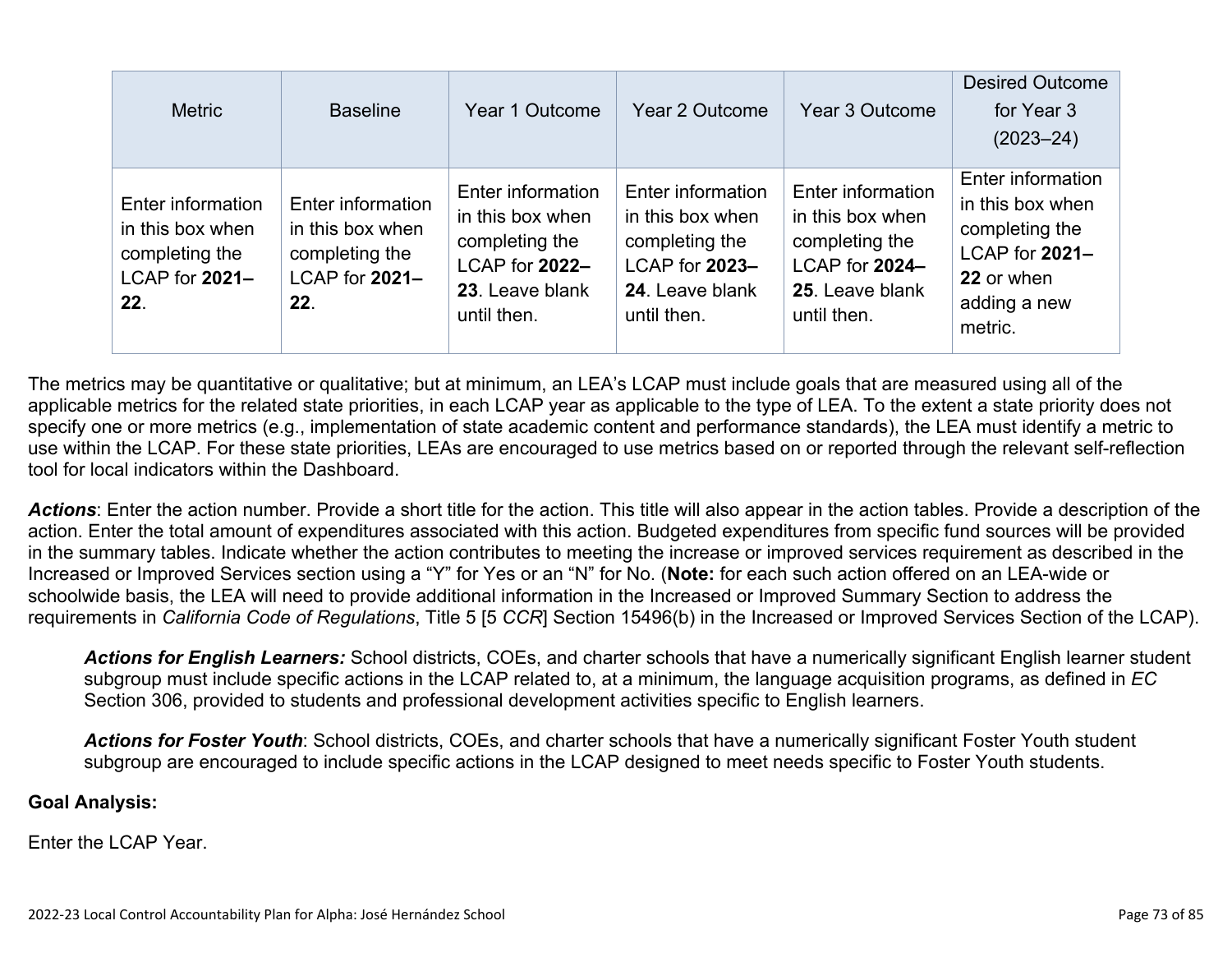Using actual annual measurable outcome data, including data from the Dashboard, analyze whether the planned actions were effective in achieving the goal. Respond to the prompts as instructed.

- Describe the overall implementation of the actions to achieve the articulated goal. Include a discussion of relevant challenges and successes experienced with the implementation process. This must include any instance where the LEA did not implement a planned action or implemented a planned action in a manner that differs substantively from how it was described in the adopted LCAP.
- Explain material differences between Budgeted Expenditures and Estimated Actual Expenditures and between the Planned Percentages of Improved Services and Estimated Actual Percentages of Improved Services, as applicable. Minor variances in expenditures or percentages do not need to be addressed, and a dollar-for-dollar accounting is not required.
- Describe the effectiveness of the specific actions to achieve the articulated goal as measured by the LEA. In some cases, not all actions in a goal will be intended to improve performance on all of the metrics associated with the goal. When responding to this prompt, LEAs may assess the effectiveness of a single action or group of actions within the goal in the context of performance on a single metric or group of specific metrics within the goal that are applicable to the action(s). Grouping actions with metrics will allow for more robust analysis of whether the strategy the LEA is using to impact a specified set of metrics is working and increase transparency for educational partners. LEAs are encouraged to use such an approach when goals include multiple actions and metrics that are not closely associated.
- Describe any changes made to this goal, expected outcomes, metrics, or actions to achieve this goal as a result of this analysis and analysis of the data provided in the Dashboard or other local data, as applicable.

# **Increased or Improved Services for Foster Youth, English Learners, and Low-Income Students**

## **Purpose**

A well-written Increased or Improved Services section provides educational partners with a comprehensive description, within a single dedicated section, of how an LEA plans to increase or improve services for its unduplicated students in grades TK–12 as compared to all students in grades TK–12, as applicable, and how LEA-wide or schoolwide actions identified for this purpose meet regulatory requirements. Descriptions provided should include sufficient detail yet be sufficiently succinct to promote a broader understanding of educational partners to facilitate their ability to provide input. An LEA's description in this section must align with the actions included in the Goals and Actions section as contributing.

### **Requirements and Instructions**

*Projected LCFF Supplemental and/or Concentration Grants*: Specify the amount of LCFF supplemental and concentration grant funds the LEA estimates it will receive in the coming year based on the number and concentration of low income, foster youth, and English learner students.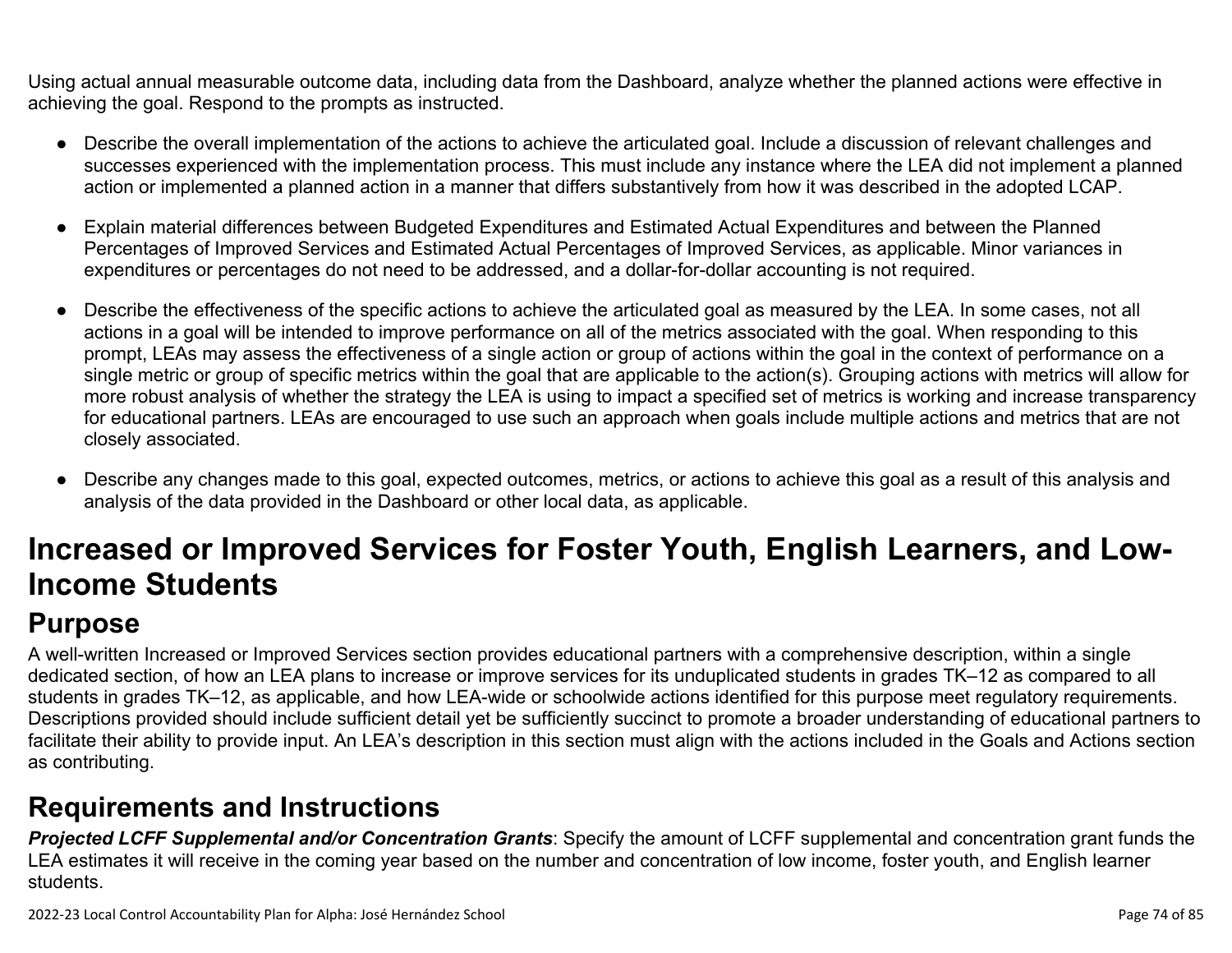**Projected Additional LCFF Concentration Grant (15 percent):** Specify the amount of additional LCFF concentration grant add-on funding, as described in *EC* Section 42238.02, that the LEA estimates it will receive in the coming year.

*Projected Percentage to Increase or Improve Services for the Coming School Year***:** Specify the estimated percentage by which services for unduplicated pupils must be increased or improved as compared to the services provided to all students in the LCAP year as calculated pursuant to 5 *CCR* Section 15496(a)(7).

*LCFF Carryover — Percentage:* Specify the LCFF Carryover — Percentage identified in the LCFF Carryover Table. If a carryover percentage is not identified in the LCFF Carryover Table, specify a percentage of zero (0.00%).

*LCFF Carryover — Dollar:* Specify the LCFF Carryover — Dollar amount identified in the LCFF Carryover Table. If a carryover amount is not identified in the LCFF Carryover Table, specify an amount of zero (\$0).

**Total Percentage to Increase or Improve Services for the Coming School Year:** Add the Projected Percentage to Increase or Improve Services for the Coming School Year and the Proportional LCFF Required Carryover Percentage and specify the percentage. This is the LEAs percentage by which services for unduplicated pupils must be increased or improved as compared to the services provided to all students in the LCAP year, as calculated pursuant to 5 *CCR* Section 15496(a)(7).

### *Required Descriptions:*

**For each action being provided to an entire school, or across the entire school district or COE, an explanation of (1) how the needs of foster youth, English learners, and low-income students were considered first, and (2) how these actions are effective in meeting the goals for these students.**

For each action included in the Goals and Actions section as contributing to the increased or improved services requirement for unduplicated pupils and provided on an LEA-wide or schoolwide basis, the LEA must include an explanation consistent with 5 *CCR* Section 15496(b). For any such actions continued into the 2021–24 LCAP from the 2017–2020 LCAP, the LEA must determine whether or not the action was effective as expected, and this determination must reflect evidence of outcome data or actual implementation to date.

**Principally Directed and Effective:** An LEA demonstrates how an action is principally directed towards and effective in meeting the LEA's goals for unduplicated students when the LEA explains how:

- It considers the needs, conditions, or circumstances of its unduplicated pupils;
- The action, or aspect(s) of the action (including, for example, its design, content, methods, or location), is based on these considerations; and
- The action is intended to help achieve an expected measurable outcome of the associated goal.

As such, the response provided in this section may rely on a needs assessment of unduplicated students.

2022-23 Local Control Accountability Plan for Alpha: José Hernández School Page 75 of 85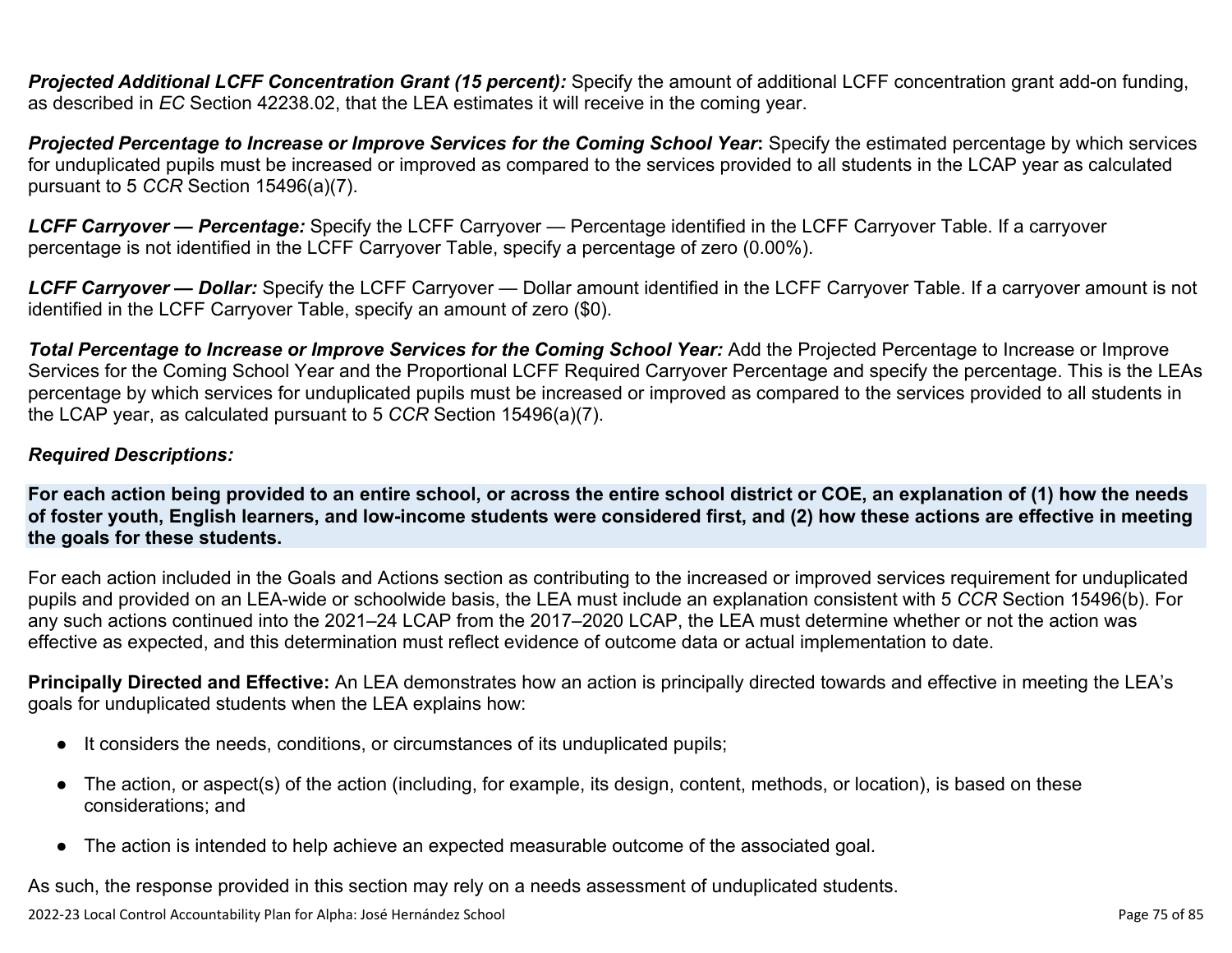Conclusory statements that a service will help achieve an expected outcome for the goal, without an explicit connection or further explanation as to how, are not sufficient. Further, simply stating that an LEA has a high enrollment percentage of a specific student group or groups does not meet the increase or improve services standard because enrolling students is not the same as serving students.

For example, if an LEA determines that low-income students have a significantly lower attendance rate than the attendance rate for all students, it might justify LEA-wide or schoolwide actions to address this area of need in the following way:

After assessing the needs, conditions, and circumstances of our low-income students, we learned that the attendance rate of our lowincome students is 7 percent lower than the attendance rate for all students. (Needs, Conditions, Circumstances [Principally Directed])

In order to address this condition of our low-income students, we will develop and implement a new attendance program that is designed to address some of the major causes of absenteeism, including lack of reliable transportation and food, as well as a school climate that does not emphasize the importance of attendance. Goal N, Actions X, Y, and Z provide additional transportation and nutritional resources as well as a districtwide educational campaign on the benefits of high attendance rates. (Contributing Action[s])

These actions are being provided on an LEA-wide basis and we expect/hope that all students with less than a 100 percent attendance rate will benefit. However, because of the significantly lower attendance rate of low-income students, and because the actions meet needs most associated with the chronic stresses and experiences of a socio-economically disadvantaged status, we expect that the attendance rate for our low-income students will increase significantly more than the average attendance rate of all other students. (Measurable Outcomes [Effective In])

**COEs and Charter Schools**: Describe how actions included as contributing to meeting the increased or improved services requirement on an LEA-wide basis are principally directed to and effective in meeting its goals for unduplicated pupils in the state and any local priorities as described above. In the case of COEs and charter schools, schoolwide and LEA-wide are considered to be synonymous.

### **For School Districts Only:**

### **Actions Provided on an LEA-Wide Basis:**

*Unduplicated Percentage > 55 percent:* For school districts with an unduplicated pupil percentage of 55 percent or more, describe how these actions are principally directed to and effective in meeting its goals for unduplicated pupils in the state and any local priorities as described above.

*Unduplicated Percentage < 55 percent:* For school districts with an unduplicated pupil percentage of less than 55 percent, describe how these actions are principally directed to and effective in meeting its goals for unduplicated pupils in the state and any local priorities. Also describe how the actions **are the most effective use of the funds** to meet these goals for its unduplicated pupils. Provide the basis for this determination, including any alternatives considered, supporting research, experience, or educational theory.

### **Actions Provided on a Schoolwide Basis:**

2022-23 Local Control Accountability Plan for Alpha: José Hernández School Page 76 of 85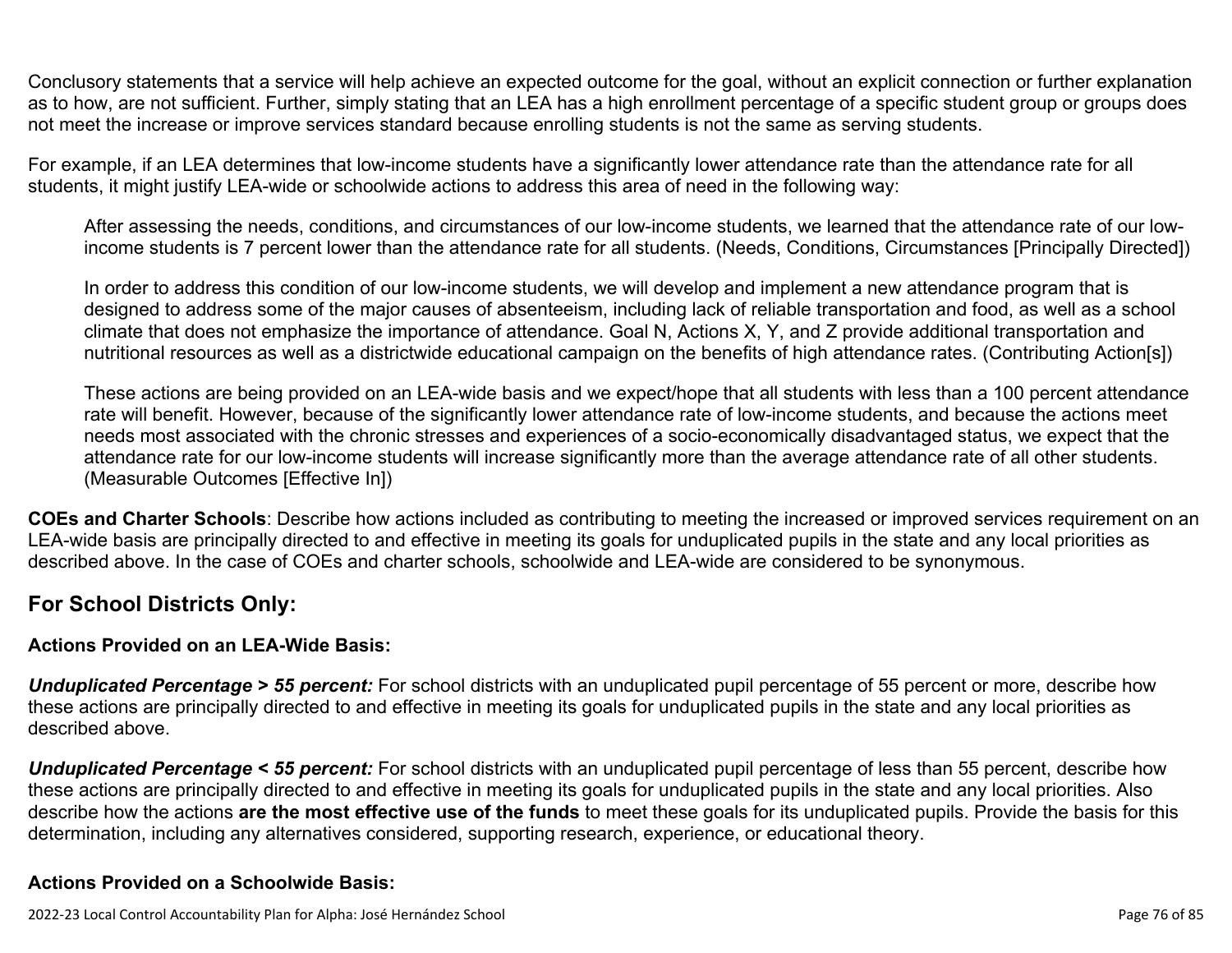School Districts must identify in the description those actions being funded and provided on a schoolwide basis, and include the required description supporting the use of the funds on a schoolwide basis.

**For schools with 40 percent or more enrollment of unduplicated pupils:** Describe how these actions are principally directed to and effective in meeting its goals for its unduplicated pupils in the state and any local priorities.

**For school districts expending funds on a schoolwide basis at a school with less than 40 percent enrollment of unduplicated pupils:** Describe how these actions are principally directed to and how the actions are the most effective use of the funds to meet its goals for foster youth, English learners, and low-income students in the state and any local priorities.

#### **A description of how services for foster youth, English learners, and low-income students are being increased or improved by the percentage required.**

Consistent with the requirements of 5 *CCR* Section 15496, describe how services provided for unduplicated pupils are increased or improved by at least the percentage calculated as compared to the services provided for all students in the LCAP year. To improve services means to grow services in quality and to increase services means to grow services in quantity. Services are increased or improved by those actions in the LCAP that are included in the Goals and Actions section as contributing to the increased or improved services requirement, whether they are provided on an LEA-wide or schoolwide basis or provided on a limited basis to unduplicated students. A limited action is an action that only serves foster youth, English learners, and/or low-income students. This description must address how these action(s) are expected to result in the required proportional increase or improvement in services for unduplicated pupils as compared to the services the LEA provides to all students for the relevant LCAP year.

For any action contributing to meeting the increased or improved services requirement that is associated with a Planned Percentage of Improved Services in the Contributing Summary Table rather than an expenditure of LCFF funds, describe the methodology that was used to determine the contribution of the action towards the proportional percentage. See the instructions for determining the Planned Percentage of Improved Services for information on calculating the Percentage of Improved Services.

#### **A description of the plan for how the additional concentration grant add-on funding identified above will be used to increase the number of staff providing direct services to students at schools that have a high concentration (above 55 percent) of foster youth, English learners, and low-income students, as applicable.**

An LEA that receives the additional concentration grant add-on described in *EC* Section 42238.02 is required to demonstrate how it is using these funds to increase the number of staff who provide direct services to students at schools with an enrollment of unduplicated students that is greater than 55 percent as compared to the number of staff who provide direct services to students at schools with an enrollment of unduplicated students that is equal to or less than 55 percent. The staff who provide direct services to students must be certificated staff and/or classified staff employed by the LEA; classified staff includes custodial staff.

Provide the following descriptions, as applicable to the LEA: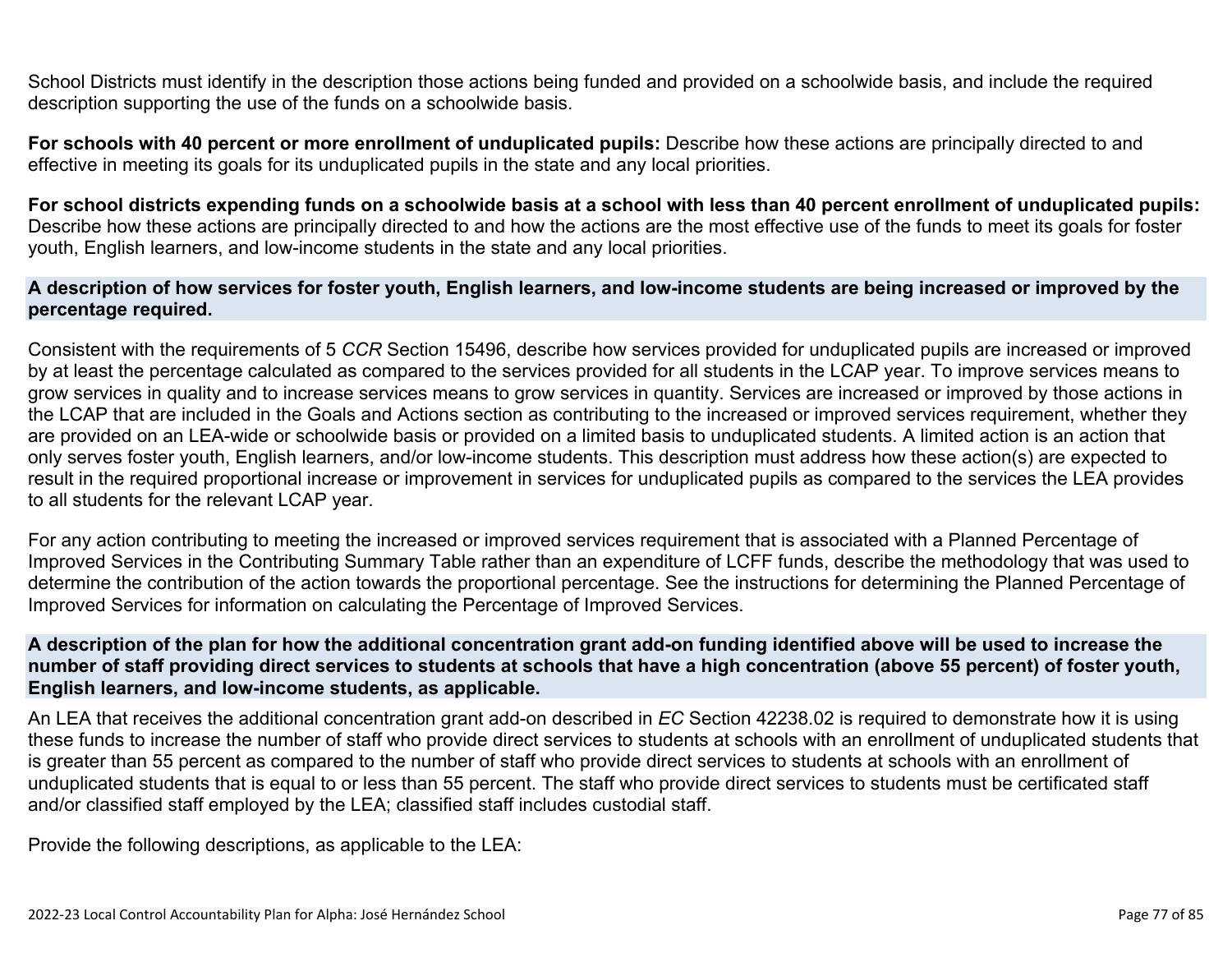An LEA that does not receive a concentration grant or the concentration grant add-on must indicate that a response to this prompt is not applicable.

Identify the goal and action numbers of the actions in the LCAP that the LEA is implementing to meet the requirement to increase the number of staff who provide direct services to students at schools with an enrollment of unduplicated students that is greater than 55 percent.

An LEA that does not have comparison schools from which to describe how it is using the concentration grant add-on funds, such as an LEA that only has schools with an enrollment of unduplicated students that is greater than 55 percent, must describe how it is using the funds to increase the number of credentialed staff, classified staff, or both, including custodial staff, who provide direct services to students at selected schools and the criteria used to determine which schools require additional staffing support.

In the event that an additional concentration grant add-on is not sufficient to increase staff providing direct services to students at a school with an enrollment of unduplicated students that is greater than 55 percent, the LEA must describe how it is using the funds to retain staff providing direct services to students at a school with an enrollment of unduplicated students that is greater than 55 percent.

Complete the table as follows:

- Provide the staff-to-student ratio of classified staff providing direct services to students with a concentration of unduplicated students that is 55 percent or less and the staff-to-student ratio of classified staff providing direct services to students at schools with a concentration of unduplicated students that is greater than 55 percent, as applicable to the LEA. The LEA may group its schools by grade span (Elementary, Middle/Junior High, and High Schools), as applicable to the LEA. The staff-to-student ratio must be based on the number of full time equivalent (FTE) staff and the number of enrolled students as counted on the first Wednesday in October of each year.
- Provide the staff-to-student ratio of certificated staff providing direct services to students at schools with a concentration of unduplicated students that is 55 percent or less and the staff-to-student ratio of certificated staff providing direct services to students at schools with a concentration of unduplicated students that is greater than 55 percent, as applicable to the LEA. The LEA may group its schools by grade span (Elementary, Middle/Junior High, and High Schools), as applicable to the LEA. The staff-to-student ratio must be based on the number of FTE staff and the number of enrolled students as counted on the first Wednesday in October of each year.

## **Action Tables**

Complete the Data Entry Table for each action in the LCAP. The information entered into this table will automatically populate the other Action Tables. Information is only entered into the Data Entry Table, the Annual Update Table, the Contributing Actions Annual Update Table, and the LCFF Carryover Table. With the exception of the Data Entry Table, the word "input" has been added to column headers to aid in identifying the column(s) where information will be entered. Information is not entered on the remaining Action tables.

The following tables are required to be included as part of the LCAP adopted by the local governing board or governing body:

• Table 1: Total Planned Expenditures Table (for the coming LCAP Year)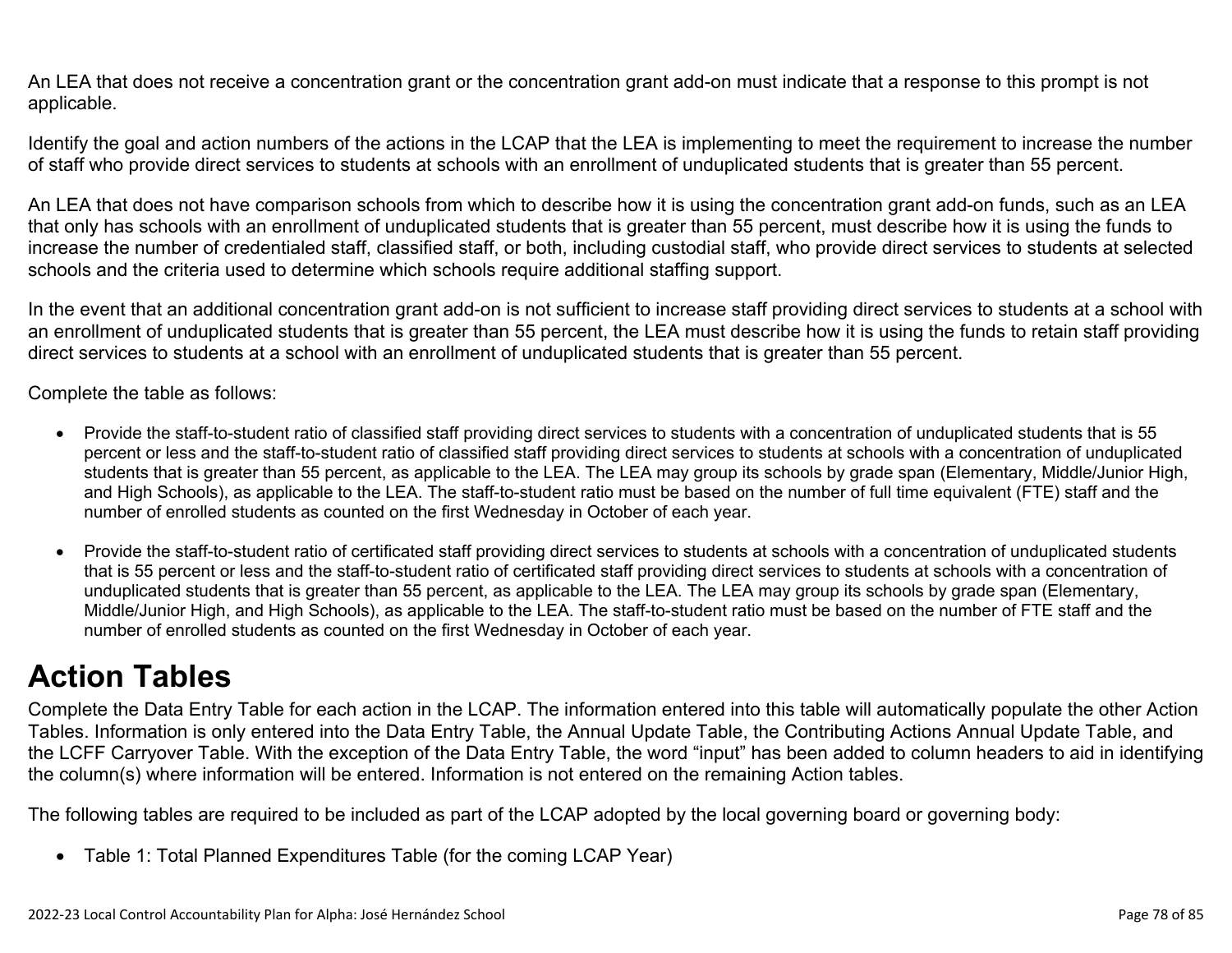- Table 2: Contributing Actions Table (for the coming LCAP Year)
- Table 3: Annual Update Table (for the current LCAP Year)
- Table 4: Contributing Actions Annual Update Table (for the current LCAP Year)
- Table 5: LCFF Carryover Table (for the current LCAP Year)

Note: The coming LCAP Year is the year that is being planned for, while the current LCAP year is the current year of implementation. For example, when developing the 2022–23 LCAP, 2022–23 will be the coming LCAP Year and 2021–22 will be the current LCAP Year.

## **Data Entry Table**

The Data Entry Table may be included in the LCAP as adopted by the local governing board or governing body, but is not required to be included. In the Data Entry Table, input the following information for each action in the LCAP for that applicable LCAP year:

- **LCAP Year**: Identify the applicable LCAP Year.
- **1. Projected LCFF Base Grant**: Provide the total amount of LCFF funding the LEA estimates it will receive for the coming school year, excluding the supplemental and concentration grants and the add-ons for the Targeted Instructional Improvement Grant Program and the Home to School Transportation Program, pursuant to 5 *CCR* Section 15496(a)(8).

See *EC* sections 2574 (for COEs) and 42238.02 (for school districts and charter schools), as applicable, for LCFF apportionment calculations.

- **2. Projected LCFF Supplemental and/or Concentration Grants:** Provide the total amount of LCFF supplemental and concentration grants the LEA estimates it will receive on the basis of the number and concentration of unduplicated students for the coming school year.
- **3. Projected Percentage to Increase or Improve Services for the Coming School Year:** This percentage will not be entered; it is calculated based on the Projected LCFF Base Grant and the Projected LCFF Supplemental and/or Concentration Grants, pursuant to 5 *CCR* Section 15496(a)(8). This is the percentage by which services for unduplicated pupils must be increased or improved as compared to the services provided to all students in the coming LCAP year.
- **LCFF Carryover Percentage:** Specify the LCFF Carryover Percentage identified in the LCFF Carryover Table from the prior LCAP year. If a carryover percentage is not identified in the LCFF Carryover Table, specify a percentage of zero (0.00%).
- **Total Percentage to Increase or Improve Services for the Coming School Year:** This percentage will not be entered; it is calculated based on the Projected Percentage to Increase or Improve Services for the Coming School Year and the LCFF Carryover —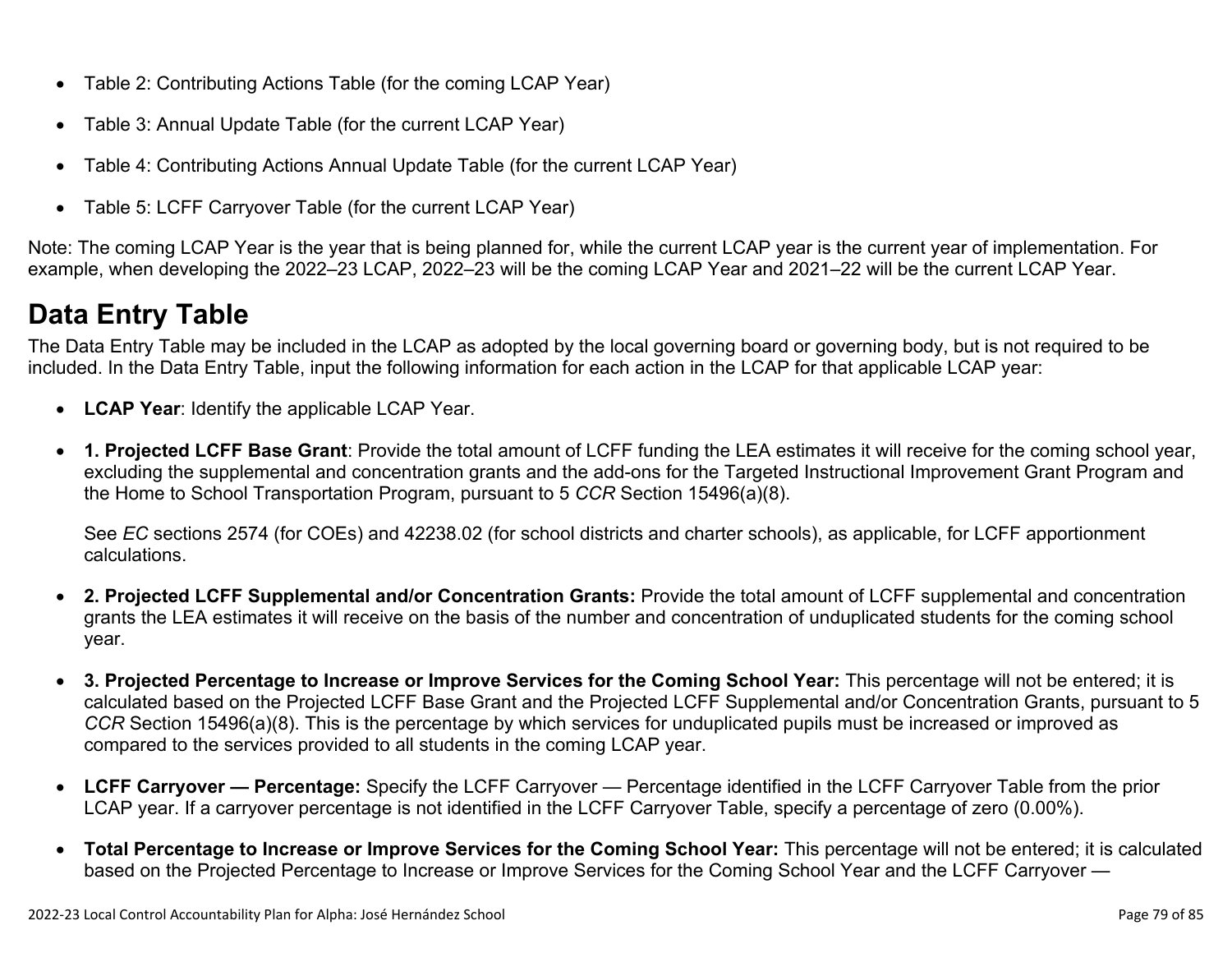Percentage. This is the percentage by which the LEA must increase or improve services for unduplicated pupils as compared to the services provided to all students in the coming LCAP year.

- **Goal #**: Enter the LCAP Goal number for the action.
- **Action #**: Enter the action's number as indicated in the LCAP Goal.
- **Action Title**: Provide a title of the action.
- **Student Group(s)**: Indicate the student group or groups who will be the primary beneficiary of the action by entering "All," or by entering a specific student group or groups.
- **Contributing to Increased or Improved Services?:** Type "Yes" if the action **is** included as contributing to meeting the increased or improved services; OR, type "No" if the action is **not** included as contributing to meeting the increased or improved services.
- If "Yes" is entered into the Contributing column, then complete the following columns:
	- o **Scope**: The scope of an action may be LEA-wide (i.e., districtwide, countywide, or charterwide), schoolwide, or limited. An action that is LEA-wide in scope upgrades the entire educational program of the LEA. An action that is schoolwide in scope upgrades the entire educational program of a single school. An action that is limited in its scope is an action that serves only one or more unduplicated student groups.
	- o **Unduplicated Student Group(s)**: Regardless of scope, contributing actions serve one or more unduplicated student groups. Indicate one or more unduplicated student groups for whom services are being increased or improved as compared to what all students receive.
	- o **Location**: Identify the location where the action will be provided. If the action is provided to all schools within the LEA, the LEA must indicate "All Schools." If the action is provided to specific schools within the LEA or specific grade spans only, the LEA must enter "Specific Schools" or "Specific Grade Spans." Identify the individual school or a subset of schools or grade spans (e.g., all high schools or grades transitional kindergarten through grade five), as appropriate.
- **Time Span**: Enter "ongoing" if the action will be implemented for an indeterminate period of time. Otherwise, indicate the span of time for which the action will be implemented. For example, an LEA might enter "1 Year," or "2 Years," or "6 Months."
- **Total Personnel**: Enter the total amount of personnel expenditures utilized to implement this action.
- **Total Non-Personnel**: This amount will be automatically calculated based on information provided in the Total Personnel column and the Total Funds column.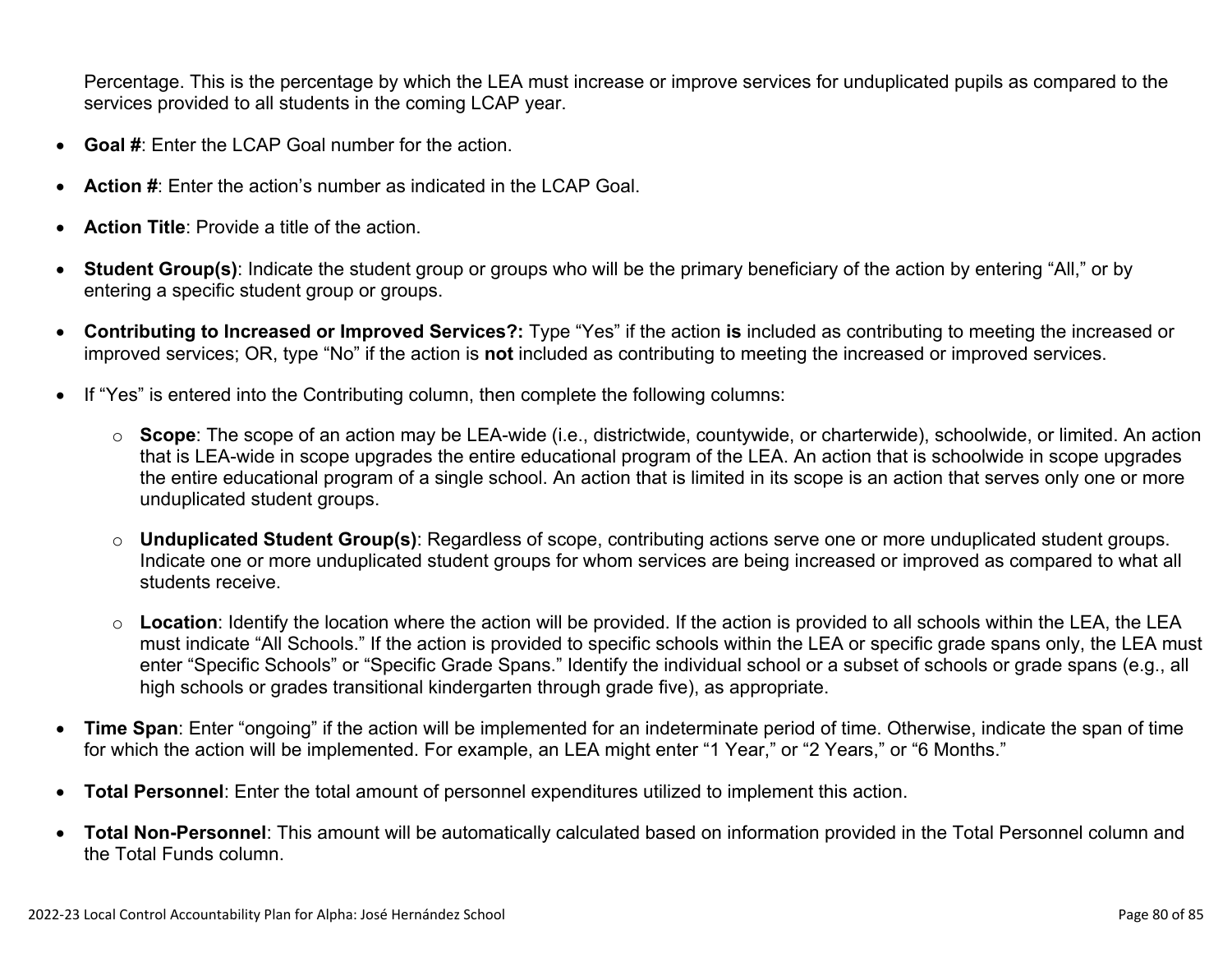- **LCFF Funds**: Enter the total amount of LCFF funds utilized to implement this action, if any. LCFF funds include all funds that make up an LEA's total LCFF target (i.e., base grant, grade span adjustment, supplemental grant, concentration grant, Targeted Instructional Improvement Block Grant, and Home-To-School Transportation).
	- o **Note:** For an action to contribute towards meeting the increased or improved services requirement it must include some measure of LCFF funding. The action may also include funding from other sources, however the extent to which an action contributes to meeting the increased or improved services requirement is based on the LCFF funding being used to implement the action.
- **Other State Funds**: Enter the total amount of Other State Funds utilized to implement this action, if any.
- **Local Funds**: Enter the total amount of Local Funds utilized to implement this action, if any.
- **Federal Funds**: Enter the total amount of Federal Funds utilized to implement this action, if any.
- **Total Funds**: This amount is automatically calculated based on amounts entered in the previous four columns.
- **Planned Percentage of Improved Services**: For any action identified as contributing, being provided on a Limited basis to unduplicated students, and that does not have funding associated with the action, enter the planned quality improvement anticipated for the action as a percentage rounded to the nearest hundredth (0.00%). A limited action is an action that only serves foster youth, English learners, and/or low-income students.
	- o As noted in the instructions for the Increased or Improved Services section, when identifying a Planned Percentage of Improved Services, the LEA must describe the methodology that it used to determine the contribution of the action towards the proportional percentage. The percentage of improved services for an action corresponds to the amount of LCFF funding that the LEA estimates it would expend to implement the action if it were funded.

For example, an LEA determines that there is a need to analyze data to ensure that instructional aides and expanded learning providers know what targeted supports to provide to students who are foster youth. The LEA could implement this action by hiring additional staff to collect and analyze data and to coordinate supports for students, which the LEA estimates would cost \$165,000. Instead, the LEA chooses to utilize a portion of existing staff time to analyze data relating to students who are foster youth. This analysis will then be shared with site principals who will use the data to coordinate services provided by instructional assistants and expanded learning providers to target support to students. In this example, the LEA would divide the estimated cost of \$165,000 by the amount of LCFF Funding identified in the Data Entry Table and then convert the quotient to a percentage. This percentage is the Planned Percentage of Improved Service for the action.

### **Contributing Actions Table**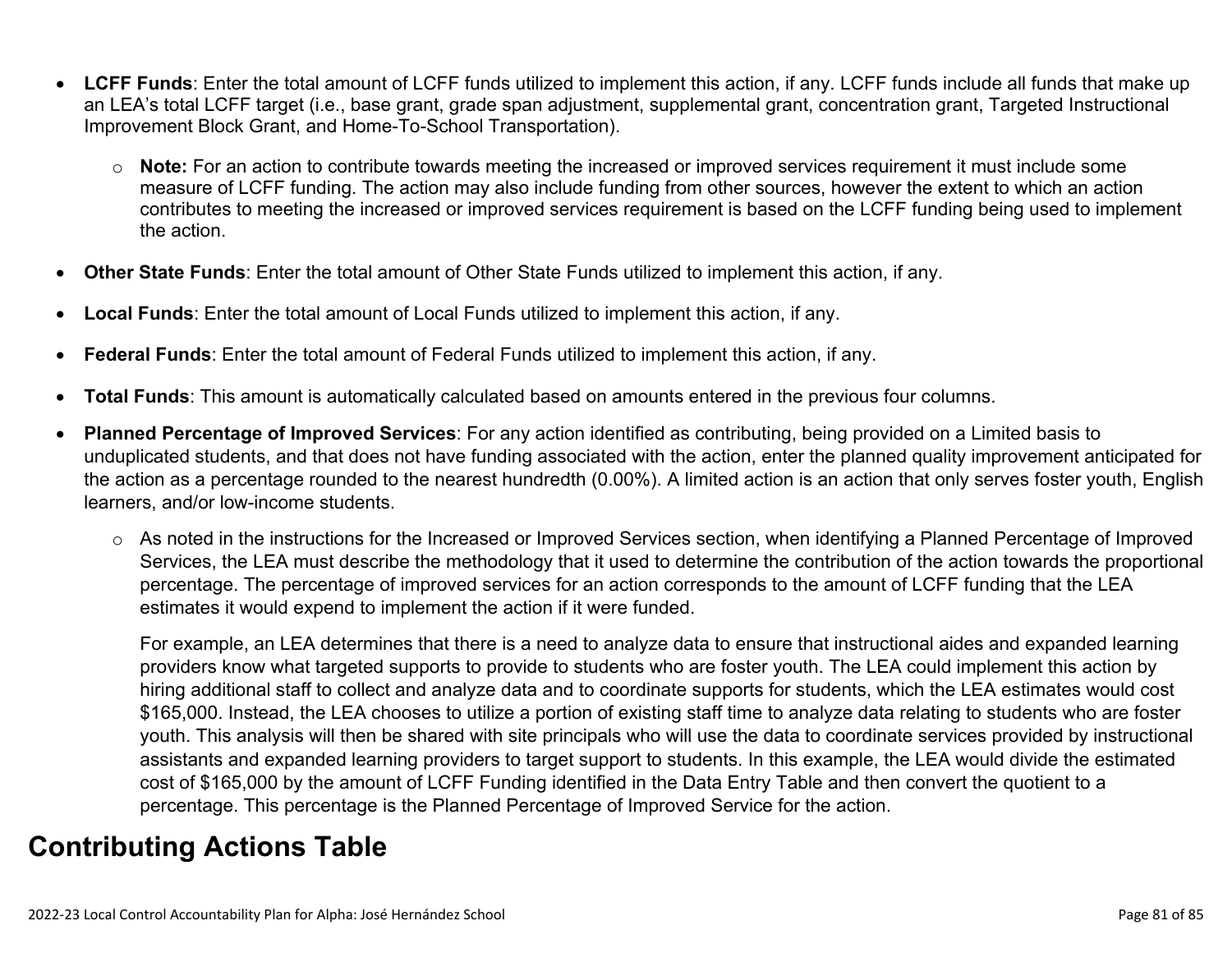As noted above, information will not be entered in the Contributing Actions Table; however, the 'Contributing to Increased or Improved Services?' column will need to be checked to ensure that only actions with a "Yes" are displaying. If actions with a "No" are displayed or if actions that are contributing are not displaying in the column, use the drop-down menu in the column header to filter only the "Yes" responses.

## **Annual Update Table**

In the Annual Update Table, provide the following information for each action in the LCAP for the relevant LCAP year:

• **Estimated Actual Expenditures**: Enter the total estimated actual expenditures to implement this action, if any.

## **Contributing Actions Annual Update Table**

In the Contributing Actions Annual Update Table, check the 'Contributing to Increased or Improved Services?' column to ensure that only actions with a "Yes" are displaying. If actions with a "No" are displayed or if actions that are contributing are not displaying in the column, use the drop-down menu in the column header to filter only the "Yes" responses. Provide the following information for each contributing action in the LCAP for the relevant LCAP year:

- **6. Estimated Actual LCFF Supplemental and/or Concentration Grants:** Provide the total amount of LCFF supplemental and concentration grants the LEA estimates it will actually receive based on of the number and concentration of unduplicated students in the current school year.
- **Estimated Actual Expenditures for Contributing Actions**: Enter the total estimated actual expenditure of LCFF funds used to implement this action, if any.
- **Estimated Actual Percentage of Improved Services:** For any action identified as contributing, being provided on a Limited basis only to unduplicated students, and that does not have funding associated with the action, enter the total estimated actual quality improvement anticipated for the action as a percentage rounded to the nearest hundredth (0.00%).
	- o Building on the example provided above for calculating the Planned Percentage of Improved Services, the LEA in the example implements the action. As part of the annual update process, the LEA reviews implementation and student outcome data and determines that the action was implemented with fidelity and that outcomes for foster youth students improved. The LEA reviews the original estimated cost for the action and determines that had it hired additional staff to collect and analyze data and to coordinate supports for students that estimated actual cost would have been \$169,500 due to a cost of living adjustment. The LEA would divide the estimated actual cost of \$169,500 by the amount of LCFF Funding identified in the Data Entry Table and then convert the quotient to a percentage. This percentage is the Estimated Actual Percentage of Improved Services for the action.

## **LCFF Carryover Table**

• **9. Estimated Actual LCFF Base Grant**: Provide the total amount of LCFF funding the LEA estimates it will receive for the current school year, excluding the supplemental and concentration grants and the add-ons for the Targeted Instructional Improvement Grant Program and the Home to School Transportation Program, pursuant to 5 *CCR* Section 15496(a)(8).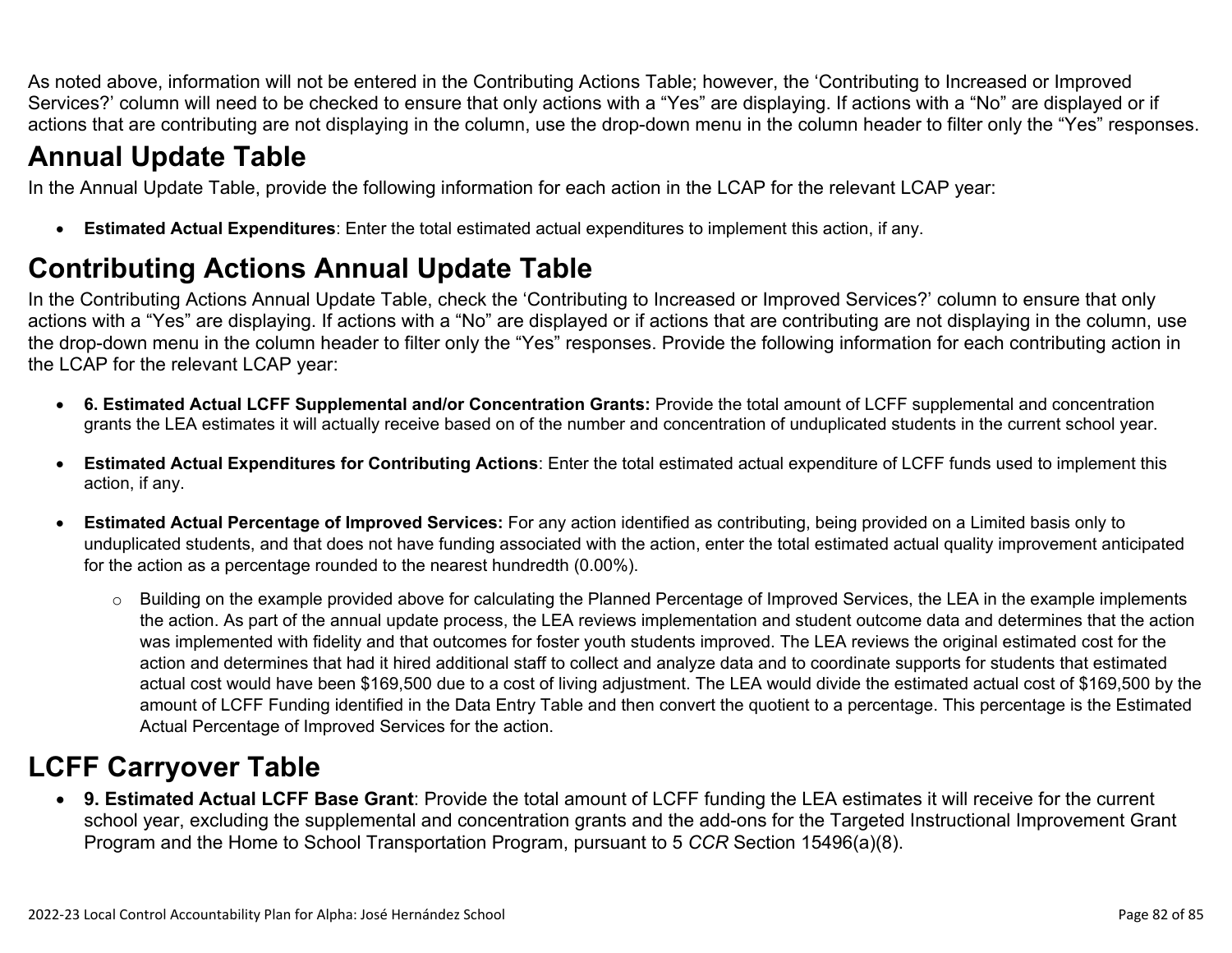• **10. Total Percentage to Increase or Improve Services for the Current School Year:** This percentage will not be entered. The percentage is calculated based on the amounts of the Estimated Actual LCFF Base Grant (9) and the Estimated Actual LCFF Supplemental and/or Concentration Grants (6), pursuant to 5 *CCR* Section 15496(a)(8), plus the LCFF Carryover – Percentage from the prior year. This is the percentage by which services for unduplicated pupils must be increased or improved as compared to the services provided to all students in the current LCAP year.

### **Calculations in the Action Tables**

To reduce the duplication of effort of LEAs, the Action Tables include functionality such as pre-population of fields and cells based on the information provided in the Data Entry Table, the Annual Update Summary Table, and the Contributing Actions Table. For transparency, the functionality and calculations used are provided below.

### **Contributing Actions Table**

- 4. Total Planned Contributing Expenditures (LCFF Funds)
	- $\circ$  This amount is the total of the Planned Expenditures for Contributing Actions (LCFF Funds) column
- 5. Total Planned Percentage of Improved Services
	- $\circ$  This percentage is the total of the Planned Percentage of Improved Services column
- Planned Percentage to Increase or Improve Services for the coming school year (4 divided by 1, plus 5)
	- o This percentage is calculated by dividing the Total Planned Contributing Expenditures (4) by the Projected LCFF Base Grant (1), converting the quotient to a percentage, and adding it to the Total Planned Percentage of Improved Services (5).

### **Contributing Actions Annual Update Table**

Pursuant to *EC* Section 42238.07(c)(2), if the Total Planned Contributing Expenditures (4) is less than the Estimated Actual LCFF Supplemental and Concentration Grants (6), the LEA is required to calculate the difference between the Total Planned Percentage of Improved Services (5) and the Total Estimated Actual Percentage of Improved Services (7). If the Total Planned Contributing Expenditures (4) is equal to or greater than the Estimated Actual LCFF Supplemental and Concentration Grants (6), the Difference Between Planned and Estimated Actual Percentage of Improved Services will display "Not Required."

- 6. Estimated Actual LCFF Supplemental and Concentration Grants
	- o This is the total amount of LCFF supplemental and concentration grants the LEA estimates it will actually receive based on of the number and concentration of unduplicated students in the current school year.
- 4. Total Planned Contributing Expenditures (LCFF Funds)
	- $\circ$  This amount is the total of the Last Year's Planned Expenditures for Contributing Actions (LCFF Funds)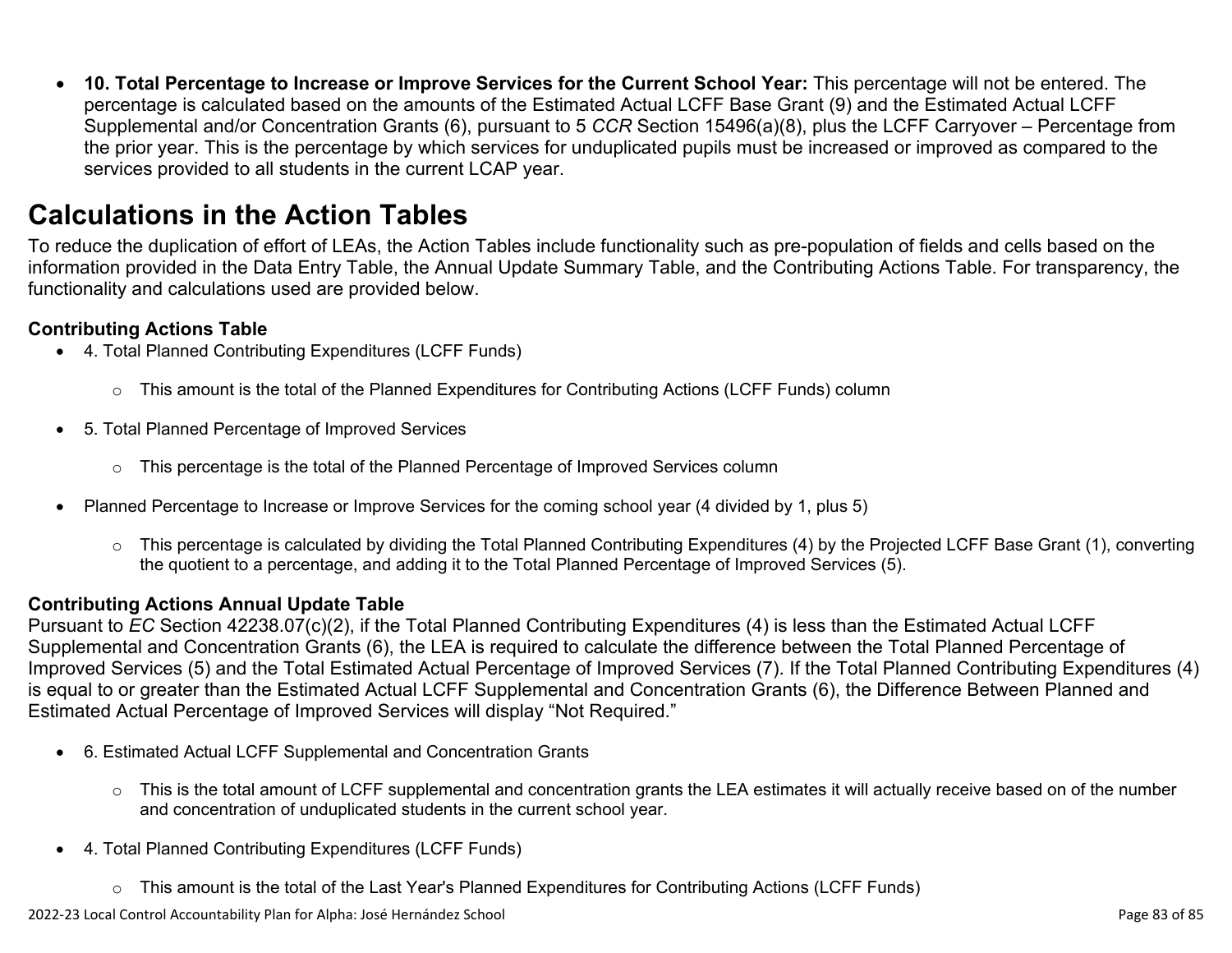- 7. Total Estimated Actual Expenditures for Contributing Actions
	- o This amount is the total of the Estimated Actual Expenditures for Contributing Actions (LCFF Funds)
- Difference Between Planned and Estimated Actual Expenditures for Contributing Actions (Subtract 7 from 4)
	- $\circ$  This amount is the Total Estimated Actual Expenditures for Contributing Actions (7) subtracted from the Total Planned Contributing Expenditures (4)
- 5. Total Planned Percentage of Improved Services (%)
	- $\circ$  This amount is the total of the Planned Percentage of Improved Services column
- 8. Total Estimated Actual Percentage of Improved Services (%)
	- o This amount is the total of the Estimated Actual Percentage of Improved Services column
- Difference Between Planned and Estimated Actual Percentage of Improved Services (Subtract 5 from 8)
	- o This amount is the Total Planned Percentage of Improved Services (5) subtracted from the Total Estimated Actual Percentage of Improved Services (8)

### **LCFF Carryover Table**

- 10. Total Percentage to Increase or Improve Services for the Current School Year (6 divided by 9 + Carryover %)
	- $\circ$  This percentage is the Estimated Actual LCFF Supplemental and/or Concentration Grants (6) divided by the Estimated Actual LCFF Base Grant (9) plus the LCFF Carryover – Percentage from the prior year.
- 11. Estimated Actual Percentage of Increased or Improved Services (7 divided by 9, plus 8)
	- o This percentage is the Total Estimated Actual Expenditures for Contributing Actions (7) divided by the LCFF Funding (9), then converting the quotient to a percentage and adding the Total Estimated Actual Percentage of Improved Services (8).
- 12. LCFF Carryover Dollar Amount LCFF Carryover (Subtract 11 from 10 and multiply by 9)
	- $\circ$  If the Estimated Actual Percentage of Increased or Improved Services (11) is less than the Estimated Actual Percentage to Increase or Improve Services (10), the LEA is required to carry over LCFF funds.

The amount of LCFF funds is calculated by subtracting the Estimated Actual Percentage to Increase or Improve Services (11) from the Estimated Actual Percentage of Increased or Improved Services (10) and then multiplying by the Estimated Actual LCFF Base Grant (9). This amount is the amount of LCFF funds that is required to be carried over to the coming year.